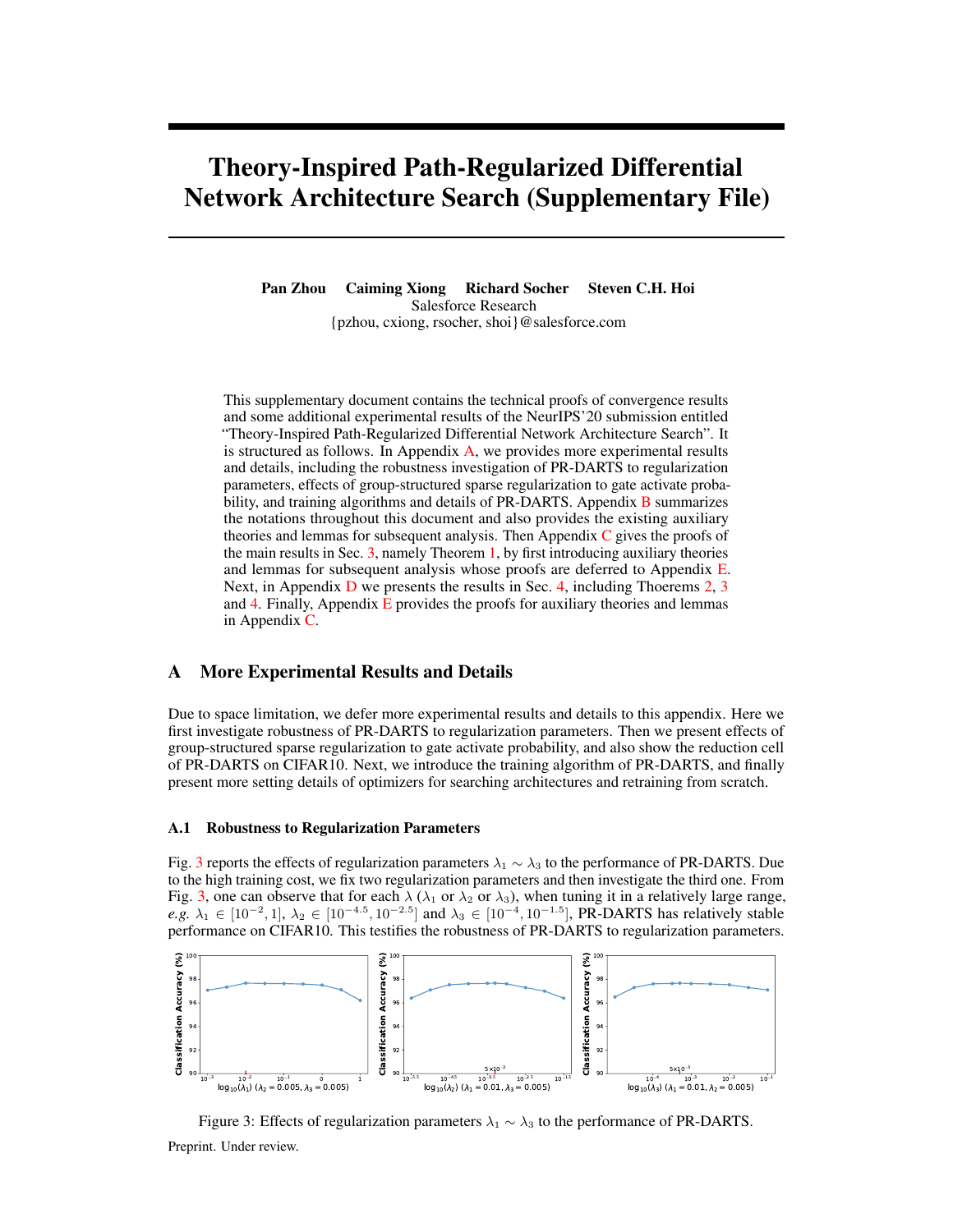<span id="page-1-0"></span>

(a) reduction cell on CIRAR10

(b) gate activate probability of normal and reduction cells

Figure 4: Visualization of search results. (a) denotes the selected reduction cell on CIRAR10. The normal cell is displayed in Fig. [1](#page-0-1) in the manuscript. (b) shows the gate activate probability of normal cell and reduction cell in PR-DARTS.

## A.2 Effects of Group-Structured Sparse Regularization to Gate Activate Probability

Here we first display the selected reduction cell on CIRAR10 in Fig. [4](#page-1-0) (a). The normal cell selected on CIFAR10 is displayed in Fig. [1](#page-0-1) in the manuscript.

Next, we also report the average gate activate probability in the normal and reduction cells in Fig. [4](#page-1-0) (b). At the beginning of the search, we initialize the activation probability of each gate to be one. This is because (1) as shown in Theorem [3,](#page-0-2) the activation probability of the gate  $g_{s,t}^{(l)}$  is  $\mathbb{P}(\mathbf{g}_{s,t}^{(l)} \neq 0) = \Theta(\mathbf{\beta}_{s,t}^{(l)} - \tau \ln \frac{-a}{b})$ ; (2) we set  $a = -0.1, b = 1.1, \mathbf{\beta}_{s,t}^{(l)} = 0.5$  and initialize  $\tau = 10$  which leads to  $\mathbb{P}(\mathbf{g}_{s,t}^{(l)} \neq 0) = \Theta(\beta_{s,t}^{(l)} - \tau \ln \frac{-a}{b}) \approx 1$ . In this way, all gates will be well explored. With along more iterations, the group structured sparsity regularization encourages competition and cooperation among all operations to improve the performance, and also prunes redundancy and unnecessary connections in the cells as well. To measure the overall sparsity of the normal cell, we compute its overall average activation probability  $\frac{1}{|\mathcal{G}|} \sum_{g_{s,t}^{(l)} \in \mathcal{G}} \mathbb{P}(g_{s,t}^{(l)} \neq 0)$ , where the gate set G collects all the operation gate in the normal cell. Similarly, we can compute the average activation probability of gates in the reduction cell. As shown in Fig. [4](#page-1-0) (b), for both normal and reduction cells, their average gate activate probability becomes smaller with along more iterations. This indicates the activation probability of the gates on redundancy and unnecessary connections becomes smaller, which means that sparsity regularizer gradually and automatically prunes redundancy and unnecessary connections

which reduces the information loss of pruning at the end of search. Moreover, this sparsity regularizer defined on the whole cell can encourage global competition and cooperation of all operations in the cell, which differs from DARTS that only introduces local competition among the operations between two nodes. Actually, sparse cell also can reduce the computation cost and boost the search efficiency.

#### A.3 Algorithm Framework of PR-DARTS

In this subsection, we introduce the training algorithm of PR-DARTS in details. Same as DARTS, we alternatively update the network parameter W and the architecture parameter  $\beta$  via gradi-ent descent which is detailed in Algorithm [1.](#page-1-1) For notation in Algorithm [1,](#page-1-1)  $F_{B_{\text{train}}}(\mathbf{W}, \beta)$  $\frac{1}{|\mathcal{B}_{\text{train}}|} \sum_{(\bm{x},\bm{y}) \in \mathcal{B}_{\text{train}}} f(\bm{W}, \bm{\beta}; (\bm{X}, \bm{y}))$  denotes the training loss on mini-batch  $\mathcal{B}_{\text{train}}$ . Similarly, the loss  $F_{\mathcal{B}_{val}}(\mathbf{W}, \boldsymbol{\beta})$  denotes the validation loss on mini-batch  $\mathcal{B}_{val}$ . When we compute the gradient  $\nabla_{\beta} F_{\beta_{\text{train}}} (W, \beta)$ , we ignore the second-order Hessian to accelerate the computation which is the same as first-order DARTS.

<span id="page-1-1"></span>Algorithm 1 Searching Algorithm for PR-DARTS

**Input:** training dataset  $\mathcal{D}_{train}$  and validation dataset  $\mathcal{D}_{val}$ , mini-batch size b, learning rate  $\eta$ . while not convergence do

sample mini-batch  $\mathcal{B}_{train}$  from  $\mathcal{D}_{train}$  to update W by gradient descent  $W = W - \eta \nabla_{W} F_{\mathcal{B}_{train}}(W, \beta)$ . sample mini-batch  $\mathcal{B}_{val}$  from  $\mathcal{D}_{val}$  to update  $\beta$  by gradient descent  $\beta = \beta - \eta \nabla_{\beta} F_{\mathcal{B}_{val}}(\tilde{\boldsymbol{W}}, \beta)$ . end while Output:  $\beta$ 

#### A.4 Algorithm Parameter Settings

CIFAR10 and CIAFR100. In the search phase, following DARTS, we use momentum SGD to optimize network parameter  $W$ , with an initial learning rate 0.025 (annealed down to zero via cosine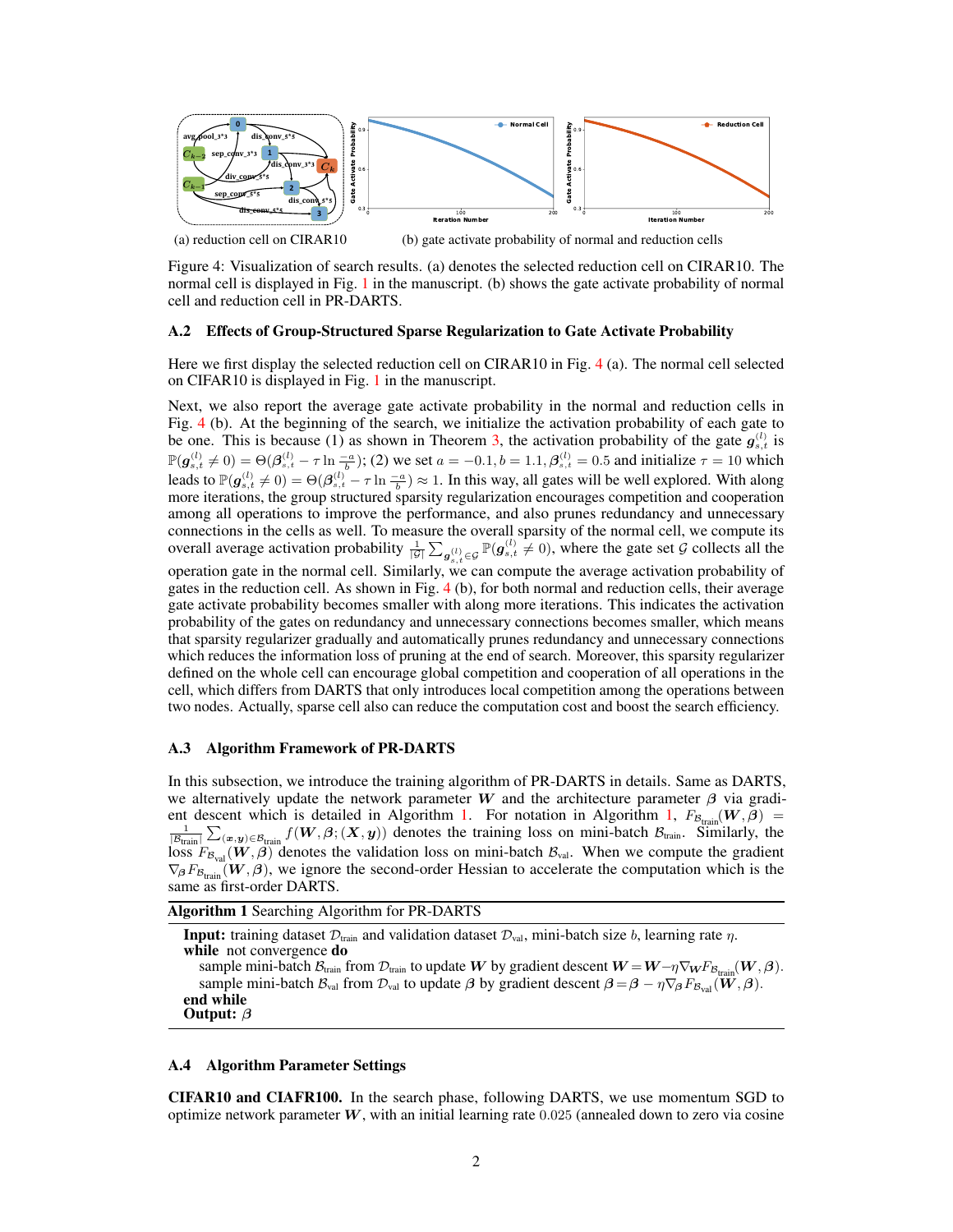decay [\[1\]](#page-41-0)), a momentum of 0.9, and a weight decay of  $3 \times 10^{-4}$ . Architecture parameter  $\beta$  is updated by ADAM [\[2\]](#page-41-1) with a learning rate of  $3 \times 10^{-4}$  and a weight decay of  $10^{-3}$ . For evaluation on CIFAR10 and CIFAR100, we use momentum SGD with an initial learning 0.025 (cosine decayed to zero), a momentum of 0.9, a weight decay of  $3 \times 10^{-4}$ , and gradient norm clipping parameter 5.0.

ImageNet. We evaluate the transfer ability of the cells selected on CIFAR10 by testing them on ImageNet. Following DARTS, we use momentum SGD with an initial learning 0.025 (cosine decayed to zero), a momentum of 0.9, a weight decay of  $3 \times 10^{-4}$ , and gradient norm clipping parameter 5.0.

# <span id="page-2-0"></span>B Notation and Preliminarily

#### B.1 Notations

In this document, we use  $X_i^{(l)}(k)$  to denote the output  $X_i^{(l)}$  of the *i*-th sample in the *l*-th layer at the k-th iteration. For brevity, we usually ignore the notation (k) and i and use  $X^{(l)}$  to denote the output  $X^{(l)}$  of any sample  $X_i$  ( $\forall i = 1, \dots, n$ ) in the *l*-th layer at any iteration. We use  $\bm{\Omega} \ = \ \{ \bm{W}^{(0)}, \bm{W}^{(1)}_0, \bm{W}^{(2)}_0, \bm{W}^{(2)}_1, \cdots, \bm{W}^{(l)}_0, \cdots, \bm{W}^{(l)}_{l-1}, \cdots, \bm{W}^{h-1}_0, \cdots, \bm{W}^{(h-1)}_{h-2}, \bm{W}_0, \cdots, \bm{W}_{h-1} \}$  to denote the set of all  $\frac{h(h+3)}{2}$  learnable matrix parameters, including the convolution parameters  $W_s^{(l)}$ and the linear mapping parameters  $W_s$ . Let  $\Omega_i$  denote the *i*-th matrix parameters in  $\Omega$ , *e.g*.  $\Omega_1 = W^{(0)}$ . For notation simplicity, here we assume the input size is  $m \times p$  to avoid using  $\bar{m} \times \bar{p}$ . The operation vec  $(X)$  vectorizes the matrix X.

Then we define the loss

$$
F(\mathbf{\Omega}) = \frac{1}{2n} ||\mathbf{y} - \mathbf{u}(k)||_2^2 = \frac{1}{2n} \sum_{i=1}^n (y_i - u_i)^2 = \frac{1}{n} \sum_{i=1}^n \ell_i,
$$

where  $u(k) = [u_1(k); u_2(k); \cdots, u_n(k)] \in \mathbb{R}^n$  denotes the prediction at the k-th iteration,  $y =$  $[y_1; y_2; \dots, y_n] \in \mathbb{R}^n$  is the labels for the *n* samples  $\{X_i\}_{i=1}^n$ , and  $\ell_i = (y_i - u_i)^2$  denotes the individual loss of the *i*-th sample  $X_i$ .

Then for brevity,  $\ell(\Omega)$  and  $\ell_i(\Omega)$  respectively denote the losses when feeding the input  $(X, y)$  and  $(X_i, y_i)$ . Then we denote the gradient of  $\ell(\Omega)$  with respect to all learnable parameters  $\Omega$  as

$$
\nabla_{\Omega} \ell(\Omega) = \left[ \text{vec}\left(\frac{\partial \ell}{\partial \bm{W}^{(0)}}\right); \left\{\text{vec}\left(\frac{\partial \ell}{\partial \bm{W}_s^{(l)}}\right)\right\}_{0\leq l\leq h-1, 0\leq s\leq l-1}; \left\{\text{vec}\left(\frac{\partial \ell}{\partial \bm{W}_s}\right)\right\}_{0\leq s\leq h-1} \right],
$$

where the vec  $(X)$  operation vectorizes the matrix X into vector. Here we also let  $\nabla_{\Omega_i} \ell(\Omega)$  denotes the gradient of  $\ell(\Omega)$  with the *i*-th matrix parameter, e.g.  $\nabla_{\Omega_1} \ell(\Omega) = \text{vec} \left( \frac{\partial \ell}{\partial W^{(0)}} \right)$ . Therefore,  $\nabla_{\Omega} F(\Omega) = \frac{1}{n} \sum_{i=1}^{n} \nabla_{\Omega} \partial \ell_i(\Omega)$  where  $\ell_i(\Omega)$  is the loss given input  $(X_i, y_i)$ . In this way, we can define the Gram matrix  $G(k) \in \mathbb{R}^{n \times n}$  at the k-th iteration in which its  $(i, j)$ -th entry is defined as

$$
\boldsymbol{G}_{ij}(k) = \langle \nabla_{\boldsymbol{\Omega}} \ell_i(\boldsymbol{\Omega}(k)), \nabla_{\boldsymbol{\Omega}} \ell_j(\boldsymbol{\Omega}(k)) \rangle,
$$

where  $\nabla_{\Omega} \ell_i(\Omega(k))$  denote the gradient of the loss  $\ell_i$  on the *i*-th sample  $(X_i, y_i)$  with respect to all parameter  $\Omega$  at the k-th iteration. We often ignore the notation k and use G to denote the Gram matrix that does not depend on iteration number  $k$ .

According to the definitions, we have

$$
G_{ij}(k) = \langle \nabla_{\Omega} \ell_i(\Omega(k)), \nabla_{\Omega} \ell_j(\Omega(k)) \rangle = \sum_{t=1}^{\frac{h(h+3)}{2}} \langle \nabla_{\Omega_t} \ell_i(\Omega(k)), \nabla_{\Omega_t} \ell_j(\Omega(k)) \rangle
$$
  

$$
= \left\langle \frac{\partial \ell_i}{\partial \mathbf{W}^{(0)}(k)}, \frac{\partial \ell_j}{\partial \mathbf{W}^{(0)}(k)} \right\rangle + \sum_{l=1}^{h-1} \sum_{s=0}^{l-1} \left\langle \frac{\partial \ell_i}{\partial \mathbf{W}_s^{(l)}(k)}, \frac{\partial \ell_j}{\partial \mathbf{W}_s^{(l)}(k)} \right\rangle + \sum_{s=0}^{h-1} \left\langle \frac{\partial \ell_i}{\partial \mathbf{W}_s(k)}, \frac{\partial \ell_j}{\partial \mathbf{W}_s(k)} \right\rangle
$$

For brevity, we let

$$
\bar{\boldsymbol{G}}_{ij}^0(k)\!=\!\left\langle \!\frac{\partial \ell_i}{\partial \boldsymbol{W}^{(0)}(k)},\frac{\partial \ell_j}{\partial \boldsymbol{W}^{(0)}(k)}\! \right\rangle,\; \boldsymbol{G}_{ij}^{ls}(k)\!=\!\left\langle \!\frac{\partial \ell_i}{\partial \boldsymbol{W}_s^{(l)}(k)},\frac{\partial \ell_j}{\partial \boldsymbol{W}_s^{(l)}(k)}\! \right\rangle,\; \boldsymbol{G}_{ij}^s(k)\!=\!\left\langle \!\frac{\partial \ell_i}{\partial \boldsymbol{W}_s(k)},\frac{\partial \ell_j}{\partial \boldsymbol{W}_s(k)}\! \right\rangle.
$$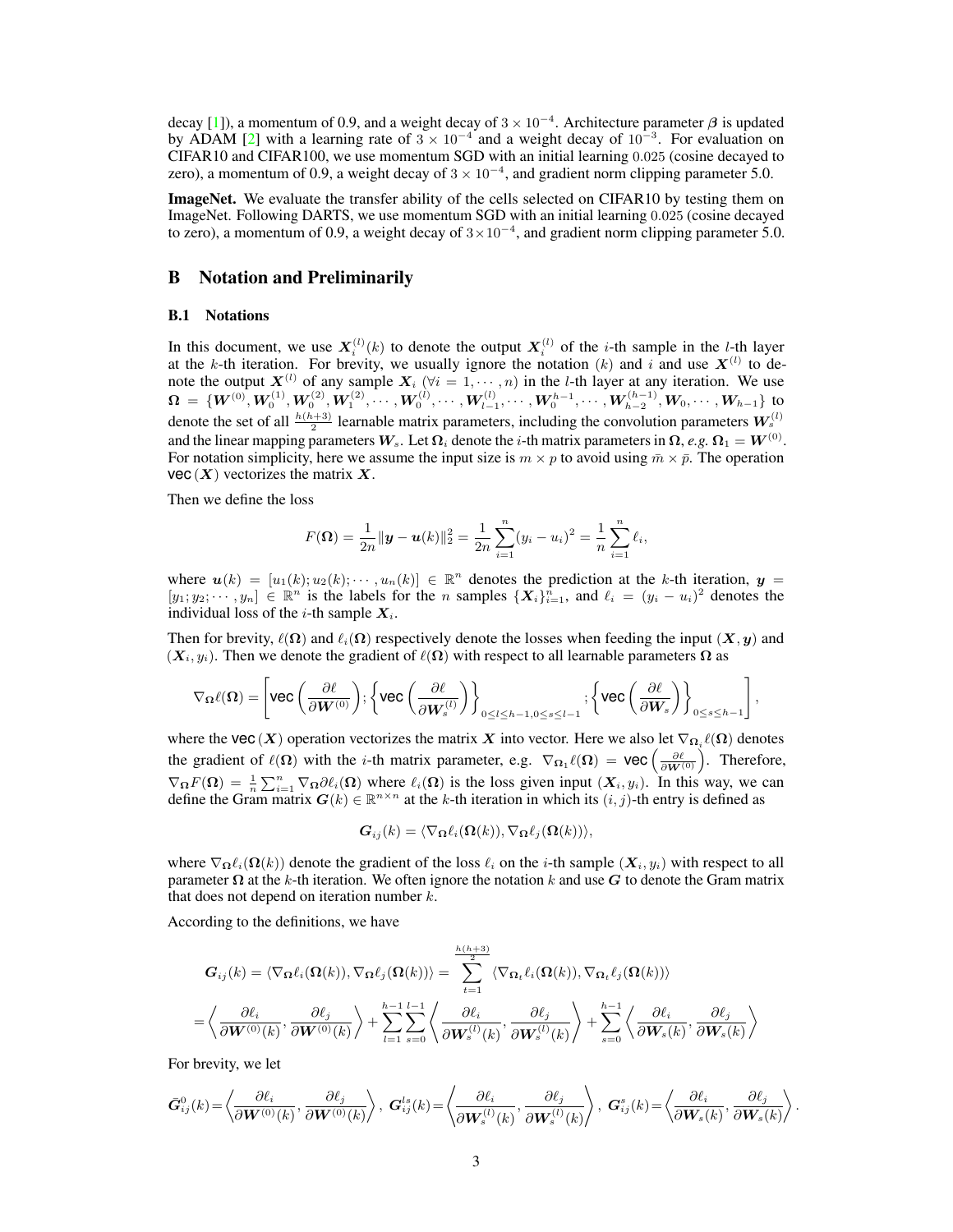Therefore, we have

$$
\boldsymbol{G}_{ij}(k) = \bar{\boldsymbol{G}}^{0}_{ij}(k) + \sum_{l=1}^{h-1}\sum_{s=0}^{l-1}\boldsymbol{G}^{ls}_{ij}(k) + \sum_{s=0}^{h-1}\boldsymbol{G}^{s}_{ij}(k), \quad \boldsymbol{G}(k) = \bar{\boldsymbol{G}}^{0}(k) + \sum_{l=1}^{h-1}\sum_{s=0}^{l-1}\boldsymbol{G}^{ls}(k) + \sum_{s=0}^{h-1}\boldsymbol{G}^{s}(k).
$$

Finally, since we need to compute the gradient. Here we define an operation for computing the gradient for convolution operation. For back-propagate, we define the inverse operation of  $\Phi(\vec{X})$  as  $\Psi(\frac{1}{\tau}\Phi(X)) = X \in \mathbb{R}^{m \times p}$ . For the  $(i, j)$ -th entry in  $\Psi(X)$ , it equals to the sum of all  $X_{i,j}$  in  $\Phi(X)$ .

#### B.2 Auxiliary Lemmas

<span id="page-3-6"></span>Lemma 1. *[\[3\]](#page-41-2)[Chebyshev's inequality] For any variable* x*, we have*

$$
\mathbb{P}(|x - \mathbb{E}[x]| \ge a) \le \frac{\text{Var}(x)}{a^2},
$$

*where* a *is a positive constant,*  $Var(x)$  *denotes the variance of* x.

<span id="page-3-1"></span>**Lemma 2.** *[\[4\]](#page-41-3)* Given a set of matrices  $\{A_i, B_i\}$  with proper sizes, if  $||A_i||_2 < a_i$  and  $||B_i||_2 < a_i$ *and*  $||A_i - B_i||_F \le b_i a_i$ *, we have* 

$$
\left\| \prod_{i=1}^n \mathbf{A}_i - \prod_{i=1}^n \mathbf{B}_i \right\|_F \leq \left( \sum_{i=1}^n b_i \right) \prod_{i=1}^n a_i.
$$

Lemma 3. *[\[5\]](#page-41-4)[Cauchy Interlace Theorem] Let* A *be a Hermitian matrix of order* n *and let* B *be a principal submatrix of* A *of order*  $n-1$ *. If*  $\lambda_n \leq \lambda_{n-1} \leq \cdots \leq \lambda_1$  *lists the eigenvalues of* A *and*  $\mu_n \leq \mu_{n-1} \leq \cdots \leq \mu_2$  the eigenvalues of **B**, then  $\lambda_n \leq \mu_n \leq \lambda_{n-1} \leq \mu_{n-1} \cdots \leq \lambda_2 \leq \mu_2 \leq \lambda_1$ .

<span id="page-3-7"></span>Lemma 4. *[\[6\]](#page-41-5)[Chi-Square Variable Bound] Let* x *be chi-square variable with* n *degree of freedom. Then for any*  $t > 0$ *, it holds* 

$$
\mathbb{P}\left(x - n \ge 2\sqrt{nt} + 2t\right) \le \exp(-t), \quad \text{and} \quad \mathbb{P}\left(x - n \le -2\sqrt{nt}\right) \le \exp(-t).
$$

<span id="page-3-3"></span>**Lemma 5.** [\[4\]](#page-41-3) Suppose  $\sigma$  is analytic and not a polynomial function. Consider data  $\{X_{i=1}^n\}_{i=1}^n$ *are not parallel, namely*  $\text{vec}(X_i) \notin \text{span}(\text{vec}(X_i))$  *for all*  $i \neq j$ *, Then the smallest eigenvalue the matrix* G *which is defined as*

$$
\boldsymbol{G}(\boldsymbol{X})_{ij} = \mathbb{E}_{\boldsymbol{W} \sim \mathcal{N}(0, \boldsymbol{I})} \; \sigma(\langle \boldsymbol{W}, \boldsymbol{X}_i \rangle) \sigma(\langle \boldsymbol{W}, \boldsymbol{X}_j \rangle)
$$

*is larger than zero, namely*  $\lambda_{\min}(G) > 0$ .

<span id="page-3-4"></span>**Lemma 6.** [\[4\]](#page-41-3) Suppose  $\sigma$  is analytic and not a polynomial function. Consider data  $\{X_{i=1}^n\}_{i=1}^n$ *are not parallel, namely*  $\text{vec}(X_i) \notin \text{span}(\text{vec}(X_i))$  *for all*  $i \neq j$ *, Then the smallest eigenvalue the matrix* G *which is defined as*

$$
\boldsymbol{G}(\boldsymbol{X})_{ij} = \mathbb{E}_{\boldsymbol{W} \sim \mathcal{N}(0, \boldsymbol{I})} \; \sigma'(\langle \boldsymbol{W}, \boldsymbol{X}_i \rangle) \sigma'(\langle \boldsymbol{W}, \boldsymbol{X}_j \rangle)
$$

*is larger than zero, namely*  $\lambda_{\min}(G) > 0$ *.* 

<span id="page-3-2"></span>Lemma 7. *[\[4\]](#page-41-3) Suppose the activation function* σ(·) *satisfies Assumption [1.](#page-0-2) Suppose there exists*  $c > 0$  *such that* 

$$
\mathbf{A} = \begin{bmatrix} a_1^2 & \rho a_1 b_1 \\ \rho_1 a_1 b_1 & b_1^2 \end{bmatrix} \succ 0, \qquad \mathbf{B} = \begin{bmatrix} a_2^2 & \rho_2 a_2 b_2 \\ \rho a_2 b_2 & b_2^2 \end{bmatrix} \succ 0,
$$

*where the parameter satisfies*  $1/c \leq x \leq c$  *in which* x *could be*  $a_1$ ,  $a_2$ ,  $b_1$ ,  $b_2$ . Let  $g(A)$ E(u,v)∼N(0,A)σ(u)σ(v)*. Then we have*

$$
|g(A) - g(B)| \le c \|A - B\|_F \le 2C \|A - B\|_{\infty},
$$

*where* C is a constant that only depends on c and the Lipschitz and smooth parameter of  $\sigma(\cdot)$ .

# <span id="page-3-0"></span>C Proofs of Results in Sec. [3](#page-0-2)

## <span id="page-3-5"></span>C.1 Proof of Theorem [1](#page-0-2)

Suppose Assumptions [1,](#page-0-2) [2](#page-0-2) and [3](#page-0-2) hold. To prove our main results, namely the results in Theorem [1,](#page-0-2) we have two steps. In the first step, from Lemma [21,](#page-7-0) we have that if m and  $\eta$  satisfy

$$
m\geq \frac{c_m'c^2\rho k_c^2c_{w0}^2\mu^2}{\lambda^2n},\quad \eta\leq \frac{c_\eta'\lambda}{\sqrt{m}\mu^4h^3k_c^2c^4},
$$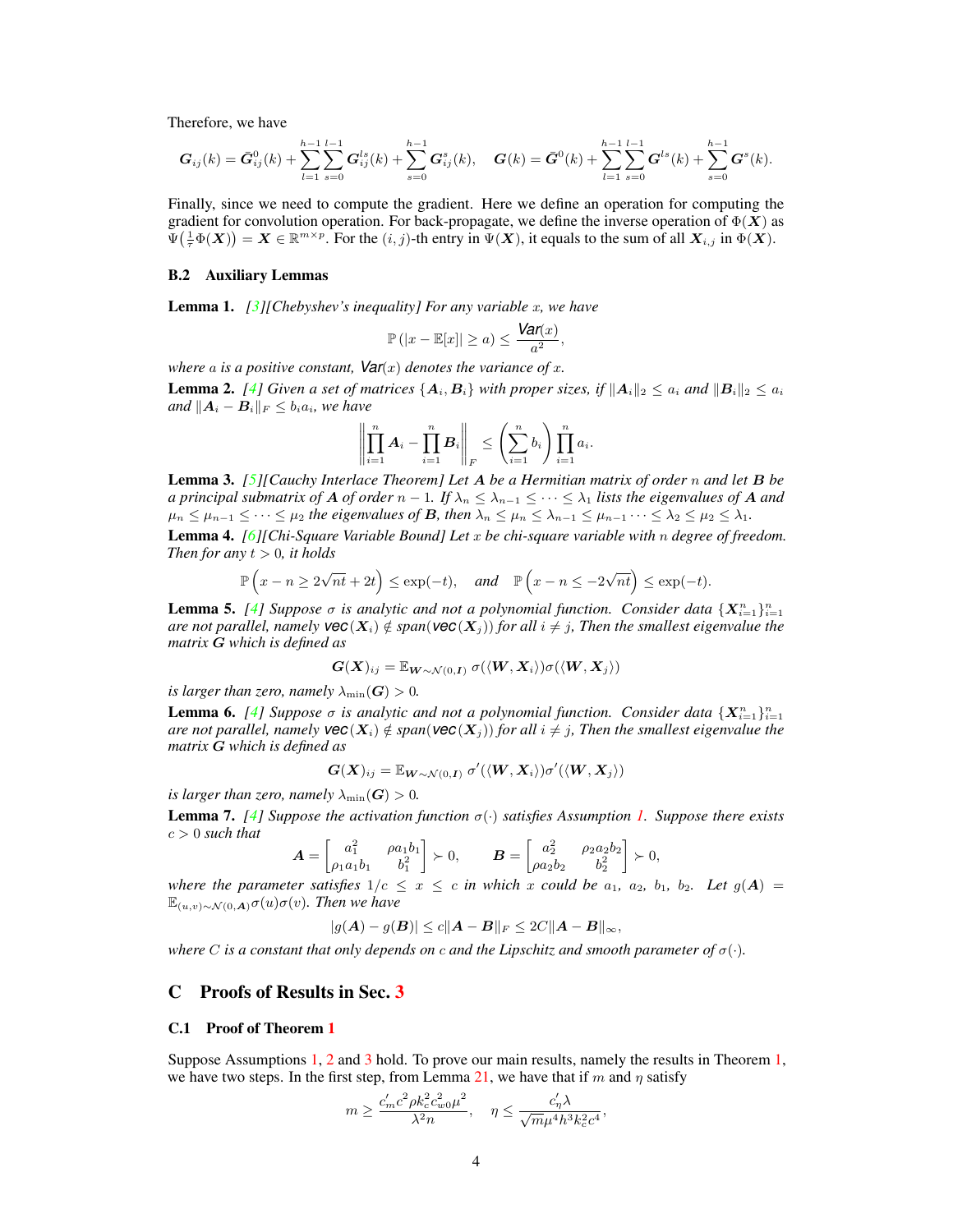where  $c'_m$  and  $c'_\eta$  are two constants,  $c = (1 + \alpha_2 + 2\alpha_3\mu\sqrt{k_c}c_{w0})^h$ ,  $\alpha_2 = \max_{s,l}\alpha_{s,2}^{(l)}$  and  $\alpha_3 =$  $\max_{s,l} \alpha_{s,3}^{(l)}$ . Then with probability at least  $1 - \delta/2$  we have

$$
\|\bm{y}-\bm{u}(k)\|_2^2 \leq \left(1-\frac{\eta\lambda_{\min}(\bm{G}(0))}{4}\right)\|\bm{y}-\bm{u}(k-1)\|_2^2.
$$

where k denotes the iteration number,  $\lambda_{\min} (G(0))$  denotes the smallest eigenvalue of the Gram matrix  $G(0)$  at the initialization. For this part, we prove it in Appendix [C.3.](#page-7-1)

In the second step, we will prove that the smallest eigenvalue of can be lower bounded. Specifically, we prove this results in Lemma [24:](#page-19-0) if  $m \ge \frac{c_4\mu^2 p^2 n^2 \log(n/\delta)}{\lambda^2}$ , it holds that with probability at least  $1 - \delta/2$ , the smallest eigenvalue the matrix G satisfies

$$
\lambda_{\min}(\boldsymbol{G}(0)) \geq \frac{3c_{\sigma}}{4} \sum_{s=0}^{h-1} (\boldsymbol{\alpha}_{s,3}^{(h)})^2 \left( \prod_{t=0}^{s-1} (\boldsymbol{\alpha}_{t,2}^{(s)})^2 \right) \lambda_{\min}(\boldsymbol{K}).
$$

where  $\lambda = 3c_{\sigma} \sum_{s=0}^{h-1} (\alpha_{s,3}^{(h)})^2 \left( \prod_{t=0}^{s-1} (\alpha_{t,2}^{(s)})^2 \right) \lambda_{\min}(K)$ ,  $c_{\sigma}$  is a constant that only depends on  $\sigma$  and the input data,  $\lambda_{\min}(\mathbf{K}) = \min_{i,j} \lambda_{\min}(\mathbf{K}_{ij})$  is larger than zero in which  $\lambda_{\min}(\mathbf{K}_{ij})$  is the the smallest eigenvalue of  $K_{ij} = \begin{bmatrix} X_i^{\top} X_j, X_i^{\top} X_j \\ \mathbf{v}^{\top} \mathbf{v} & \mathbf{v}^{\top} \mathbf{v} \end{bmatrix}$  $\boldsymbol{X}_j^\top\boldsymbol{X}_i, \boldsymbol{X}_j^\top\boldsymbol{X}_j$  $\big]$ . Appendix [C.4](#page-18-0) provides the proof for this result.

Finally, we combine these results in the above two steps and can obtain that if  $m \geq$  $c_m \mu^2$  $\frac{n\mu^2}{\lambda^2} \left[ \rho p^2 n^2 \log(n/\delta) + c^2 k_c^2 c_{w0}^2/n \right]$  and  $\eta \le \frac{c_\eta \lambda}{\sqrt{m}\mu^4 h^3 k_c^2 c^4}$ , where  $c_{w0}, c_m, c_\eta$  are constants, with probability at least  $(1 - \delta/2)^2 > 1 - \delta$ , we have

$$
\|\mathbf{y}-\mathbf{u}(k)\|_2^2 \le (1 - \eta\lambda/4) \|\mathbf{y}-\mathbf{u}(k-1)\|_2^2 \quad (\forall k \ge 1),
$$

where  $\lambda = \frac{3c_{\sigma}}{4} \lambda_{\min}(\boldsymbol{K}) \sum_{s=0}^{h-2} (\alpha_{s,3}^{(h-1)})^2 \prod_{t=0}^{s-1} (\alpha_{t,2}^{(s)})^2$ , the positive constant  $c_{\sigma}$  only depends on  $\sigma$  and input data. On the other hand, we have

$$
F_{\text{train}}(\boldsymbol{W}(k+1), \boldsymbol{\beta}) = \frac{1}{2n} \|\boldsymbol{y} - \boldsymbol{u}(k+1)\|_2^2,
$$

then we can obtain the desired results in Theorem [1.](#page-0-2) Please refer to the proof details in Appendix [C.3](#page-7-1) and [C.4](#page-18-0) for the above two steps respectively.

Note that our proof framework is similar to [\[4\]](#page-41-3). But there are essential differences. The main difference is that here our network architecture is much complex (e.g. each layer connects all the previous layers) and each edge in our network also involves more operations, including zero operation, skip operation and convolution operation, which requires bounding many terms in this work differently and more elaborately.

For the following proofs, Appendix [C.2](#page-4-0) provides the auxiliary lemmas for the proofs for Step 1 and Step 2. Then Appendix [C.3](#page-7-1) and [C.4](#page-18-0) respectively present the proof details in Step 1 and Step 2.

## <span id="page-4-0"></span>C.2 Auxiliary Lemmas

<span id="page-4-1"></span>**Lemma 8.** The gradient of the loss  $\ell = \frac{1}{2}(u - y)^2$  with parameter and temporary output can be *written as follows:*

$$
\frac{\partial \ell}{\partial \mathbf{X}^{(l)}} = (u - y)\mathbf{W}_l + \sum_{s=l+1}^{h-1} \left( \alpha_{l,2}^{(s)} \frac{\partial \ell}{\partial \mathbf{X}^{(s)}} + \alpha_{l,3}^{(s)} \tau \Psi \left( (\mathbf{W}_l^{(s)})^\top \left( \sigma' \left( \mathbf{W}_l^{(s)} \Phi(\mathbf{X}^{(l)}) \right) \odot \frac{\partial \ell}{\partial \mathbf{X}^{(s)}} \right) \right) \right),
$$
\n
$$
(0 \le l \le h - 1, 0 \le s \le l - 1),
$$
\n
$$
\frac{\partial \ell}{\partial \mathbf{X}} = \tau \Psi \left( (\mathbf{W}^{(0)})^\top \left( \sigma' \left( \mathbf{W}^{(0)} \Phi(\mathbf{X}) \right) \odot \frac{\partial \ell}{\partial \mathbf{X}^{(0)}} \right) \right) \in \mathbb{R}^{m \times p},
$$
\n
$$
\frac{\partial \ell}{\partial \mathbf{W}_s^{(l)}} = \alpha_{s,3}^{(l)} \tau \Phi(\mathbf{X}^{(s)}) \left( \sigma' \left( \mathbf{W}_s^{(l)} \Phi(\mathbf{X}^{(s)}) \right) \odot \frac{\partial \ell}{\partial \mathbf{X}^{(l)}} \right)^\top \in \mathbb{R}^{m \times p} \ (0 \le l \le h - 1, 0 \le s \le l - 1),
$$
\n
$$
\frac{\partial \ell}{\partial \mathbf{W}^{(0)}} = \tau \Phi(\mathbf{X}) \left( \sigma' \left( \mathbf{W}^{(0)} \Phi(\mathbf{X}) \right) \odot \frac{\partial \ell}{\partial \mathbf{X}^{(0)}} \right)^\top \in \mathbb{R}^{m \times p},
$$
\n
$$
\frac{\partial \ell}{\partial \mathbf{W}_s} = (u - y) \mathbf{X}^{(s)} \in \mathbb{R}^{m \times p},
$$

where  $\odot$  denotes the dot product,  $\frac{\partial \ell}{\partial \mathbf{X}^{(l)}} \in \mathbb{R}^{m \times p}$ .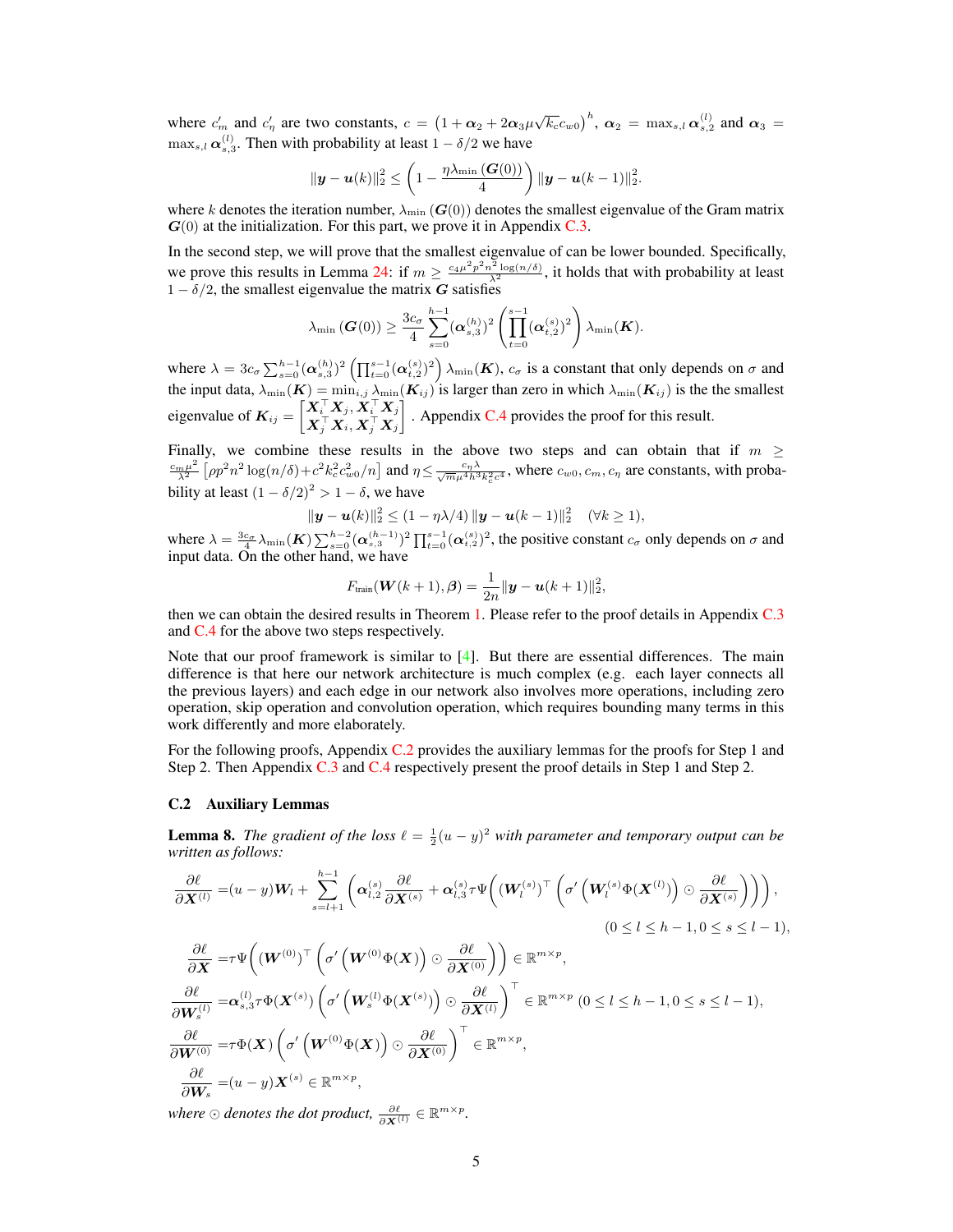See its proof in Appendix [E.1.](#page-30-1)

<span id="page-5-4"></span>Lemma 9. *The gradient of the network output* u *with respect to the output and convolution parameter can be written as follows:*

$$
\frac{\partial u}{\partial \mathbf{X}^{(l)}} = \mathbf{W}_{l} + \sum_{s=l+1}^{h-1} \left( \alpha_{l,2}^{(s)} \frac{\partial u}{\partial \mathbf{X}^{(s)}} + \alpha_{l,3}^{(s)} \tau \Psi \Big( (\mathbf{W}_{l}^{(s)})^{\top} \left( \sigma' \Big( \mathbf{W}_{l}^{(s)} \Phi(\mathbf{X}^{(l)}) \Big) \odot \frac{\partial u}{\partial \mathbf{X}^{(s)}} \Big) \right) \right),
$$
\n
$$
(0 \leq l \leq h-1, 0 \leq s \leq l-1),
$$
\n
$$
\frac{\partial u}{\partial \mathbf{X}} = \tau \Psi \Big( (\mathbf{W}^{(0)})^{\top} \left( \sigma' \Big( \mathbf{W}^{(0)} \Phi(\mathbf{X}) \Big) \odot \frac{\partial u}{\partial \mathbf{X}^{(0)}} \Big) \right) \in \mathbb{R}^{m \times p},
$$
\n
$$
\frac{\partial u}{\partial \mathbf{W}_{s}^{(l)}} = \alpha_{s,3}^{(l)} \tau \Phi(\mathbf{X}^{(s)}) \left( \sigma' \Big( \mathbf{W}_{s}^{(l)} \Phi(\mathbf{X}^{(s)}) \Big) \odot \frac{\partial u}{\partial \mathbf{X}^{(l)}} \right)^{\top} \in \mathbb{R}^{m \times p},
$$
\n
$$
\frac{\partial u}{\partial \mathbf{W}^{(0)}} = \tau \Phi(\mathbf{X}) \left( \sigma' \Big( \mathbf{W}^{(0)} \Phi(\mathbf{X}) \Big) \odot \frac{\partial u}{\partial \mathbf{X}^{(0)}} \right)^{\top} \in \mathbb{R}^{m \times p},
$$
\n
$$
\frac{\partial u}{\partial \mathbf{W}_{s}} = \mathbf{X}^{(s)} \in \mathbb{R}^{m \times p}, \ (0 \leq s \leq h-1),
$$

where  $\odot$  denotes the dot product and  $\frac{\partial u}{\partial \mathbf{X}^{(l)}} \in \mathbb{R}^{m \times p}$ .

See its proof in Appendix [E.2.](#page-30-2)

<span id="page-5-0"></span>**Lemma 10.** Suppose Assumptions [1,](#page-0-2) [2](#page-0-2) and [3](#page-0-2) hold. Given a constant  $\delta \in (0,1)$ , assume  $m \ge \frac{16c_1np^2}{c^2\delta}$ ,  $where \ c_1 = \sigma^4(0) + 4|\sigma^3(0)|\mu\sqrt{2/\pi} + 8|\sigma(0)|\mu^3\sqrt{2/\pi} + 32\mu^4 \ and \ c = \mathbb{E}_{\omega \sim \mathcal{N}(0, \frac{1}{\sqrt{p}})} [\sigma^2(\omega)].$  Suppose  $W_s^{(l)}(0) \leq \sqrt{m}c_{w0}$   $\forall 0 \leq l \leq h, 0 \leq s \leq l-1$ . Then with probability at least  $1 - \delta/4$ , we have

$$
\frac{1}{c_{x0}} \leq ||\boldsymbol{X}^{(l)}(0)||_F \leq c_{x0}.
$$

*where*  $c_{x0} \geq 1$  *is a constant.* 

See its proof in Appendix [E.3.](#page-30-3)

<span id="page-5-3"></span>**Lemma 11.** *Suppose Assumptions [1,](#page-0-2)* [2](#page-0-2) *and* [3](#page-0-2) *hold.* Assume  $\|\mathbf{W}_s^l(0)\|_2 \leq \sqrt{m}c_{w0}$ ,  $\|\mathbf{W}_s^l(k) - \mathbf{W}_s^l(k)\|_2 \leq \sqrt{m}c_{w0}$  $\boldsymbol{W}_s^l(0)\|_F \leq \sqrt{m}r$ . Then for  $\forall l$ , we have

$$
\|\mathbf{X}^{(l)}(k) - \mathbf{X}^{(l)}(0)\|_{F} \leq \left(1 + \alpha_{2} + \alpha_{3}\mu\sqrt{k_{c}}\left(r + c_{w0}\right)\right)^{l} \mu\sqrt{k_{c}}r,
$$
  

$$
\left\|\mathbf{W}_{s}^{(l)}(k)\Phi(\mathbf{X}^{(s)}(k)) - \mathbf{W}_{s}^{(l)}(0)\Phi(\mathbf{X}^{(s)}(0))\right\|_{F} \leq \frac{1}{\alpha_{3}}\left(1 + \alpha_{2} + \alpha_{3}\mu\sqrt{k_{c}}\left(r + c_{w0}\right)\right)^{l} \sqrt{k_{c}m}r,
$$

where  $\alpha_2 = \max_{s,l} \alpha_{s,2}^{(l)}$  and  $\alpha_3 = \max_{s,l} \alpha_{s,3}^{(l)}$ , and  $c_{x0} \ge 1$  is given in Lemma [10.](#page-5-0)

See its proof in Appendix [E.4](#page-32-0)

<span id="page-5-2"></span>**Lemma 1[2](#page-0-2).** Suppose Assumptions [1,](#page-0-2) 2 and [3](#page-0-2) hold. Assume  $\frac{1}{\sqrt{n}} ||u(t) - y||_F = c_y$  and  $||W_h(t)||_F \le c_u$ ,  $\|\mathbf{W}_l^{(s)}(t) - \mathbf{W}_l^{(s)}(0)\|_F \leq \sqrt{m}r$ , and  $\|\mathbf{W}_l^{(s)}(0)\|_F \leq \sqrt{m}c_{w0}$ . Then for  $\forall l$ , we have

$$
\frac{1}{n}\sum_{i=1}^n \left\|\frac{\partial \ell}{\partial \mathbf{X}_i^{(l)}(t)}\right\|_F \leq \left(1+\alpha_2+\alpha_3\mu\sqrt{k_c}(r+c_{w0})\right)^l c_y c_u,
$$

*where*  $\alpha_2 = \max_{s,l} \alpha_{s,2}^{(l)}$  and  $\alpha_3 = \max_{s,l} \alpha_{s,3}^{(l)}$ .

See its proof in Appendix [E.5.](#page-33-0)

<span id="page-5-1"></span>**Lemma 1[3](#page-0-2).** *Suppose Assumptions* [1,](#page-0-2) [2](#page-0-2) *and* 3 *hold.* Assume  $\|\mathbf{y} - \mathbf{u}(t)\|_2^2 \leq (1 - \frac{\eta \lambda}{2})^t \|\mathbf{y} - \mathbf{u}(0)\|_2^2$ *holds for*  $t = 1, \dots, k$ *. Then by setting* 

$$
\widetilde{r} = \frac{8c_{x0}||\mathbf{y} - \mathbf{u}(0)||_2}{\lambda\sqrt{mn}} \max\left(1, 2\left(1 + \alpha_2 + 2\alpha_3\mu\sqrt{k_c}c_{w0}\right)^l\alpha_{s,3}^{(l)}\mu\sqrt{k_c}c_{w0}\right) \leq c_{w0},
$$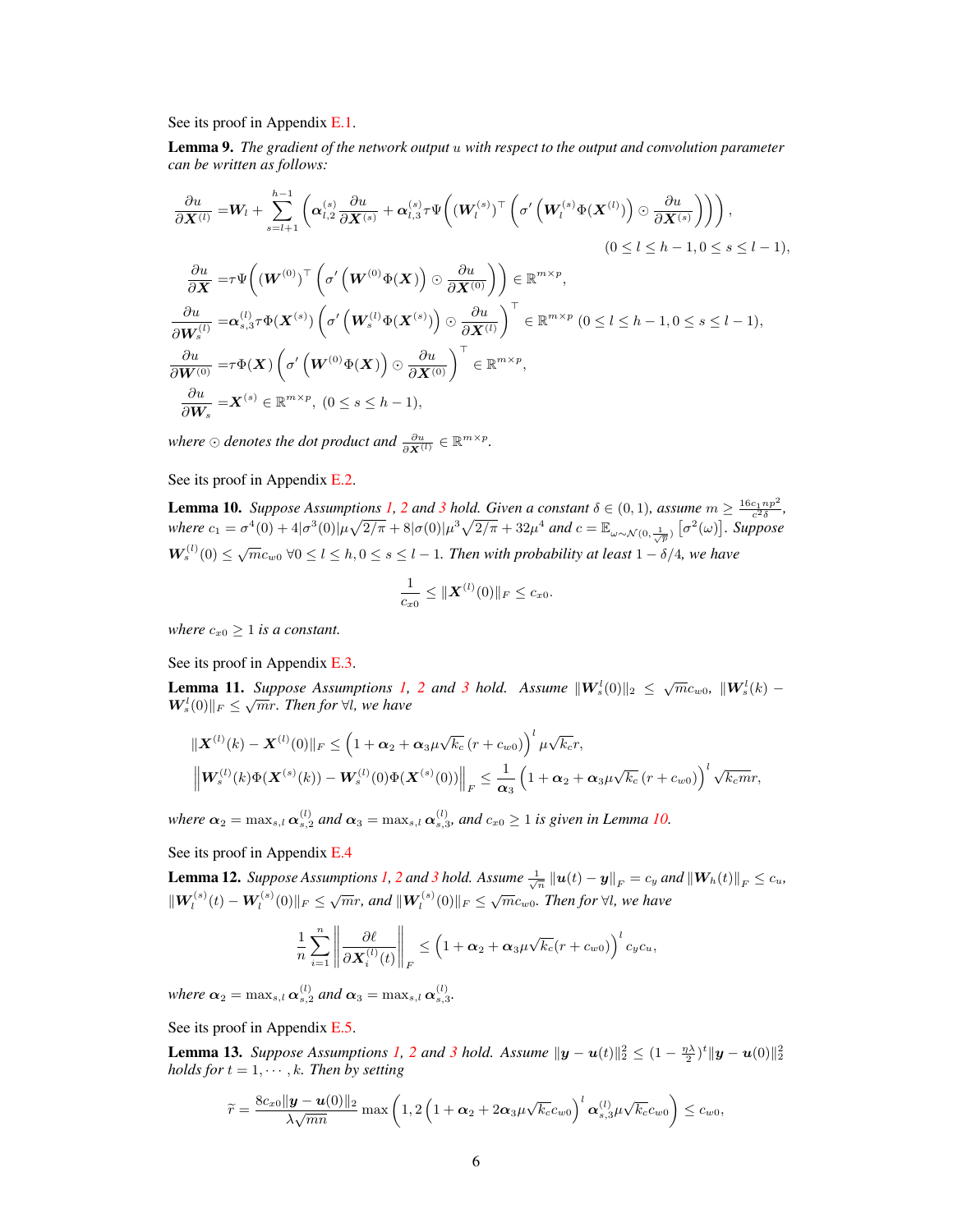*we have that for any*  $s = 1, \dots, k + 1$ ,  $\|{\boldsymbol W}^{(0)}(t) - {\boldsymbol W}^{(0)}(0)\|_F \leq \sqrt{m}\widetilde{r}, \quad \|{\boldsymbol W}^{(l)}_s(t) - {\boldsymbol W}^{(l)}_s(0)\|_F \leq \sqrt{m}\widetilde{r}, \quad \|{\boldsymbol W}_s(t) - {\boldsymbol W}_s(0)\|_F \leq \sqrt{m}\widetilde{r},$  $\|\boldsymbol{W}^{(0)}(t + 1) - \boldsymbol{W}^{(0)}(t)\|_F = \eta \Big\|$  $\partial F(\Omega)$  $\partial\bm{W}^{(0)}(t)$  $\bigg\|_F$  $\leq \frac{4c\eta\mu c_{x0}c_{w0}\sqrt{k_c}}{\sqrt{n}}\left\|\bm{u}(t)-\bm{y}\right\|_2,$  $\|{\bm{W}}^{(l)}_s(t+1) - {\bm{W}}^{(l)}_s(t)\|_F = \eta$   $\partial F(\Omega)$  $\partial\bm{W}_{s}^{(l)}(t)$  $\bigg\|_F$  $\leq\frac{4c\eta\boldsymbol{\alpha}^{(l)}_{s,3}\mu c_{x0}c_{w0}\sqrt{k_c}}{\sqrt{n}}\left\Vert \boldsymbol{u}(t)-\boldsymbol{y}\right\Vert _{2},$  $\|\mathbf{W}_s(t + 1) - \mathbf{W}_s(t)\|_F = \eta$  $\partial F(\Omega)$  $\partial\bm{W}_{s}(t)$  $\bigg\|_F$  $\leq \frac{2\eta c_{x0}}{\sqrt{n}} \|\boldsymbol{u}(t)-\boldsymbol{y}\|_2,$ *where*  $c = (1 + \alpha_2 + 2\alpha_3\mu\sqrt{k_c}c_{w0})^l$  *with*  $\alpha_2 = \max_{s,l}\alpha_{s,2}^{(l)}$  *and*  $\alpha_3 = \max_{s,l}\alpha_{s,3}^{(l)}$ .

See its proof in Appendix [E.6.](#page-34-0)

<span id="page-6-0"></span>Lemma 14. *Suppose Assumptions [1,](#page-0-2) [2](#page-0-2) and [3](#page-0-2) hold. Then we have*

$$
\left\| \boldsymbol{X}^{(l)}(k+1) - \boldsymbol{X}^{(l)}(k) \right\|_F
$$
  
\n
$$
\leq \left( 1 + \alpha_2 + 2\sqrt{k_c} c_{w0} \alpha_3 \mu \right)^l \left( 1 + \frac{2(\alpha_3)^2 c_{x0}}{(\alpha_2 + 2\sqrt{k_c} c_{w0} \alpha_3 \mu) \sqrt{n}} \right) \frac{4c\tau \eta \mu^2 c_{x0} c_{w0} k_c}{\sqrt{n}} \left\| \boldsymbol{u}(k) - \boldsymbol{y} \right\|_F,
$$

where  $\alpha_2 = \max_{s,l} \alpha_{s,2}^{(l)}$  and  $\alpha_3 = \max_{s,l} \alpha_{s,3}^{(l)}$ .

See its proof in Appendix [E.7.](#page-36-0)

<span id="page-6-1"></span>Lemma 15. *Suppose Assumptions [1,](#page-0-2) [2](#page-0-2) and [3](#page-0-2) hold. Then we have*

$$
\left\| \mathbf{W}^{(0)}(k) \right\|_F \leq 2\sqrt{m}c_{w0}, \quad \left\| \mathbf{W}^{(l)}_s(k) \right\|_F \leq 2\sqrt{m}c_{w0}, \quad \left\| \mathbf{W}_s(k) \right\|_F \leq 2\sqrt{m}c_{w0}.
$$

*If*  $\widetilde{r}$  in Lemma [13](#page-5-1) satisfies  $\widetilde{r} \leq \frac{c_{x0}}{(1+\alpha_2+2\alpha_3\mu\sqrt{k_c}c_{w0})^l\mu\sqrt{k_c}}$  which can be achieved by using large m, then *we have*

$$
\left\|\boldsymbol{X}_i^{(l)}(k)\right\|_F\leq 2c_{x0},
$$

where  $\alpha_2 = \max_{s,l} \alpha_{s,2}^{(l)}$  and  $\alpha_3 = \max_{s,l} \alpha_{s,3}^{(l)}$ .

See its proof in Appendix [E.8.](#page-37-0)

<span id="page-6-2"></span>Lemma 16. *Suppose Assumptions [1,](#page-0-2) [2](#page-0-2) and [3](#page-0-2) hold. Then we have*

$$
\|\boldsymbol{X}_i^{(0)}(k)-\boldsymbol{X}_i^{(0)}(0)\|_F\leq\mu\sqrt{k_c}\widetilde{r},\quad\|\boldsymbol{X}_i^{(l)}(k)-\boldsymbol{X}_i^{(l)}(0)\|_F\leq c(1+2\boldsymbol{\alpha}_3c_{x0})\mu\sqrt{k_c}\widetilde{r},
$$

*where*  $c = (1 + \alpha_2 + 2\alpha_3\mu\sqrt{k_c}c_{w0})^l$  *with*  $\alpha_2 = \max_{s,l} \alpha_{s,2}^{(l)}$  *and*  $\alpha_3 = \max_{s,l} \alpha_{s,3}^{(l)}$ *. Here*  $\tilde{r}$  *is given in Lemma [13.](#page-5-1)*

See its proof in Appendix [E.9.](#page-38-0)

<span id="page-6-3"></span>Lemma 17. *Suppose Assumptions [1,](#page-0-2) [2](#page-0-2) and [3](#page-0-2) hold.*

$$
|u_i(k) - u_i(0)| \leq 2\sqrt{m}h\left(c_{x0} + c_{w0}c(1 + 2\alpha_3c_{x0})\mu\sqrt{k_c}\right)\widetilde{r},
$$

*where*  $c = (1 + \alpha_2 + 2\alpha_3\mu\sqrt{k_c}c_{w0})^l$  *with*  $\alpha_2 = \max_{s,l} \alpha_{s,2}^{(l)}$  *and*  $\alpha_3 = \max_{s,l} \alpha_{s,3}^{(l)}$ . Here  $\tilde{r}$  is given in *Lemma [13.](#page-5-1) Besides, we have*

$$
\left\|\frac{\partial \ell}{\partial \mathbf{X}_i^{(l)}(k)} - \frac{\partial \ell}{\partial \mathbf{X}_i^{(l)}(0)}\right\|_F \leq c_1 c \alpha_3 c_{w0}^2 c_{x0} \rho k_c m \widetilde{r},
$$

*where*  $c_1$  *is a constant.* 

See its proof in Appendix [E.10.](#page-38-1)

<span id="page-6-4"></span>**Lemma 18.** *Suppose Assumption* [2](#page-0-2) *holds. Then with probability at least*  $1 - \delta/4$ *, it holds* 

$$
\begin{cases}\n\|{\boldsymbol W}^{0}\|_{F} \leq \sqrt{m}c_{w0},\\
\|{\boldsymbol W}^{(l)}_{s}(0)\|_{F} \leq \sqrt{m}c_{w0} \ (\forall 0 \leq l \leq h-1, 0 \leq s \leq l-1),\\
\|{\boldsymbol W}_{s}(0)\|_{F} \leq \sqrt{m}c_{w0} \ (\forall 0 \leq s \leq h-1).\n\end{cases}
$$

See its proof in Appendix [E.11.](#page-40-0)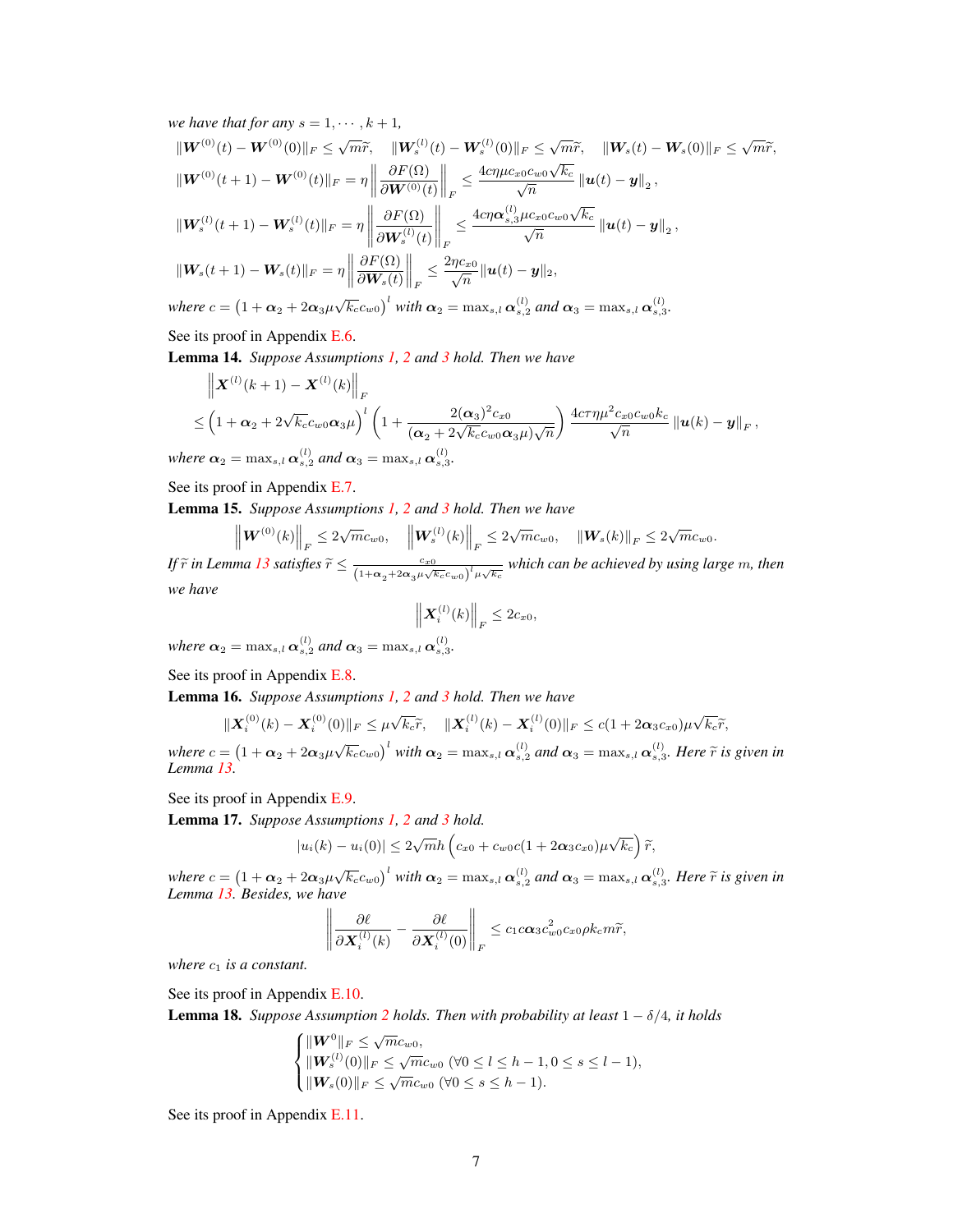# <span id="page-7-1"></span>**C.3** Step 1 Linear Convergence of  $||y - u(k)||_2^2$

Here we first present our results and then provides their proofs.

<span id="page-7-3"></span>**Lemma 19.** *Suppose Assumptions* [1,](#page-0-2) [2](#page-0-2) *and* [3](#page-0-2) *hold.* If m *and*  $\eta$  *satisfy* 

$$
\begin{cases} m \geq \frac{c_1 \rho k_c^2 c_{w0}^2 \| \bm{y} - \bm{u}(0) \|_2^2}{\lambda^2 n} \left( 1 + \bm{\alpha}_2 + 2 \bm{\alpha}_3 \mu \sqrt{k_c} c_{w0} \right)^{2h}, \\ \eta \leq \frac{c_2 \lambda}{\sqrt{m} \mu^4 c_{w0}^4 c_{x0}^2 h^3 k_c^2 \left( 1 + \bm{\alpha}_2 + 2 \sqrt{k_c} c_{w0} \bm{\alpha}_3 \mu \right)^{4h}}, \end{cases}
$$

*where*  $c_1$  *and*  $c_2$  *are two constants and*  $\lambda$  *is smallest eigenvalue of the Gram matrix G(t)* (t =  $1, \dots, k-1$ *), then with probability at least*  $1 - \delta/2$  *we have* 

$$
\|\bm{y}-\bm{u}(k)\|_2^2 \leq \left(1-\frac{\eta\lambda}{2}\right) \|\bm{y}-\bm{u}(k-1)\|_2^2 \leq \left(1-\frac{\eta\lambda}{2}\right)^k \|\bm{y}-\bm{u}(0)\|_2^2.
$$

See its proof in Appendix [C.3.1.](#page-7-2)

<span id="page-7-4"></span>Lemma 20. *Suppose Assumptions [1,](#page-0-2) [2](#page-0-2) and [3](#page-0-2) hold. If* m *satisfy*

$$
m \geq \frac{c_3\alpha_3^2\mu^2k_c c_{x0}^2c^2}{\lambda^2n},
$$

*where*  $c_3$  *is a constant,*  $c = (1 + \alpha_2 + 2\alpha_3\mu\sqrt{k_c}c_{w0})^h$ ,  $\alpha_2 = \max_{s,l}\alpha_{s,2}^{(l)}$  and  $\alpha_3 = \max_{s,l}\alpha_{s,3}^{(l)}$ , then *we have*

$$
\left\|\boldsymbol{G}(k)-\boldsymbol{G}(0)\right\|_2 \leq \frac{\eta\lambda_{\min}\left(\boldsymbol{G}(0)\right)}{2},
$$

*where*  $\lambda_{\min}$  ( $G(0)$ ) *is the smallest eigenvalue of*  $G(0)$ *.* 

See its proof in Appendix [C.3.2.](#page-12-0)

<span id="page-7-0"></span>**Lemma [2](#page-0-2)1.** *Suppose Assumptions [1,](#page-0-2) 2 and [3](#page-0-2) hold. If* m *and*  $\eta$  *satisfy* 

$$
\begin{cases} m \geq \frac{c_m'c^2 \rho k_c^2 c_w^2 \rho \mu^2}{\lambda^2 n}, \\ \eta \leq \frac{c_\eta' \lambda}{\sqrt{m} \mu^4 h^3 k_c^2 c^4}, \end{cases}
$$

*where*  $c_m$  *and*  $c_\eta$  *are two constants,*  $c = (1 + \alpha_2 + 2\alpha_3\mu\sqrt{k_c}c_{w0})^h$ ,  $\alpha_2 = \max_{s,l}\alpha_{s,2}^{(l)}$  *and*  $\alpha_3 =$  $\max_{s,l} \boldsymbol{\alpha}_{s,3}^{(l)}$ . Then with probability at least  $1-\delta$  we have

$$
\|\bm{y}-\bm{u}(k)\|_2^2 \leq \left(1-\frac{\eta\lambda_{\min}\left(\bm{G}(0)\right)}{4}\right) \|\bm{y}-\bm{u}(k-1)\|_2^2 \leq \left(1-\frac{\eta\lambda_{\min}\left(\bm{G}(0)\right)}{4}\right)^k \|\bm{y}-\bm{u}(0)\|_2^2.
$$

See its proof in Appendix [C.3.3.](#page-18-1)

#### <span id="page-7-2"></span>C.3.1 Proof of Lemma [19](#page-7-3)

*Proof.* Here we use mathematical induction to prove the result. For  $k = 0$ , the results in Theorem [19](#page-7-3) holds. Then we assume for  $j = 1, \dots, k$ , it holds

$$
\|\bm{y}-\bm{u}(j)\|_2^2 \leq \left(1-\frac{\eta\lambda}{2}\right) \|\bm{y}-\bm{u}(j-1)\|_2^2 \leq \left(1-\frac{\eta\lambda}{2}\right)^j \|\bm{y}-\bm{u}(0)\|_2^2 \quad (j=1,\cdots,k).
$$

Then we need to prove  $j = k + 1$  still holds. Our proof has four steps. In the first step, we establish the relation between  $||\mathbf{y} - \mathbf{u}(j)||_2^2 \le ||\mathbf{y} - \mathbf{u}(j)||_2^2 + H_1 + H_2$ . Then in the second, third and fourth steps, we bound the terms  $H_1$ ,  $H_2$ ,  $H_3$  respectively. Finally, we combine results to obtain the desired result.

Step 1. Establishing relation between  $\|{\bm y}-{\bm u}(j)\|_2^2 \le \|{\bm y}-{\bm u}(j)\|_2^2 + H_1 + H_2 + H_3.$ 

According to the definition, we can obtain

$$
\|\bm{y}-\bm{u}(k+1)\|_2^2 = \|\bm{y}-\bm{u}(k)+\bm{u}(k)-\bm{u}(k+1)\|_2^2
$$
  
=\|\bm{y}-\bm{u}(k)\|\_2^2 + 2\langle \bm{y}-\bm{u}(k), \bm{u}(k)-\bm{u}(k+1)\rangle + \|\bm{u}(k)-\bm{u}(k+1)\|\_2^2.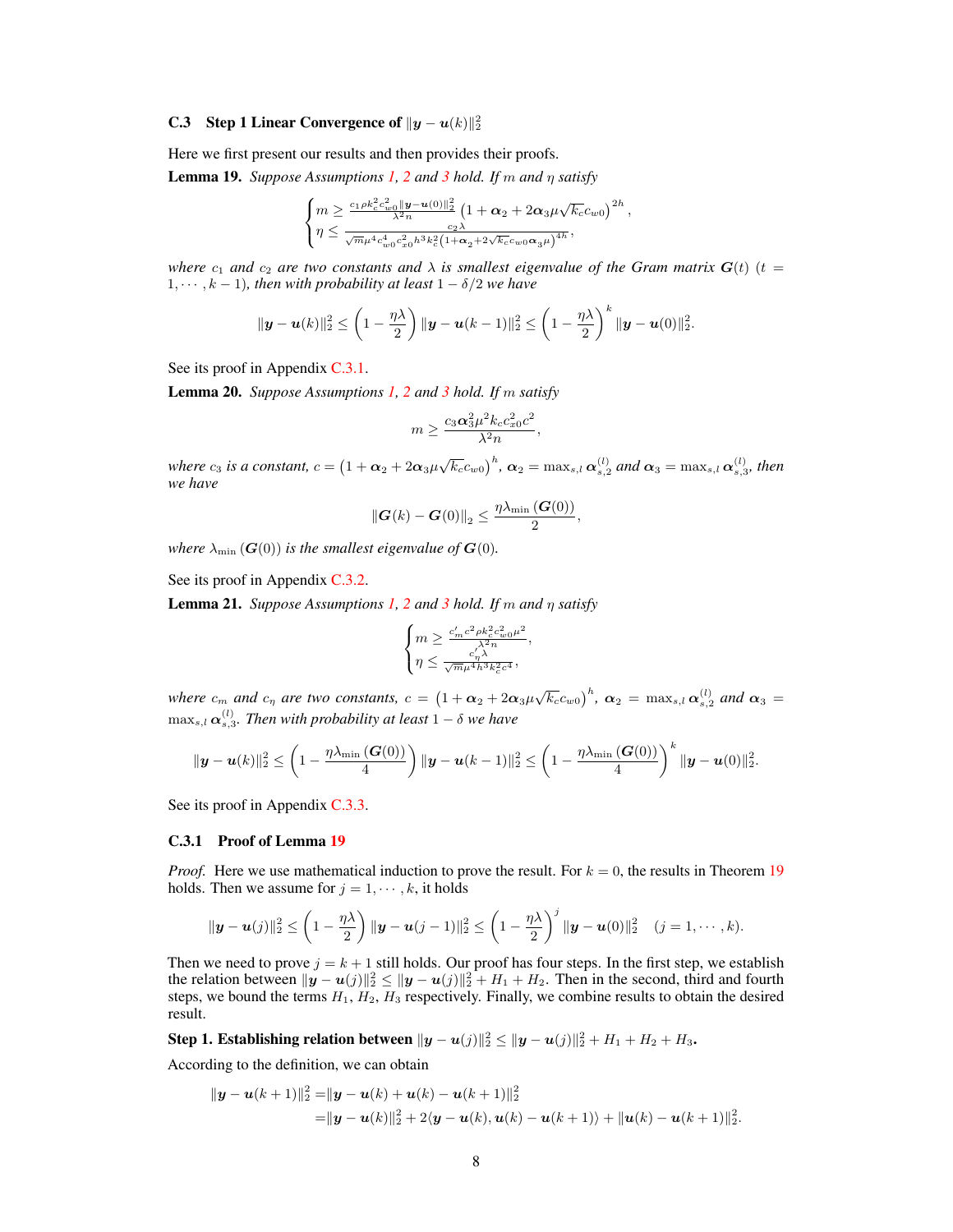Then for brevity,  $\ell(\Omega)$  and  $\ell_i(\Omega)$  respectively denote the losses when feeding the input  $(X, y)$  and  $(X_i, y_i)$ . Then as introduced in Sec. [B,](#page-2-0) we denote the gradient of  $\ell(\Omega)$  with respect to all learnable parameters  $\Omega$  as

$$
\nabla_{\boldsymbol{\Omega}} \ell(\boldsymbol{\Omega}) = \left[ \text{vec} \left( \frac{\partial \ell}{\partial \boldsymbol{W}^{(0)}} \right); \left\{ \text{vec} \left( \frac{\partial \ell}{\partial \boldsymbol{W}_s^{(l)}} \right) \right\}_{0 \leq l \leq h-1, 0 \leq s \leq l-1}; \left\{ \text{vec} \left( \frac{\partial \ell}{\partial \boldsymbol{W}_s} \right) \right\}_{0 \leq s \leq h-1} \right].
$$

Based on the above definitions, when we use gradient descent algorithm to update the variables with learning rate  $\eta$ , we have

$$
u_i(k+1) - u_i(k) = u_i \left(\Omega(k) - \eta \nabla_{\Omega} F(\Omega(k))\right) - u_i(\Omega(k))
$$
  
= 
$$
- \int_{t=0}^{\eta} \langle \nabla_{\Omega} F(\Omega(k)), \nabla_{\Omega} u_i \left(\Omega(k) - s \nabla_{\Omega} F(\Omega(k))\right) \rangle dt = \Delta_1^i(k) + \Delta_2^i(k),
$$

where

$$
\Delta_1^i(k) = -\int_{t=0}^{\eta} \langle \nabla_{\Omega} F(\Omega(k)), \nabla_{\Omega} u_i(\Omega(k)) \rangle dt
$$
  

$$
\Delta_2^i(k) = \int_{t=0}^{\eta} \langle \nabla_{\Omega} F(\Omega(k)), \nabla_{\Omega} u_i(\Omega(k)) - \nabla_{\Omega} u_i(\Omega(k) - t \nabla_{\Omega} F(\Omega(k))) \rangle dt.
$$

Then we define two important notations:

$$
\Delta_1(k) = [\Delta_1^1(k); \Delta_1^2(k); \cdots; \Delta_1^n(k)] \in \mathbb{R}^n, \qquad \Delta_2(k) = [\Delta_2^1(k); \Delta_2^2(k); \cdots; \Delta_2^n(k)] \in \mathbb{R}^n.
$$

In this way, we have  $u(k + 1) - u(k) = \Delta_1(k) + \Delta_2(k)$ . Now we consider

$$
\Delta_1^i(k) = -\int_{s=0}^\eta \langle \nabla_{\Omega} F(\Omega(k)), \nabla_{\Omega} u_i (\Omega(k)) \rangle \n= -\eta \langle \nabla_{\Omega} F(\Omega(k)), \nabla_{\Omega} u_i (\Omega(k)) \rangle \n= -\frac{\eta}{n} \sum_{j=1}^n (y_j - u_j) \langle \nabla_{\Omega} u_j (\Omega(k))), \nabla_{\Omega} u_i (\Omega(k)) \rangle \n= -\frac{\eta}{n} \sum_{j=1}^n (y_j - u_j) \sum_{t=1}^{(h+1)(\frac{h}{2}+1)} \langle \nabla_{\Omega_t} u_j (\Omega(k))), \nabla_{\Omega_t} u_i (\Omega(k)) \rangle.
$$

Let  $G_{ij}^t(k) = \langle \nabla_{\Omega_t} u_j \left( \Omega(k) \right) \rangle$ ,  $\nabla_{\Omega_t} u_i \left( \Omega(k) \right)$ . In this way, we have  $G(k) = \sum_{t=1}^{(h+1)(\frac{h}{2}+1)} G^t$ . Then  $\Delta_1(k)$  can be formulated as follows:

<span id="page-8-0"></span>
$$
\Delta_1(k) = -\eta \boldsymbol{G}(k)(\boldsymbol{u}(k) - \boldsymbol{y}).
$$

In this way, we can compute

$$
2\langle \mathbf{y} - \mathbf{u}(k), \mathbf{u}(k) - \mathbf{u}(k+1) \rangle = -2\langle \mathbf{y} - \mathbf{u}(k), \mathbf{\Delta}_1(k) + \mathbf{\Delta}_2(k) \rangle
$$
  
=  $-2\eta(\mathbf{u}(k) - \mathbf{y})^\top \mathbf{G}(k)(\mathbf{u}(k) - \mathbf{y}) - 2\langle \mathbf{y} - \mathbf{u}(k), \mathbf{\Delta}_2(k) \rangle$ 

Therefore, we can decompose  $||\mathbf{y} - \mathbf{u}(k+1)||_2^2$  into

$$
\| \mathbf{y} - \mathbf{u}(k+1) \|_{2}^{2}
$$
\n
$$
= \| \mathbf{y} - \mathbf{u}(k) \|_{2}^{2} + 2 \langle \mathbf{y} - \mathbf{u}(k), \mathbf{u}(k) - \mathbf{u}(k+1) \rangle + \| \mathbf{u}(k) - \mathbf{u}(k+1) \|_{2}^{2}
$$
\n
$$
= \| \mathbf{y} - \mathbf{u}(k) \|_{2}^{2} - 2\eta (\mathbf{u}(k) - \mathbf{y})^{\top} \mathbf{G}(k) (\mathbf{u}(k) - \mathbf{y}) - 2 \langle \mathbf{y} - \mathbf{u}(k), \Delta_{2}(k) \rangle + \| \mathbf{u}(k) - \mathbf{u}(k+1) \|_{2}^{2}
$$
\n
$$
\leq \| \mathbf{y} - \mathbf{u}(k) \|_{2}^{2} - 2\eta (\mathbf{u}(k) - \mathbf{y})^{\top} \mathbf{G}(k) (\mathbf{u}(k) - \mathbf{y}) + 2 \| \mathbf{y} - \mathbf{u}(k) \|_{2} \| \Delta_{2}(k) \|_{2} + \| \mathbf{u}(k) - \mathbf{u}(k+1) \|_{2}^{2}.
$$
\n(9)

Let  $H_1 = -2\eta(\mathbf{u}(k) - \mathbf{y})^\top \mathbf{G}(k)(\mathbf{u}(k) - \mathbf{y}), H_2 = 2\|\mathbf{y} - \mathbf{u}(k)\|_2 \|\mathbf{\Delta}_2(k)\|_2$  and  $H_3 = \|\mathbf{u}(k) - \mathbf{u}(k+1)\|_2^2$ . The remaining task is to upper bound  $H_1 \sim H_3$ .

Step 2. Bound of  $H_1$ .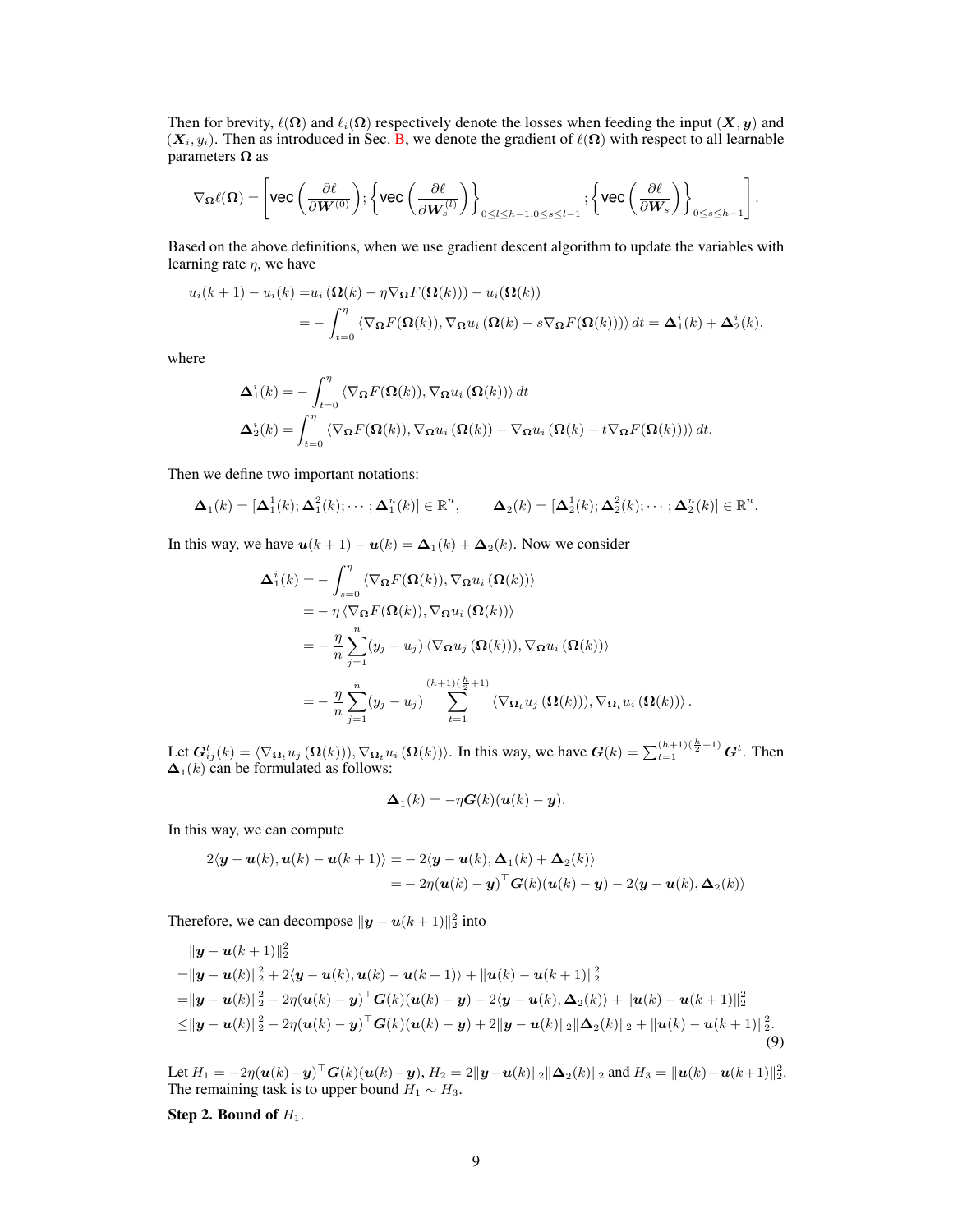To bound  $H_1$ , we can easily to bound it as follows:

$$
H_1 = -2\eta(\boldsymbol{u}(k) - \boldsymbol{y})^\top \boldsymbol{G}(k)(\boldsymbol{u}(k) - \boldsymbol{y}) \leq -2\eta\lambda \|\boldsymbol{u}(k) - \boldsymbol{y}\|_2^2,
$$

where  $\lambda = \min_k \lambda_{\min}(G(k)).$ 

## Step 3. Bound of  $H_2$ .

In this step, we aim to bound  $H_2 = 2||y - u(k)||_2 ||\Delta_2(k)||_2$  by bounding  $||\Delta_2^i(k)||_2$ . According to the definition, we have

$$
\Delta_2^i(k) = \int_{t=0}^{\eta} \langle \nabla_{\Omega} F(\Omega(k)), \nabla_{\Omega} u_i (\Omega(k)) - \nabla_{\Omega} u_i (\Omega(k) - s \nabla_{\Omega} F(\Omega(k))) \rangle dt
$$
  

$$
\leq \eta \max_{t \in [0,\eta]} \|\nabla_{\Omega} F(\Omega(k))\|_F \|\nabla_{\Omega} u_i (\Omega(k)) - \nabla_{\Omega} u_i (\Omega(k) - t \nabla_{\Omega} F(\Omega(k)))\|_F.
$$

In this way, we need to bound  $\max_{t \in [0,\eta]} \|\nabla_{\Omega} u_i\left(\Omega(k)\right) - \nabla_{\Omega} u_i\left(\Omega(k)\right) - t \nabla_{\Omega} F(\Omega(k))\|_F$  and  $\|\nabla_{\mathbf{\Omega}}F(\mathbf{\Omega}(k))\|_F.$ 

**Step 3.1 Bound of**  $\|\nabla_{\Omega} F(\Omega(k))\|_F$  in  $H_2$ . According to the definition, we have

$$
\begin{split} \|\nabla_{\Omega} F(\Omega(k))\|_{F} &\leq \sum_{t=1}^{(h+1)(h/2+1)} \|\nabla_{\Omega_{t}} F(\Omega(k))\|_{F} \\ &= \left\|\frac{\partial F(\Omega)}{\partial \mathbf{W}^{(0)}(k)}\right\|_{F} + \sum_{l=0}^{h-1} \sum_{s=0}^{l-1} \left\|\frac{\partial F(\Omega)}{\partial \mathbf{W}_{s}^{(l)}(k)}\right\|_{F} + \sum_{s=0}^{h-1} \left\|\frac{\partial F(\Omega)}{\partial \mathbf{W}_{s}(k)}\right\|_{F} \\ &\stackrel{\mathfrak{D}}{\leq} \left(h + 2c\mu c_{w0}\sqrt{k_{c}}\left(1 + \sum_{l=0}^{h-1} \sum_{s=0}^{l-1} \alpha_{s,3}^{(l)}\right)\right) \frac{2c_{x0}}{\sqrt{n}} \left\|\mathbf{u}(t) - \mathbf{y}\right\|_{2}, \end{split}
$$

where ① holds by using Lemma [13](#page-5-1) with  $c = (1 + \alpha_2 + 2\alpha_3\mu\sqrt{k_c}c_{w0})^l$ ,  $\alpha_2 = \max_{s,l}\alpha_{s,2}^{(l)}$  and  $\alpha_3 = \max_{s,l} \alpha_{s,3}^{(l)}$  since Lemma [13](#page-5-1) proves

$$
\left\|\frac{\partial F(\Omega)}{\partial \mathbf{W}^{(0)}(t)}\right\|_{F} \leq \frac{4c\mu c_{x0}c_{w0}\sqrt{k_{c}}}{\sqrt{n}}\left\|\mathbf{u}(t)-\mathbf{y}\right\|_{2},\ \left\|\frac{\partial F(\Omega)}{\partial \mathbf{W}^{(l)}_{s}(t)}\right\|_{F} \leq \frac{4c\alpha_{s,3}^{(l)}\mu c_{x0}c_{w0}\sqrt{k_{c}}}{\sqrt{n}}\left\|\mathbf{u}(t)-\mathbf{y}\right\|_{2},
$$
\n
$$
\left\|\frac{\partial F(\Omega)}{\partial \mathbf{W}_{s}(t)}\right\|_{F} \leq \frac{2c_{x0}}{\sqrt{n}}\left\|\mathbf{u}(t)-\mathbf{y}\right\|_{2},
$$

Step 3.2 Bound of  $\left\|\nabla_{\boldsymbol{\Omega}}u_i\left(\boldsymbol{\Omega}(k)\right)-\nabla_{\boldsymbol{\Omega}}u_i\left(\boldsymbol{\Omega}(k)-t\nabla_{\boldsymbol{\Omega}}F(\boldsymbol{\Omega}(k))\right)\right\|_F$  in  $H_2$ . For brevity, let  $\Omega(k, t) = \Omega(k) - t \nabla_{\Omega} F(\Omega(k))$ . In this way, we can bound

$$
\|\nabla_{\Omega} u_i\left(\Omega(k)\right) - \nabla_{\Omega} u_i\left(\Omega(k,t)\right)\right\|_F \leq \sum_{o=1}^{(h+1)(h/2+1)} \|\nabla_{\Omega_o} u_i\left(\Omega(k)\right) - \nabla_{\Omega_o} u_i\left(\Omega(k,s)\right)\|_F
$$

$$
= \left\|\frac{\partial u_i}{\partial W^{(0)}(k)} - \frac{\partial u_i}{\partial W^{(0)}(k,t)}\right\|_F + \sum_{l=0}^{h-1} \sum_{s=0}^{l-1} \left\|\frac{\partial u_i}{\partial W^{(l)}_s(k,t)} - \frac{\partial u_i}{\partial W^{(l)}_s(k,t)}\right\|_F + \sum_{s=0}^{h-1} \left\|\frac{\partial u_i}{\partial W_s(k)} - \frac{\partial u_i}{\partial W_s(k,t)}\right\|_F
$$

.

In the following, we will bound each term. We first look at  $\parallel$  $\frac{\partial u_i}{\partial \textbf{W}_s(k)} - \frac{\partial u_i}{\partial \textbf{W}_s(k,t)}\Big\|_F$ . By using Lemma [8,](#page-4-1) we have  $\frac{\partial u_i}{\partial \mathbf{W}_s(k)} = \mathbf{X}_i^{(l)}(k)$ . Therefore, we can obtain

<span id="page-9-2"></span><span id="page-9-1"></span>
$$
\left\| \frac{\partial u_i}{\partial \mathbf{W}_s(k)} - \frac{\partial u_i}{\partial \mathbf{W}_s(k,t)} \right\|_F = \left\| \mathbf{X}_i^{(l)}(k) - \mathbf{X}_i^{(l)}(k,t) \right\|_F = t \left\| \frac{\partial F(\mathbf{\Omega})}{\partial \mathbf{X}_i^{(l)}(k)} \right\|_F
$$
\n
$$
\leq t \frac{1}{n} \sum_{i=1}^n \left\| \frac{\partial \ell_i}{\partial \mathbf{X}_i^{(l)}(k)} \right\|_F \stackrel{\mathbb{Q}}{\leq} \eta \left( 1 + \alpha_2 + 2\alpha_3 \mu \sqrt{k_c} c_{w0} \right)^l c_y c_u,
$$
\n(10)

where  $\Phi$  holds since in Lemma [13,](#page-5-1) we have show

$$
\max\left(\|\mathbf{W}^{(0)}(t)-\mathbf{W}^{(0)}(0)\|_{F},\|\mathbf{W}^{(l)}_{s}(t)-\mathbf{W}^{(l)}_{s}(0)\|_{F},\|\mathbf{W}_{s}(t)-\mathbf{W}_{s}(0)\|_{F}\right)\leq\sqrt{m}\widetilde{r}\leq\sqrt{m}c_{w0},\tag{11}
$$

which allows us to use Lemma [12](#page-5-2) which shows

<span id="page-9-0"></span>
$$
\frac{1}{n} \sum_{i=1}^{n} \left\| \frac{\partial \ell_i}{\partial \mathbf{X}_i^{(l)}(k)} \right\|_F \leq \left( 1 + \alpha_2 + \alpha_3 \mu \sqrt{k_c} (\widetilde{r} + c_{w0}) \right)^l c_y c_u \leq \left( 1 + \alpha_2 + 2 \alpha_3 \mu \sqrt{k_c} c_{w0} \right)^l c_y c_u, \quad (12)
$$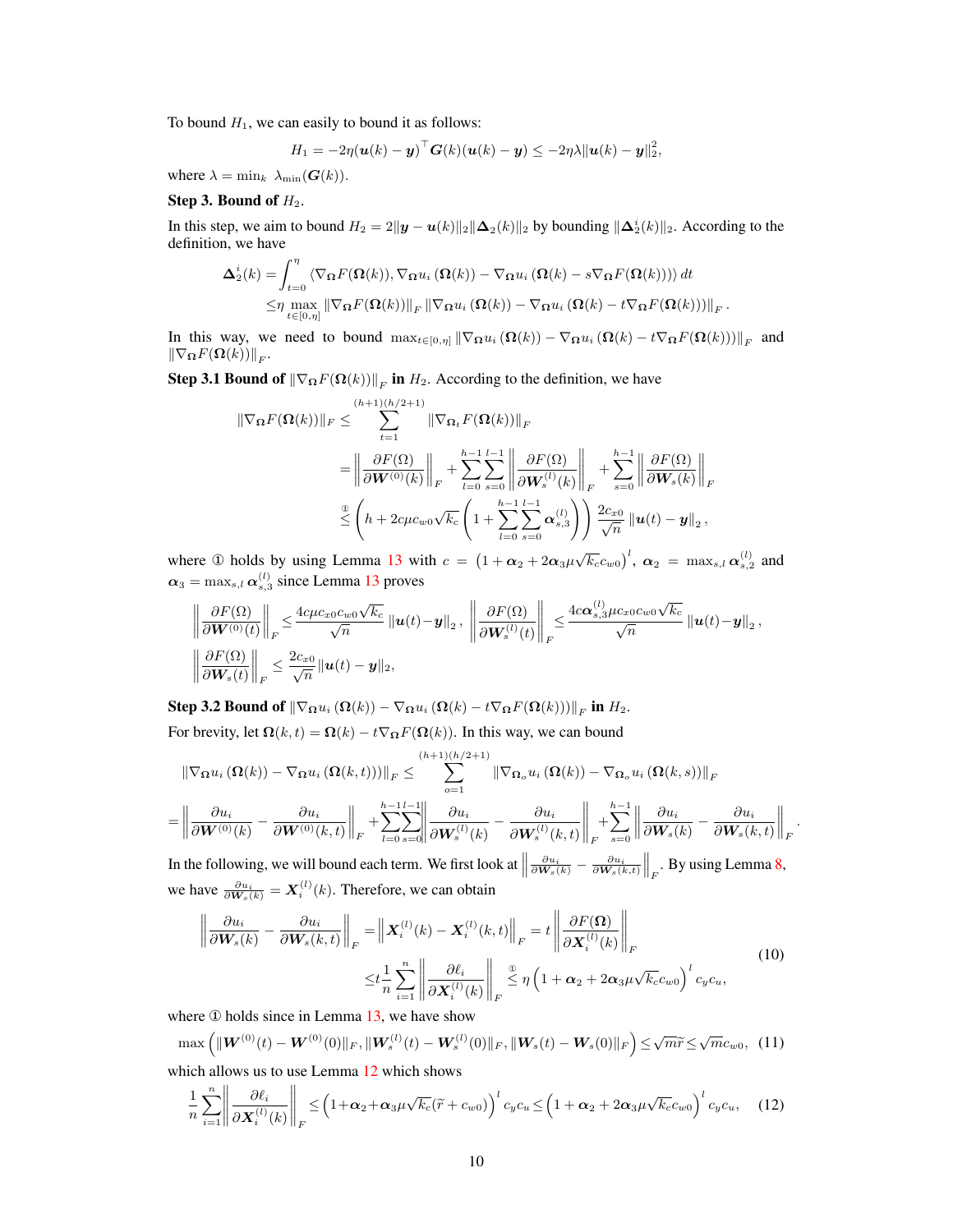where parameters  $\frac{1}{\sqrt{n}} ||u(t) - y||_2 = c_y$  and  $||W_h(t)||_F \le c_u$ ,  $\alpha_2 = \max_{s,l} \alpha_{s,2}^{(l)}$  and  $\alpha_3 = \max_{s,l} \alpha_{s,3}^{(l)}$ . Moreover, from Lemma [13,](#page-5-1) we have  $||W_h(t)||_F \le ||W_h(t) - W_h(0)||_F + ||W_h(0)||_F \le 2\sqrt{m}c_{w0}$ . In this way, we have

$$
\sum_{s=1}^{h} \left\| \frac{\partial u_i}{\partial \mathbf{W}_s(k)} - \frac{\partial u_i}{\partial \mathbf{W}_s(k,t)} \right\|_F \leq \eta h \left( 1 + \alpha_2 + 2\alpha_3 \mu \sqrt{k_c} c_{w0} \right)^l \sqrt{m} c_{w0} \frac{1}{\sqrt{n}} \left\| \mathbf{u}(t) - \mathbf{y} \right\|_2
$$
  

$$
\leq \eta h \left( 1 + \alpha_2 + 2\alpha_3 \mu \sqrt{k_c} c_{w0} \right)^l \sqrt{m} c_{w0} \frac{1}{\sqrt{n}} \left( 1 - \frac{\eta \lambda}{2} \right)^{t/2} \left\| \mathbf{u}(0) - \mathbf{y} \right\|_2 = \eta c_1,
$$

where  $c_1 = h \left( 1 + \alpha_2 + 2\alpha_3 \mu \sqrt{k_c} c_{w0} \right)^l \sqrt{m} c_{w0} \frac{1}{\sqrt{n}} \left( 1 - \frac{\eta \lambda}{2} \right)^{t/2} ||u(0) - y||_F$  is a constant.

Then we consider  $\parallel$  $\frac{\partial u_i}{\partial \bm{W}_s^{(l)}(k)} - \frac{\partial u_i}{\partial \bm{W}_s^{(l)}(k,t)}$  $\Big\|_F$  as follows:

$$
\left\|\frac{\partial u_i}{\partial \mathbf{W}_s^{(l)}(k)} - \frac{\partial u_i}{\partial \mathbf{W}_s^{(l)}(k,t)}\right\|_F = \alpha_{s,3}^{(l)} \tau \left[\left\|\Phi(\mathbf{X}_i^{(s)}(k))\left(\sigma'\left(\mathbf{W}_s^{(l)}(k)\Phi(\mathbf{X}_i^{(s)}(k))\right)\odot \frac{\partial u_i}{\partial \mathbf{X}_i^{(l)}(k)}\right)^\top \right.\left. - \Phi(\mathbf{X}_i^{(s)}(k,t))\left(\sigma'\left(\mathbf{W}_s^{(l)}(k,t)\Phi(\mathbf{X}_i^{(s)}(k,t))\right)\odot \frac{\partial u_i}{\partial \mathbf{X}_i^{(l)}(k,t)}\right)^\top\right\|_F\right]\n\n
$$
\leq \alpha_{s,3}^{(l)} \tau \frac{a_1 a_2(b_1 + b_2)}{\max(a_1, a_2)},
$$
$$

where  $\odot$  uses Lemma [2.](#page-3-1) For parameters  $a_1, a_2, b_1, b_2$  satisfies

$$
a_1 = \max \left( \left\| \Phi(\boldsymbol{X}_i^{(s)}(k)) \right\|_2, \left\| \Phi(\boldsymbol{X}_i^{(s)}(k,t)) \right\|_2 \right) \leq \sqrt{k_c} \max \left( \left\| \boldsymbol{X}_i^{(s)}(k) \right\|_2, \left\| \boldsymbol{X}_i^{(s)}(k,t) \right\|_2 \right),
$$
  
\n
$$
a_2 = \max \left( \left\| \sigma'(\boldsymbol{W}_s^{(l)}(k) \Phi(\boldsymbol{X}_i^{(s)}(k))) \right) \odot \frac{\partial u_i}{\partial \boldsymbol{X}_i^{(l)}(k)} \right\|_2, \left\| \sigma'(\boldsymbol{W}_s^{(l)}(k,t) \Phi(\boldsymbol{X}_i^{(s)}(k,t))) \right) \odot \frac{\partial u_i}{\partial \boldsymbol{X}_i^{(l)}(k,t)} \right\|_2,
$$
  
\n
$$
b_1 = \left\| \Phi(\boldsymbol{X}_i^{(s)}(k)) - \Phi(\boldsymbol{X}_i^{(s)}(k,t)) \right\|_2 \leq \sqrt{k_c} \left\| \boldsymbol{X}_i^{(s)}(k) - \boldsymbol{X}_i^{(s)}(k,t) \right\|_2,
$$
  
\n
$$
b_2 = \left\| \sigma'(\boldsymbol{W}_s^{(l)}(k) \Phi(\boldsymbol{X}_i^{(s)}(k))) \right) \odot \frac{\partial u_i}{\partial \boldsymbol{X}_i^{(l)}(k)} - \sigma'(\boldsymbol{W}_s^{(l)}(k,t) \Phi(\boldsymbol{X}_i^{(s)}(k,t))) \odot \frac{\partial u_i}{\partial \boldsymbol{X}_i^{(l)}(k,t)} \right\|_2.
$$

In Lemma [10,](#page-5-0) we show that when Eqn. [\(10\)](#page-5-0) holds which is proven in Lemma [13,](#page-5-1) then  $\|\mathbf{X}_{i}^{(l)}(0)\|_{F} \leq$  $c_{x0}$ . Under Eqn. [\(10\)](#page-5-0), Lemma [11](#page-5-3) shows

$$
\|\boldsymbol{X}_{i}^{(l)}(k)-\boldsymbol{X}_{i}^{(l)}(0)\|_{F}\leq\left(1+\alpha_{2}+2\alpha_{3}\mu\sqrt{k_{c}}c_{w0}\right)^{l}\mu\sqrt{k_{c}}\widetilde{r}\overset{\circ}{\leq}c_{x0},\tag{13}
$$

where ① holds since in Lemma [13,](#page-5-1) we set  $m = \mathcal{O}\left(\frac{\rho k_c^2 c_w^2 \sin \left|\mathbf{y}-\mathbf{u}(0)\right|\right|^2}{\lambda^2 n} \left(1+\alpha_2+2\alpha_3 \mu \sqrt{k_c} c_{w0}\right)^{2h}\right)$  such that

$$
\widetilde{r} = \frac{8c_{x0}||\mathbf{y} - \mathbf{u}(0)||_2}{\lambda\sqrt{mn}} \max\left(1, 2\left(1 + \alpha_2 + 2\alpha_3\mu\sqrt{k_c}c_{w0}\right)^l\alpha_{s,3}^{(l)}\mu\sqrt{k_c}c_{w0}\right) \newline \leq \frac{c_{x0}}{\left(1 + \alpha_2 + 2\alpha_3\mu\sqrt{k_c}c_{w0}\right)^l\mu\sqrt{k_c}}.
$$

By using Lemma [11](#page-5-3) and Lemma [10,](#page-5-0) we have

<span id="page-10-0"></span>
$$
\|\boldsymbol{X}^{(s)}(t)\| \leq \|\boldsymbol{X}_i^{(l)}(k) - \boldsymbol{X}_i^{(l)}(0)\|_F + \|\boldsymbol{X}_i^{(l)}(0)\|_F \leq 2c_{x0}.\tag{14}
$$

Then by using Eqn. [\(12\)](#page-9-0) we upper bound  $\left\| \mathbf{X}_{i}^{(s)}(k,t) \right\|_{2}$  as follows:

$$
\left\| \boldsymbol{X}_{i}^{(s)}(k,t) \right\|_{2} \leq \left\| \boldsymbol{X}_{i}^{(s)}(k) - t \frac{\partial F(\boldsymbol{\Omega})}{\partial \boldsymbol{X}_{i}^{(s)}(k)} \right\|_{2} \leq \left\| \boldsymbol{X}_{i}^{(s)}(k) \right\|_{2} + t \frac{1}{n} \sum_{i=1}^{n} \left\| \frac{\partial \ell_{i}}{\partial \boldsymbol{X}_{i}^{(s)}(k)} \right\|_{2}
$$
  

$$
\leq 2c_{x0} + \eta \left( 1 + \alpha_{2} + 2\alpha_{3}\mu\sqrt{k_{c}}c_{w0} \right)^{l} \sqrt{m}c_{w0} \frac{1}{\sqrt{n}} \left\| \boldsymbol{u}(t) - \boldsymbol{y} \right\|_{F} \leq c_{2},
$$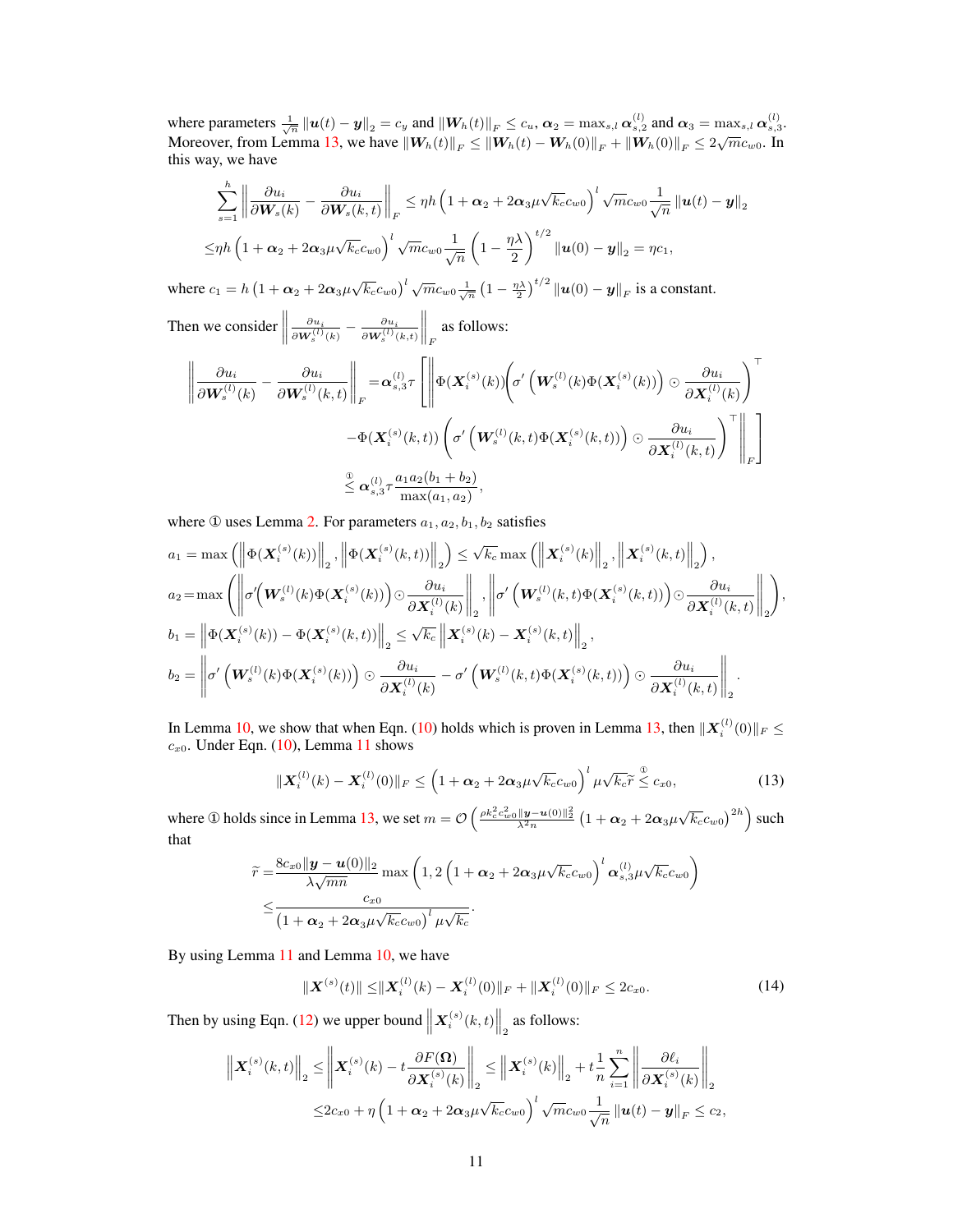where  $c_2 = 2c_{x0} + \eta \left(1 + \alpha_2 + 2\alpha_3 \mu \sqrt{k_c} c_{w0}\right)^l \sqrt{m} c_{w0} \frac{1}{\sqrt{n}} \left(1 - \frac{\eta \lambda}{2}\right)^{t/2} ||u(0) - y||_F$  is a constant. In this way, we can upper bound

$$
a_1 \le \sqrt{k_c} \max(2c_{w0}, c_2), \qquad b_1 \le \frac{\sqrt{k_c}c_1\eta}{h},
$$

where  $\Phi$  uses the results in Eqn. [\(10\)](#page-9-1). Now we try to bound  $a_2$  and  $b_2$  as follows:

$$
a_2 = \max \left( \left\| \sigma' \left( \mathbf{W}_s^{(l)}(k) \Phi(\mathbf{X}_i^{(s)}(k)) \right) \odot \frac{\partial u_i}{\partial \mathbf{X}_i^{(l)}(k)} \right\|_2, \left\| \sigma' \left( \mathbf{W}_s^{(l)}(k, t) \Phi(\mathbf{X}_i^{(s)}(k, t)) \right) \odot \frac{\partial u_i}{\partial \mathbf{X}_i^{(l)}(k, t)} \right\|_2 \right)
$$
  

$$
\leq \mu \max \left( \left\| \frac{\partial u_i}{\partial \mathbf{X}_i^{(l)}(k)} \right\|_2, \left\| \frac{\partial u_i}{\partial \mathbf{X}_i^{(l)}(k, t)} \right\|_2 \right) \stackrel{\circledcirc}{=} \mu (1 + L) c_1^2 \eta^2,
$$

where  $\mathbb{O}$  uses  $\parallel$  $\frac{\partial u_i}{\partial \bm{X}_i^{(l)}(k,t)}$  $\big\|_2$  $\leq$  $\frac{\partial u_i}{\partial \bm{X}_i^{(l)}(k,t)}$  $\bigg\|_F$  $\leq$  $\frac{\partial u_i}{\partial \bm{X}_i^{(l)}(k)}$  $\bigg\|_F$  $+L\|\bm{X}_i^{(l)}(k,t)\!-\!\bm{X}_i^{(l)}(k)\|_F^2$ <sup>2</sup>  $\leq (1+L)c_1^2\eta^2$ where L is the Lipschitz constant of  $\frac{\partial u_i}{\partial x^{(l)}}$ . In ② we use the results in Eqn. [\(14\)](#page-10-0). Since  $\sigma$  is  $\rho$ -smooth and u is h-layered, by computing, we know L is at the order of  $\mathcal{O}(\beta^h)$  and is a constant. For  $b_2$  we can bound it as follows:

$$
b_2 \leq \mu \left\| \frac{\partial u_i}{\partial \mathbf{X}_i^{(l)}(k)} - \frac{\partial u_i}{\partial \mathbf{X}_i^{(l)}(k,t)} \right\|_2 \leq 2\mu(1+L)c_1^2\eta^2.
$$

Therefore, we can bound

$$
\sum_{l=1}^h \sum_{s=0}^{l-1} \left\| \frac{\partial u_i}{\partial \mathbf{W}_s^{(l)}(k)} - \frac{\partial u_i}{\partial \mathbf{W}_s^{(l)}(k,t)} \right\|_F \leq \tau \frac{a_1 a_2 (b_1 + b_2)}{\max(a_1, a_2)} \sum_{l=1}^h \sum_{s=0}^{l-1} \alpha_{s,3}^{(l)} = c_3 \eta,
$$

where  $\alpha_3 = \max_{s,3} \alpha_{s,3}^{(l)}$  and  $c_3 = \frac{\tau \sqrt{k_c} \max(2c_{w0}, c_2) \mu(1+L)c_1^2 \eta^2}{\max(\sqrt{k_c} \max(2c_{w0}, c_2), \mu(1+L)c_1^2 \eta^2)} \left(\frac{\sqrt{k_c} c_1}{h} + 2\mu(1+L)c_1^2 \eta\right)$  is a constant. By using the same method, we can bound

$$
\left\|\frac{\partial u_i}{\partial \mathbf{W}^{(0)}(k)} - \frac{\partial u_i}{\partial \mathbf{W}^{(0)}(k,t)}\right\|_F
$$
\n
$$
= \tau \left\|\Phi(\mathbf{X}_i) \left(\sigma'\left(\mathbf{W}^{(0)}(k)\Phi(\mathbf{X}_i)\right) \odot \frac{\partial u_i}{\partial \mathbf{X}_i^{(0)}(k)}\right)^{\top} - \Phi(\mathbf{X}_i) \left(\sigma'\left(\mathbf{W}^{(0)}(k,t)\Phi(\mathbf{X}_i)\right) \odot \frac{\partial u_i}{\partial \mathbf{X}_i^{(0)}(k,t)}\right)^{\top}\right\|_F
$$
\n
$$
\overset{\circ}{\leq} \tau \sqrt{k_c} \left\|\frac{\partial u_i}{\partial \mathbf{X}_i^{(0)}(k)} - \frac{\partial u_i}{\partial \mathbf{X}_i^{(0)}(k,t)}\right\|_F \leq 2\mu(1+L)c_1^2 \eta^2 = c_4 \eta,
$$

where ① uses  $\|\Phi(\mathbf{X}_i)\|_F \leq \sqrt{k_c} \|\mathbf{X}_i\|_F \leq \sqrt{k_c}$  and  $\sigma$  is  $\mu$ -Lipschitz, and  $c_4 = 2\mu(1+L)c_1^2\eta$ . By combing the above results, we can further conclude

$$
\|\nabla_{\Omega} u_i\left(\Omega(k)\right)-\nabla_{\Omega} u_i\left(\Omega(k,t)\right))\|_F\leq (c_1+c_3+c_4)\eta=c_5\eta,
$$

which further gives

$$
\Delta_2^i(k) \leq \eta \max_{t \in [0,\eta]} \|\nabla_{\Omega} F(\Omega(k))\|_F \|\nabla_{\Omega} u_i(\Omega(k)) - \nabla_{\Omega} u_i(\Omega(k) - t \nabla_{\Omega} F(\Omega(k)))\|_F.
$$
  

$$
\leq \eta^2 c_5 \left( h + 2c\mu c_{w0} \sqrt{k_c} \left( 1 + \sum_{l=1}^h \sum_{s=0}^{l-1} \alpha_{s,3}^{(l)} \right) \right) \frac{2c_{x0}}{\sqrt{n}} \|u(t) - y\|_F = \hat{c}\eta^2 \|u(t) - y\|_F
$$

,

where  $\hat{c} = c_5 \left( h + 2c\mu c_{w0} \sqrt{k_c} \left( 1 + \sum_{l=1}^h \sum_{s=0}^{l-1} \alpha_{s,3}^{(l)} \right) \right) \frac{2c_{x0}}{\sqrt{n}}$ . Therefore we have

Step 3.3 Upper bound  $H_2 = 2||y - u(k)||_2||\Delta_2(k)||_2$ . By combining the above results, we can bound

$$
H_2 = 2\|\mathbf{y} - \mathbf{u}(k)\|_2 \|\mathbf{\Delta}_2(k)\|_2 \leq \hat{c}\eta^2 \|\mathbf{u}(t) - \mathbf{y}\|_2^2,
$$
  
where  $\hat{c} = \mathcal{O}\left(\frac{\mu c_{x0}c_{w0}^2 \sqrt{k_c m} h^3 (1 + \alpha_2 + 2\alpha_3 \mu \sqrt{k_c} c_{w0})^h}{n}\right).$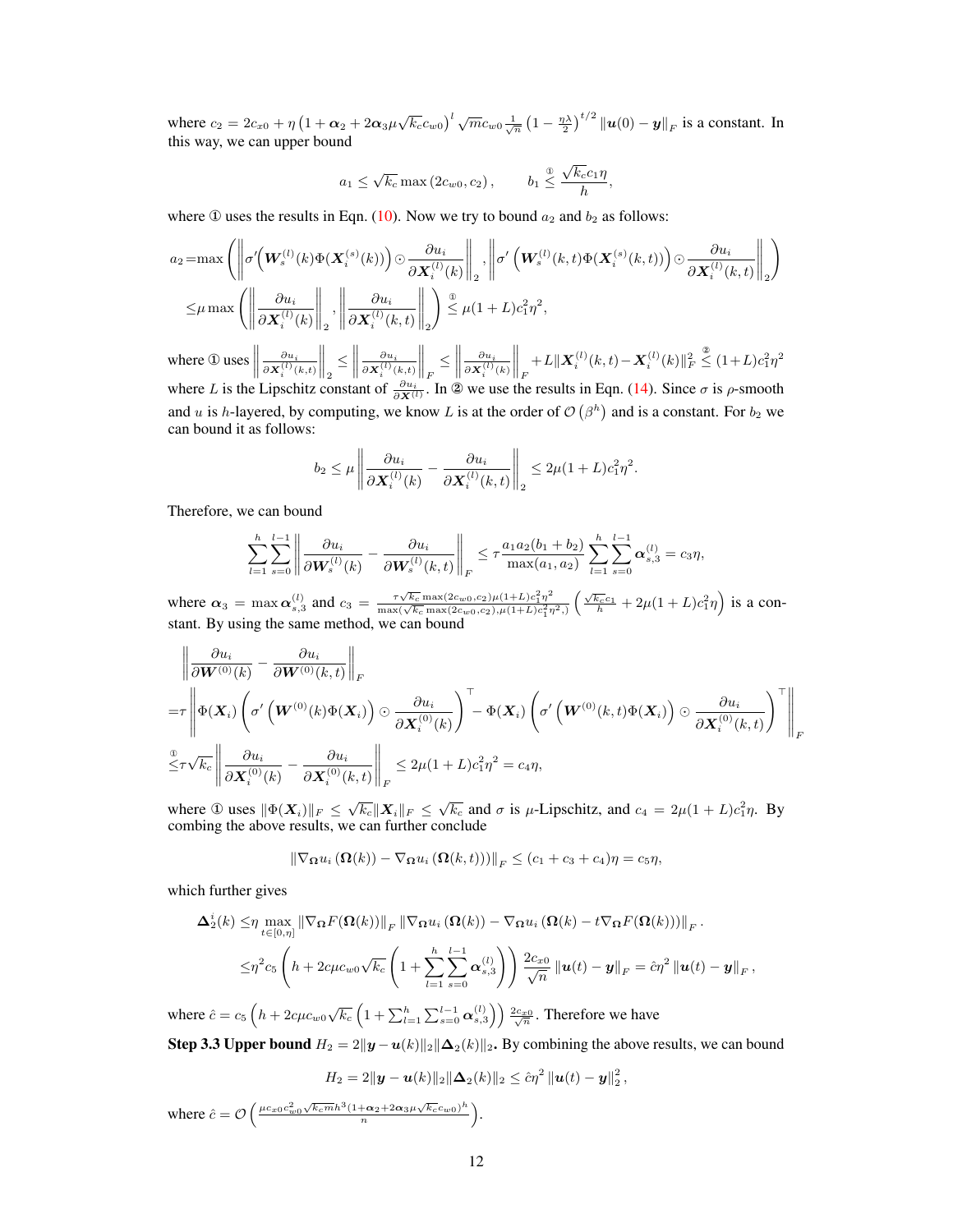**Step 4. Upper bound**  $H_3 = ||u(k) - u(k + 1)||_2^2$ .

$$
\|\boldsymbol{u}(k)-\boldsymbol{u}(k+1)\|_{2}^{2} = \sum_{i=1}^{n} \left( \sum_{s=0}^{h-1} \left( \langle \boldsymbol{W}_{s}(k), \boldsymbol{X}_{i}^{(l)}(k) \rangle - \langle \boldsymbol{W}_{s}(k+1), \boldsymbol{X}_{i}^{(l)}(k+1) \rangle \right) \right)^{2} \leq \sqrt{h} \sum_{i=1}^{n} \sum_{s=0}^{h-1} \left( \langle \boldsymbol{W}_{s}(k), \boldsymbol{X}_{i}^{(l)}(k) \rangle - \langle \boldsymbol{W}_{s}(k+1), \boldsymbol{X}_{i}^{(l)}(k+1) \rangle \right)^{2}.
$$

Now we consider each term:

$$
\left(\langle \mathbf{W}_s(k), \mathbf{X}_i^{(l)}(k)\rangle - \langle \mathbf{W}_s(k+1), \mathbf{X}_i^{(l)}(k+1)\rangle\right)^2
$$
\n
$$
= \left(\langle \mathbf{W}_s(k) - \mathbf{W}_s(k+1), \mathbf{X}_i^{(l)}(k+1)\rangle + \langle \mathbf{W}_s(k), \mathbf{X}_i^{(l)}(k) - \mathbf{X}_i^{(l)}(k+1)\rangle\right)^2
$$
\n
$$
\leq 2\|\mathbf{W}_s(k) - \mathbf{W}_s(k+1)\|_F^2 \|\mathbf{X}_i^{(l)}(k+1)\|_F^2 + 2\|\mathbf{W}_s(k)\|_F^2 \|\mathbf{X}_i^{(l)}(k) - \mathbf{X}_i^{(l)}(k+1)\|_F^2
$$
\n
$$
\overset{\circ}{\leq} 8c_{x0}^2 \|\mathbf{W}_s(k) - \mathbf{W}_s(k+1)\|_F^2 + 8mc_{w0}^2 \|\mathbf{X}_i^{(l)}(k) - \mathbf{X}_i^{(l)}(k+1)\|_F^2
$$
\n
$$
\overset{\circ}{\leq} \frac{32\eta^2 c_{x0}^2}{n} \left[c_{x0}^2 + 4c^2\mu^4 c_{w0}^4 k_c^2 \left(1 + \alpha_2 + 2\sqrt{k_c} c_{w0} \alpha_3 \mu\right)^{2l} \left(1 + \frac{2(\alpha_3)^2 c_{x0}}{(\alpha_2 + 2\sqrt{k_c} c_{w0} \alpha_3 \mu)\sqrt{n}}\right)^2\right]
$$
\n
$$
\cdot \|\mathbf{u}(k) - \mathbf{y}\|_2^2,
$$

where  $\mathbb{O}$  uses  $||\boldsymbol{X}_i^{(l)}(k+1)||_F^2 \leq 4c_{x0}^2$  in Eqn. [\(14\)](#page-10-0), and the results in Eqn. [\(11\)](#page-9-2) that  $||\boldsymbol{W}_s(k)||_F \leq$ where  $\mathcal{L}$  uses  $\|\mathbf{A}_i\|_F \leq 4c_{x0}$  in Eqn. (14), and the results in Eqn. (11) that  $\|\mathbf{W}_s(k)\|_F \leq$ <br> $\|\mathbf{W}_s(k) - \mathbf{W}_s(0)\|_F + \|\mathbf{W}_s(0)\|_F \leq 2\sqrt{mc_{w0}}$ ; 2 holds since (1) in Lemma [13](#page-5-1) we have  $\|\mathbf{W}_s(t +$  $(1) - \boldsymbol{W}_s(t) \|_F = \eta \Big\|$  $\frac{\partial F(\Omega)}{\partial W_s(t)}\Big\|_F \leq \frac{2\eta c_{x0}}{\sqrt{n}} \|u(t) - y\|_2$  where  $c = (1 + \alpha_2 + 2\alpha_3\mu\sqrt{k_c}c_{w0})^l$  with  $\alpha_2 =$  $\max_{s,l} \alpha_{s,2}^{(l)}$  and  $\alpha_3 = \max_{s,l} \alpha_{s,3}^{(l)}$ , and (2) in Lemma [14](#page-6-0) we have

$$
\left\| \boldsymbol{X}^{(l)}(k+1) - \boldsymbol{X}^{(l)}(k) \right\|_{F}
$$
  
 
$$
\leq \left( 1 + \alpha_2 + 2\sqrt{k_c} c_{w0} \alpha_3 \mu \right)^l \left( 1 + \frac{2(\alpha_3)^2 c_{x0}}{(\alpha_2 + 2\sqrt{k_c} c_{w0} \alpha_3 \mu) \sqrt{n}} \right) \frac{4c\tau \eta \mu^2 c_{x0} c_{w0} k_c}{\sqrt{n}} \left\| \boldsymbol{u}(k) - \boldsymbol{y} \right\|_2.
$$

In this way, we can conclude

$$
\|u(k) - u(k+1)\|_2^2 \le \eta^2 \tilde{c} \|u(k) - y\|_2^2,
$$
  
where  $\tilde{c} = 32c_{x0}^2 h^{1.5} \left[c_{x0}^2 + 4c^2 \mu^4 c_{w0}^4 k_c^2 \left(1 + \alpha_2 + 2\sqrt{k_c} c_{w0} \alpha_3 \mu\right)^{2l} \left(1 + \frac{2(\alpha_3)^2 c_{x0}}{(\alpha_2 + 2\sqrt{k_c} c_{w0} \alpha_3 \mu)\sqrt{n}}\right)^2\right] =$   
 $\mathcal{O}\left(\mu^4 c_{w0}^4 c_{x0}^2 h^{1.5} k_c^2 \left(1 + \alpha_2 + 2\sqrt{k_c} c_{w0} \alpha_3 \mu\right)^{4l}\right).$ 

Step 5. Upper bound  $\|{\boldsymbol{y}} - {\boldsymbol{u}}(k+1)\|_2^2$ .

In this way, by using Eqn.  $(9)$  we can finally obtain

$$
\|\mathbf{y} - \mathbf{u}(k+1)\|_{2}^{2} \leq \|\mathbf{y} - \mathbf{u}(k)\|_{2}^{2} + H_{1} + H_{2} + H_{3}
$$
  
\n
$$
\leq \|\mathbf{y} - \mathbf{u}(k)\|_{2}^{2} - 2\eta\lambda \|\mathbf{u}(k) - \mathbf{y}\|_{2}^{2} + 2\hat{c}\eta^{2} \|\mathbf{u}(t) - \mathbf{y}\|_{2}^{2} + \eta^{2}\tilde{c} \|\mathbf{u}(k) - \mathbf{y}\|_{2}^{2}
$$
  
\n
$$
= (1 - \eta\lambda + (2\hat{c} + \tilde{c})\eta^{2}) \|\mathbf{y} - \mathbf{u}(k)\|_{2}^{2}
$$
  
\n
$$
\leq \left(1 - \frac{\eta\lambda}{2}\right) \|\mathbf{y} - \mathbf{u}(k)\|_{2}^{2}
$$

where ① holds by using  $H_1 \le -2\eta\lambda \| \mathbf{u}(k) - \mathbf{y} \|_2^2$ ,  $H_2 \le 2\hat{c}\eta^2 \| \mathbf{u}(t) - \mathbf{y} \|_2^2$  and  $H_3 \le \eta^2 \tilde{c} \| \mathbf{u}(k) - \mathbf{y} \|_2^2$ ; 2 holds by setting  $\eta \le \frac{\lambda}{2(2\hat{c}+\tilde{c})} = \mathcal{O}\left(\frac{\lambda}{\sqrt{m}\mu^4 c_{w_0}^4 c_{x_0}^2 h^3 k_c^2 (1+\alpha_2+2\sqrt{k_c}c_{w_0}\alpha_3\mu)^{4l}}\right)$ . The proof is completed.  $\Box$ 

# <span id="page-12-0"></span>C.3.2 Proof of Lemma [20](#page-7-4)

*Proof.* According to the definitions in Sec. **B**, we can write

$$
\left\|\bm{G}(k)-\bm{G}(0)\right\|_2 \leq \left\|\bar{\bm{G}}^0(k)-\bar{\bm{G}}^0(0)\right\|_2 + \sum_{l=0}^{h-1}\sum_{s=0}^{l-1}\left\|\bm{G}^{ls}(k)-\bm{G}^{ls}(0)\right\|_2 + \sum_{s=0}^{h-1}\left\|\bm{G}^s(k)-\bm{G}^s(0)\right\|_2.
$$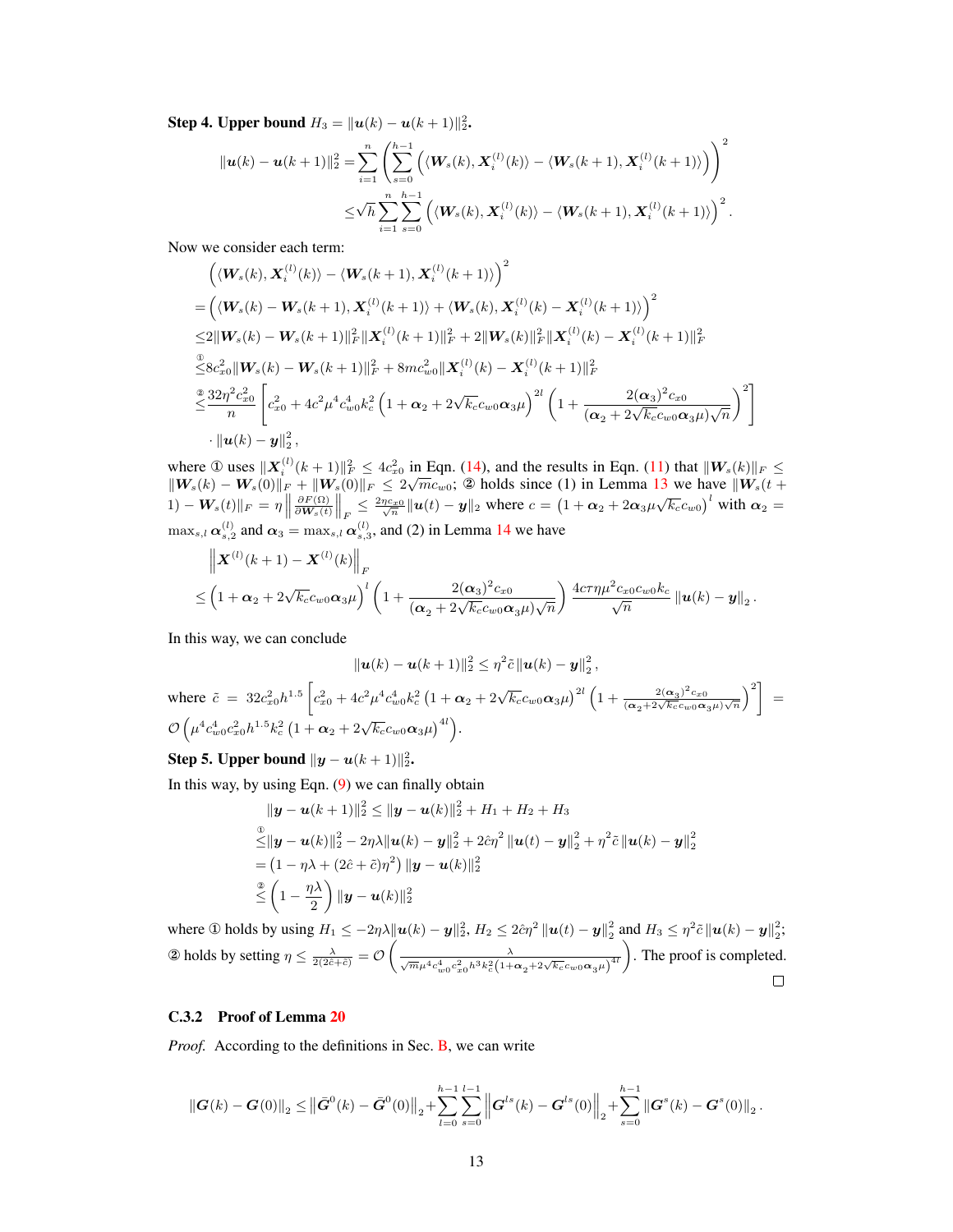In this way, we only need to upper bound  $\|\bar{G}^0(k) - \bar{G}^0(0)\|_2$ ,  $\|G^{ls}(k) - G^{ls}(0)\|_2$  and  $\|\boldsymbol{G}^s(k)-\boldsymbol{G}^s(0)\|_2.$ 

# **Step 1. Bound of**  $\|\bm{G}^s(k) - \bm{G}^s(0)\|_2$  ( $s = 0, \cdots, h-1$ ).

For analysis, we first recall existing results. Lemma [13](#page-5-1) shows

<span id="page-13-1"></span>
$$
\max\left(\|\boldsymbol{W}^{(0)}(t)-\boldsymbol{W}^{(0)}(0)\|_{F},\|\boldsymbol{W}_{s}^{(l)}(t)-\boldsymbol{W}_{s}^{(l)}(0)\|_{F},\|\boldsymbol{W}_{s}(t)-\boldsymbol{W}_{s}(0)\|_{F}\right)\leq\sqrt{m}\widetilde{r}\leq\sqrt{m}c_{w0},\tag{15}
$$

where  $c = (1 + \alpha_2 + 2\alpha_3\mu\sqrt{k_c}c_{w0})^l$  with  $\alpha_2 = \max_{s,l} \alpha_{s,2}^{(l)}$  and  $\alpha_3 = \max_{s,l} \alpha_{s,3}^{(l)}$ . Based on this result, Lemma [15](#page-6-1) shows

<span id="page-13-0"></span>
$$
\left\| \mathbf{W}^{(0)}(k) \right\|_{F} \leq 2\sqrt{m}c_{w0}, \, \left\| \mathbf{W}^{(l)}_{s}(k) \right\|_{F} \leq 2\sqrt{m}c_{w0}, \, \left\| \mathbf{W}_{s}(k) \right\|_{F} \leq 2\sqrt{m}c_{w0}, \, \left\| \mathbf{X}^{(l)}_{i}(k) \right\|_{F} \leq 2c_{x0}. \tag{16}
$$

Moreover, Lemma [16](#page-6-2) shows

$$
\|\boldsymbol{X}_{i}^{(0)}(k)-\boldsymbol{X}_{i}^{(0)}(0)\|_{F}\leq\mu\sqrt{k_{c}}\widetilde{r},\quad\|\boldsymbol{X}_{i}^{(l)}(k)-\boldsymbol{X}_{i}^{(l)}(0)\|_{F}\leq c(1+2\boldsymbol{\alpha}_{3}c_{x0})\mu\sqrt{k_{c}}\widetilde{r}.
$$

To bound  $H_s$ , we only need to bound each entry in  $(G<sup>s</sup>(k) - G<sup>s</sup>(0))$ :

$$
|\boldsymbol{G}^{s}(k) - \boldsymbol{G}^{s}(0)| = \left| \left\langle \frac{\partial \ell_{i}}{\partial \boldsymbol{W}_{s}(k)}, \frac{\partial \ell_{j}}{\partial \boldsymbol{W}_{s}(k)} \right\rangle - \left\langle \frac{\partial \ell_{i}}{\partial \boldsymbol{W}_{s}(0)}, \frac{\partial \ell_{j}}{\partial \boldsymbol{W}_{s}(0)} \right\rangle \right|
$$
  
\n
$$
= \left| \left\langle \boldsymbol{X}_{i}^{(s)}(k), \boldsymbol{X}_{j}^{(s)}(k) \right\rangle - \left\langle \boldsymbol{X}_{i}^{(s)}(0), \boldsymbol{X}_{j}^{(s)}(0) \right\rangle \right|
$$
  
\n
$$
\leq \left| \left\langle \boldsymbol{X}_{i}^{(s)}(k) - \boldsymbol{X}_{i}^{(s)}(0), \boldsymbol{X}_{j}^{(s)}(k) \right\rangle \right| + \left| \left\langle \boldsymbol{X}_{i}^{(s)}(0), \boldsymbol{X}_{j}^{(s)}(k) - \boldsymbol{X}_{j}^{(s)}(0) \right\rangle \right|
$$
  
\n
$$
\leq \left\| \boldsymbol{X}_{i}^{(s)}(k) - \boldsymbol{X}_{i}^{(s)}(0) \right\|_{F} \left\| \boldsymbol{X}_{j}^{(s)}(k) \right\|_{F} + \left\| \boldsymbol{X}_{i}^{(s)}(0) \right\|_{F} \left\| \boldsymbol{X}_{j}^{(s)}(k) - \boldsymbol{X}_{j}^{(s)}(0) \right\|_{F}
$$
  
\n
$$
\overset{\circ}{\leq} 4c_{x0}c(1 + 2\alpha_{3}c_{x0})\mu\sqrt{k_{c}}\widetilde{r},
$$

So we can further bound

$$
\left\|\boldsymbol{G}^{s}(k)-\boldsymbol{G}^{s}(0)\right\|_{2}\leq\sqrt{n}\left\|\boldsymbol{G}^{s}(k)-\boldsymbol{G}^{s}(0)\right\|_{\infty}\leq4c_{x0}c(1+2\boldsymbol{\alpha}_{3}c_{x0})\mu\sqrt{k_{c}}\widetilde{r},\ (1\leq s\leq h).
$$

**Step 2. Bound of**  $\left\|\mathbf{G}^{ls}(k) - \mathbf{G}^{ls}(0)\right\|_2$   $(0 \leq l \leq h-1, 0 \leq s \leq l-1)$ .

We first consider  $l = h - 1$ , namely bound of  $||G^{hs}(k) - G^{hs}(0)||_2$   $(0 \le s \le h - 2)$ . For notation simplicity, we use h to denote  $h - 1$ . In this way, according to Lemma [8,](#page-4-1) we have

$$
\frac{\partial u}{\partial \mathbf{W}_s^{(h)}} = \alpha_{s,3}^{(h)} \tau \Phi(\mathbf{X}^{(s)}) \left( \sigma' \left( \mathbf{W}_s^{(h)} \Phi(\mathbf{X}^{(s)}) \right) \odot \mathbf{W}_h \right)^{\top} \ (1 \leq s \leq h-1).
$$

Let  $H_i = \Phi(X_i^{(s)})$ ,  $H_{i,1} = [H_i]_{:,t}$ ,  $H_{i,tr} = [H_i]_{t,r}$ , and  $Z_{i,tr} = (W_{s,1}^{(h)})^{\top} H_{i,1}$ . In this way, for  $1 \leq s \leq h-1$  we can write  $G_{ij}^{hs}$  as

$$
G_{ij}^{hs} = = (\boldsymbol{\alpha}_{s,3}^{(h)} \tau)^2 \sum_{r=1}^m \left[ \sum_{t=1}^p \boldsymbol{W}_{h,tr} \boldsymbol{H}_{i,tt} (\sigma' \left( (\boldsymbol{W}_{s,:r}^{(h)})^\top \boldsymbol{H}_{i,tt} \right) \right]^\top \left[ \sum_{q=1}^p \boldsymbol{W}_{h,qr} \boldsymbol{H}_{j,;q} (\sigma' \left( (\boldsymbol{W}_{s,:r}^{(h)})^\top \boldsymbol{H}_{j,;q} \right) \right] \\ = (\boldsymbol{\alpha}_{s,3}^{(h)} \tau)^2 \sum_{t=1}^p \sum_{q=1}^p \boldsymbol{H}_{i,tt}^\top \boldsymbol{H}_{j,q} \sum_{r=1}^m \boldsymbol{W}_{h,tr} \boldsymbol{W}_{h,qr} \sigma' \left( \boldsymbol{Z}_{i,tr} \right) \sigma' \left( \boldsymbol{Z}_{i,qr} \right).
$$

Then we can obtain

 $\overline{h}$ 

 $\overline{h}$ 

$$
\begin{split}\n&|\mathbf{G}_{ij}^{hs}(k) - \mathbf{G}_{ij}^{ns}(0)| \\
&= (\mathbf{\alpha}_{s,3}^{(h)}\tau)^2 \left| \sum_{t=1}^p \sum_{q=1}^p (\mathbf{H}_{i,:t}(k))^{\top} \mathbf{H}_{j,:q}(k) \sum_{r=1}^m \mathbf{W}_{h,tr}(k) \mathbf{W}_{h,qr}(k) \sigma'(Z_{i,tr}(k)) \sigma'(Z_{j,qr}(k)) \right| \\
&- \sum_{t=1}^p \sum_{q=1}^p (\mathbf{H}_{i,:t}(k))^{\top} \mathbf{H}_{j,:q}(k) \sum_{r=1}^m \mathbf{W}_{h,tr}(k) \mathbf{W}_{h,qr}(k) \sigma'(Z_{i,tr}(k)) \sigma'(Z_{j,qr}(k)) \right|. \n\end{split}
$$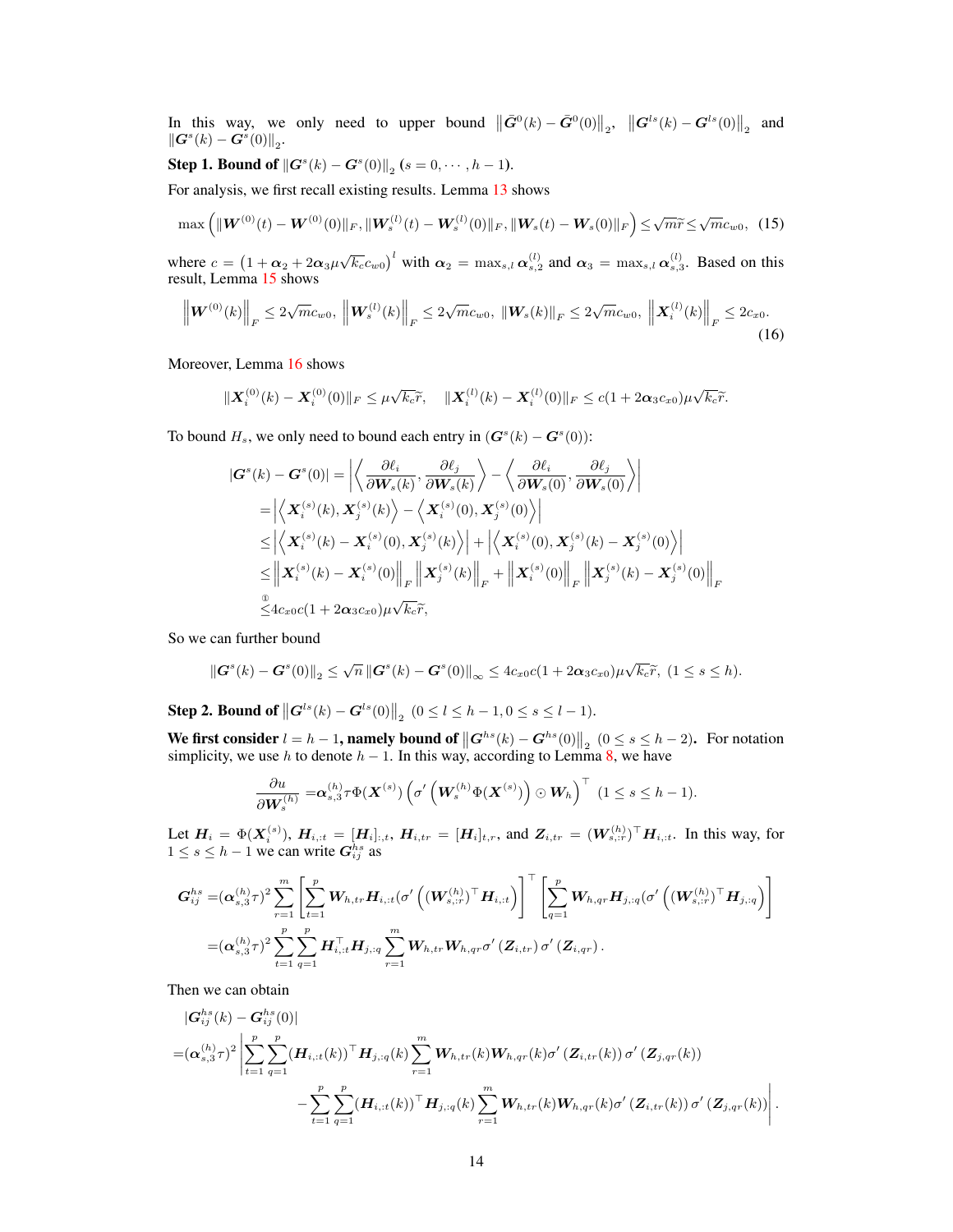For brevity, we define  $A_1$ ,  $A_2$  and  $A_3$  as follows:

$$
A_{1} = \left| \sum_{t=1}^{p} \sum_{q=1}^{p} \left( (\boldsymbol{H}_{i,:t}(k)) \top \boldsymbol{H}_{j,:q}(k) - (\boldsymbol{H}_{i,:t}(0)) \top \boldsymbol{H}_{j,:q}(0) \right) \sum_{r=1}^{m} \boldsymbol{W}_{h,tr}(0) \boldsymbol{W}_{h,qr}(0) \sigma' \left( \boldsymbol{Z}_{i,tr}(k) \right) \sigma' \left( \boldsymbol{Z}_{j,qr}(k) \right) \right|,
$$
  
\n
$$
A_{2} = \left| \sum_{t=1}^{p} \sum_{q=1}^{p} (\boldsymbol{H}_{i,:t}(0)) \top \boldsymbol{H}_{j,:q}(0) \sum_{r=1}^{m} \boldsymbol{W}_{h,tr}(0) \boldsymbol{W}_{h,qr}(0) \left( \sigma'(\boldsymbol{Z}_{i,tr}(k)) \sigma'(\boldsymbol{Z}_{j,qr}(k) - \sigma'(\boldsymbol{Z}_{i,tr}(0)) \sigma'(\boldsymbol{Z}_{j,qr}(0)) \right) \right|,
$$
  
\n
$$
A_{3} = \left| \sum_{t=1}^{p} \sum_{q=1}^{p} (\boldsymbol{H}_{i,:t}(0)) \top \boldsymbol{H}_{j,:q}(0) \sum_{r=1}^{m} (\boldsymbol{W}_{h,tr}(k) \boldsymbol{W}_{h,qr}(k) - \boldsymbol{W}_{h,tr}(0) \boldsymbol{W}_{h,qr}(0)) \sigma'(\boldsymbol{Z}_{i,tr}(k)) \sigma'(\boldsymbol{Z}_{j,qr}(k)) \right|.
$$

Then we have

$$
|\bm{G}_{ij}^{hs}(k)-\bm{G}_{ij}^{hs}(0)|=(\bm{\alpha}_{s,3}^{(h)}\tau)^2\left(\bm{A}_1+\bm{A}_2+\bm{A}_3\right).
$$

I  $\overline{\phantom{a}}$ I  $\mid$ 

The remaining work is to upper bound  $A_1$ ,  $A_2$  and  $A_3$ . We first look at  $A_1$ :

$$
A_{1} = \left| \sum_{t=1}^{p} \sum_{q=1}^{p} \left( \boldsymbol{H}_{i, :t}(k)^{\top} \boldsymbol{H}_{j, :q}(k) - (\boldsymbol{H}_{i, :t}(0))^{T} \boldsymbol{H}_{j, :q}(0) \right) \right|_{r=1}^{m} \boldsymbol{W}_{h, tr}(0) \boldsymbol{W}_{h, qr}(0) \sigma'(Z_{i, tr}(k)) \sigma'(Z_{j, qr}(k))
$$
  
\n
$$
\leq m \mu^{2} c_{u0}^{2} \left| \sum_{t=1}^{p} \sum_{q=1}^{p} \left( (\boldsymbol{H}_{i, :t}(k)^{\top} \boldsymbol{H}_{j, :q}(k) - (\boldsymbol{H}_{i, :t}(0))^{\top} \boldsymbol{H}_{j, :q}(0)) \right) \right|
$$
  
\n
$$
\frac{\mathbb{E}}{\leq} m \mu^{2} c_{u0}^{2} \sum_{t=1}^{p} \sum_{q=1}^{p} \left[ \left| (\boldsymbol{H}_{i, :t}(k) - \boldsymbol{H}_{i, :t}(0))^{\top} \boldsymbol{H}_{j, :q}(k) \right| + \left| (\boldsymbol{H}_{i, :t}(0))^{\top} (\boldsymbol{H}_{j, :q}(k) - \boldsymbol{H}_{j, :q}(0)) \right| \right]
$$
  
\n
$$
\leq m \mu^{2} c_{u0}^{2} \sqrt{\sum_{t=1}^{p} \sum_{q=1}^{p} \left\| \boldsymbol{H}_{i, :t}(k) - (\boldsymbol{H}_{i, :t}(0) \right\|_{2}^{2}} \sqrt{\sum_{t=1}^{p} \sum_{q=1}^{p} \left\| \boldsymbol{H}_{j, :q}(k) \right\|_{2}^{2}}
$$
  
\n
$$
+ m \mu^{2} c_{u0}^{2} \sqrt{\sum_{t=1}^{p} \sum_{q=1}^{p} \left\| \boldsymbol{H}_{j, :q}(k) - \boldsymbol{H}_{j, :q}(0) \right\|_{2}^{2}} \sqrt{\sum_{t=1}^{p} \sum_{q=1}^{p} \left\| \boldsymbol{H}_{i, :t}(0) \right\|_{2}^{2}}
$$
  
\n
$$
\leq m p \mu^{2} c_{u0}^{2} (\left\| \boldsymbol{H}_{i}(k) - \boldsymbol{H}_{i}(
$$

where ① holds since the activation function  $\sigma(\cdot)$  is  $\mu$ -Lipschitz and  $\rho$ -smooth and the assumption  $\|W_s\|_{\infty} \leq c_{u0}$ . To bound  $\|H_i(k) - H_i(0)\|_F \|H_j(k)\|_F$ , we first recall our existing results. Lemma [16](#page-6-2) that

<span id="page-14-0"></span>
$$
\|\boldsymbol{X}_{i}^{(l)}(k)-\boldsymbol{X}_{i}^{(l)}(0)\|_{F}\leq c(1+2\boldsymbol{\alpha}_3c_{x0})\mu\sqrt{k_c}\widetilde{r},
$$

where  $c = (1 + \alpha_2 + 2\alpha_3\mu\sqrt{k_c}c_{w0})^l$  with  $\alpha_2 = \max_{s,l} \alpha_{s,2}^{(l)}$  and  $\alpha_3 = \max_{s,l} \alpha_{s,3}^{(l)}$ . Here  $\tilde{r}$  is given in Lemma [13.](#page-5-1) Based on this result, Lemma [15](#page-6-1) shows that [\(16\)](#page-13-0) holds. So we have

$$
\|H_i(k) - H_i(0)\|_F \le \|\Phi(\mathbf{X}_i^{(s)}(k)) - \Phi(\mathbf{X}_i^{(s)}(0))\|_F \le \sqrt{k_c} \|\mathbf{X}_i^{(s)}(k) - \mathbf{X}_i^{(s)}(0)\|_F
$$
  
\n
$$
\le c(1 + 2\alpha_3 c_{x0})\mu k_c \tilde{r},
$$
  
\n
$$
\|\mathbf{H}_j(k)\|_F = \|\Phi(\mathbf{X}_j^{(s)}(k))\|_F \le \sqrt{k_c} \|\mathbf{X}_j^{(s)}(k)\|_F \le 2\sqrt{k_c} c_{w0},
$$
\n(17)

which indicates

$$
(\|\boldsymbol{H}_i(k)-\boldsymbol{H}_i(0)\|_F\|\boldsymbol{H}_j(k)\|_F+\|\boldsymbol{H}_j(k)-\boldsymbol{H}_j(0)\|_F\|\boldsymbol{H}_i(k)\|_F) \leq 4cc_{w0}(1+2\alpha_3c_{x0})\mu k_c^{1.5}\tilde{r}.
$$
  
Therefore, we can upper bound

$$
\mathbf{A}_1 \leq 4cmp\mu^3k_c^{1.5}c_{u0}^2c_{w0}(1+2\alpha_3c_{x0})\widetilde{r}.
$$

Then we consider to bound  $A_2$ . To begin with, we have

$$
\begin{split} &\left|\sigma'\left(\mathbf{Z}_{i,tr}(k)\right)\sigma'\left(\mathbf{Z}_{j,qr}(k)\right)-\sigma'\left(\mathbf{Z}_{i,tr}(0)\right)\sigma'\left(\mathbf{Z}_{j,qr}(0)\right)\right| \\ &\leq \left|\left(\sigma'\left(\mathbf{Z}_{i,tr}(k)\right)-\sigma'\left(\mathbf{Z}_{i,tr}(0)\right)\right)\sigma'\left(\mathbf{Z}_{j,qr}(k)\right)\right| + \left|\sigma'\left(\mathbf{Z}_{i,tr}(0)\right)\left(\sigma'\left(\mathbf{Z}_{j,qr}(k)\right)-\sigma'\left(\mathbf{Z}_{j,qr}(0)\right)\right)\right| \\ &\stackrel{\circ}{\leq} \mu\left|\sigma'\left(\mathbf{Z}_{i,tr}(k)\right)-\sigma'\left(\mathbf{Z}_{i,tr}(0)\right)\right| + \mu\left|\sigma'\left(\mathbf{Z}_{j,qr}(k)\right)-\sigma'\left(\mathbf{Z}_{j,qr}(0)\right)\right| \\ &\stackrel{\circ}{\leq} \mu\rho\left|\mathbf{Z}_{i,tr}(k)-\mathbf{Z}_{i,tr}(0)\right| + \mu\rho\left|\mathbf{Z}_{j,qr}(k)-\mathbf{Z}_{j,qr}(0)\right|, \end{split}
$$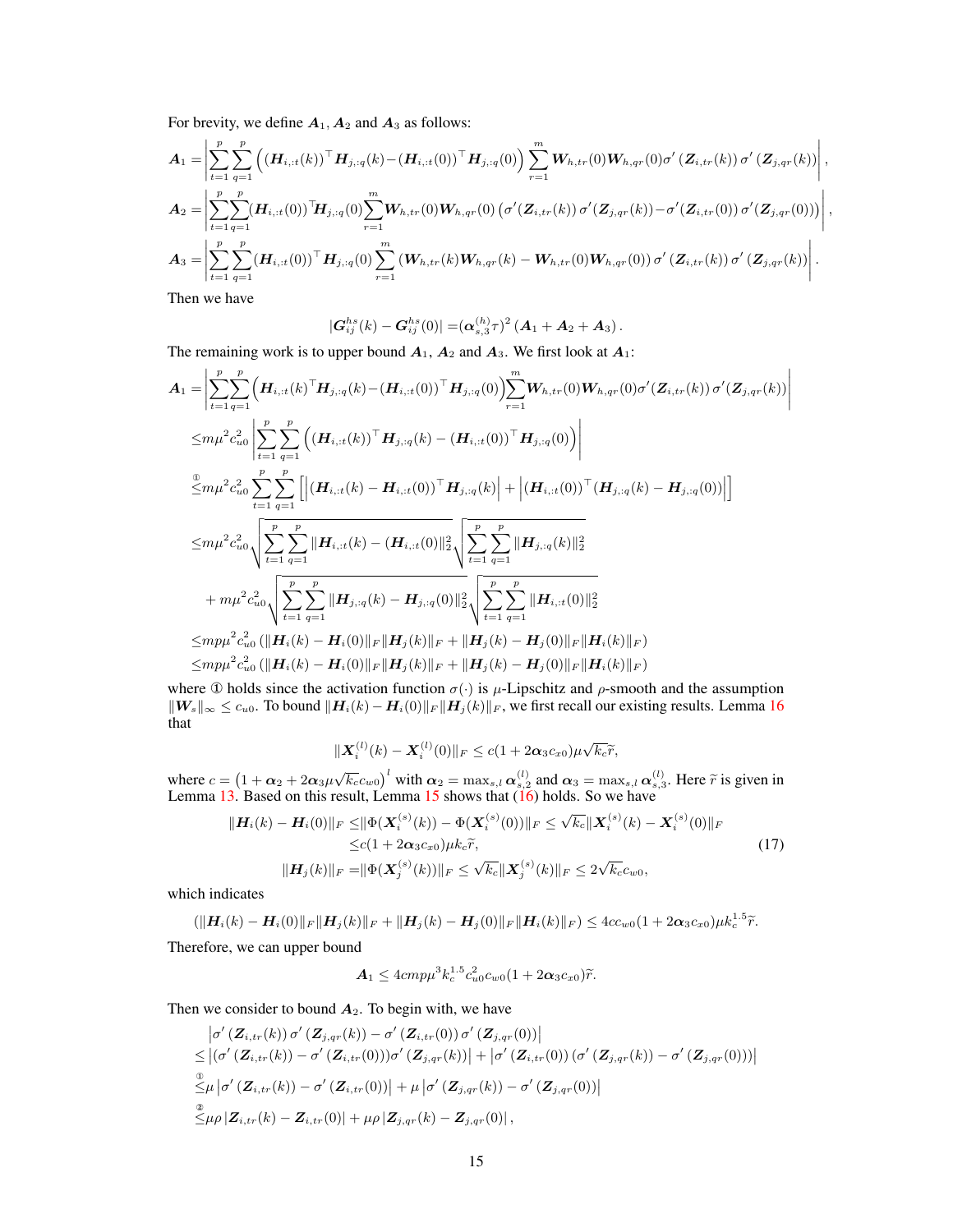where ① holds since the activation function  $\sigma(\cdot)$  is  $\mu$ -Lipschitz; ② holds since the activation function  $\sigma(\cdot)$  is  $\rho$ -smooth. Therefore, we can upper bound

$$
A_2 \leq \sum_{t=1}^p \sum_{q=1}^p \left| \boldsymbol{H}_{i, :t}(0)^\top \boldsymbol{H}_{j, :q}(0) \right| \sum_{r=1}^m \left| \boldsymbol{W}_{h,tr}(0) \boldsymbol{W}_{h,qr}(0) \right| \n\cdot \left| \left( \sigma'( \boldsymbol{Z}_{i,tr}(k)) \, \sigma'( \boldsymbol{Z}_{j,qr}(k)) - \sigma'( \boldsymbol{Z}_{i,tr}(0)) \, \sigma'( \boldsymbol{Z}_{j,qr}(0)) \right) \right| \n\leq \mu \rho \sum_{t=1}^p \sum_{q=1}^p \left| (\boldsymbol{H}_{i, :t}(0))^\top \boldsymbol{H}_{j, :q}(0) \right| \sum_{r=1}^m \left| \boldsymbol{W}_{h,tr}(0) \boldsymbol{W}_{h,qr}(0) \right| \left[ |\boldsymbol{Z}_{i,tr}(k) - \boldsymbol{Z}_{i,tr}(0)| + |\boldsymbol{Z}_{j,qr}(k) - \boldsymbol{Z}_{j,qr}(0)| \right] \n\leq \mu \rho \sqrt{\sum_{t=1}^p \sum_{q=1}^p \left| ||\boldsymbol{H}_{i, :t}(0)||_2^2 ||\boldsymbol{H}_{j, :q}(0)||_2^2 \left[ \sqrt{\sum_{t=1}^p \sum_{q=1}^p \left( \sum_{r=1}^m \left| \boldsymbol{W}_{h,tr}(0) \boldsymbol{W}_{h,qr}(0) \right| | \boldsymbol{Z}_{i,tr}(k) - \boldsymbol{Z}_{i,tr}(0)| \right)^2} + \sqrt{\sum_{t=1}^p \sum_{q=1}^p \sum_{q=1}^p \left( \sum_{r=1}^m \left| \boldsymbol{W}_{h,tr}(0) \boldsymbol{W}_{h,qr}(0) || \boldsymbol{Z}_{j,qr}(k) - \boldsymbol{Z}_{j,qr}(0) \right| \right)^2} \right] \n\leq \mu \rho c_{u0} \sqrt{m} \left\| \boldsymbol{H}_i(0) \right\|_F \left\| \boldsymbol{H}_i(0) \right\|_F.
$$

 $\leq$ μ $\rho c_{u0}\sqrt{m}\left\|\boldsymbol{H}_{i}(0)\right\|_{F}\left\|\boldsymbol{H}_{j}(0)\right\|_{F}$ 

$$
\leq\!\!\mu\rho c_{u0}\sqrt{mp}\left\|\left\{\sqrt{\sum_{t=1}^{p}\sum_{q=1}^{p}\sum_{r=1}^{m}|Z_{i,tr}(k)-Z_{i,tr}(0)|^{2}}+ \sqrt{\sum_{t=1}^{p}\sum_{q=1}^{p}\sum_{r=1}^{m}|Z_{j,tr}(k)-Z_{j,tr}(0)|^{2}}\right\}\right\|_{\mathcal{F}}\right\|\left\|\mathbf{H}_{i}(0)\right\|_{F}\left\|\mathbf{H}_{j}(0)\right\|_{F}\left\|\mathbf{Z}_{i}(k)-\mathbf{Z}_{i}(0)\right\|_{F}+\left\|\mathbf{Z}_{j}(k)-\mathbf{Z}_{j}(0)\right\|_{F}\right\|.
$$

From Eqn. [\(17\)](#page-14-0), we have  $||H_j(k)||_F \le 2\sqrt{k_c}c_{w0}$ . Lemma [13](#page-5-1) shows that Eqn. [\(15\)](#page-13-1) holds. Based on √ this result and the fact that  $\tilde{r} \leq c_{w0}$ , Lemma [11](#page-5-3) shows

$$
\left\| \boldsymbol{W}^{(l)}_{s}(k) \Phi(\boldsymbol{X}^{(s)}(k)) - \boldsymbol{W}^{(l)}_{s}(0) \Phi(\boldsymbol{X}^{(s)}(0)) \right\|_F \leq \frac{c}{\boldsymbol{\alpha}_3} \sqrt{k_c m} \widetilde{r}.
$$

Therefore we can bound

$$
\boldsymbol{A}_2 \leq \!\frac{8cm k_c^{1.5}c_{w0}^2\mu\rho c_{u0}\sqrt{p}\widetilde{r}}{\boldsymbol{\alpha}_3}.
$$

Now we bound  $A_3$  as follows:

$$
A_{3} = \left| \sum_{t=1}^{p} \sum_{q=1}^{p} (\boldsymbol{H}_{i,t}(0)) \boldsymbol{\bar{H}}_{j,i,q}(0) \sum_{r=1}^{m} (\boldsymbol{W}_{h,tr}(k) \boldsymbol{W}_{h,qr}(k) - \boldsymbol{W}_{h,tr}(0) \boldsymbol{W}_{h,qr}(0)) \sigma' (\boldsymbol{Z}_{i,tr}(k)) \sigma' (\boldsymbol{Z}_{j,qr}(k)) \right|
$$
  
\n
$$
\leq \mu^{2} \left| \sum_{t=1}^{p} \sum_{q=1}^{p} (\boldsymbol{H}_{i,t}(0)) \boldsymbol{\bar{H}}_{j,i,q}(0) \sum_{r=1}^{m} (\boldsymbol{W}_{h,tr}(k) \boldsymbol{W}_{h,qr}(k) - \boldsymbol{W}_{h,tr}(0) \boldsymbol{W}_{h,qr}(0)) \right|
$$
  
\n
$$
\leq \mu^{2} \sum_{t=1}^{p} \sum_{q=1}^{p} |(\boldsymbol{H}_{i,t}(0)) \boldsymbol{\bar{H}}_{j,i,q}(0) | \sum_{r=1}^{m} (\|\boldsymbol{W}_{h,tr}(k) - \boldsymbol{W}_{h,tr}(0)\| \|\boldsymbol{W}_{h,qr}(k) + \|\boldsymbol{W}_{h,tr}(0)\| \|\boldsymbol{W}_{h,qr}(k) - \boldsymbol{W}_{h,qr}(0)|)
$$
  
\n
$$
\leq \mu^{2} \sum_{t=1}^{p} \sum_{q=1}^{p} |(\boldsymbol{H}_{i,t}(0)) \boldsymbol{\bar{H}}_{j,i,q}(0) | (\|\boldsymbol{W}_{h,t,t}(k) - \boldsymbol{W}_{h,t,t}(0)\|_{2} \|\boldsymbol{W}_{h,q,t}(k) \|_{2} + \|\boldsymbol{W}_{h,t,t}(0) \|\boldsymbol{Z} \|\boldsymbol{W}_{h,r}(k) - \boldsymbol{W}_{h,qr}(0) \|_{2})
$$
  
\n
$$
\leq \mu^{2} \sqrt{\sum_{t=1}^{p} \sum_{q=1}^{p} ||(\boldsymbol{H}_{i,t,t}(0)||_{2}^{2} ||\boldsymbol{H}_{j,i,q}(0) ||_{2}^{2} ||\boldsymbol{H}_{j,i,q}(0) ||_{2}^{2} ||\boldsymbol{W}_{h,t}(k) - \boldsymbol{W}_{h,t,t}(0) ||_{2} ||\boldsymbol{W}_{h,q,t}(k) ||_{2})}
$$
  
\n
$$
\leq \mu^{2} ||(\boldsymbol
$$

where  $\Phi$  holds by using Eqn.s [\(15\)](#page-13-1), [\(16\)](#page-13-0), [\(17\)](#page-14-0).

By combining the above results, we have that for  $s = 0, \dots, h-1$ 

$$
|\mathbf{G}^{hs}(k) - \mathbf{G}^{hs}(0)|_{2} \leq \sqrt{n} |\mathbf{G}_{ij}^{hs}(k) - \mathbf{G}_{ij}^{hs}(0)|_{\infty}
$$
  
 
$$
\leq 4(\mathbf{\alpha}_{s,3}^{(h)})^{2} k_{c} \mu c_{w0} n^{0.5} \widetilde{r} \left( c p \mu^{2} k_{c}^{0.5} c_{u0}^{2}(1 + 2 \mathbf{\alpha}_{3} c_{x0}) + \frac{2 c k_{c}^{0.5} c_{w0} \rho c_{u0} \sqrt{p}}{\mathbf{\alpha}_{3}} + 2 \mu c_{w0}^{2} \right).
$$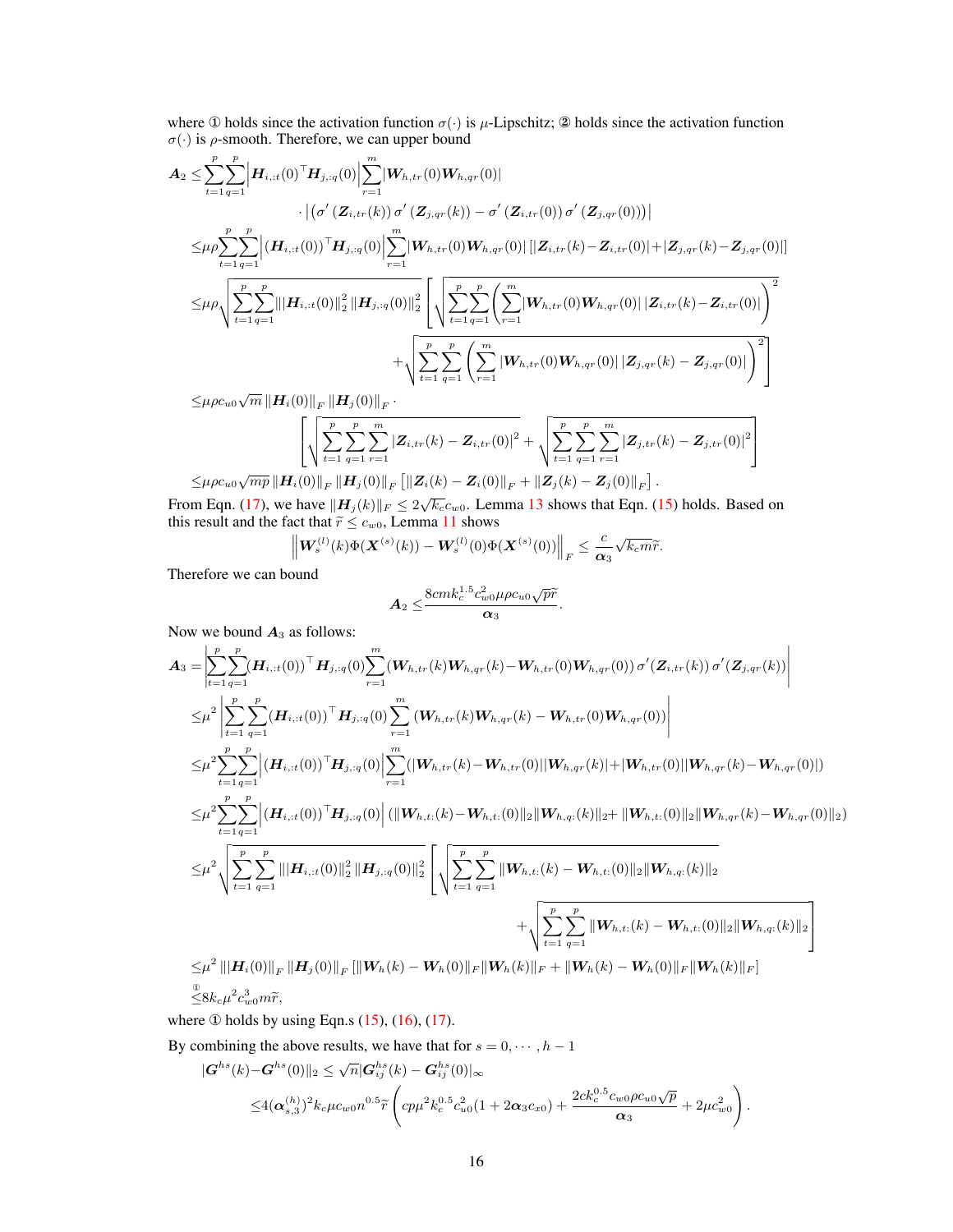Then we consider  $1 \leq l < h$ , namely bound of  $H_{ls}$   $(0 \leq s \leq h - 1)$ . For brevity, let  $B_i(k) = \frac{\partial \ell}{\partial X_i^{(l)}(k)}$ . Here we use the same strategy as above. Let

$$
A_{1} = \sum_{t=1}^{p} \sum_{q=1}^{p} \Big( (\boldsymbol{H}_{i,:t}(k))^\top \boldsymbol{H}_{j,:q}(k) - (\boldsymbol{H}_{i,:t}(0))^\top \boldsymbol{H}_{j,:q}(0) \Big) \sum_{r=1}^{m} \boldsymbol{B}_{i,tr}(0) \boldsymbol{B}_{j,qr}(0) \sigma'(Z_{i,tr}(k)) \sigma'(Z_{j,qr}(k)),
$$
  
\n
$$
A_{2} = \sum_{t=1}^{p} \sum_{q=1}^{p} \boldsymbol{H}_{i,:t}(0)^\top \boldsymbol{H}_{j,:q}(0) \sum_{r=1}^{m} \boldsymbol{B}_{i,tr}(0) \boldsymbol{B}_{j,qr}(0) (\sigma'(Z_{i,tr}(k)) \sigma'(Z_{j,qr}(k)) - \sigma'(Z_{i,tr}(0)) \sigma'(Z_{j,qr}(0))),
$$
  
\n
$$
A_{3,ij} = \sum_{t=1}^{p} \sum_{q=1}^{p} (\boldsymbol{H}_{i,:t}(0))^\top \boldsymbol{H}_{j,:q}(0) \sum_{r=1}^{m} (\boldsymbol{B}_{i,tr}(k) \boldsymbol{B}_{j,qr}(k) - \boldsymbol{B}_{i,tr}(0) \boldsymbol{B}_{j,qr}(0)) \sigma'(Z_{i,tr}(k)) \sigma'(Z_{j,qr}(k)).
$$

By assuming  $||B_i(k)||_{\infty} \le c_{u0}$ , we can use the same method to bound  $A_1$  and  $A_2$  as follows:

$$
|\mathbf{A}_1| \leq 4cmp\mu^3k_c^{1.5}c_{u0}^2c_{w0}(1+2\alpha_3c_{x0})\widetilde{r}, \quad |\mathbf{A}_2| \leq \frac{8cmk_c^{1.5}c_{w0}^2\mu\rho c_{u0}\sqrt{p}\widetilde{r}}{\alpha_3}.
$$

Then we need to carefully bound  $A_3$ :

$$
|\mathbf{A}_{3,ij}| = \left| \sum_{t=1}^{p} \sum_{q=1}^{p} (\mathbf{H}_{i,it}(0))^\top \mathbf{H}_{j,iq}(0) \sum_{r=1}^{m} (\mathbf{B}_{i,tr}(k) \mathbf{B}_{j,qr}(k) - \mathbf{B}_{i,tr}(0) \mathbf{B}_{j,qr}(0)) \sigma'(Z_{i,tr}(k)) \sigma'(Z_{j,qr}(k)) \right|
$$
  
\n
$$
\leq \mu^2 \left| \sum_{t=1}^{p} \sum_{q=1}^{p} (\mathbf{H}_{i,it}(0))^\top \mathbf{H}_{j,iq}(0) \sum_{r=1}^{m} (\mathbf{B}_{i,tr}(k) \mathbf{B}_{j,qr}(k) - \mathbf{B}_{i,tr}(0) \mathbf{B}_{j,qr}(0)) \right|
$$
  
\n
$$
\leq \mu^2 \sum_{t=1}^{p} \sum_{q=1}^{p} |(\mathbf{H}_{i,it}(0))^\top \mathbf{H}_{j,iq}(0) | \sum_{r=1}^{m} (|\mathbf{B}_{i,tr}(k) - \mathbf{B}_{i,tr}(0)||\mathbf{B}_{j,qr}(k)| + |\mathbf{B}_{i,tr}(0)||\mathbf{B}_{j,qr}(k) - \mathbf{B}_{j,qr}(0)|)
$$
  
\n
$$
\leq \mu^2 \sum_{t=1}^{p} \sum_{q=1}^{p} |(\mathbf{H}_{i,it}(0))^\top \mathbf{H}_{j,iq}(0) | (||\mathbf{B}_{i,t}(k) - \mathbf{B}_{i,t}(0)||_2 ||\mathbf{B}_{j,q}(k)||_2 + ||\mathbf{B}_{i,t}(0)||_2 ||\mathbf{B}_{j,q}(k) - \mathbf{B}_{j,q}(0)||_2)
$$
  
\n
$$
\leq \mu^2 \sqrt{\sum_{t=1}^{p} \sum_{q=1}^{p} |||\mathbf{H}_{i,it}(0)||_2^2 ||\mathbf{H}_{j,iq}(0)||_2^2} \left[ \sqrt{\sum_{t=1}^{p} \sum_{q=1}^{p} ||\mathbf{B}_{i,t}(k) - \mathbf{B}_{i,t}(0)||_2^2 ||\mathbf{B}_{j,q}(k)||_2^2} + \sqrt{\sum_{t=1}^{p} \sum_{q=1}^{p} ||\mathbf{B}_{i,t}(0)||_2^2 ||\mathbf{B}_{j,q}(
$$

where ① holds by using Eqn.s [\(15\)](#page-13-1), [\(16\)](#page-13-0), [\(17\)](#page-14-0). Then when for  $c_y = \frac{1}{\sqrt{n}} ||u^t - y||_2$  and  $c_u = ||W_t||_F$ , Lemma [12](#page-5-2) shows

$$
\frac{1}{n} \sum_{i=1}^{n} \left\| \frac{\partial \ell}{\partial \mathbf{X}_{i}^{(l)}(t)} \right\|_{F} \leq \left( 1 + \alpha_{2} + \alpha_{3} \mu \sqrt{k_{c}} (r + c_{w0}) \right)^{l} c_{y} c_{u}
$$

$$
\leq 2c \sqrt{m} c_{w0} \left( 1 - \frac{\eta \lambda}{2} \right)^{t/2} \| \mathbf{u}^{0} - \mathbf{y} \|_{2},
$$

where  $c = (1 + \alpha_2 + 2\alpha_3\mu\sqrt{k_c}c_{w0})^l$ ,  $\alpha_2 = \max_{s,l}\alpha_{s,2}^{(l)}$  and  $\alpha_3 = \max_{s,l}\alpha_{s,3}^{(l)}$ . ① holds since  $c_u =$  $||W_t||_F \le ||W_t - W_0||_F + ||W_0||_F \le \sqrt{m}(\tilde{r} + c_{w0}) \le 2\sqrt{m}c_{w0}$  and  $||u^t - y||_2 \le (1 - \frac{\eta \lambda}{2})^{t/2} ||u^0 - y||_2$ in Theorem [19.](#page-7-3) Lemma [17](#page-6-3) proves

$$
\left\|\frac{\partial \ell}{\partial \mathbf{X}_i^{(l)}(k)} - \frac{\partial \ell}{\partial \mathbf{X}_i^{(l)}(0)}\right\|_F \leq c_1 c \alpha_3 c_{w0}^2 c_{x0} \rho k_c m \widetilde{r},
$$

where  $c_1$  is a constant. The remaining work is to bound

$$
\|\boldsymbol{B}_i(k)-\boldsymbol{B}_i(0)\|_F\|\boldsymbol{B}_j(k)\|_F\leq c_1c\boldsymbol{\alpha}_3c_{w0}^2c_{x0}\rho k_cm\widetilde{r}\|\boldsymbol{B}_j(k)\|_F.
$$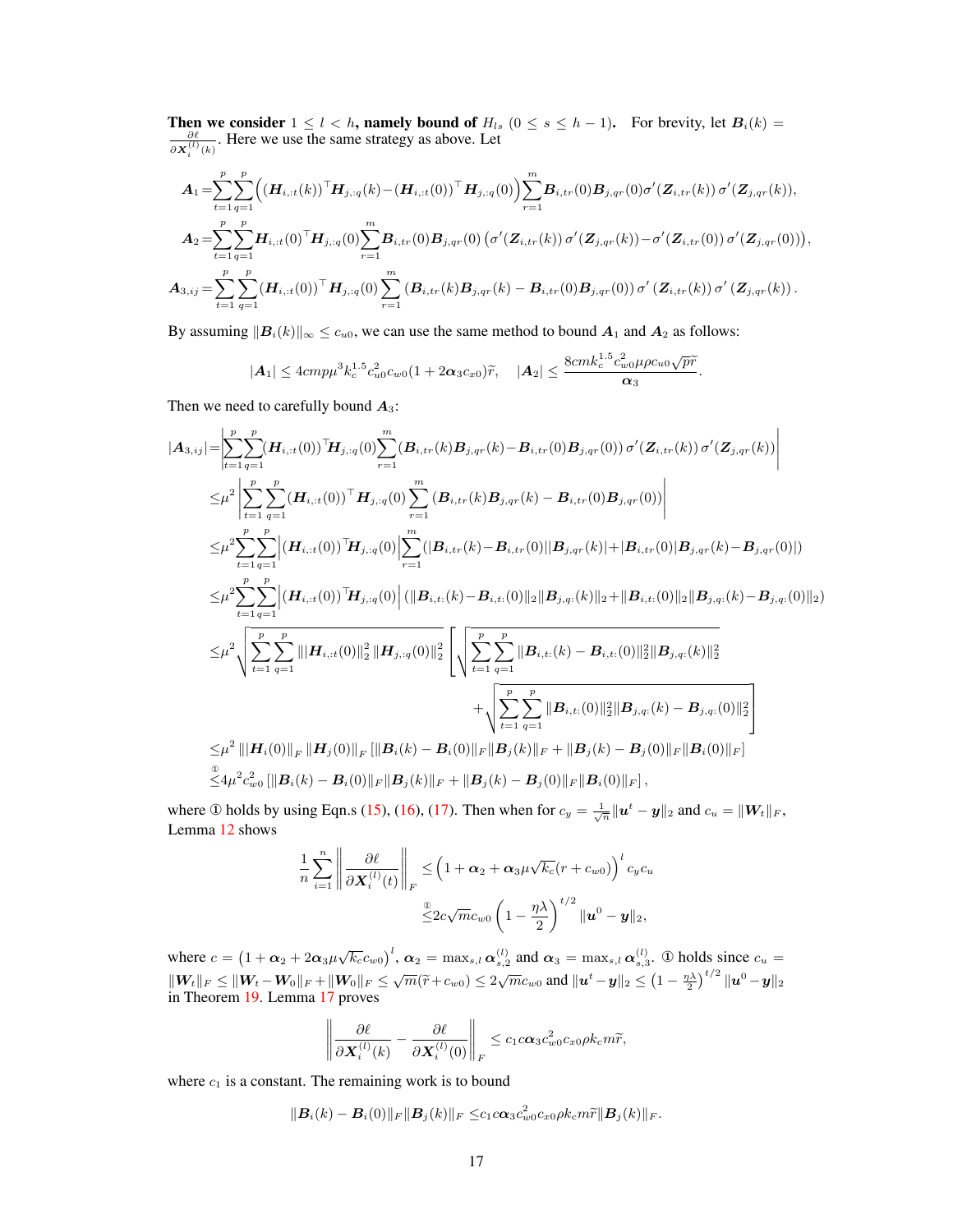In this way, we have

$$
\|A_3\|_1 \leq \sum_{j=1}^n \sum_{i=1}^n \|A_{3,ij}\| \leq 4\mu^2 c_{w0}^2 c_1 c \alpha_3 c_{w0}^2 c_{x0} \rho k_c m \widetilde{r} \sum_{j=1}^n \sum_{i=1}^n (\|B_j(k)\|_F + B_i(k)\|_F)
$$
  

$$
\leq 8c_1 n \mu^2 c^2 \alpha_3 c_{w0}^5 c_{x0} \rho k_c m^{1.5} \widetilde{r} \left(1 - \frac{\eta \lambda}{2}\right)^{t/2} \|u^0 - y\|_2.
$$

Then combining all above results gives

$$
\left\|G^{hs}(k) - G^{hs}(0)\right\|_2 = \left(\alpha_{s,3}^{(h)}\tau\right)^2 \left\|A_1 + A_2 + A_3\right\|_2 \leq \left(\alpha_{s,3}^{(h)}\tau\right)^2 \left(\|A_1\|_2 + \|A_2\|_2 + \|A_3\|_2\right)
$$
  
\n
$$
\leq \left(\alpha_{s,3}^{(h)}\tau\right)^2 \sqrt{n} \left(\|A_1\|_{\infty} + \|A_2\|_{\infty} + \|A_3\|_1\right)
$$
  
\n
$$
\leq 4\left(\alpha_{s,3}^{(h)}\right)^2 k_c \mu c_{w0} n^{0.5} \widetilde{\tau} \left(c p \mu^2 k_c^{0.5} c_{u0}^2 (1 + 2 \alpha_3 c_{x0}) + \frac{2 c k_c^{0.5} c_{w0} \rho c_{u0} \sqrt{p}}{\alpha_3}\right)
$$
  
\n
$$
+ 8\left(\alpha_{s,3}^{(h)}\right)^2 n c_1 \mu^2 c^2 \alpha_3 c_{w0}^5 c_{x0} \rho k_c m^{0.5} \widetilde{\tau} \left(1 - \frac{\eta \lambda}{2}\right)^{t/2} \|u^0 - y\|_2.
$$

In this way, we only need to upper bound  $\left\|\mathbf{G}^{0}(k) - \mathbf{G}^{0}(0)\right\|_{2}$ ,  $\left\|\mathbf{G}^{ls}(k) - \mathbf{G}^{ls}(0)\right\|_{2}$  and  $\|\boldsymbol{G}^s(k)-\boldsymbol{G}^s(0)\|_2.$ 

# Step 3. Bound of  $\left\|\bar{G}^0(k)-\bar{G}^0(0)\right\|_2$ .

Here we use the same method when we bound  $\|\boldsymbol{G}^{ls}(k) - \boldsymbol{G}^{ls}(0)\|_2$  to bound  $\|\boldsymbol{G}^{0}(k) - \boldsymbol{G}^{0}(0)\|_2$ . Let  $H_i = \Phi(X_i)$ ,  $H_{i, :t} = [H_i]_{:,t}$ ,  $H_{i, tr} = [H_i]_{t, r}$ ,  $Z_{i, tr} = (W_{s, :r}^{(0)})^{\top} H_{i, :t}$  and  $B_i(k) = \frac{\partial \ell}{\partial X_i^{(l)}(k)}$ . In this way, for  $1 \le s \le h - 1$  we can write  $G_{ij}^{hs}$  as Then we define

$$
A_{1} = \sum_{t=1}^{p} \sum_{q=1}^{p} \Big( (\boldsymbol{H}_{i,t}(k))^\top \boldsymbol{H}_{j,q}(k) - (\boldsymbol{H}_{i,t}(0))^\top \boldsymbol{H}_{j,q}(0) \Big) \sum_{r=1}^{m} \boldsymbol{B}_{i,tr}(0) \boldsymbol{B}_{j,qr}(0) \sigma'(Z_{i,tr}(k)) \sigma'(Z_{j,qr}(k)),
$$
  
\n
$$
A_{2} = \sum_{t=1}^{p} \sum_{q=1}^{p} (\boldsymbol{H}_{i,t}(0))^\top \boldsymbol{H}_{j,q}(0) \sum_{r=1}^{m} \boldsymbol{B}_{i,tr}(0) \boldsymbol{B}_{j,qr}(0) (\sigma'(Z_{i,tr}(k)) \sigma'(Z_{j,qr}(k)) - \sigma'(Z_{i,tr}(0)) \sigma'(Z_{j,qr}(0)) )
$$
  
\n
$$
A_{3,ij} = \sum_{t=1}^{p} \sum_{q=1}^{p} (\boldsymbol{H}_{i,tt}(0))^\top \boldsymbol{H}_{j,q}(0) \sum_{r=1}^{m} (\boldsymbol{B}_{i,tr}(k) \boldsymbol{B}_{j,qr}(k) - \boldsymbol{B}_{i,tr}(0) \boldsymbol{B}_{j,qr}(0)) \sigma'(Z_{i,tr}(k)) \sigma'(Z_{j,qr}(k)).
$$

,

Then by using the same method, we can prove

$$
\begin{split} \left\| \bar{G}^{0}(k) - \bar{G}^{0}(0) \right\|_{2} &= \tau^{2} \left\| A_{1} + A_{2} + A_{3} \right\|_{2} \leq (\alpha_{s,3}^{(h)} \tau)^{2} \left( \left\| A_{1} \right\|_{2} + \left\| A_{2} \right\|_{2} + \left\| A_{3} \right\|_{2} \right) \\ &\leq \tau^{2} \sqrt{n} \left( \left\| A_{1} \right\|_{\infty} + \left\| A_{2} \right\|_{\infty} + \left\| A_{3} \right\|_{1} \right) \\ &\leq 4k_{c} \mu c_{w0} n^{0.5} \widetilde{r} \left( c p \mu^{2} k_{c}^{0.5} c_{u0}^{2} (1 + 2 \alpha_{3} c_{x0}) + \frac{2 c k_{c}^{0.5} c_{w0} \rho c_{u0} \sqrt{p}}{\alpha_{3}} \right) \\ &\quad + 8c_{1} n \mu^{2} c^{2} \alpha_{3} c_{w0}^{5} c_{x0} \rho k_{c} m^{0.5} \widetilde{r} \left( 1 - \frac{\eta \lambda}{2} \right)^{k/2} \left\| \mathbf{u}^{0} - \mathbf{y} \right\|_{2} . \end{split}
$$

Step 4. Bound of  $\left\| \bm{G}(k)-\bm{G}(0)\right\|_2$ .

By combining the above results and ignoring all constants for brevity, we can bound

$$
\|G(k) - G(0)\|_{2} \leq \|\bar{G}^{0}(k) - \bar{G}^{0}(0)\|_{2} + \sum_{l=0}^{h-1} \sum_{s=0}^{l-1} \left\|G^{ls}(k) - G^{ls}(0)\right\|_{2} + \sum_{s=0}^{h-1} \left\|G^{s}(k) - G^{s}(0)\right\|_{2}
$$
  

$$
\leq c_{2}ch\mu k_{c}^{0.5} c_{x0} \widetilde{r}n^{0.5} \left(\rho h\mu^{2}k_{c}c_{u0}^{2}c_{w0} + \alpha_{3}c\rho h\mu k_{c}^{0.5}c_{w0}^{5}n^{0.5}\right)
$$

where  $c = (1 + \alpha_2 + 2\alpha_3\mu\sqrt{k_c}c_{w0})^h$  and  $c_2$  is a constant. Considering

$$
\widetilde{r} = \frac{8c_{x0}||\mathbf{y} - \mathbf{u}(0)||_2}{\lambda\sqrt{mn}} \max\left(1, 2\left(1 + \alpha_2 + 2\alpha_3\mu\sqrt{k_c}c_{w0}\right)^h\alpha_3\mu\sqrt{k_c}c_{w0}\right) \leq c_{w0},
$$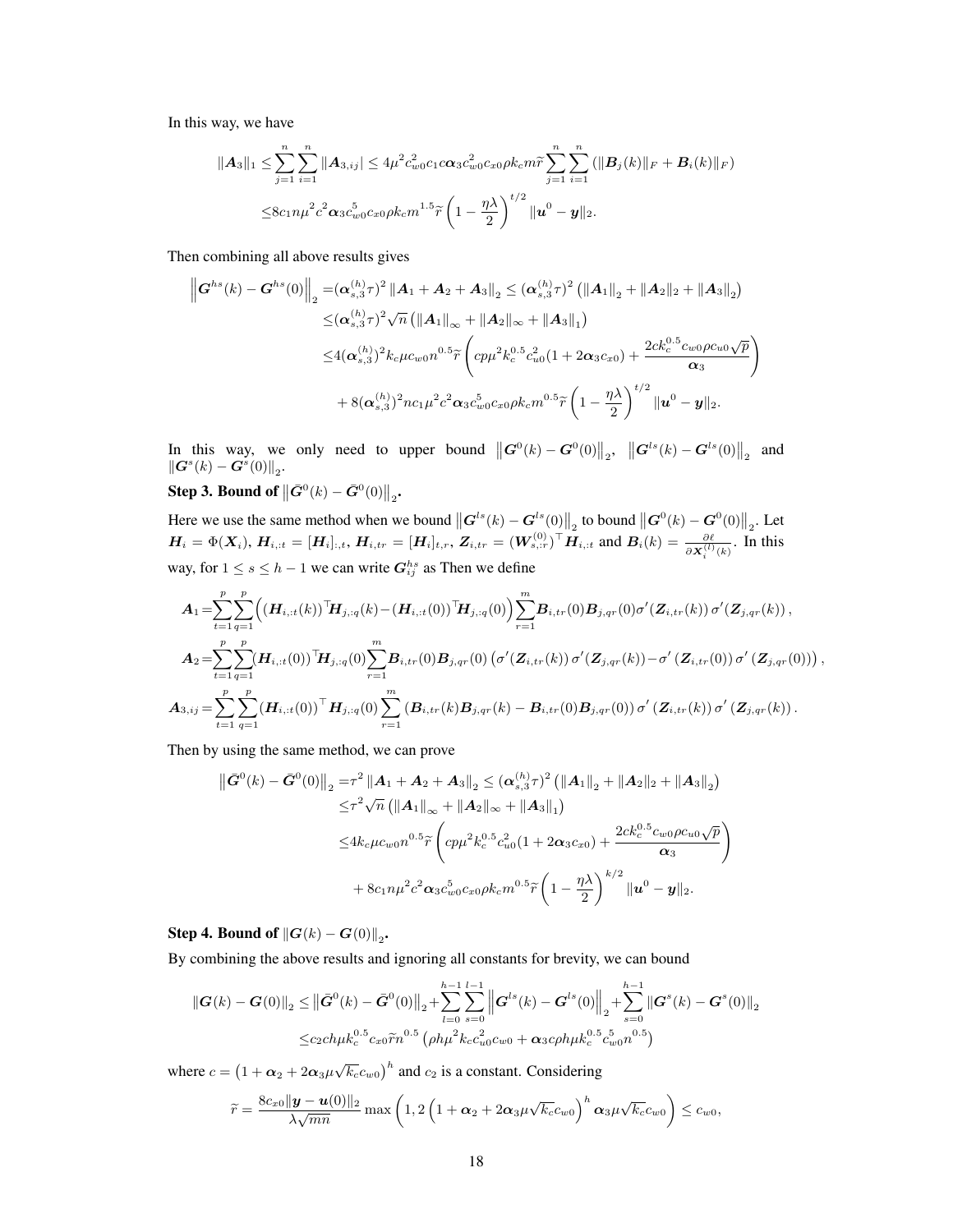to achieve

$$
\|\boldsymbol{G}(k)-\boldsymbol{G}(0)\|_2\leq \frac{\lambda}{2},
$$

m should be at the order of

$$
m \geq \frac{c_3 \alpha_3^2 \mu^2 k_c c_{x0}^2 c^2}{\lambda^2 n},
$$

where  $c_3$  is a constant,  $c = (1 + \alpha_2 + 2\alpha_3\mu\sqrt{k_c}c_{w0})^h$ ,  $\alpha_2 = \max_{s,l} \alpha_{s,2}^{(l)}$  and  $\alpha_3 = \max_{s,l} \alpha_{s,3}^{(l)}$ . The proof is completed. П

#### <span id="page-18-1"></span>C.3.3 Proof of Lemma [21](#page-7-0)

*Proof.* Lemma [19](#page-7-3) proves that when  $m = \mathcal{O}\left(\frac{\rho k_c^2 c_w^2 \omega_0 ||\mathbf{y}-\mathbf{u}(0)||_2^2}{\lambda^2 n} \left(1+\alpha_2+2\alpha_3\mu\sqrt{k_c}c_{w0}\right)^{2h}\right)$ , then with probability at least  $1 - \delta/2$  we have

$$
\|\mathbf{y}-\mathbf{u}(k)\|_2^2 \leq \left(1-\frac{\eta\lambda}{2}\right) \|\mathbf{y}-\mathbf{u}(k-1)\|_2^2 \leq \left(1-\frac{\eta\lambda}{2}\right)^k \|\mathbf{y}-\mathbf{u}(0)\|_2^2,
$$

where  $\lambda$  is smallest eigenvalue of the Gram matrix  $G(t)$  ( $t = 1, \dots, k-1$ ). Lemma [20](#page-7-4) shows that if m satisfies  $m \geq \frac{c_3 \alpha_3^2 \mu^2 k_c c_{x0}^2 c^2}{\lambda^2 n}$  $\frac{d^2 k_c c_{20}^2 c^2}{\lambda^2 n}$ , where  $c_3$  is a constant,  $c = (1 + \alpha_2 + 2\alpha_3 \mu \sqrt{k_c} c_{w0})^h$ ,  $\alpha_2 = \max_{s,l} \alpha_{s,2}^{(l)}$ and  $\alpha_3 = \max_{s,l} \alpha_{s,3}^{(l)}$ , then we have

$$
\|\boldsymbol{G}(k)-\boldsymbol{G}(0)\|_2 \leq \frac{\lambda_{\min}\left(\boldsymbol{G}(0)\right)}{2},
$$

where  $\lambda_{\min}$  ( $G(0)$ ) is the smallest eigenvalue of  $G(0)$ . So we have

$$
\lambda_{\min}(\boldsymbol{G}(t)) \geq \frac{\lambda_{\min}(\boldsymbol{G}(0))}{2}.
$$

So combining these results, we have

$$
\|\bm{y}-\bm{u}(k)\|_2^2 \leq \left(1 - \frac{\eta\lambda_{\min}\left(\bm{G}(0)\right)}{4}\right) \|\bm{y}-\bm{u}(k-1)\|_2^2 \leq \left(1 - \frac{\eta\lambda_{\min}\left(\bm{G}(0)\right)}{4}\right)^k \|\bm{y}-\bm{u}(0)\|_2^2,
$$

 $\frac{c_2^2 k_c^2 c_{w0}^2 \mu^2}{\lambda^2 n}$  and  $\eta \leq \frac{c'_\eta \lambda}{\sqrt{m} \mu^4 h^3 k_c^2 c^4}$ , where  $c'_m, c'_\eta$  are constants,  $c =$ when m satisfies  $m \geq \frac{c'_m \rho c^2 k_c^2 c_{w0}^2 \mu^2}{\lambda^2 m}$  $(1 + \alpha_2 + 2\alpha_3\mu\sqrt{k_c}c_{w0})^h$ ,  $\alpha_2 = \max_{s,l}\alpha_{s,2}^{(l)}$  and  $\alpha_3 = \max_{s,l}\alpha_{s,3}^{(l)}$ . The proof is completed.  $\Box$ 

# <span id="page-18-0"></span>C.4 Step 2 Lower Bound of Eigenvalue of Gram Matrix

Here we define some necessary notations for this subsection first. By Gaussian distribution  $P$  over a qdimensional subspace W, it means that for a basis { $e_1, e_2, \dots, e_q$ } of W and  $(v_1, v_2, \dots, v_q) \sim \mathcal{N}(0, I)$ such that  $\sum_{i=1}^{q} v_i e_i \sim \mathcal{P}$ . Then we equip one Gaussian distribution  $\mathcal{P}^{(i)}$  with each linear subspace W. Based on these, we define a transform  $W$  as

$$
\mathcal{W}_{tq}^{(ls)}(\mathbf{K}) = \begin{cases} \mathbb{E}_{\mathbf{W}_{t}^{(l)} \sim \mathcal{P}}[\mathbf{W}_{t}^{(l)} \mathbf{K}(\mathbf{W}_{t}^{(l)})^{\top}], & \text{if } l = s \text{ and } t = q \\ \mathbb{E}_{\mathbf{W}_{t}^{(l)} \sim \mathcal{P}, \mathbf{W}_{q}^{(s)} \sim \mathcal{P}}[\mathbf{W}_{t}^{(l)} \mathbf{K}(\mathbf{W}_{q}^{(s)})^{\top}], & \text{otherwise} \end{cases}
$$

,

where  $K \in \mathbb{R}^{p \times p}$  and  $W_t^{(l)}$  denotes the parameters in convolution.

Then we define the population Gram matrix as follows. For brevity, let  $\bar{X} = \Phi(X) \in \mathbb{R}^{k_c m \times p}$ . We first define the case where  $l = 0$ :

$$
b_i^{(-1)} = 0 \in \mathbb{R}^p, \qquad K_{ij}^{(-1)} = X_i^{\top} X_i, \qquad Q_{ij}^{(-1)} = \bar{X}_i^{\top} \bar{X}_i \in \mathbb{R}^{p \times p},
$$
  
\n
$$
A^{(00)} = \begin{bmatrix} \mathcal{W}^{(0)}(\mathbf{Q}_{ij}^{(-1)}), \mathcal{W}^{(0)}(\mathbf{Q}_{ij}^{(-1)}) \\ \mathcal{W}^{(0)}(\mathbf{Q}_{ji}^{(-1)}), \mathcal{W}^{(0)}(\mathbf{Q}_{ij}^{(-1)}) \end{bmatrix}, \qquad (M^{(00)}, N^{(00)}) \sim \mathcal{N}\left(0, A^{(00)}\right)
$$
  
\n
$$
b_i^{(0)} = \tau \mathbb{E}_{\mathbf{M}^{(00)}} \sigma(\mathbf{M}^{(00)}), \qquad \qquad \mathbf{K}_{ij}^{(00)} = \mathbb{E}_{\left(\mathbf{M}^{(00)}, \mathbf{N}^{(00)}\right)} \left(\sigma(\mathbf{M}^{(00)})\sigma(\mathbf{N}^{(00)})^{\top}\right),
$$
  
\n
$$
\mathbf{Q}_{ij,ab}^{(00)} = \text{Tr}\left(\mathbf{K}_{ij, S_a^{(1)}, S_b^{(s)}}^{(0)}\right),
$$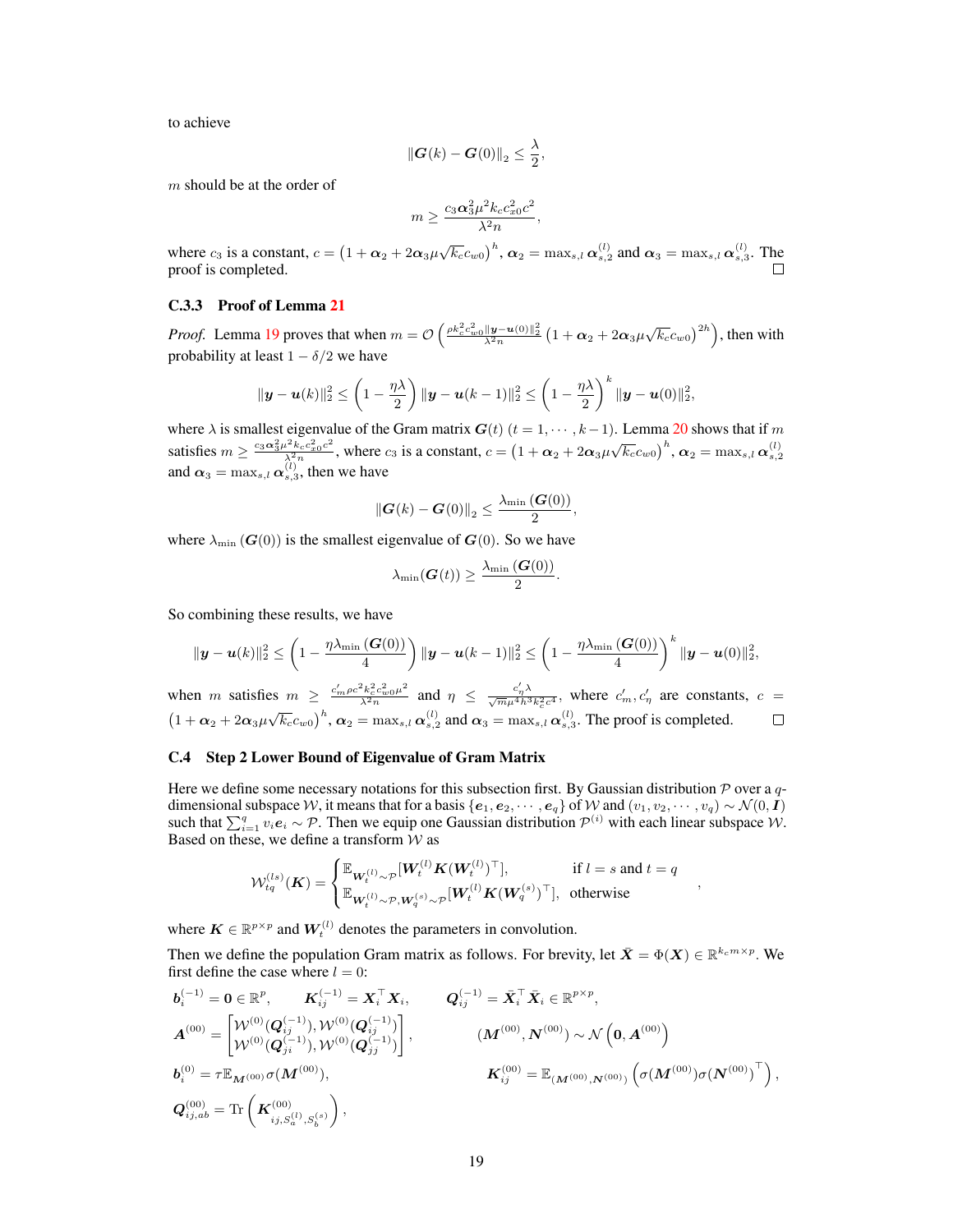where  $\mathcal{W}^{(0)}(K) = \mathbb{E}_{\boldsymbol{W}^{(0)}\sim\mathcal{P}}[\boldsymbol{W}^{(0)}K(\boldsymbol{W}^{(0)})^\top],$   $\boldsymbol{Q}_{ij}^{(00)}\in\mathbb{R}^{p\times p}$ ,  $\boldsymbol{K}_{ij,ab}^{(00)}$  denotes the  $(a,b)$ -th entry in  $K_{ij}^{(00)}$ , and  $S_a^{(0)} = \{j \mid \mathbf{X}_{:,j} \in \text{the } a - \text{th patch for convolution}\}.$ 

Then for  $1 \leq l \leq h, 1 \leq s \leq l$ , we can recurrently define

$$
A_{tq}^{(ls)} = \begin{bmatrix} \mathcal{W}_{tq}^{(ls)}(\mathbf{Q}_{ii}^{(tq)}), \mathcal{W}_{tq}^{(ls)}(\mathbf{Q}_{ij}^{(tq)}) \\ \mathcal{W}_{tq}^{(ls)}(\mathbf{Q}_{ji}^{(tq)}), \mathcal{W}_{tq}^{(ls)}(\mathbf{Q}_{jj}^{(tq)}) \end{bmatrix}, \quad (M_{tq}^{(ls)}, \mathbf{N}_{tq}^{(ls)}) \sim \mathcal{N}\left(\mathbf{0}, \mathbf{A}_{tq}^{(ls)}\right), \qquad (0 \leq t, q \leq l-1),
$$
  
\n
$$
\mathbf{b}_{i}^{(l)} = \sum_{t=1}^{l-1} \left( \alpha_{t,2}^{(l)} \mathbf{b}_{i}^{(t)} + \tau \alpha_{t,3}^{(l)} \mathbb{E}_{\mathbf{M}_{tt}^{(ll)}} \sigma(\mathbf{M}_{tt}^{(ll)}) \right);
$$
  
\n
$$
\mathbf{K}_{ij}^{(ls)} = \sum_{t=1}^{l-1} \sum_{q=1}^{s-1} \left[ \alpha_{t,2}^{(l)} \alpha_{q,2}^{(s)} \mathbf{K}_{ij}^{(tq)} + \tau \mathbb{E}_{(\mathbf{M}_{tq}^{(ls)}, \mathbf{N}_{tq}^{(ls)})} \left( \alpha_{t,3}^{(l)} \alpha_{q,2}^{(s)} \sigma(\mathbf{M}_{tq}^{(ls)}) (\mathbf{b}_{j}^{(q)})^\top + \alpha_{t,2}^{(l)} \alpha_{q,3}^{(s)} \mathbf{b}_{i}^{(t)} \sigma(\mathbf{N}_{tq}^{(ls)})^\top \right) + \tau \alpha_{t,3}^{(l)} \alpha_{q,3}^{(s)} \sigma(\mathbf{M}_{tq}^{(ls)}) \sigma(\mathbf{N}_{tq}^{(ls)})^\top \right],
$$

 $\boldsymbol{Q}^{\left(ls\right)}_{ij,ab}=\text{Tr}\left(\boldsymbol{K}_{ij,S_{a}^{\left(l\right)},S_{b}^{\left(s\right)}}^{\left(ls\right)}$  $\bigg),$ 

where  $K_{ij}^{(ls)} \in \mathbb{R}^{p \times p}$ ,  $Q_{ij,ab}^{(ls)}$  denotes the  $(a, b)$ -th entry in  $Q_{ij}^{(ls)}$ , and  $S_a^{(s)} = \{j \mid X_{:,j}^{(s-1)} \in$  the  $a$ th patch for convolution}. Finally, we define

$$
A^{(s)} = \begin{bmatrix} \mathcal{W}_{ss}^{(hh)}(\mathbf{Q}_{is}^{(ss)}), \mathcal{W}_{ss}^{(hh)}(\mathbf{Q}_{is}^{(ss)}) \\ \mathcal{W}_{ss}^{(hh)}(\mathbf{Q}_{js}^{(ss)}), \mathcal{W}_{ss}^{(hh)}(\mathbf{Q}_{js}^{(ss)}) \end{bmatrix},
$$
  
\n
$$
\mathbf{Q}_{ij,ab}^{(s)} = \mathbf{Q}_{ij,ab}^{(ss)} \mathbb{E}_{((M,N) \sim \bar{A}^{(s)})} \sigma'(M) \sigma'(N)^{\top}, \qquad \mathbf{K}_{ij,ab}^{(s)} = \text{Tr}(\mathbf{Q}_{ij}^{(s)}) , (s = 0, h - 1).
$$

For brevity, we first define

$$
\widehat{\bm{K}}_{i j}^{(ls)} = \frac{1}{m} \sum_{t=1}^{m} \bm{X}_{i,t}^{(l)} (\bm{X}_{j,t}^{(s)})^\top, \qquad \widehat{\bm{b}}_i^{(l)} = \frac{1}{m} \sum_{t=1}^{m} \bm{X}_{i,t}^{(l)}.
$$

Then we prove that  $K^{(s)}$  is very close to the randomly generated gram matrix  $\widehat{K}_{ij}^{(ls)}$ .

<span id="page-19-1"></span>**Lemma 22.** With probability at least  $1 - \delta$  over the convolution parameters W in each layer, then *for*  $0 \le t \le h, 0 \le s \le h$ *, it holds* 

$$
\left\| \frac{1}{m} \sum_{s=1}^{m} (\boldsymbol{X}_{i,s}^{(t)})^{\top} \boldsymbol{X}_{j,s}^{(q)} - \boldsymbol{K}_{ij}^{(tq)} \right\|_{\infty} \leq C \sqrt{\frac{\log(n^2 p^2 h^2 / \delta)}{m}},
$$

*and*

$$
\left\| \frac{1}{m} \sum_{s=1}^m \boldsymbol{X}_{i,s}^{(t)} - \boldsymbol{b}_i^{(t)} \right\|_{\infty} \le C \sqrt{\frac{\log(n^2 p^2 h^2/\delta)}{m}},
$$

*where C* is a constant which depends on the activation function  $\sigma(\cdot)$ , namely  $C \sim \sigma(0) + \sup_x \sigma'(x)$ .

See its proof in Appendix [C.4.1.](#page-20-0)

<span id="page-19-2"></span>**Lemma [2](#page-0-2)[3](#page-0-2).** Suppose Assumptions [1,](#page-0-2) 2 and 3 hold. Then if  $m \ge \frac{c_4\mu^2p^2n^2\log(n/\delta)}{\lambda^2}$ , we have

$$
\left\| \mathbf{G}^{hs}(0) - (\boldsymbol{\alpha}_{s,3}^{(h)})^2 \mathbf{K}^{(s)} \right\|_{op} \leq \frac{\lambda}{4} \qquad (s = 0, \cdots, h),
$$

*where*  $c_4$  *and*  $\lambda$  *are constants.* 

See its proof in Appendix [C.4.2.](#page-23-0)

<span id="page-19-0"></span>Lemma 24. *Suppose Assumptions [1,](#page-0-2) [2](#page-0-2) and [3](#page-0-2) hold. Suppose* σ *is analytic and not a polynomial*  $f$ unction. Consider data  $\{X_{i=1}^n\}_{i=1}^n$  are not parallel, namely  $\text{vec}(X_i) \notin span(\text{vec}(X_j))$  for all  $i \neq j$ . Then if  $m \geq \frac{c_4\mu^2p^2n^2\log(n/\delta)}{\lambda^2}$ , it holds that with probability at least  $1-\delta/2$ , the smallest eigenvalue *the matrix* G *satisfies*

$$
\lambda_{\min}(\boldsymbol{G}(0)) \geq \frac{3c_{\sigma}}{4} \sum_{s=0}^{h-1} (\boldsymbol{\alpha}_{s,3}^{(h)})^2 \left( \prod_{t=0}^{s-1} (\boldsymbol{\alpha}_{t,2}^{(s)})^2 \right) \lambda_{\min}(\boldsymbol{K}).
$$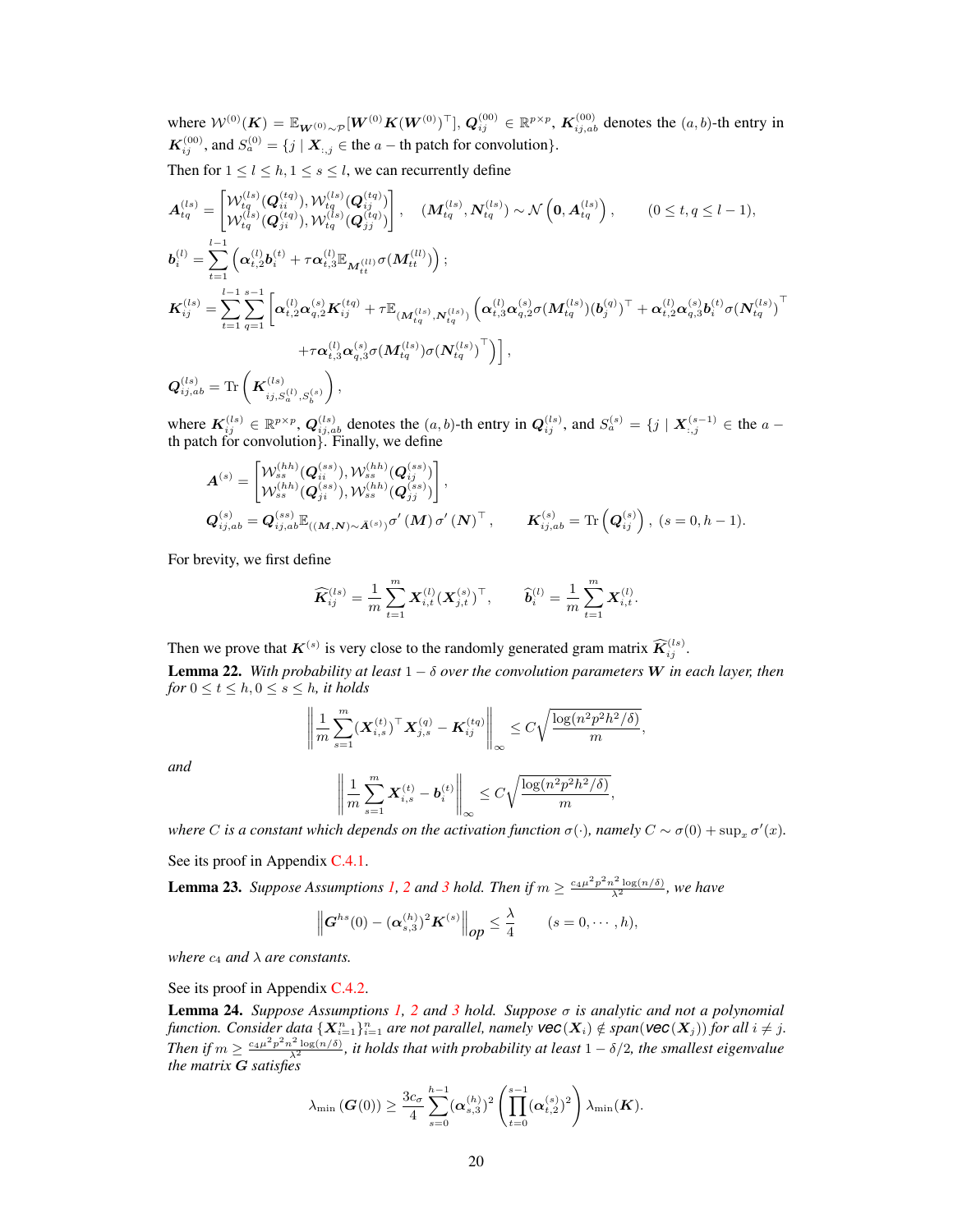where  $\lambda = 3c_\sigma \sum_{s=0}^{h-1} (\alpha_{s,3}^{(h)})^2 \left( \prod_{t=0}^{s-1} (\alpha_{t,2}^{(s)})^2 \right) \lambda_{\min}(\mathbf{K})$ ,  $c_\sigma$  is a constant that only depends on  $\sigma$  and *the input data,*  $\lambda_{\min}(\mathbf{K}) = \min_{i,j} \lambda_{\min}(\mathbf{K}_{ij})$  *is larger than zero in which*  $\lambda_{\min}(\mathbf{K}_{ij})$  *is the the smallest*  $eigenvalue of$   $K_{ij} = \begin{bmatrix} X_i^{\top} X_j, X_i^{\top} X_j, \\ \mathbf{v}^{\top} \mathbf{v} & \mathbf{v}^{\top} \mathbf{v} \end{bmatrix}$  $\boldsymbol{X}_j^\top\boldsymbol{X}_i, \boldsymbol{X}_j^\top\boldsymbol{X}_j$ *.*

See its proof in [C.4.3.](#page-25-0)

#### <span id="page-20-0"></span>C.4.1 Proof of Lemma [22](#page-19-1)

*Proof.* We use mathematical induction to prove these results. For brevity, let  $\bar{X} = \Phi(X) \in \mathbb{R}^{k_c m \times p}$ and  $\mathbf{X}_{i,s} = \mathbf{X}_{i,s:}^{\top} \in \mathbb{R}^{p}$ . For the first layer  $(l = 0)$ , we have

$$
\mathbf{X}_{i,s}^{(0)} = \tau \sigma \left( \sum_{t=1}^{m} \mathbf{W}_{ts}^{(0)} \bar{\mathbf{X}}_{i,t} \right)
$$
 (18)

Then let

$$
A_{i,s}^{(0)} = \sum_{t=1}^{m} W_{ts}^{(0)} \bar{X}_{i,t}.
$$
 (19)

Since the convolution parameter W satisfies Gaussian distribution,  $A_{i,s}^{(0)}$  is a mean-zero Guassian variable with covariance matrix as follows

$$
\mathbb{E}\left[({\boldsymbol{A}}_{i,s}^{(0)})^\top{\boldsymbol{A}}_{j,q}^{(0)}\right] = \mathbb{E}\sum_{t,t'} {\boldsymbol{W}}_{ts}^{(0)} \bar{{\boldsymbol{X}}}_{i,t}^{(0)} (\bar{{\boldsymbol{X}}}_{j,t'})^T({\boldsymbol{W}}_{t'q}^{(0)})^T = \delta_{st}{\mathcal{W}}^{(0)}\left(\sum_{t} \bar{{\boldsymbol{X}}}_{i,t} \bar{{\boldsymbol{X}}}_{j,t}^\top\right) = \delta_{st}{\mathcal{W}}^{(0)}\left({\boldsymbol{Q}}_{ij}^{(-1)}\right),
$$

where  $\delta_{st}$  is a random variable with  $\delta_{st} = \pm 1$  with both probability 0.5. Therefore, we have

$$
\mathbb{E}\left[\frac{1}{m}\sum_{i=1}^{m} \boldsymbol{X}_{i,t}^{(0)}(\boldsymbol{X}_{j,t}^{(0)})^{\top}\right] = \boldsymbol{K}_{ij}^{(00)}, \quad \mathbb{E}\left[\frac{1}{m}\sum_{i=1}^{m} \boldsymbol{X}_{i,t}^{(0)}\right] = \boldsymbol{b}_{i}^{(0)}.
$$

In this way, following [\[4\]](#page-41-3) we can apply Hoeffding and Bernstein bounds and obtain the following results:

$$
\mathbb{P}\left(\max_{ij}\left\|\frac{1}{m}\sum_{t=1}^{m}\boldsymbol{X}^{(0)}_{i,t}(\boldsymbol{X}^{(0)}_{j,t})^T - \boldsymbol{K}^{(00)}_{ij}\right\|_{\infty} \leq \sqrt{\frac{16(1+2C_1^2/\sqrt{\pi})M^2\log(4n^2p^2h^2/\delta))}{m}}\right) \geq 1-\frac{\delta}{h^2},
$$

where we use  $\|\mathbf{X}_{i,t}^{(0)}(\mathbf{X}_{j,t}^{(0)})^\top\|_2 \leq \|\mathbf{X}_{i,t}^{(0)}(\mathbf{X}_{j,t}^{(0)})^\top\|_F \leq 0.5(\|\mathbf{X}_{i,t}^{(0)}\|_F^2 + \|\mathbf{X}_{j,t}^{(0)})^\top\|_F^2) \stackrel{\circ}{\leq} c_{x0}^2$ ,  $M_1 =$  $1 + 100 \max_{i,j,s,t,l} |\mathcal{W}^0(\mathbf{Q}_{ij}^{(-1)})_{st}|$ . Here ① holds by using Lemma [10.](#page-5-0) Similarly, we can prove

$$
\mathbb{P}\left(\left\|\frac{1}{m}\sum_{t=1}^m \boldsymbol{X}_{i,t}^{(1)} - \boldsymbol{b}_i^{(1)}\right\|_{\infty} \leq \sqrt{\frac{2C_1M\log(2nph/\delta))}{m}}\right) \geq 1 - \delta/h^2.
$$

Then we prove the results still hold when  $l \geq 1, l \geq s \geq 0$ . For brevity, we first define

$$
\widehat{\bm{K}}_{i j}^{(ls)} = \frac{1}{m} \sum_{t=1}^{m} \bm{X}_{i,t}^{(l)} (\bm{X}_{j,t}^{(s)})^\top, \qquad \widehat{\bm{b}}_i^{(l)} = \frac{1}{m} \sum_{t=1}^{m} \bm{X}_{i,t}^{(l)}.
$$

Suppose the results in our lemma holds for  $0 \le l \le k, 0 \le q \le l$  with probability at least  $1 - \frac{k^2}{h^2} \delta$ . For  $l = k + 1$ , we need to prove the results still hold with probability at least  $1 - \frac{2l-1}{h^2} \delta$ . Toward this goal, we have

$$
\mathbf{X}_{i,s}^{(l)} = \sum_{0 \le q \le l-1} \left[ \mathbf{X}_{i,s}^{(q)} + \tau \sigma \left( \sum_{t=1}^{m} \mathbf{W}_{q,ts}^{(l)} \bar{\mathbf{X}}_{i,t}^{(q)} \right) \right],
$$

where  $\tau = \frac{1}{\sqrt{m}}$ . Then let

$$
\boldsymbol{A}^{(lq)}_{i,s} = \sum_{t=1}^m \boldsymbol{W}^{(l)}_{q,ts} \bar{\boldsymbol{X}}^{(q)}_{i,t}.
$$

Similarly, we can obtain  $A_{i,s}^{(lq)}$  is a mean-zero Guassian variable with covariance matrix

$$
\mathbb{E}\left[\bm{A}_{i,s}^{(lq)}(\bm{A}_{i,s}^{(lr)})^\top\right] = \delta_{st}\mathcal{W}_{qr}^{(l)}\left(\sum_t\bar{\bm{X}}_{i,t}^{(q)}(\bar{\bm{X}}_{j,t}^{(q)})^\top\right) = \delta_{st}\mathcal{W}_{qr}^{(l)}\left(\widehat{\bm{Q}}_{ij}^{qr}\right).
$$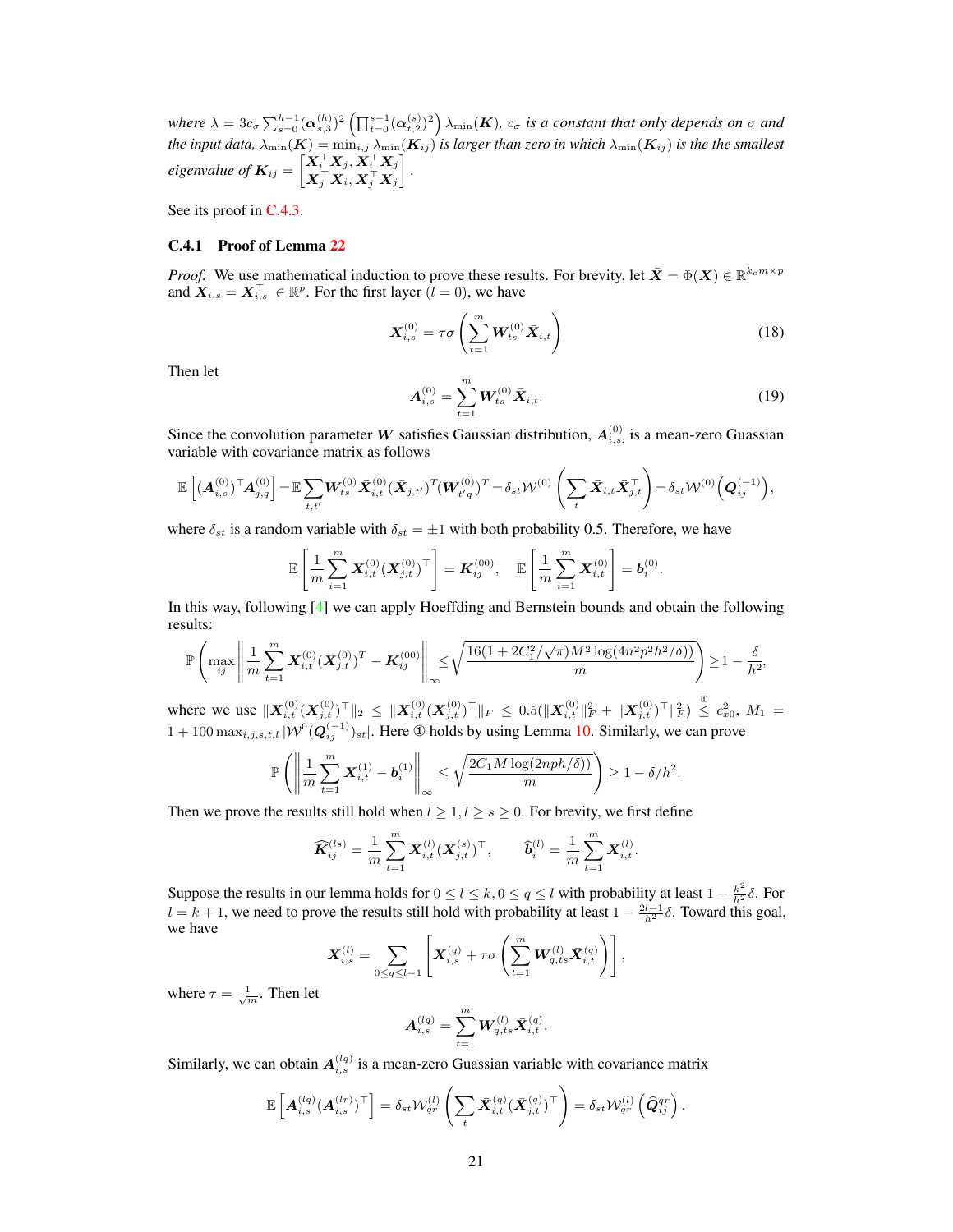Note that since for convolution networks, each element in the output involves several elements in the input (implemented by the operation  $\Phi(\cdot)$ ), we need to consider this by combining the involved elements. Therefore, we can conclude

$$
\widehat{\mathbf{Q}}_{ij,ab}^{(ls)} = \text{Tr}\left(\widehat{\mathbf{K}}_{ij,S_a^{(l)},S_b^{(s)}}^{(ls)}\right) (1 \leq s \leq l)
$$

where  $\widehat{K}_{ij,ab}^{(ls)}$  denotes the  $(a, b)$ -th entry in  $\widehat{K}_{ij}^{(ls)}$ , and  $S_a^{(s)} = \{j \mid \mathbf{X}_{:,j}^{(s-1)} \in \text{the } a-\text{th patch}\}.$  Moreover, we can easily obtain

$$
\mathbb{E}\left[\widehat{\boldsymbol{b}}_i^{(l)}\right] = \sum_{t=1}^{l-1} \left( \boldsymbol{\alpha}_{t,2}^{(l)} \widehat{\boldsymbol{b}}_i^{(t)} + \tau \boldsymbol{\alpha}_{t,3}^{(l)} \mathbb{E}_{\widehat{\mathbf{M}}_{tt}^{(l)}} \sigma(\widehat{\mathbf{M}}_{tt}^{(l)}) \right).
$$

In this way, we can further obtain

$$
\widehat{A}_{tq}^{(l)} = \begin{bmatrix} \mathcal{W}_{tq}^{(l)}(\widehat{Q}_{it}^{(tq)}), \mathcal{W}_{tq}^{(l)}(\widehat{Q}_{ij}^{(tq)}) \\ \mathcal{W}_{tq}^{(l)}(\widehat{Q}_{jt}^{(tq)}), \mathcal{W}_{tq}^{(l)}(\widehat{Q}_{jj}^{(tq)}) \end{bmatrix}, \quad (\widehat{M}_{tq}^{(l)}, \widehat{N}_{tq}^{(l)}) \sim \mathcal{N}\left(0, \widehat{A}_{tq}^{(l)}\right), \qquad (0 \leq t, q \leq l-1),
$$
\n
$$
\mathbb{E}\left[\widehat{K}_{ij}^{(ls)}\right] = \sum_{t=1}^{l-1} \sum_{q=1}^{s-1} \left[ \alpha_{t,2}^{(l)} \alpha_{q,2}^{(s)} \widehat{K}_{ij}^{(tq)} + \tau \mathbb{E}_{(\widehat{M}_{tq}^{(l)}, \widehat{N}_{tq}^{(l)})} \left( \alpha_{t,3}^{(l)} \alpha_{q,2}^{(s)} \sigma(\widehat{M}_{tq}^{(l)})(\widehat{b}_{j}^{(q)})^\top + \alpha_{t,2}^{(l)} \alpha_{q,3}^{(s)} \widehat{b}_{i}^{(t)} \sigma(\widehat{N}_{tq}^{(l)})^\top \right. \\
\left. + \tau \alpha_{t,3}^{(l)} \alpha_{q,3}^{(s)} \sigma(\widehat{M}_{tq}^{(l)}) \sigma(\widehat{N}_{tq}^{(l)})^\top \right) \right] \in \mathbb{R}^{p \times p}.
$$

Then we also apply the concentration inequality and obtain that for  $1 \le s \le l$ 

$$
\mathbb{P}\left(\max_{ij} \left\| \frac{1}{m} \sum_{t=1}^{m} \mathbf{X}_{i,t}^{(l)} (\mathbf{X}_{j,t}^{(s)})^T - \mathbb{E}\widehat{\mathbf{K}}_{ij}^{(ls)} \right\|_{\infty} \le \sqrt{\frac{16(1+2C_1^2/\sqrt{\pi})M^2\log(4n^2p^2h^2/\delta))}{m}} \right) \ge 1 - \delta/h^2
$$
  
where we use  $\|\mathbf{Y}^{(0)}(\mathbf{Y}^{(0)})^T\|_{\infty} < \|\mathbf{Y}^{(0)}(\mathbf{Y}^{(0)})^T\|_{\infty} < 0.5(\|\mathbf{Y}^{(0)}\|_{\infty}^2 + \|\mathbf{Y}^{(0)})^T\|_{\infty} < \epsilon^2$ .

where we use  $\|\mathbf{X}_{i,t}^{(0)}(\mathbf{X}_{j,t}^{(0)})^\top\|_2 \leq \|\mathbf{X}_{i,t}^{(0)}(\mathbf{X}_{j,t}^{(0)})^\top\|_F \leq 0.5(\|\mathbf{X}_{i,t}^{(0)}\|_F^2 + \|\mathbf{X}_{j,t}^{(0)})^\top\|_F^2) \leq c_{x0}^2$ ,  $M_1 =$  $1 + 100 \max_{i,j,s,t,l} |\mathcal{W}^l(\bar{\bm{K}}_{ij}^{(l-1)})_{st}|$ . Similarly, we can prove

$$
\mathbb{P}\left(\left\|\frac{1}{m}\sum_{t=1}^m \mathbf{X}_{i,t}^{(l)} - \mathbb{E}\widehat{\boldsymbol{b}}_i^{(l)}\right\|_{\infty} \le \sqrt{\frac{2C_1M\log(2nph/\delta)}{m}}\right) \ge 1 - \delta/h^2.
$$

According to the definition

$$
\widehat{\boldsymbol{K}}_{ij}^{(ls)} = \frac{1}{m}\sum_{t=1}^m \boldsymbol{X}_{i,t}^{(l)} (\boldsymbol{X}_{j,t}^{(s)})^\top, \qquad \widehat{\boldsymbol{b}}_i^{(l)} = \frac{1}{m}\sum_{t=1}^m \boldsymbol{X}_{i,t}^{(l)}.
$$

we have

$$
\left\| \frac{1}{m} \sum_{t=1}^{m} \mathbf{X}_{i,t}^{(l)} (\mathbf{X}_{j,t}^{(s)})^\top - \mathbf{K}_{ij}^{(ls)} \right\|_{\infty} \le \left\| \frac{1}{m} \sum_{t=1}^{m} \mathbf{X}_{i,t}^{(l)} (\mathbf{X}_{j,t}^{(s)})^\top - \mathbb{E} \widehat{\mathbf{K}}_{ij}^{(ls)} \right\|_{\infty} + \left\| \mathbb{E} \widehat{\mathbf{K}}_{ij}^{(ls)} - \mathbf{K}_{ij}^{(ls)} \right\|_{\infty},
$$

$$
\left\| \frac{1}{m} \sum_{t=1}^{m} \mathbf{X}_{i,t}^{(l)} - \mathbf{b}_{i}^{(l)} \right\|_{\infty} \le \left\| \frac{1}{m} \sum_{t=1}^{m} \mathbf{X}_{i,t}^{(l)} - \mathbb{E} \widehat{\mathbf{b}}_{i}^{(l)} \right\|_{\infty} + \left\| \mathbb{E} \widehat{\mathbf{b}}_{i}^{(l)} - \mathbf{b}_{i}^{(l)} \right\|_{\infty}.
$$

Then we only need to bound

$$
\left\|\mathbb{E}\widehat{\pmb{K}}_{ij}^{(ls)}-\pmb{K}_{ij}^{(ls)}\right\|_{\infty}\quad\text{and}\quad\left\|\mathbb{E}\widehat{\pmb{b}}_{i}^{(l)}-\pmb{b}_{i}^{(l)}\right\|_{\infty}.
$$

In the following content, we bound these two terms in turn. To begin with, we have

$$
\mathbb{E}\left\|\mathbb{E}\widehat{\mathbf{K}}_{ij}^{(ls)} - \mathbf{K}_{ij}^{(ls)}\right\|_{\infty} = \left\|\text{Tr}\left(\widehat{\mathbf{Q}}_{ij,S_{a}^{(s)},S_{b}^{(ls)}}^{(ls)}\right) - \text{Tr}\left(\mathbf{Q}_{ij,S_{a}^{(s)},S_{b}^{(ls)}}^{(ls)}\right)\right\|_{\infty} \le \left\|\widehat{\mathbf{Q}}_{ij}^{(l)} - \mathbf{Q}_{ij}^{(l)}\right\|_{\infty} \n\le \sum_{t=1}^{l-1} \sum_{q=1}^{s-1} \left[\alpha_{t,2}^{(l)} \alpha_{q,2}^{(s)} \left\|\widehat{\mathbf{K}}_{ij}^{(tq)} - \mathbf{K}_{ij}^{(tq)}\right\|_{\infty} \n+ \tau \alpha_{t,3}^{(l)} \alpha_{q,2}^{(s)} \left\|\mathbb{E}_{((\widehat{M}^{(tq)},\widehat{N}^{(tq)}))} \sigma(\widehat{M}^{(tq)})(\widehat{b}_{j}^{(q)})^\top - \mathbb{E}_{((M^{(tq)},N^{(tq)}))} \sigma(M^{(tq)})(b_{j}^{(q)})^\top\right\|_{\infty} \n+ \tau \alpha_{t,2}^{(l)} \alpha_{q,3}^{(s)} \left\|\mathbb{E}_{((\widehat{M}^{(tq)},\widehat{N}^{(tq)}))} \widehat{b}_{i}^{(t)} \sigma(\widehat{N}^{(tq)})^\top - \mathbb{E}_{((M^{(tq)},N^{(tq)}))} b_{i}^{(t)} \sigma(N^{(tq)})^\top\right\|_{\infty} \n+ \tau \alpha_{t,3}^{(l)} \alpha_{q,3}^{(s)} \left\|\mathbb{E}_{((\widehat{M}^{(tq)},\widehat{N}^{(tq)}))} \sigma(\widehat{M}^{(tq)}) \sigma(\widehat{N}^{(tq)})^\top - \mathbb{E}_{((M^{(tq)},N^{(tq)}))} \sigma(M^{(tq)}) \sigma(N^{(tq)})^\top\right\|_{\infty}\right)
$$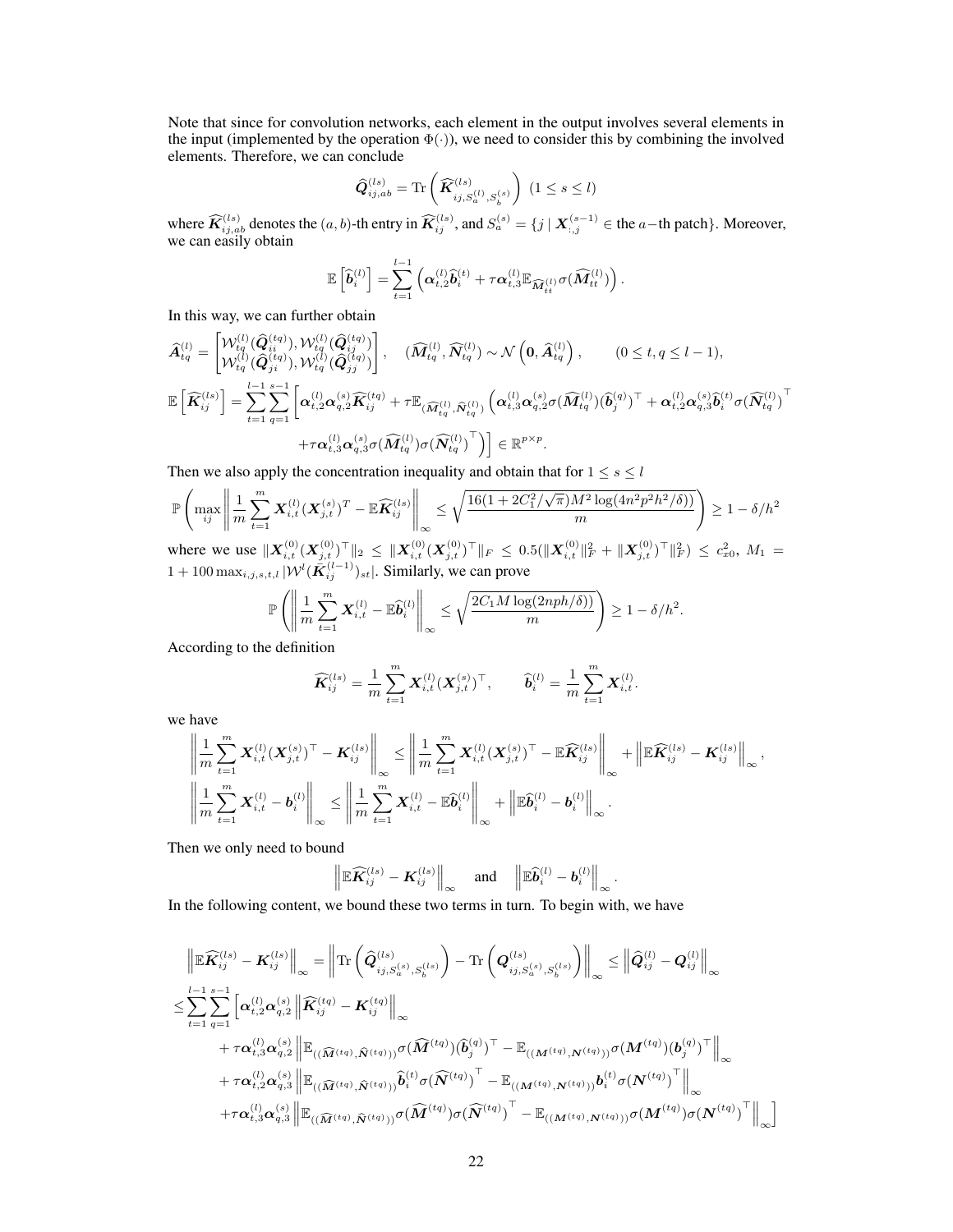Then we bound

$$
\begin{aligned}&\left\|\mathbb{E}_{((\widehat{M}^{(tq)},\widehat{N}^{(tq)}))}\sigma(\widehat{M}^{(tq)})(\widehat{b}_{j}^{(q)})^{\top}-\mathbb{E}_{((M^{(tq)},N^{(tq)}))}\sigma(M^{(tq)})(b_{j}^{(q)})^{\top}\right\|_{\infty}\\ &=\left\|\mathbb{E}_{((M,N)\sim\widehat{A}^{(tq)})}\sigma(M)(\widehat{b}_{j}^{(q)})^{\top}-\mathbb{E}_{((M,N)\sim A^{(tq)})}\sigma(M)(b_{j}^{(q)})^{\top}\right\|_{\infty}\\ &\leq\left\|\mathbb{E}_{((M,N)\sim\widehat{A}^{(tq)})}\sigma(M)(\widehat{b}_{j}^{(q)}-b_{j}^{(q)})^{\top}\right\|_{\infty}+\left\|\left[\mathbb{E}_{((M,N)\sim\widehat{A}^{(tq)})}\sigma(M)-\mathbb{E}_{((M,N)\sim A^{(tq)})}\sigma(M)\right](b_{j}^{(q)})^{\top}\right\|_{\infty}\end{aligned}
$$

Next, we bound the above inequality by bound each term:

$$
\begin{split}\n&\left\|\left[\mathbb{E}_{((\mathbf{M},\mathbf{N})\sim\widehat{\mathbf{A}}^{(tq)})}\sigma(\mathbf{M})-\mathbb{E}_{((\mathbf{M},\mathbf{N})\sim\mathbf{A}^{(tq)})}\sigma(\mathbf{M})\right](\boldsymbol{b}_{j}^{(q)})^{\top}\right\|_{\infty} \\
&\leq \max_{i} \|\boldsymbol{b}_{j}^{(q)}\|_{\infty} (\sigma(0) + \sup_{x}\sigma'(x)) \|\widehat{\mathbf{A}}^{(tq)} - \mathbf{A}^{(tq)}\|_{\infty} \\
&\leq c_{1}c_{2}c_{3}\|\widehat{\mathbf{Q}}_{ij}^{(tq)} - \mathbf{Q}_{ij}^{(tq)}\|_{\infty} \\
&= c_{1}c_{2}c_{3} \max_{a,b} \left\|\text{Tr}\left(\widehat{\boldsymbol{K}}_{ij,S_{a}^{(1)},S_{b}^{(s)}}^{(s)}\right) - \text{Tr}\left(\boldsymbol{K}_{ij,S_{a}^{(1)},S_{b}^{(s)}}^{(s)}\right)\right\|_{\infty} \\
&\leq c_{1}c_{2}c_{3}q \left\|\widehat{\boldsymbol{K}}_{ij}^{(l)} - \boldsymbol{K}_{ij}^{(l)}\right\|_{\infty},\n\end{split}
$$

where  $c_1 = \max_l 1 + ||\mathcal{W}_{tq}^{(l)}||_{L^{\infty} \to L^{\infty}}$ ,  $c_2 = \sigma(0) + \sup_x \sigma'(x)$ ,  $c_3 = \max_{i,q} ||\boldsymbol{b}_i^{(q)}||_{\infty}$ . Similarly, we can bound

$$
\Big\| {\mathbb E}_{((M,N) \sim \widehat{A}^{(tq)})} \sigma(M) (\widehat{b}_j^{(q)} - b_j^{(q)})^\top \Big\|_{\infty} \leq c_2 \sqrt{c_1 c_4} \|b_j^{(q)} - \widehat{b}_j^{(q)}\|_{\infty}
$$

where  $c_4 = \max_{ij} \|\widehat{Q}_{ij}^{(tq)})\|_{\infty} \leq q \max_{ij} \|\widehat{K}_{ij}^{(tq)})\|_{\infty} \leq qc_{x0}^2$  and  $1 \leq q \leq l-1$ . Therefore we have

$$
\begin{aligned}\n&\left\|\mathbb{E}_{((\widehat{\boldsymbol{M}}^{(tq)},\widehat{\boldsymbol{N}}^{(tq)}))}\sigma(\widehat{\boldsymbol{M}}^{(tq)})(\widehat{\boldsymbol{b}}_j^{(q)})^\top - \mathbb{E}_{((\boldsymbol{M}^{(tq)},\boldsymbol{N}^{(tq)}))}\sigma(\boldsymbol{M}^{(tq)})(\boldsymbol{b}_j^{(q)})^\top\right\|_{\infty} \\
&= & (c_1c_2c_3q + c_2\sqrt{c_1c_4})\max\left(\|\widehat{\boldsymbol{K}}_{ij}^{(tq)} - \boldsymbol{K}_{ij}^{(tq)}\|_{\infty},\|\boldsymbol{b}_j^{(q)} - \widehat{\boldsymbol{b}}_j^{(q)}\|_{\infty}\right).\n\end{aligned}
$$

By using the same method, we can upper bound

$$
\begin{aligned}\n&\left\|\mathbb{E}_{\left((\widehat{\mathbf{M}}^{(tq)},\widehat{\mathbf{N}}^{(tq)})\right)}\widehat{\bm{b}}_i^{(t)}\sigma(\widehat{\bm{N}}^{(tq)})^\top - \mathbb{E}_{\left((\mathbf{M}^{(tq)},\mathbf{N}^{(tq)})\right)}\bm{b}_i^{(t)}\sigma(\bm{N}^{(tq)})^\top\right\|_{\infty} \\
&= & (c_1c_2c_3q + c_2\sqrt{c_1c_4})\max\left(\|\widehat{\bm{K}}_{ij}^{(tq)} - \bm{K}_{ij}^{(tq)}\|_{\infty},\|\bm{b}_j^{(q)} - \widehat{\bm{b}}_j^{(q)}\|_{\infty}\right).\n\end{aligned}
$$

Next, we can upper bound

$$
\begin{aligned}\n&\left\|\mathbb{E}_{((\widehat{M}^{(tq)},\widehat{N}^{(tq)}))}\sigma(\widehat{M}^{(tq)})\sigma(\widehat{N}^{(tq)})^\top - \mathbb{E}_{((M^{(tq)},N^{(tq)}))}\sigma(M^{(tq)})\sigma(N^{(tq)})^\top\right\|_{\infty} \\
&=\left\|\mathbb{E}_{((M,N)\sim \widehat{A}^{(tq)})}\sigma(M^{(tq)})\sigma(N^{(tq)})^\top - \mathbb{E}_{((M,N)\sim A^{(tq)})}\sigma(M^{(tq)})\sigma(N^{(tq)})^\top\right\|_{\infty} \\
&\leq & c_{\sigma}\|\widehat{A}^{(tq)}-A^{(tq)}\|_{\infty} \leq c_{\sigma}c_{1}\|\widehat{Q}_{ij}^{(tq)})-\bar{Q}_{ij}^{(tq)})\|_{\infty} \leq c_{\sigma}c_{1}q\|\widehat{K}_{ij}^{(tq)})-\bar{K}_{ij}^{(tq)})\|_{\infty},\n\end{aligned}
$$

where  $c_{\sigma}$  is a constant that only depends on  $\sigma$ . Combing all results yields

$$
\begin{aligned}&\left\|\mathbb{E}\widehat{\pmb{K}}_{ij}^{(ls)}-\pmb{K}_{ij}^{(ls)}\right\|_{\infty}\\ &\leq \sum_{t=1}^{l-1}\sum_{q=1}^{s-1}\left[(\pmb{\alpha}_{t,2}^{(l)}\pmb{\alpha}_{q,2}^{(s)}+\tau^2\pmb{\alpha}_{t,3}^{(l)}\pmb{\alpha}_{q,3}^{(s)}c_{\sigma}c_{1}q)\|\widehat{\pmb{K}}_{ij}^{(tq)})-\pmb{K}_{ij}^{(tq)})\|_{\infty}\right.\\ &\left.+\tau(\pmb{\alpha}_{t,2}^{(l)}\pmb{\alpha}_{q,2}^{(s)}+\pmb{\alpha}_{t,3}^{(l)}\pmb{\alpha}_{q,2}^{(s)})(c_{1}c_{2}c_{3}q+c_{2}\sqrt{c_{1}c_{4}})\max\left(\|\widehat{\pmb{K}}_{ij}^{(tq)}-\pmb{K}_{ij}^{(tq)}\|_{\infty},\|\pmb{b}_{j}^{(q)}-\widehat{\pmb{b}}_{j}^{(q)}\|_{\infty}\right)\right] \\ &\leq &c\max_{1\leq t\leq l-1,1\leq q\leq l-1}\left(\|\widehat{\pmb{K}}_{ij}^{(tq)}-\pmb{K}_{ij}^{(tq)}\|_{\infty},\|\pmb{b}_{j}^{(q)}-\widehat{\pmb{b}}_{j}^{(q)}\|_{\infty}\right)\end{aligned}
$$

where  $c_l = \sum_{t=1}^{l-1} \sum_{q=1}^{s-1} \left[ \alpha_{t,2}^{(l)} \alpha_{q,2}^{(s)} + \tau^2 \alpha_{t,3}^{(l)} \alpha_{q,3}^{(s)} c_{\sigma} c_1 q + \tau (\alpha_{t,2}^{(l)} \alpha_{q,2}^{(s)} + \alpha_{t,3}^{(l)} \alpha_{q,2}^{(s)}) (c_1 c_2 c_3 q + c_2 \sqrt{c_1 c_4}) \right].$ Since we have assumed that with probability  $1 - (l-1)^2 \delta / h^2$  for  $0 \le t \le l-1, 0 \le s \le l-1$ , it holds

$$
\max \left( \left\| \frac{1}{m} \sum_{s=1}^{m} (\boldsymbol{X}_{i,s}^{(t)})^{\top} \boldsymbol{X}_{j,s}^{(q)} - \boldsymbol{K}_{ij}^{(tq)} \right\|_{\infty}, \left\| \frac{1}{m} \sum_{s=1}^{m} \boldsymbol{X}_{i,s}^{(t)} - \boldsymbol{b}_{i}^{(t)} \right\|_{\infty} \right) \leq C_{l-1} \sqrt{\frac{\log(n^2 p^2 h^2 / \delta)}{m}},
$$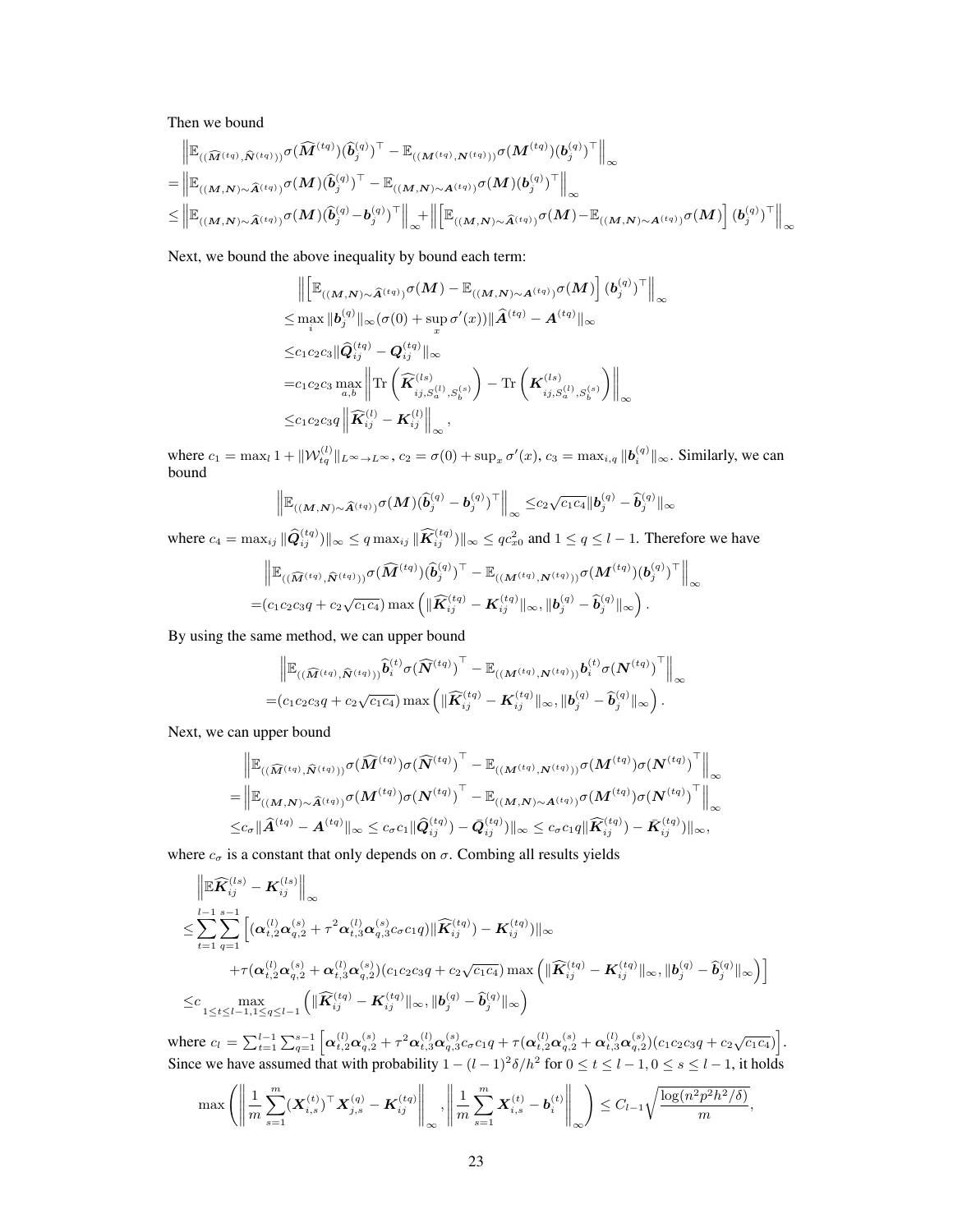where C is a constant. Then with probability  $1 - (l - 1)^2 \delta / h^2$ , we have for all  $0 \le s \le l$ 

$$
\left\|\mathbb{E}\widehat{\mathbf{K}}_{ij}^{(ls)}-\mathbf{K}_{ij}^{(ls)}\right\|_{\infty}\leq c_lC_{l-1}\sqrt{\frac{\log(n^2p^2h^2/\delta)}{m}}.
$$

Thus, with probability  $(1 - (l - 1)^2 \delta/h^2)(1 - \delta/h^2) \ge 1 - l^2 \delta/h^2 \ge 1 - \delta$ , we have for all for  $0 \leq t \leq h, 0 \leq s \leq h$ 

$$
\left\| \frac{1}{m} \sum_{s=1}^m (\boldsymbol{X}_{i,s}^{(t)})^\top \boldsymbol{X}_{j,s}^{(q)} - \boldsymbol{K}_{ij}^{(tq)} \right\|_{\infty} \leq C \sqrt{\frac{\log(n^2 p^2 h^2/\delta)}{m}},
$$

where  $C = C_0 \prod_{l=1}^{h} c_l$  is a constant.

Now we consider to bound

$$
\begin{aligned} &\left\|\mathbb{E}\widehat{\bm{b}}_{i}^{(l)}-b_{i}^{(l)}\right\|_{\infty} \\ &=\left\|\sum_{t=1}^{l-1}\left(\bm{\alpha}_{t,2}^{(l)}(\widehat{\bm{b}}_{i}^{(t)}-\bm{b}_{i}^{(t)})+\tau\bm{\alpha}_{t,3}^{(l)}\left(\mathbb{E}_{\bm{M}\sim\widehat{\bm{A}}^{lt}}\sigma(\bm{M})-\mathbb{E}_{\bm{M}\sim\bm{A}^{lt}}\sigma(\bm{M})\right)\right)\right\|_{\infty} \\ &\leq \sum_{t=1}^{l-1}\left(\bm{\alpha}_{t,2}^{(l)}\left\|\widehat{\bm{b}}_{i}^{(t)}-\bm{b}_{i}^{(t)}\right\|_{\infty}+\tau\bm{\alpha}_{t,3}^{(l)}\left\|\left(\mathbb{E}_{\bm{M}\sim\widehat{\bm{A}}^{(l-1)t}}\sigma(\bm{M})-\mathbb{E}_{\bm{M}\sim\bm{A}^{(l-1)t}}\sigma(\bm{M})\right)\right\|_{\infty}\right) \\ &\leq \sum_{t=1}^{l-1}\left(\bm{\alpha}_{t,2}^{(l)}\left\|\widehat{\bm{b}}_{i}^{(t)}-\bm{b}_{i}^{(t)}\right\|_{\infty}+\tau\bm{\alpha}_{t,3}^{(l)}c_{\sigma}\left\|\widehat{\bm{A}}^{(l-1)t}-\bm{A}^{(l-1)t}\right\|_{\infty}\right) \\ &\leq \sum_{t=1}^{l-1}\left(\bm{\alpha}_{t,2}^{(l)}\left\|\widehat{\bm{b}}_{i}^{(t)}-\bm{b}_{i}^{(t)}\right\|_{\infty}+\tau\bm{\alpha}_{t,3}^{(l)}c_{\sigma}\left\|\widehat{\bm{Q}}^{(l-1)t}-\bm{Q}^{(l-1)t}\right\|_{\infty}\right) \\ &\leq \sum_{t=1}^{l-1}\left(\bm{\alpha}_{t,2}^{(l)}\left\|\widehat{\bm{b}}_{i}^{(t)}-\bm{b}_{i}^{(t)}\right\|_{\infty}+\tau\bm{\alpha}_{t,3}^{(l)}c_{\sigma}\left\|\widehat{\bm{Q}}^{(l-1)t}-\bm{Q}^{(l-1)t}\right\|_{\infty}\right) \\ &\leq \sum_{t=1}^{l-1}\left
$$

where  $c'_l = \sum_{t=1}^{l-1} \left( \alpha_{t,2}^{(l)} + \tau \alpha_{t,3}^{(l)} c_\sigma c_1 q \right)$ . Then with probability  $(1 - (l-1)^2 \delta/h)(1 - \delta/h) \ge 1 - \delta$ , we have for all for  $0 \le t \le h$ 

$$
\left\|\frac{1}{m}\sum_{s=1}^m \boldsymbol{X}^{(t)}_{i,s}-\boldsymbol{b}^{(t)}_i\right\|_{\infty}\leq C\sqrt{\frac{\log(n^2p^2h^2/\delta)}{m}},
$$

where  $C = C_0 \prod_{l=1}^{h} \max(c_l, c'_l)$  is a constant. The proof is completed.

<span id="page-23-1"></span>
$$
\Box
$$

#### <span id="page-23-0"></span>C.4.2 Proof of Lemma [23](#page-19-2)

*Proof.* For brevity, here we just use  $X_i^{(s)}$ ,  $W_k^{(h)}$ ,  $W_h$ ,  $\bar{X}_i^{(s)}$ ) to respectively denote  $Xmi(s)i(0)$  $W_s^{(h)}(0)$ ,  $W_h(0)$ ,  $\Phi(\textbf{X}_i^{(s)})$ , since here we only involve the initialization and does not update the variables. Let  $\bar{X}_{i,t}^{(s)} = (\bar{X}_{i,t}^{(s)})^\top$  and  $Z_{i,tr} = (W_{s, :r}^{(h)})^\top \bar{X}_{i,t}^{(s)}$ . Firstly according to the definition, we have

$$
G_{ij}^{hs}(0)=\left\langle \frac{\partial \ell_i}{\partial \boldsymbol{W}_s^{(h)}(0)}, \frac{\partial \ell_j}{\partial \boldsymbol{W}_s^{(h)}(0)} \right\rangle \\ =(\boldsymbol{\alpha}_{s,3}^{(h)}\tau)^2\left\langle \Phi(\boldsymbol{X}_i^{(s)})\left(\sigma'\left(\boldsymbol{W}_s^{(l)}\Phi(\boldsymbol{X}_i^{(s)})\right)\odot \boldsymbol{W}_h\right)^{\top}, \Phi(\boldsymbol{X}_j^{(s)})\left(\sigma'\left(\boldsymbol{W}_s^{(l)}\Phi(\boldsymbol{X}_j^{(s)})\right)\odot \boldsymbol{W}_h\right)^{\top}\right\rangle \\ =(\boldsymbol{\alpha}_{s,3}^{(h)}\tau)^2\sum_{t=1}^p\sum_{q=1}^p\bar{\boldsymbol{X}}_{i,t}^{(s)})(\bar{\boldsymbol{X}}_{j,q}^{(s)})^{\top}\sum_{r=1}^m \boldsymbol{W}_{h,tr}\boldsymbol{W}_{h,qr}\sigma'\left(\boldsymbol{Z}_{i,tr}\right)\sigma'\left(\boldsymbol{Z}_{j,qr}\right).
$$

Then by taking expectation on  $W \sim \mathcal{N}(0, I)$  and  $U \sim \mathcal{N}(0, I)$ , we have

$$
G_{ij}^{hs}(0) = (\alpha_{s,3}^{(h)}\tau)^2 \sum_{t=1}^p \sum_{q=1}^p \bar{X}_{i,t}^{(s)}(\bar{X}_{j,q}^{(s)})^\top \sum_{r=1}^m \mathbb{E}_{W_h} \left[ W_{h,tr} W_{h,qr} \right] \mathbb{E}_{W_s^{(h)}} \left[ \sigma'(Z_{i,tr}) \sigma'(Z_{j,qr}) \right]
$$
  

$$
= (\alpha_{s,3}^{(h)}\tau)^2 \sum_{t=1}^p \bar{X}_{i,t}^{(s)}(\bar{X}_{j,t}^{(s)})^\top \sum_{r=1}^m \mathbb{E}_{W_s^{(h)}} \left[ \sigma'(Z_{i,tr}) \sigma'(Z_{j,qr}) \right]
$$
(20)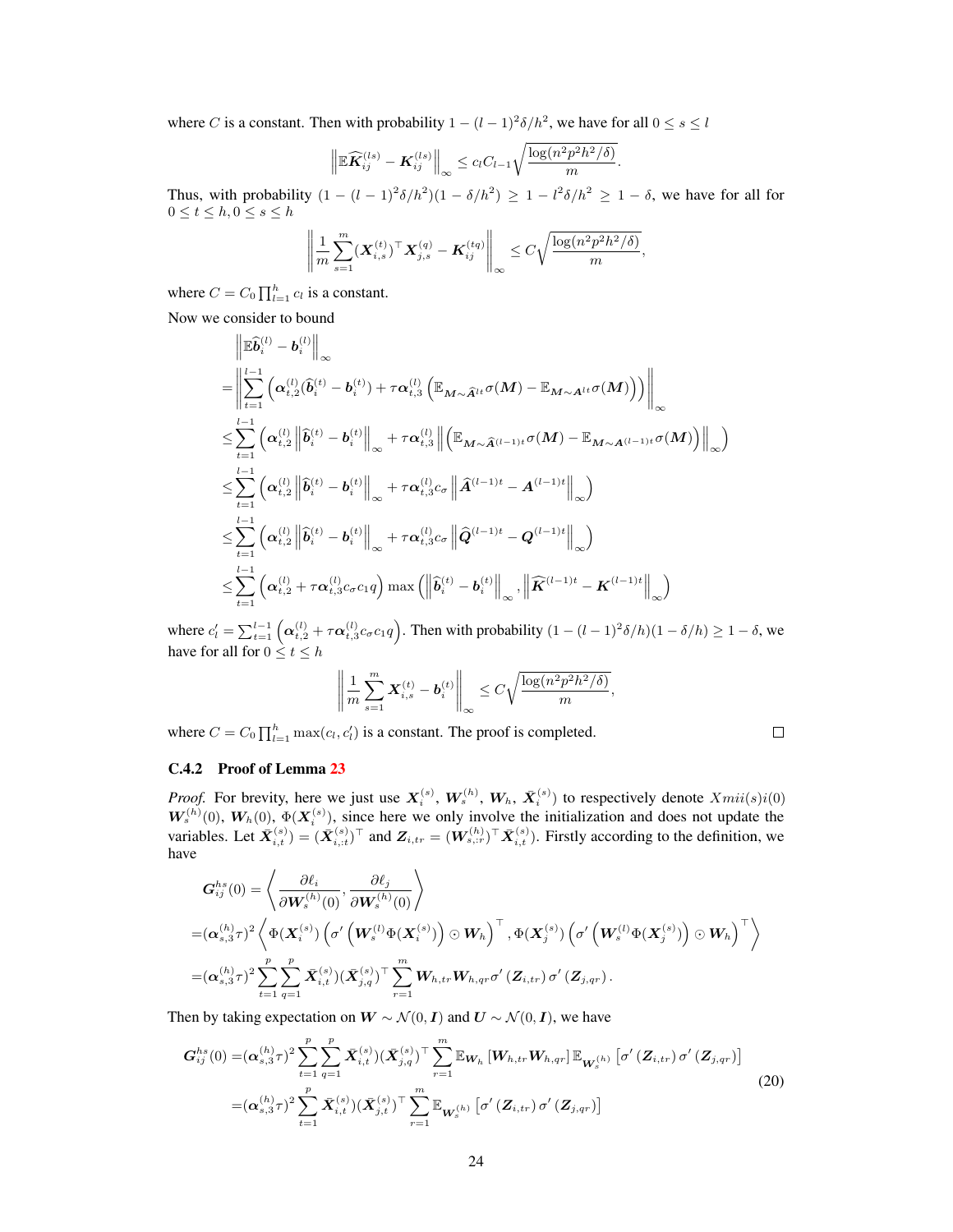where ① holds since  $\mathbb{E}_{\mathbf{W}_h}[W_{h,tr}W_{h,qr}] = 1$  if  $t = q$  and  $\mathbb{E}_{\mathbf{W}_h}[W_{h,tr}W_{h,qr}] = 0$  if  $t \neq q$ .

<span id="page-24-0"></span>
$$
\bm{Z}_{i,r} = \sum_{t=1}^m (\bm{W}^{(h)}_{s,tr})^\top \bar{\bm{X}}^{(s)}_{i,t}).
$$

Since the convolution parameter  $W_s^{(h)}$  satisfies Gaussian distribution,  $Z_{i,r}$  is a mean-zero Guassian variable with covariance matrix as follows

$$
\mathbb{E}\left[\left(\mathbf{Z}_{i,r}\right)^{\top}\mathbf{Z}_{j,q}\right] = \mathbb{E}\sum_{t,t'} (\mathbf{W}_{s,t}^{(h)})^{\top}\bar{\mathbf{X}}_{i,t}^{(s)} (\bar{\mathbf{X}}_{j,t'}^{(s)})^{\top} (\mathbf{W}_{s,t'q}^{(h)})^{\top} = \delta_{st} \mathcal{W}^{(hs)} \left(\sum_{t} \bar{\mathbf{X}}_{i,t}^{(s)} (\bar{\mathbf{X}}_{j,t}^{(s)})^{\top}\right) \tag{21}
$$
\n
$$
= \delta_{st} \mathcal{W}^{(hs)} \left(\widehat{\mathbf{Q}}_{ij}^{(s)}\right),
$$

where  $\delta_{st}$  is a random variable with  $\delta_{st} = \pm 1$  with both probability 0.5, and

$$
\widehat{\pmb{K}}_{ij}^{(ss)} = \frac{1}{m}\sum_{t=1}^m {\pmb{X}}_{i,t}^{(s)}({\pmb{X}}_{j,t}^{(s)})^\top, \qquad \qquad \widehat{\pmb{Q}}_{ij}^{(ss)} = \frac{1}{m}\sum_{t=1}^m \bar{\pmb{X}}_{i,t}^{(s)}(\bar{\pmb{X}}_{j,t}^{(s)})^\top.
$$

According to this definition, we actually have

$$
\widehat{\pmb{Q}}_{ij,ab}^{(ss)} = \text{Tr} \left( \widehat{\pmb{K}}_{ij,S_a^{(s)},S_b^{(s)}}^{(ss)} \right),
$$

where  $\widehat{K}_{ij}^{(ss)} \in \mathbb{R}^{p \times p}$ ,  $\widehat{Q}_{ij,ab}^{(ss)}$  denotes the  $(a, b)$ -th entry in  $\widehat{Q}_{ij}^{(ss)}$ , and  $S_a^{(s)} = \{j \mid \mathbf{X}_{:,j}^{(s-1)} \in$  the  $a$ th patch for convolution}. Then according to the following definitions

$$
\begin{split} &\widehat{\bm{A}}^{(s)} = \begin{bmatrix} \mathcal{W}_{ss}^{(h)}(\widehat{\bm{Q}}_{is}^{(ss)}), \mathcal{W}_{ss}^{(h)}(\widehat{\bm{Q}}_{ij}^{(ss)}) \\ \mathcal{W}_{ss}^{(h)}(\widehat{\bm{Q}}_{ji}^{(ss)}), \mathcal{W}_{ss}^{(h)}(\widehat{\bm{Q}}_{jj}^{(ss)}) \end{bmatrix}, \\ &\widehat{\bm{Q}}_{ij,ab}^{(s)} = \widehat{\bm{Q}}_{ij,ab}^{(ss)} \mathbb{E}_{((M,N)\sim \widehat{\bm{A}}^{(s)})} \sigma'(M) \sigma'(N)^{\top}, \qquad \widehat{\bm{K}}_{ij,ab}^{(s)} = \text{Tr}\left(\widehat{\bm{Q}}_{ij}^{(s)}\right), (s = 0, h - 1). \end{split}
$$

and Eqns.  $(20)$  and  $(21)$ , we have

$$
\mathbb{E}\left[\boldsymbol{G}_{ij}^{hs}(0)\right] = (\boldsymbol{\alpha}_{s,3}^{(h)})^2 \widehat{\boldsymbol{K}}_{ij}^{(s)}, \qquad \mathbb{E}\left[\boldsymbol{G}^{hs}(0)\right] = (\boldsymbol{\alpha}_{s,3}^{(h)})^2 \widehat{\boldsymbol{K}}^{(s)}.
$$

In this way, we can apply the Hoeffding inequality and obtain that if  $m \geq \mathcal{O}\left(\frac{n^2 \log(n/\delta)}{\lambda^2}\right)$ 

$$
\left\|G^{hs}(0)-(\boldsymbol{\alpha}_{s,3}^{(h)})^2\widehat{\boldsymbol{K}}^{(s)}\right\|_{op}\leq\frac{\lambda}{8}.
$$

On the other hand, Lemma [22](#page-19-1) shows that with probability at least  $1 - \delta$ 

$$
\left\| \widehat{\mathbf{K}}_{ij}^{(ss)} - \mathbf{K}_{ij}^{(ss)} \right\|_{\infty} \leq C \sqrt{\frac{\log(n^2 p^2 h^2 / \delta)}{m}} \overset{\circ}{\leq} \frac{C_3 \lambda}{n},
$$

where ① holds by setting  $m \geq \mathcal{O}\left(\frac{C_3^2 n^2 \log(n^2 p^2 h^2/\delta)}{ \lambda^2} \right)$  $\sqrt{\frac{(n^2p^2h^2/\delta)}{\lambda^2}}$ ). Moreover, Lemma [10](#page-5-0) shows

$$
\frac{1}{c_{x0}} \leq ||\boldsymbol{X}^{(l)}(0)||_F \leq c_{x0}.
$$

where  $c_{x0} \ge 1$  is a constant. So  $\|\widehat{\mathbf{K}}_{ij}^{(ss)}\|_{\infty}$  is upper bounded by  $c_{x0}^2$ .

Next, Lemma  $7$  shows if each diagonal entry in  $A$  and  $B$  is upper bounded by c and lower upper bounded by  $1/c$ , then

$$
|g(A) - g(B)| \le c \|A - B\|_F \le 2C_1 \|A - B\|_{\infty},
$$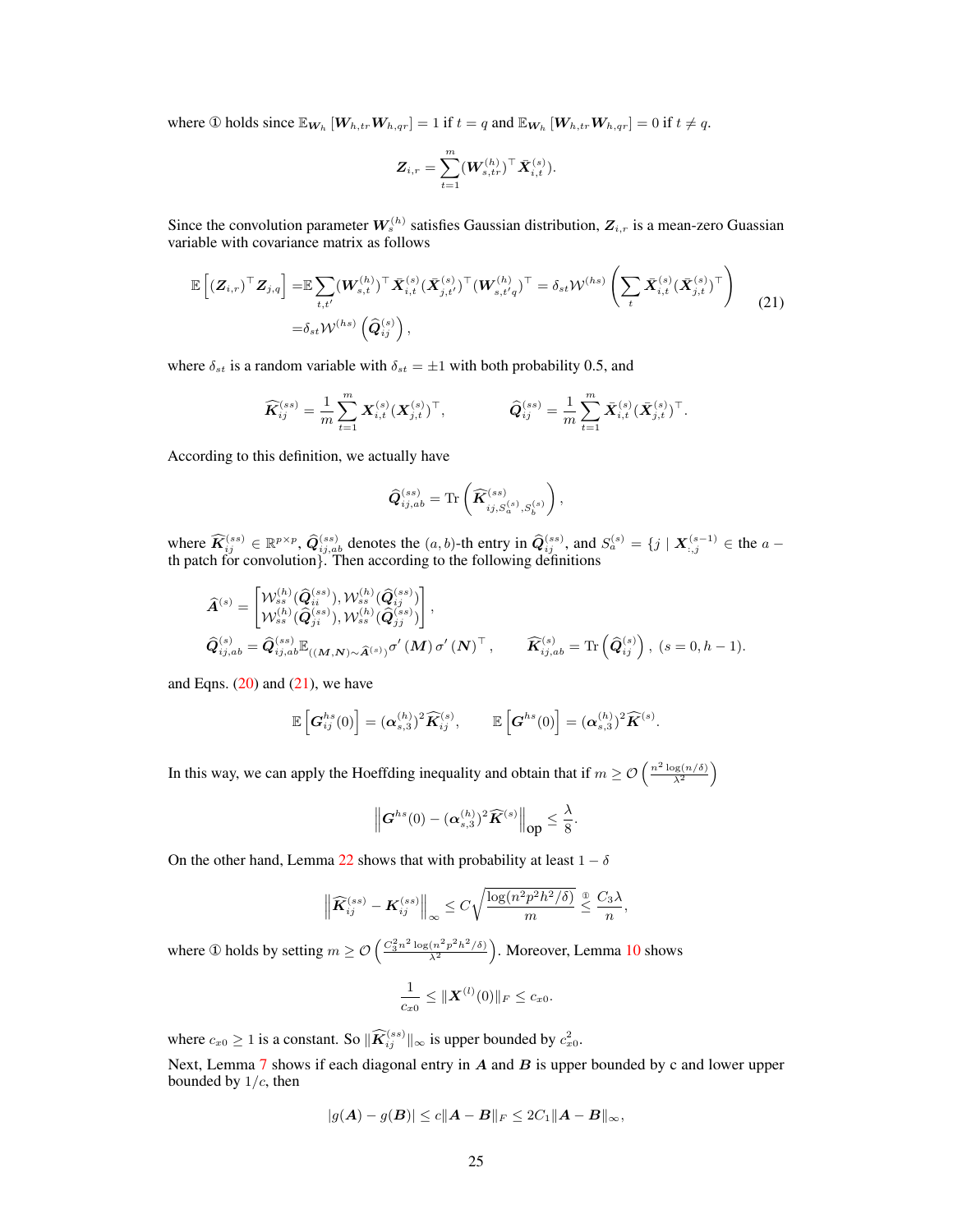where  $g(A) = \mathbb{E}_{(u,v)\sim\mathcal{N}(0,A)}\sigma(u)\sigma(v)$ ,  $C_1$  is a constant that only depends on c and the Lipschitz and smooth parameter of  $\sigma(\cdot)$ . By applying this lemma, we can obtain

$$
\begin{split}\n&\|\widehat{Q}_{ij,rq}^{(ss)}\mathbb{E}_{(M,N)\sim\widehat{A}^{(s)}}\left[\sigma'(M_r))\sigma'(N_q)\right]-Q_{ij,rq}^{(ss)}\mathbb{E}_{(M,N)\sim\bar{A}^{(s)}}\left[\sigma'(M_r))\sigma'(N_q)\right]| \\
&\leq& |\widehat{Q}_{ij,rq}^{(ss)}\left(\mathbb{E}_{(M,N)\sim\widehat{A}^{(s)}}\left[\sigma'(M_r))\sigma'(N_q)\right]-\mathbb{E}_{(M,N)\sim\bar{A}^{(s)}}\left[\sigma'(M_r))\sigma'(N_q)\right]\right)| \\
&+|(\widehat{Q}_{ij,rq}^{(ss)}-Q_{ij,rq}^{(ss)})\mathbb{E}_{(M,N)\sim\bar{A}^{(s)}}\left[\sigma'(M_r))\sigma'(N_q)\right]| \\
&\leq C_1c_{x0}^2|\widehat{A}^{(s)}-A^{(s)}|+\mu^2|\widehat{Q}_{ij,rq}^{(ss)}-Q_{ij,rq}^{(ss)}| \\
&\leq C_1C_2c_{x0}^2\max_{i,j}\hat{Q}_{ij,rq}^{(ss)}-\bar{Q}_{ij,rq}^{(ss)}|+\mu^2|\widehat{Q}_{ij,rq}^{(ss)}-Q_{ij,rq}^{(ss)}| \\
&\leq & (C_1C_2c_{x0}^2+\mu^2)\|\widehat{Q}_{ij}^{(ss)}-Q_{ij}^{(ss)}\|_{\infty} \\
&\leq & (C_1C_2c_{x0}^2+\mu^2)\max_{a,b}\left\|\text{Tr}\left(\widehat{K}_{ij,S_a^{(s)},S_b^{(s)}}^{(ss)}\right)-\text{Tr}\left(K_{ij,S_a^{(s)},S_b^{(s)}}^{(ss)}\right)\right\|_{\infty} \\
&\leq & (C_1C_2c_{x0}^2+\mu^2)p\left\|\widehat{K}_{ij}^{(ss)}-K_{ij}^{(ss)}\right\|_{\infty},\n\end{split}
$$

where  $C_2 = 1 + ||\mathcal{W}_{ss}^{(h)}||_{L^{\infty} \to L^{\infty}}$ .

Then we can bound

$$
\|\widehat{\mathbf{K}}^{(s)} - \bar{\mathbf{K}}^{(s)}\|_{op} \leq \|\widehat{\mathbf{K}}^{(s)} - \bar{\mathbf{K}}^{(s)}\|_{F} = \sqrt{\sum_{i=1}^{n} \sum_{j=1}^{n} \left[\text{Tr}\left(\widehat{Q}_{ij}^{(s)}\right) - \text{Tr}\left(Q_{ij}^{(s)}\right)\right]^{2}}
$$
\n
$$
\leq \sqrt{\sum_{i=1}^{n} \sum_{j=1}^{n} p \sum_{r=1}^{p} \left[\widehat{Q}_{ij,rr}^{(s)} - Q_{ij,rr}^{(s)}\right]^{2}}
$$
\n
$$
\leq \sqrt{\sum_{i=1}^{n} \sum_{j=1}^{n} p \sum_{r=1}^{p} \left[\widehat{Q}_{ij,rr}^{(ss)} \mathbb{E}_{((M,N) \sim \widehat{A}^{(s)})} \sigma'(M_{r}) \sigma'(N_{r})^{\top} - Q_{ij,rr}^{(ss)} \mathbb{E}_{((M,N) \sim \bar{A}^{(s)})} \sigma'(M_{r}) \sigma'(N_{r})^{\top}\right]^{2}}
$$
\n
$$
\leq \sqrt{\sum_{i=1}^{n} \sum_{j=1}^{n} p^{2} \sum_{r=1}^{p} (C_{1}C_{2}c_{x0}^{2} + \mu^{2})^{2} \|\widehat{\mathbf{K}}_{ij}^{(ss)} - \bar{\mathbf{K}}_{ij}^{(ss)}\|_{\infty}^{2}}
$$
\n
$$
\leq (C_{1}C_{2}c_{x0}^{2} + \mu^{2})C_{3}p^{2} \lambda
$$
\n
$$
\leq \frac{\lambda}{8},
$$

where ① holds by setting  $C_3 \leq \frac{1}{(C_1 C_2 c_{x0}^2 + \mu^2)p^2}$ . In this way, we have

$$
\left\|G^{hs}(0)-(\alpha_{s,3}^{(h)})^2\bar{K}^{(s)}\right\|_{\text{op}} \leq \left\|G^{hs}(0)-(\alpha_{s,3}^{(h)})^2\widehat{K}^{(s)}\right\|_{\text{op}}+(\alpha_{s,3}^{(h)})^2\left\|\widehat{K}^{(s)}-\bar{K}^{(s)}\right\|_{\text{op}} \leq \frac{\lambda}{4}.
$$
  
Proof is completed.

The proof is completed.

# <span id="page-25-0"></span>C.4.3 Proof of Lemma [24](#page-19-0)

*Proof.* To begin with, according to the definition, we have

$$
\hspace{-2cm}\begin{array}{ll} \displaystyle {\bm{K}}_{ij}^{(ls)}-{\bm{b}}_i^{(l)}({\bm{b}}_i^{(s)})^\top = \sum_{t=1}^{l-1}\sum_{q=1}^{s-1}\left[{\bm{\alpha}}_{t,2}^{(l)}{\bm{\alpha}}_{q,2}^{(s)}\left({\bm{K}}_{ij}^{(tq)}-{\bm{b}}_i^{(t)}({\bm{b}}_i^{(q)})^\top\right)\right. \\ \hspace{3cm} \displaystyle \left. + \tau^2{\bm{\alpha}}_{t,3}^{(l)}{\bm{\alpha}}_{q,3}^{(s)}\left[ \mathbb{E}_{({\bm{M}}_{tq}^{(ls)}, {\bm{N}}_{tq}^{(ls)})} \sigma({\bm{M}}_{tq}^{(ls)})\sigma({\bm{N}}_{tq}^{(ls)})^\top - \mathbb{E}_{{\bm{M}}_{tq}^{(ls)}} \sigma({\bm{M}}_{tq}^{(ls)})\mathbb{E}_{{\bm{N}}_{tq}^{(ls)}} \sigma({\bm{N}}_{tq}^{(ls)})^\top \right] \right]. \end{array}
$$

By defining

R (ls) tq :=E(M(ls) tq ,N(ls) tq ) " σ(M(ls) tq )σ(M(ls) tq ) > , σ(M(ls) tq )σ(N (ls) tq ) > σ(N (ls) tq )σ(M(ls) tq ) > , σ(N (ls) tq )σ(N (ls) tq ) > # <sup>−</sup> <sup>E</sup>(M(ls) tq ,N(ls) tq ) " σ(M(ls) tq ) σ(N (ls) tq ) # <sup>E</sup>(M(ls) tq ,N(ls) tq ) h (σ(M(ls) tq ) > , σ(N (ls) tq ) > i ,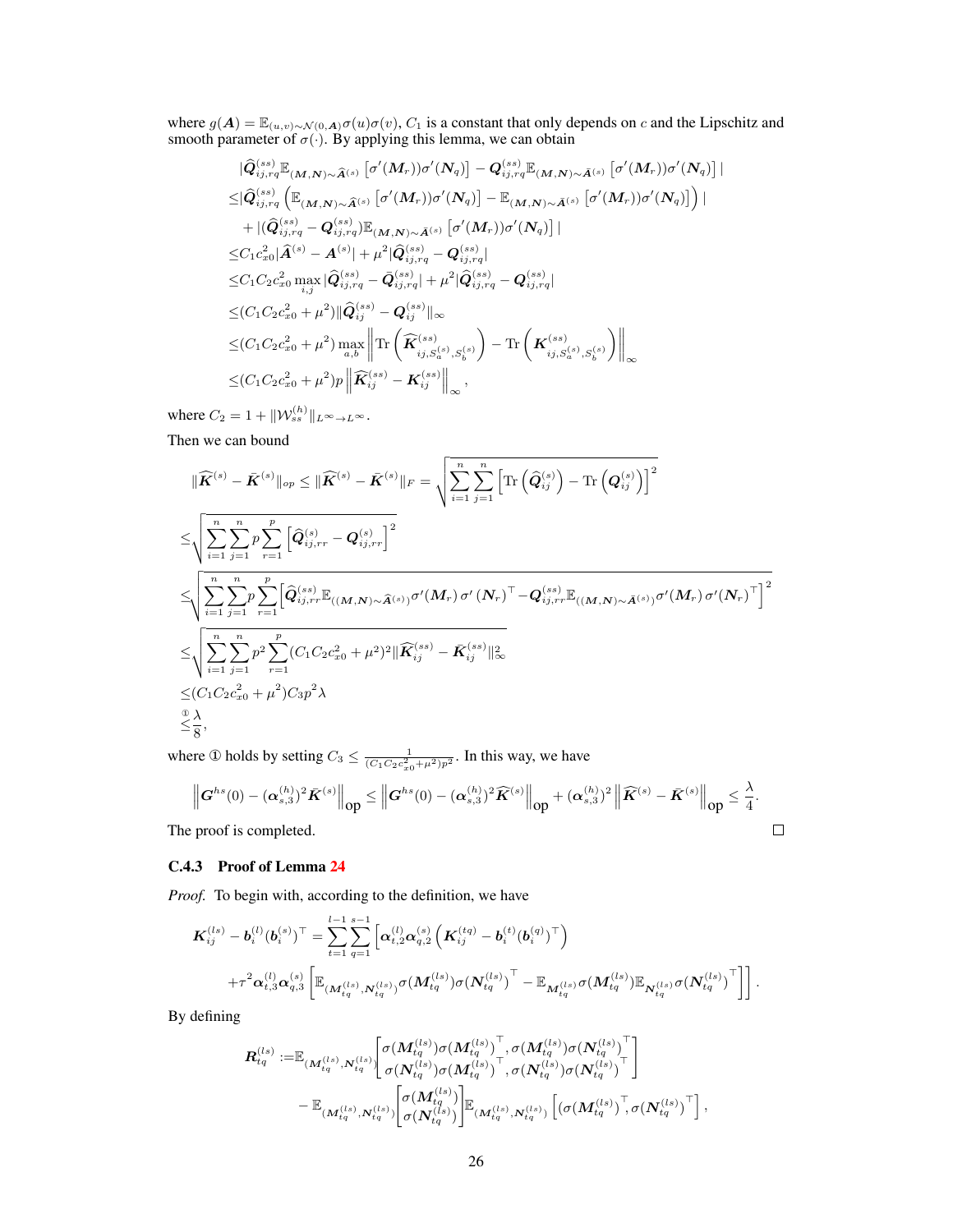we can further obtain

$$
\begin{split} &\begin{bmatrix} {\bm{K}}_{ii}^{(ls)}, {\bm{K}}_{ij}^{(ls)} \cr {\bm{K}}_{ji}^{(ls)}, {\bm{K}}_{jj}^{(ls)} \end{bmatrix} - \begin{bmatrix} {\bm{b}}_i^{(l)} \cr {\bm{b}}_j^{(l)} \end{bmatrix} \begin{bmatrix} ({\bm{b}}_i^{(s)})^\top, ({\bm{b}}_j^{(s)})^\top \end{bmatrix}\\ =& \sum_{t=1}^{l-1} \sum_{q=1}^{s-1} \begin{bmatrix} {\bm{\alpha}}_{i,2}^{(l)} {\bm{\alpha}}_{q,2}^{(s)} \cr {\bm{K}}_{ji}^{(tq)}, {\bm{K}}_{jj}^{(tq)} \end{bmatrix} - \begin{bmatrix} {\bm{b}}_i^{(t)} \cr {\bm{b}}_j^{(t)} \end{bmatrix} \begin{bmatrix} ({\bm{b}}_i^{q})^\top, ({\bm{b}}_j^{(q)})^\top \end{bmatrix} + \tau^2 {\bm{\alpha}}_{t,3}^{(l)} {\bm{\alpha}}_{q,3}^{(l)} {\bm{R}}_{tq}^{(ls)} \end{bmatrix}. \end{split}
$$

Let

$$
\bar{\bm{R}}_{tq}^{(ls)} = \begin{bmatrix} \sigma(\bm{M}_{tq}^{(ls)}) \\ \sigma(\bm{N}_{tq}^{(ls)}) \end{bmatrix} - \mathbb{E}_{(\bm{M}_{tq}^{(ls)},\bm{N}_{tq}^{(ls)})}\begin{bmatrix} \sigma(\bm{M}_{tq}^{(ls)}) \\ \sigma(\bm{N}_{tq}^{(ls)}) \end{bmatrix}.
$$

Then we have

$$
\bm{R}^{(ls)}_{tq} = \mathbb{E}_{(\bm{M}^{(ls)}_{tq},\bm{N}^{(ls)}_{tq})}\left[\bar{\bm{R}}^{(ls)}_{tq}(\bar{\bm{R}}^{(ls)}_{tq})^\top\right] \succeq \bm{0}.
$$

Therefore, by induction, we can conclude

$$
\begin{bmatrix} {\boldsymbol{K}}_{i}^{(ls)}, {\boldsymbol{K}}_{ij}^{(ls)} \\ {\boldsymbol{K}}_{ji}^{(ls)}, {\boldsymbol{K}}_{jj}^{(ls)} \end{bmatrix} - \begin{bmatrix} {\boldsymbol{b}}_i^{(l)} \\ {\boldsymbol{b}}_j^{(l)} \end{bmatrix} \begin{bmatrix} ({\boldsymbol{b}}_i^{(s)})^\top, ({\boldsymbol{b}}_j^{(s)})^\top \end{bmatrix} \succeq \! a\left[\begin{bmatrix} {\boldsymbol{K}}_{i}^{(-1)}, {\boldsymbol{K}}_{ij}^{(-1)} \\ {\boldsymbol{K}}_{ji}^{(-1)}, {\boldsymbol{K}}_{jj}^{(-1)} \end{bmatrix} - \begin{bmatrix} {\boldsymbol{b}}_i^{(-1)} \\ {\boldsymbol{b}}_j^{(-1)} \end{bmatrix} \begin{bmatrix} ({\boldsymbol{b}}_i^{-1})^\top, ({\boldsymbol{b}}_j^{(-1)})^\top \end{bmatrix} \right] \succeq \! a\left[\begin{bmatrix} {\boldsymbol{K}}_{i}^{(-1)}, {\boldsymbol{K}}_{ij}^{(-1)} \\ {\boldsymbol{K}}_{ji}^{(-1)}, {\boldsymbol{K}}_{ij}^{(-1)} \end{bmatrix} \underset{\smile}{\overset{\triangleright}{\triangleright}} \; 0, \right.
$$

where a is a constant that depends on  $\alpha_{t,2}^{(l)}(\forall l,t)$ , ① holds by using Lemma [5](#page-3-3) which shows that  $K_{ii}^{(00)}$  > 0. Based on this result, we can estimate

$$
\begin{split} &\begin{bmatrix} {\boldsymbol{K}}_{ii}^{(ll)}, {\boldsymbol{K}}_{ij}^{(ll)} \end{bmatrix} - \begin{bmatrix} {\boldsymbol{b}}_i^{(l)} \end{bmatrix} \begin{bmatrix} ({\boldsymbol{b}}_i^{(l)})^\top, ({\boldsymbol{b}}_j^{(l)})^\top \end{bmatrix} \\ =& \sum_{t=1}^{l-1} \sum_{q=1}^{l-1} \begin{bmatrix} {\boldsymbol{\alpha}}_{i,2}^{(l)} {\boldsymbol{\alpha}}_{q,2}^{(s)} \end{bmatrix} \begin{bmatrix} {\boldsymbol{K}}_{ii}^{(tq)}, {\boldsymbol{K}}_{ij}^{(tq)} \end{bmatrix} - \begin{bmatrix} {\boldsymbol{b}}_i^{(t)} \end{bmatrix} \begin{bmatrix} ({\boldsymbol{b}}_i^{(l)})^\top, ({\boldsymbol{b}}_j^{(q)})^\top \end{bmatrix} + \tau^2 {\boldsymbol{\alpha}}_{t,3}^{(l)} {\boldsymbol{\alpha}}_{q,3}^{(l)} {\boldsymbol{R}}_{iq}^{(ls)} \end{bmatrix} \\ \succeq \sum_{t=1}^{l-1} \begin{bmatrix} {\boldsymbol{\alpha}}_{t,2}^{(l)} {\boldsymbol{\alpha}}_{q,2}^{(l)} \end{bmatrix} \begin{bmatrix} {\boldsymbol{K}}_{ii}^{(tq)}, {\boldsymbol{K}}_{ij}^{(tq)} \end{bmatrix} - \begin{bmatrix} {\boldsymbol{b}}_i^{(t)} \end{bmatrix} \begin{bmatrix} ({\boldsymbol{b}}_i^{(l)})^\top, ({\boldsymbol{b}}_j^{(q)})^\top \end{bmatrix} + \tau^2 {\boldsymbol{\alpha}}_{t,3}^{(l)} {\boldsymbol{\alpha}}_{q,3}^{(l)} {\boldsymbol{R}}_{iq}^{(ls)} \end{bmatrix} \\ \succeq \sum_{t=1}^{l-1} \begin{bmatrix} {\boldsymbol{\alpha}}_{t,2}^{(l)} {\boldsymbol{2}} \end{bmatrix} \begin{bmatrix} {\boldsymbol{K}}_{ii}^{(t)}, {\boldsymbol{K}}_{ij}^{(tq)} \end{bmatrix} - \begin{bmatrix} {\boldsymbol{b}}_i^{(t)} \end{bmatrix} \begin{bmatrix} ({\boldsymbol{b}}_i^{(t)})^\top, ({\boldsymbol{b}}_j^{(t)})^\top \end{bmatrix} + \tau^2 ({\boldsymbol{\alpha}}_{t,3}^{(l)})^2 {\boldsymbol{R}}_{it}^{(ll)} \end
$$

Then there must exit a constant  $c$  such that

$$
\lambda_{\min}(\boldsymbol{K}^{(ll)}) \geq \left(\prod_{t=0}^{l-1} (\boldsymbol{\alpha}_{t,2}^{(l)})^2\right) \lambda_{\min}(\widehat{K}).
$$

where  $\hat{K} =$  $\begin{bmatrix} \bm{K}_{ii}^{(-1)}, \bm{K}_{ij}^{(-1)} \ \bm{K}_{ji}^{(-1)}, \bm{K}_{jj}^{(-1)} \end{bmatrix}$ . On the other hand, we have

$$
\bm{Q}^{(ll)}_{ij,ab} = \text{Tr}\left(\bm{K}^{(ll)}_{ij,S_a^{(l)},S_b^{(l)}}\right),
$$

where  $S_a^{(s)} = \{j \mid \mathbf{X}_{:,j}^{(s-1)} \in \text{the } a - \text{th patch for convolution}\}.$  This actually means that we can obtain  $Q_{ij}^{(ll)}$  by using (adding) linear transformation on  $K_{ij}^{(ll)}$ . Since for all  $Q_{ij}^{(ll)}$  we use the same linear transformation which means that  $Q^{(ll)}$  by using (adding) linear transformation on  $K^{(ll)}$ . Since linear transformation does not change the eigenvalue property of a matrix, we can further obtain

$$
\lambda_{\min}(\boldsymbol{Q}^{(ll)}) \ge \left(\prod_{t=0}^{l-1} (\boldsymbol{\alpha}_{t,2}^{(l)})^2\right) \lambda_{\min}(\widehat{K}).
$$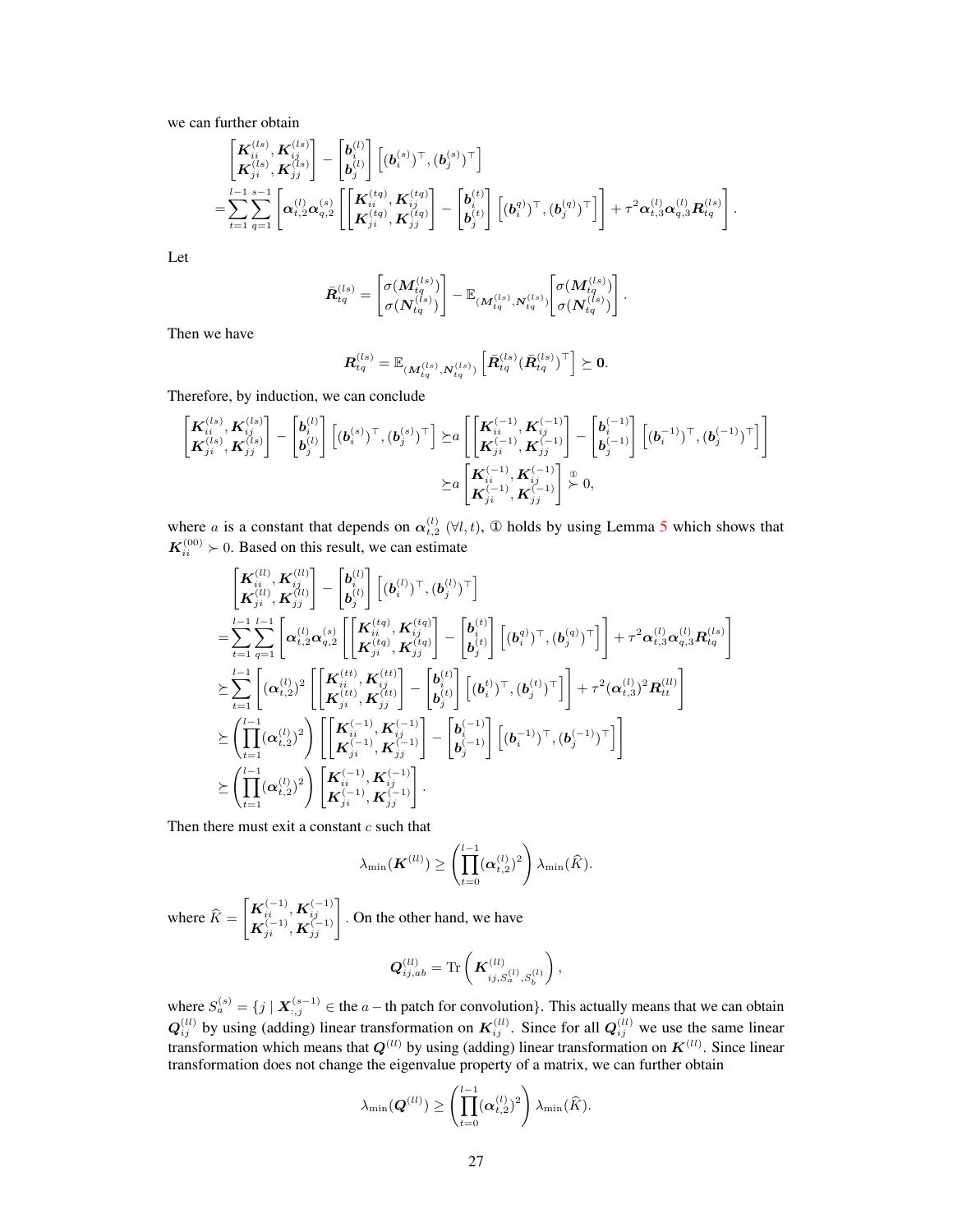Finally, let  $\bm{Q} = \bm{BSB}^\top$  be the SVD of  $\bm{Q}$  and  $\bm{Z} = \bm{S}^{1/2}\bm{B}^\top$  denotes n samples (each column denotes one). Since  $Q$  is full rank, the samples in  $Z$  are not parallel. In this way, we can apply Lemma [5](#page-3-3) and obtain that  $Q^{(s)}$  which is defined below, is full rank

$$
\begin{aligned}\n\mathbf{A}^{(l)} &= \begin{bmatrix} \mathcal{W}_{ll}^{(h)}(\mathbf{Q}_{ii}^{(ll)}), \mathcal{W}_{ll}^{(h)}(\mathbf{Q}_{ij}^{(ll)}) \\ \mathcal{W}_{ll}^{(h)}(\mathbf{Q}_{ji}^{(ll)}), \mathcal{W}_{ll}^{(h)}(\mathbf{Q}_{jj}^{(ll)}) \end{bmatrix}, \\
\mathbf{Q}_{ij,ab}^{(l)} &= \mathbf{Q}_{ij,ab}^{(ll)} \mathbb{E}_{((\mathbf{M},\mathbf{N}) \sim \bar{\mathbf{A}}^{(l)})} \sigma'(\mathbf{M}) \sigma'(\mathbf{N})^{\top}, \qquad \mathbf{K}_{ij,ab}^{(l)} = \text{Tr}\left(\mathbf{Q}_{ij}^{(s)}\right), (s = l, \cdots, h-1).\n\end{aligned}
$$

Recall that Lemma [10](#page-5-0) shows

$$
\frac{1}{c_{x0}} \leq \|\boldsymbol{X}^{(l)}(0)\|_F \leq c_{x0}.
$$

where  $c_{x0} \ge 1$  is a constant. Therefore, we have  $K_{ii}^{ll} = \langle \boldsymbol{X}^{(l)}(0), \boldsymbol{X}^{(l)}(0) \rangle \in [1/c_{x0}^2, c_{x0}^2]$  and thus  $\mathbf{Q}_{ii}^{ll} = \langle \Phi(\boldsymbol{X}^{(l)}(0)), \Phi(\boldsymbol{X}^{(l)}(0)) \rangle \geq \langle \boldsymbol{X}^{(l)}(0), \boldsymbol{X}^{(l)}(0) \rangle \geq 1/c_{x0}^2 \text{ and } \mathbf{Q}_{ii}^{ll} = \langle \Phi(\boldsymbol{X}^{(l)}(0)), \Phi(\boldsymbol{X}^{(l)}(0) \rangle \leq$  $k_c\langle \boldsymbol{X}^{(l)}(0), \boldsymbol{X}^{(l)}(0)\rangle \geq k_c/c_{x0}^2$ . Then we have

$$
\boldsymbol{Q}_{ij}^{\left(l\right)}=\boldsymbol{Q}_{ij}^{ll}\mathbb{E}_{\left(\boldsymbol{M}\sim\mathcal{N}0,\boldsymbol{I}\right)}\sigma'\left(\boldsymbol{M}\boldsymbol{Z}_{i}\right)\sigma'\left(\boldsymbol{M}\boldsymbol{Z}_{j}\right)^{\boldsymbol{\top}}
$$

where  $Z = S^{1/2}B^{\top}$  and  $Z_i = Z_{i,i}$  in which  $Q^{ll} = BSB^{\top}$  is the SVD of  $Q^{ll}$ . Since Since  $Q^{ll}$  is full rank, the samples in  $Z$  are not parallel. Then we can apply Lemma  $6$  and obtain

$$
\lambda_{\min}(\boldsymbol{Q}^{(l)}) \geq c_{\sigma} \left(\prod_{t=0}^{l-1} (\boldsymbol{\alpha}_{t,2}^{(l)})^2\right) \lambda_{\min}(\widehat{K}),
$$

where  $c_{\sigma}$  is a constant that only depends on  $\sigma$  and input data. Since

$$
\mathbf{K}_{ij,ab}^{(s)} = \text{Tr} \left( \mathbf{Q}_{ij}^{(s)} \right), \ (s = 0, h - 1)
$$

which means that  $K^{(s)}$  can be obtained by using adding linear transformation on  $Q^{(s)}$ . So the eigenvalue of  $K^{(s)}$  also satisfies

$$
\lambda_{\min}(\boldsymbol{K}^{(l)}) \ge c_{\sigma} \left( \prod_{t=0}^{l-1} (\boldsymbol{\alpha}_{t,2}^{(l)})^2 \right) \lambda_{\min}(\widehat{K}),
$$

In this way, we can further establish

$$
\lambda_{\min} (\boldsymbol{G}(0)) \geq \sum_{s=0}^{h-1} \lambda_{\min} \left( \boldsymbol{G}^{hs}(0) \right) \geq \sum_{s=0}^{h-1} (\boldsymbol{\alpha}_{s,3}^{(h)})^2 \lambda_{\min} \left( \boldsymbol{K}^{(s)}(0) \right) - \frac{\lambda}{4} \\ \geq \frac{3c_{\sigma}}{4} \sum_{s=0}^{h-1} (\boldsymbol{\alpha}_{s,3}^{(h)})^2 \left( \prod_{t=0}^{s-1} (\boldsymbol{\alpha}_{t,2}^{(s)})^2 \right) \lambda_{\min}(\widehat{K}),
$$

where ① holds since we set  $\lambda = c_{\sigma} \sum_{s=0}^{h-1} (\alpha_{s,3}^{(h)})^2 \left( \prod_{t=0}^{s-1} (\alpha_{t,2}^{(s)})^2 \right) \lambda_{\min}(\widehat{K})$  and Lemma [23](#page-19-2) shows

$$
\left\| \mathbf{G}^{hs}(0) - (\boldsymbol{\alpha}_{s,3}^{(h)})^2 \mathbf{K}^{(s)} \right\|_{\text{op}} \leq \frac{\lambda}{4} \qquad (s = 0, \cdots, h).
$$

where  $\lambda$  is a constant. The proof is completed.

## <span id="page-27-0"></span>D Proofs of Results in Sec. [4](#page-0-2)

#### D.1 Proof of Theorem [2](#page-0-2)

*Proof.* We first prove the first result. Suppose except one gate  $g_{s,t}^{(l)}$ , all remaining stochastic gates  $g_{s',t}^{(l')}$ are fixed. Then we discuss the type of the gate  $g_{s,t}^{(l)}$ . Note  $g_{s,t}^{(l)}$  denotes one operation in the operation set  $\mathcal{O} = \{O_t\}_{t=1}^s$ , including zero operation, skip connection, pooling, and convolution with any kernel size, between nodes  $X^{(s)}$  and  $X^{(l)}$ . Now we discuss different kinds of operations.

If the gate  $g_{s,t}^{(l)}$  is for zero operation, it is easily to check that the loss  $F_{val}(W^*(\beta), \beta)$  in [\(2\)](#page-0-2) will not change, since zero operation does not delivery any information to subsequent node  $X^{(l)}$ .

 $\Box$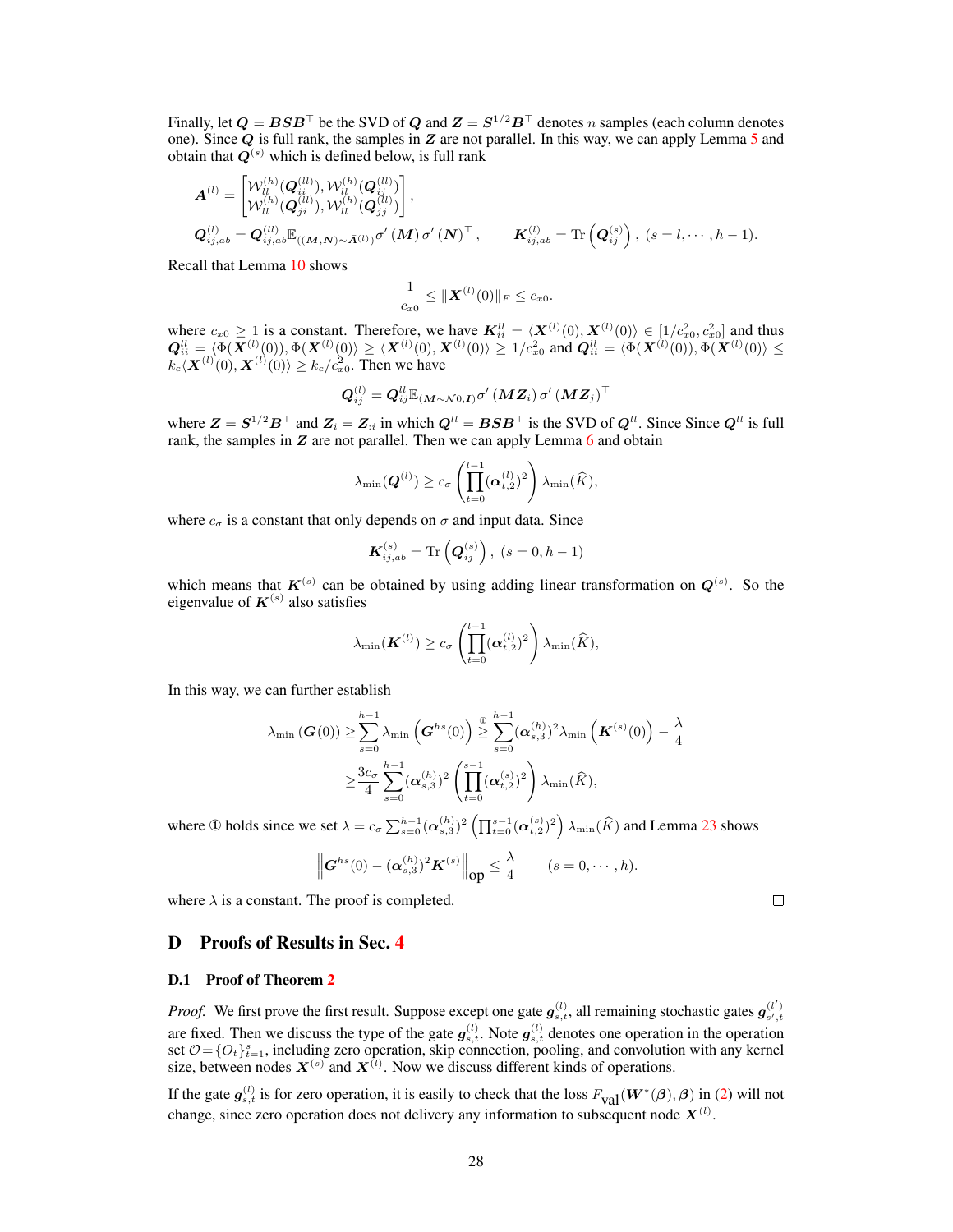If the gate  $g_{s,t}^{(l)}$  is for skip connection, there are two cases. Firstly, increasing the weight  $g_{s,t}^{(l)}$  gives smaller loss. For this case, it directly obtain our result. Secondly, increasing the weight  $g_{s,t}^{(l)}$  gives larger loss. For this case, suppose we increase  $g_{s,t}^{(l)}$  to  $g_{s,t}^{(l)} + \epsilon$ . Then node  $X^{(l)}$  will become  $X^{(l)} + \epsilon X^{(s)} = X_{\text{conv}}^{(l)} + X_{\text{nonconv}}^{(l)} + \epsilon X^{(s)}$  if we fix the remaining operations, where  $X_{\text{conv}}^{(l)}$  denotes the output of convolution and  $X_{\text{nonconv}}^{(l)}$  denotes the sum of all remaining operations. Now suppose the convolution operation between node  $X^{(l)}$  and  $X^{(s)}$  is  $g_{s,t}^{(l)}$ conv $(W_s^{(l)}; X^{(s)})$  =  $g_{s,t}^{(l)}\sigma(W_s^{(l)}\Phi(X^{(s)}))$  where t denotes the index of convolution in the operation set. Then we consider a function

$$
g_{s,t}^{(l)}\sigma(\bar{W}_s^{(l)}\Phi(\bm{X}^{(s)})) = -\epsilon \bm{X}^{(s)}.
$$
 (22)

<span id="page-28-0"></span>Since for the almost activation functions are monotone increasing, this means that  $\sigma()$  does not change the rank of  $\bar{W}^{(l)}_s \Phi(X^{(s)})$ . At the same time, the linear transformation  $\Phi(X^{(s)})$  has the same rank as  $X^{(s)}$ . Then when  $g_{s,t}^{(l)} \neq 0$  there exist a  $\bar{W}_s^{(l)}$  such that Eqn. [\(22\)](#page-28-0) holds. On the other hand, we already have

$$
\boldsymbol{g}_{s,t}^{(l)}\sigma(\boldsymbol{W}_s^{(l)}\Phi(\boldsymbol{X}^{(s)}))=\boldsymbol{X}_{\text{conv}}^{(l)}.
$$

Since we assume the function  $\sigma()$  is Lipschitz and smooth and the constant  $\epsilon$  is sufficient small, then by using mean value theorem, there must exist  $g_{s,t}^{(l)}\sigma(\widetilde{W}_s^{(l)}\Phi(X^{(s)})) = X_{\text{conv}}^{(l)} - \epsilon X^{(s)}$ . So the convolution can counteract the increment  $\epsilon X^{(s)}$  brought by increasing the weight of skip connection. In this way, the whole network remains the same, leading the same loss. When the weight of convolution satisfies  $g_{s,t}^{(l)} = 0$ , we only need to increase  $g_{s,t}^{(l)}$  to a positive constant, then we use the same method and can prove the same result. In this case, we actually increase the weights of skip connection and convolution at the same time, which also accords with our results in the Proposition [2.](#page-0-2)

If the gate  $g_{s,t}^{(l)}$  is for pooling connection, we can use the same method for skip connection to prove our result, since pooling operation is also a linear transformation.

If the gate  $g_{s,t}^{(l)}$  is for convolution, then we increase it to  $g_{s,t}^{(l)} + \epsilon g_{s,t}^{(l)}$  and obtain the new output  $(1 + \epsilon)X_{\text{conv}}^{(l)}$  because of  $g_{s,t}^{(l)}\sigma(W_s^{(l)}\Phi(X^{(s)})) = X_{\text{conv}}^{(l)}$ . If the new feature map can lead to smaller loss, then we directly obtain our results. If the new feature map can lead to larger loss we only need to find a new parameter  $\widetilde{W}_s^{(l)}$  such that  $g_{s,t}^{(l)}\sigma(\widetilde{W}_s^{(l)}\Phi(X_s^{(s)})) = \frac{1}{1+\epsilon}X_{\text{conv}}^{(l)}$ . Since for most activation  $\sigma(0) = 0$ , we have  $g_{s,t}^{(l)}\sigma(\bar{W}_s^{(l)}\Phi(\bm{X}^{(s)})) = 0$  when  $\bar{W}_s^{(l)} = 0$ . On the other hand, we have  $g_{s,t}^{(l)}\sigma(W_s^{(l)}\Phi(\bm{X}^{(s)})) = \bm{X}_{\text{conv}}^{(l)}$ . Moreover since we assume the function  $\sigma()$  is Lipschitz and smooth and the constant  $\epsilon$  is sufficient small, then by using mean value theorem, there must exist  $\widetilde{W}_s^{(l)}$  such that  $g_{s,t}^{(l)}\sigma(\widetilde{\boldsymbol{W}}_{s}^{(l)}\Phi(\boldsymbol{X}^{(s)}))=\frac{1}{1+\epsilon}\boldsymbol{X}_{\text{CONV}}^{(l)}$ .

Then we prove the results in the second part. From Theorem [1,](#page-0-2) we know that for the  $k$ -th iteration in the search phase, increasing the weights  $g_{s,t_1}^{(l)}$  ( $l \neq h$ ) of skip connects and the weights  $g_{s,t_2}^{(h)}$  of convolutions can reduce the loss  $F_{\text{train}}(W^*(\beta), \beta)$  in [\(2\)](#page-0-2), where  $t_1$  and  $t_2$  respectively denote the indexes of skip connection and convolution in the operation set  $\mathcal{O} = \{O_t\}_{t=1}^s$  $\mathcal{O} = \{O_t\}_{t=1}^s$  $\mathcal{O} = \{O_t\}_{t=1}^s$ . Specifically, Theorem 1 proves for the training loss

$$
\|\mathbf{y}-\mathbf{u}(k)\|_2^2 \leq \left(1-\frac{\eta\lambda}{4}\right)^k \|\mathbf{y}-\mathbf{u}(0)\|_2^2,
$$

where  $\lambda = \frac{3c_{\sigma}}{4} \lambda_{\min}(\widehat{K}) \sum_{s=0}^{h-1} (\alpha_{s,3}^{(h)})^2 \prod_{t=0}^{s-1} (\alpha_{t,2}^{(s)})^2$ . Moreover, since  $F(\Omega) = \frac{1}{2n} \sum_{t=1}^{n} (u_i - y_i)^2 =$  $\frac{1}{2n}$  || $u$  −  $y$ || $\frac{2}{2}$ , increasing the weights  $g_{s,t_1}^{(l)}$  ( $l \neq h$ ) of skip connects and the weights  $g_{s,t_2}^{(h)}$  of convolutions can reduce the loss  $F_{\text{train}}(W^*(\beta), \beta)$ . Since the samples for training and validation are drawn from the same distribution which means that  $\mathbb{E}[F_{\text{train}}(\Omega)] = \mathbb{E}[F_{\text{val}}(\Omega)]$ , increasing weights of skip connections and convolution can reduce  $F_{val}(\Omega)$  in expectation. Then by using first-order extension, we can obtain

$$
\mathbb{E}\left[F_{\text{val}}(\boldsymbol{g}^{(l)}_{s,t_1}+\epsilon)-F_{\text{val}}(\boldsymbol{g}^{(l)}_{s,t_1})\right]=\epsilon\mathbb{E}\left[\nabla_{\bar{\boldsymbol{g}}^{(l)}_{s,t_1}}F_{\text{val}}(\boldsymbol{g}^{(l)}_{s,t_1})\right].
$$

where  $g_{s,t_1}^{(l)} \in \bar{g}_{s,t_1}^{(l)} \leq g_{s,t_1}^{(l)} + \epsilon$ . Since as above analysis, increasing the weights  $g_{s,t_1}^{(l)}$  ( $l \neq h$ ) of skip connects will reduce the current loss  $F_{\text{val}}(g_{s,t_1}^{(l)}$  in expectation, which means that  $\mathbb{E}\left[\nabla_{g_{s,t_1}^{(l)}} F_{\text{val}}(g_{s,t_1}^{(l)})\right]$ is positive. Since when the algorithm does not converge, we have  $0 < C \leq \mathbb{E}\left[\nabla_{\mathbf{g}_{s,t_1}^{(l)}} F_{\text{val}}(\mathbf{g}_{s,t_1}^{(l)})\right]$ . In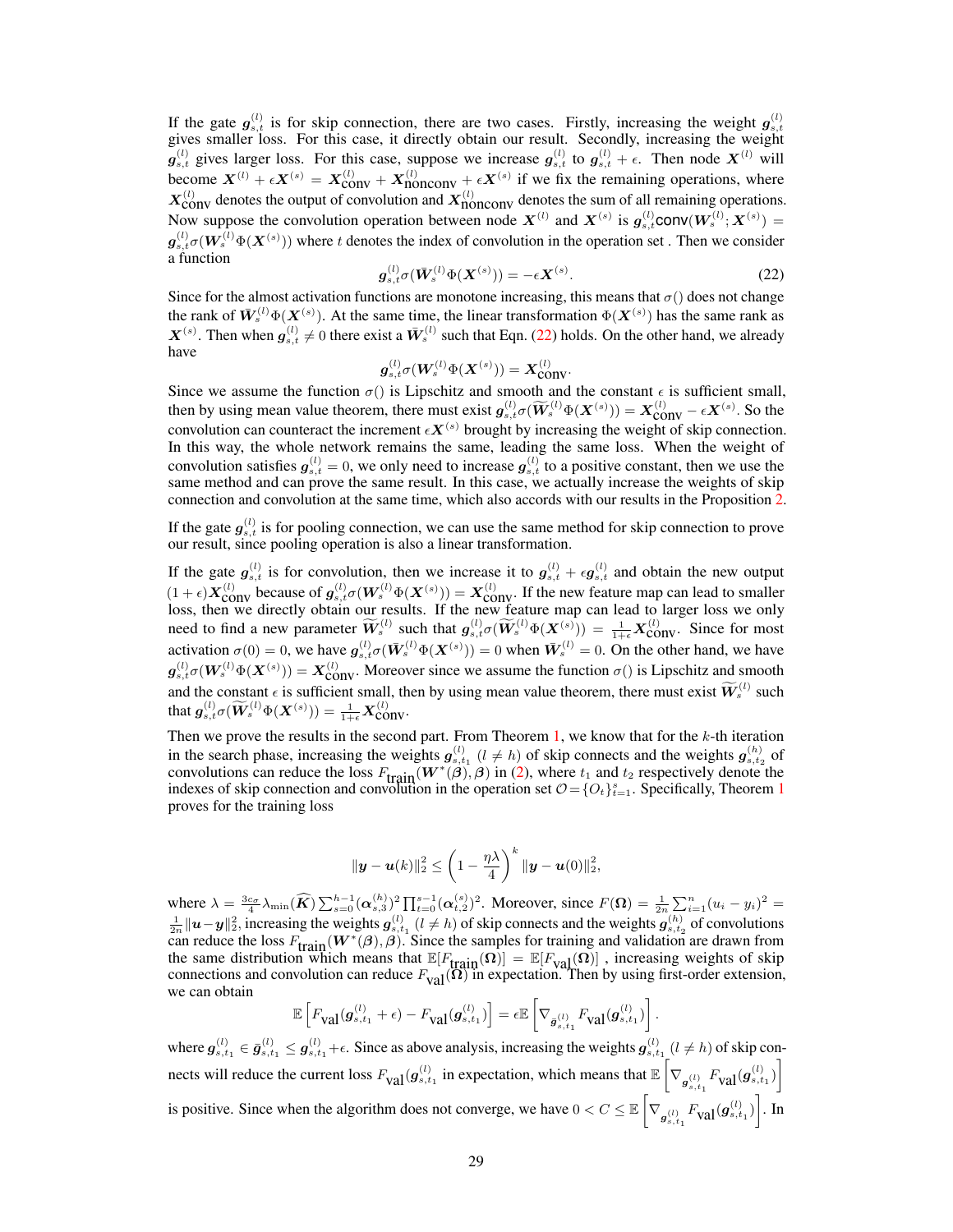this way, we have

$$
\mathbb{E}\left[F_{\text{Val}}(\boldsymbol{g}_{s,t_1}^{(l)}+\epsilon)-F_{\text{Val}}(\boldsymbol{g}_{s,t_1}^{(l)})\right] \geq C\epsilon.
$$

Similarly, for convolution we can obtain

$$
\mathbb{E}\left[F_{\text{Val}}(\boldsymbol{g}^{(l)}_{s,t_2}+\epsilon)-F_{\text{Val}}(\boldsymbol{g}^{(l)}_{s,t_2})\right]\geq C\epsilon.
$$

The proof is completed.

#### D.2 Proof of Theorem [3](#page-0-2)

*Proof.* For the results in the first part, it is easily to check according to the definitions. Now we focus on proving the results in the second part. When  $\tilde{g}_{s,t}^{(l)} \le -\frac{a}{b-a}$ , then  $g_{s,t}^{(l)} = 0$ . Meanwhile, the cumulative distribution of  $\tilde{g}_{s,t}^{(l)}$  is  $\Theta(\tau(\ln\delta - \ln(1-\delta)) - \beta_{s,t}^{(l)})$  [\[7\]](#page-41-6). In this way, we can easily compute

$$
\mathbb{P}\left(g_{s,t}^{(l)} \neq 0\right) = 1 - \mathbb{P}\left(\tilde{g}_{s,t}^{(l)} \leq -\frac{a}{b-a}\right)
$$
  
= 1 - \Theta\left(\tau\left(\ln\left(-\frac{a}{b-a}\right) - \ln\left(1 + \frac{a}{b-a}\right)\right) - \beta\_{s,t}^{(l)}\right)  
= \Theta\left(\beta\_{s,t}^{(l)} - \tau \ln \frac{-a}{b}\right).

The proof is completed.

#### D.3 Proof of Theorem [4](#page-0-2)

*Proof.* Here we first prove the convergence rate of the shallow network with two branches. The proof is very similar to Theorem  $C.1$ . By using the totally same method, we can follow Lemma  $21$  to prove

$$
\|\bm{y}-\bm{u}(k)\|_2^2 \leq \left(1-\frac{\eta\lambda_{\min}\left(\bm{G}(0)\right)}{4}\right) \|\bm{y}-\bm{u}(k-1)\|_2^2.
$$

Here  $G(0)$  denotes the Gram matrix of the shallow network and have the same definition as the Gram matrix of deep network with one branch. Please refer to the definition of Gram matrix in Appendix [B.](#page-2-0)

The second step is to prove the smallest least eigenvalue of  $G(0)$  is lower bounded. For this step, the analysis method is also the same as the method to lower bounding smallest least eigenvalue of  $G(0)$ in DARTS. Specifically, by following Lemma [24,](#page-19-0) we can obtain

$$
\lambda_{\min}\left(\boldsymbol{G}(0)\right) \geq \frac{3c_{\sigma}}{4} \left[ \sum_{s=1}^{\frac{h}{2}-1} (\boldsymbol{\alpha}_{s,3}^{(h/2)})^2 \left(\prod_{t=0}^{s-1} (\boldsymbol{\alpha}_{t,2}^{(s)})^2\right) + \sum_{s=\frac{h}{2}}^{h-1} (\boldsymbol{\alpha}_{s,3}^{h})^2 \left(\prod_{t=0}^{s-1} (\boldsymbol{\alpha}_{t,2}^{(s)})^2\right) \right] \lambda_{\min}(\boldsymbol{K}).
$$

where  $c_{\sigma}$  is a constant that only depends on  $\sigma$  and the input data,  $\lambda_{\min}(\mathbf{K}) > 0$  is given in Theorem [1.](#page-0-2) From Theorem [1,](#page-0-2) we know that for deep cell with one branch, the loss satisfies

$$
\|\bm{y}-\bm{u}(k)\|_2^2 \leq \left(1-\frac{\eta\lambda}{4}\right)^k \|\bm{y}-\bm{u}(0)\|_2^2,
$$

where  $\lambda = \frac{3c_{\sigma}}{4} \lambda_{\min}(\bm{K}) \sum_{s=0}^{h-1} (\bm{\alpha}_{s,3}^{(h)})^2 \prod_{t=0}^{s-1} (\bm{\alpha}_{t,2}^{(s)})^2$ .

Since all weights  $\alpha_{s,t}^{(l)}$  belong to the range [0, 1], by comparison, the convergence rate  $\lambda'$  of shallow cell with two branch is large than the convergence rate  $\lambda$  of shallow cell with two branch:

$$
\lambda' = \frac{3c_{\sigma}}{4} \left[ \sum_{s=1}^{\frac{h}{2}-1} (\boldsymbol{\alpha}_{s,3}^{(h/2)})^2 \left( \prod_{t=0}^{s-1} (\boldsymbol{\alpha}_{t,2}^{(s)})^2 \right) + \sum_{s=\frac{h}{2}}^{h-1} (\boldsymbol{\alpha}_{s,3}^{h})^2 \left( \prod_{t=0}^{s-1} (\boldsymbol{\alpha}_{t,2}^{(s)})^2 \right) \right] \lambda_{\min}(\boldsymbol{K})
$$
  
\n
$$
> \lambda = \frac{3c_{\sigma}}{4} \lambda_{\min}(\boldsymbol{K}) \sum_{s=0}^{h-1} (\boldsymbol{\alpha}_{s,3}^{(h)})^2 \prod_{t=0}^{s-1} (\boldsymbol{\alpha}_{t,2}^{(s)})^2.
$$

This completes the proof.

 $\Box$ 

 $\Box$ 

 $\Box$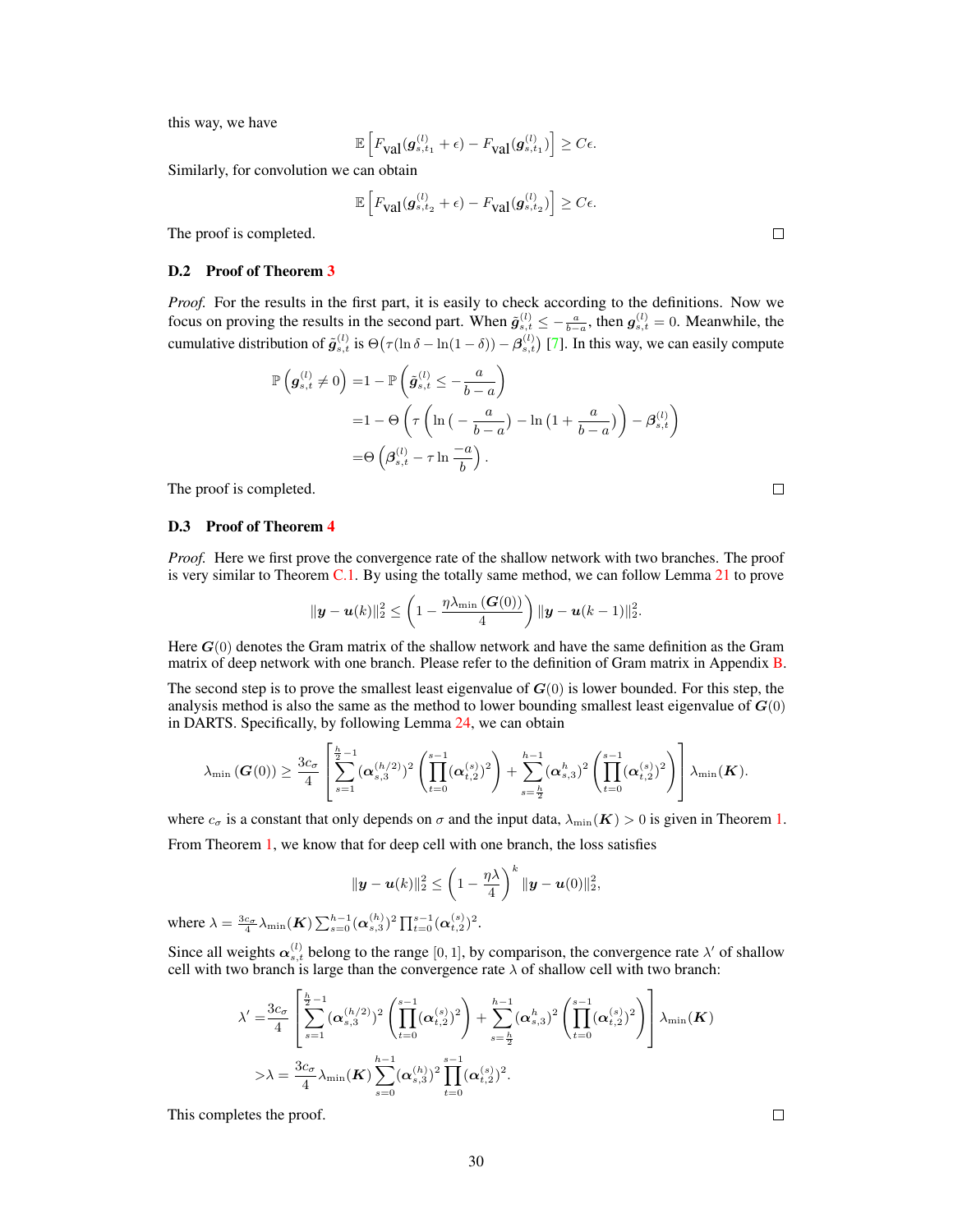# <span id="page-30-0"></span>E Proofs of Auxiliary Lemmas

# <span id="page-30-1"></span>E.1 Proof of Lemma [8](#page-4-1)

*Proof.* We use chain rule to obtain the following gradients:

$$
\frac{\partial \ell}{\partial \mathbf{X}^{(h-1)}} = (u - y)\mathbf{W}_h \in \mathbb{R}^{m \times p};
$$
\n
$$
\frac{\partial \ell}{\partial \mathbf{X}^{(l)}} = (u - y)\mathbf{W}_l + \sum_{s=l+1}^h \frac{\partial \ell}{\partial \mathbf{X}^{(s)}} \frac{\partial \mathbf{X}^{(s)}}{\partial \mathbf{X}^{(l)}} (l = 0, \dots, h - 2)
$$
\n
$$
= (u - y)\mathbf{W}_l + \sum_{s=l+1}^h \left( \alpha_{l,2}^{(s)} \frac{\partial \ell}{\partial \mathbf{X}^{(s)}} + \alpha_{l,3}^{(s)} \tau \Psi \left( (\mathbf{W}_l^{(s)})^\top \left( \sigma' \left( \mathbf{W}_l^{(s)} \Phi(\mathbf{X}^{(l)}) \right) \odot \frac{\partial \ell}{\partial \mathbf{X}^{(s)}} \right) \right) \right) \in \mathbb{R}^{m \times p};
$$
\n
$$
\frac{\partial \ell}{\partial \mathbf{X}} = \frac{\partial \ell}{\partial \mathbf{X}^{(1)}} \frac{\partial \mathbf{X}^{(1)}}{\partial \mathbf{X}^{(0)}} = \tau \Psi \left( (\mathbf{W}^{(0)})^\top \left( \sigma' \left( \mathbf{W}^{(0)} \Phi(\mathbf{X}) \right) \odot \frac{\partial \ell}{\partial \mathbf{X}^{(0)}} \right) \right) \in \mathbb{R}^{m \times p},
$$
\n
$$
\frac{\partial \ell}{\partial \mathbf{W}_s^{(l)}} = \frac{\partial \ell}{\partial \mathbf{X}^{(l)}} \frac{\partial \mathbf{X}^{(l)}}{\partial \mathbf{W}_s^{(l)}} = \alpha_{s,3}^{(l)} \tau \Phi(\mathbf{X}^{(s)}) \left( \sigma' \left( \mathbf{W}_s^{(l)} \Phi(\mathbf{X}^{(s)}) \right) \odot \frac{\partial \ell}{\partial \mathbf{X}^{(l)}} \right)^\top \in \mathbb{R}^{m \times p},
$$
\n
$$
(1 \le l \le h, 1 \le s \le l - 1);
$$
\n
$$
\frac{\partial \ell}{\partial \mathbf{W}^{(0)}} = \frac{\partial \ell}{\partial \mathbf{X}^{(0)}} \frac{\partial \mathbf{
$$

where  $\odot$  denotes the dot product.

 $\Box$ 

## <span id="page-30-2"></span>E.2 Proof of Lemma [9](#page-5-4)

*Proof.* We use chain rule to obtain the following gradients:

$$
\frac{\partial u}{\partial \mathbf{X}^{(h-1)}} = \mathbf{W}_{h-1} \in \mathbb{R}^{m \times p};
$$
\n
$$
\frac{\partial u}{\partial \mathbf{X}^{(l)}} = \mathbf{W}_{l} + \sum_{s=l+1}^{h} \frac{\partial u}{\partial \mathbf{X}^{(s)}} \frac{\partial \mathbf{X}^{(s)}}{\partial \mathbf{X}^{(l)}} (l = 0, \dots, h-2)
$$
\n
$$
= \mathbf{W}_{l} + \sum_{s=l+1}^{h} \left( \alpha_{l,2}^{(s)} \frac{\partial u}{\partial \mathbf{X}^{(s)}} + \alpha_{l,3}^{(s)} \tau \Psi \left( (\mathbf{W}_{l}^{(s)})^{\top} \left( \sigma' \left( \mathbf{W}_{l}^{(s)} \Phi (\mathbf{X}^{(l)}) \right) \odot \frac{\partial u}{\partial \mathbf{X}^{(s)}} \right) \right) \right) \in \mathbb{R}^{m \times p};
$$
\n
$$
(0 \le l \le h-1, 0 \le s \le l-1),
$$
\n
$$
\frac{\partial u}{\partial \mathbf{X}} = \frac{\partial u}{\partial \mathbf{X}^{(1)}} \frac{\partial \mathbf{X}^{(1)}}{\partial \mathbf{X}^{(0)}} = \tau \Psi \left( (\mathbf{W}^{(0)})^{\top} \left( \sigma' \left( \mathbf{W}^{(0)} \Phi (\mathbf{X}) \right) \odot \frac{\partial u}{\partial \mathbf{X}^{(0)}} \right) \right) \in \mathbb{R}^{m \times p},
$$
\n
$$
\frac{\partial u}{\partial \mathbf{W}_{s}^{(l)}} = \frac{\partial u}{\partial \mathbf{X}^{(l)}} \frac{\partial \mathbf{X}^{(l)}}{\partial \mathbf{W}_{s}^{(l)}} = \alpha_{s,3}^{(l)} \tau \Phi (\mathbf{X}^{(s)}) \left( \sigma' \left( \mathbf{W}_{s}^{(l)} \Phi (\mathbf{X}^{(s)}) \right) \odot \frac{\partial u}{\partial \mathbf{X}^{(l)}} \right)^{\top} \in \mathbb{R}^{m \times p},
$$
\n
$$
(0 \le l \le h-1, 1 \le s \le l-1);
$$
\n
$$
\frac{\partial u}{\partial \mathbf{W}^{(0)}} = \frac{\
$$

where  $\odot$  denotes the dot product.

## <span id="page-30-3"></span>E.3 Proof of Lemma [10](#page-5-0)

*Proof.* We each layer in turn. Our proof follows the proof framework in [\[4\]](#page-41-3). Note for notation simplicity, we have assumed that the input X is of size  $m \times p$  in Sec. [B.](#page-2-0) To begin with, we look at the

 $\Box$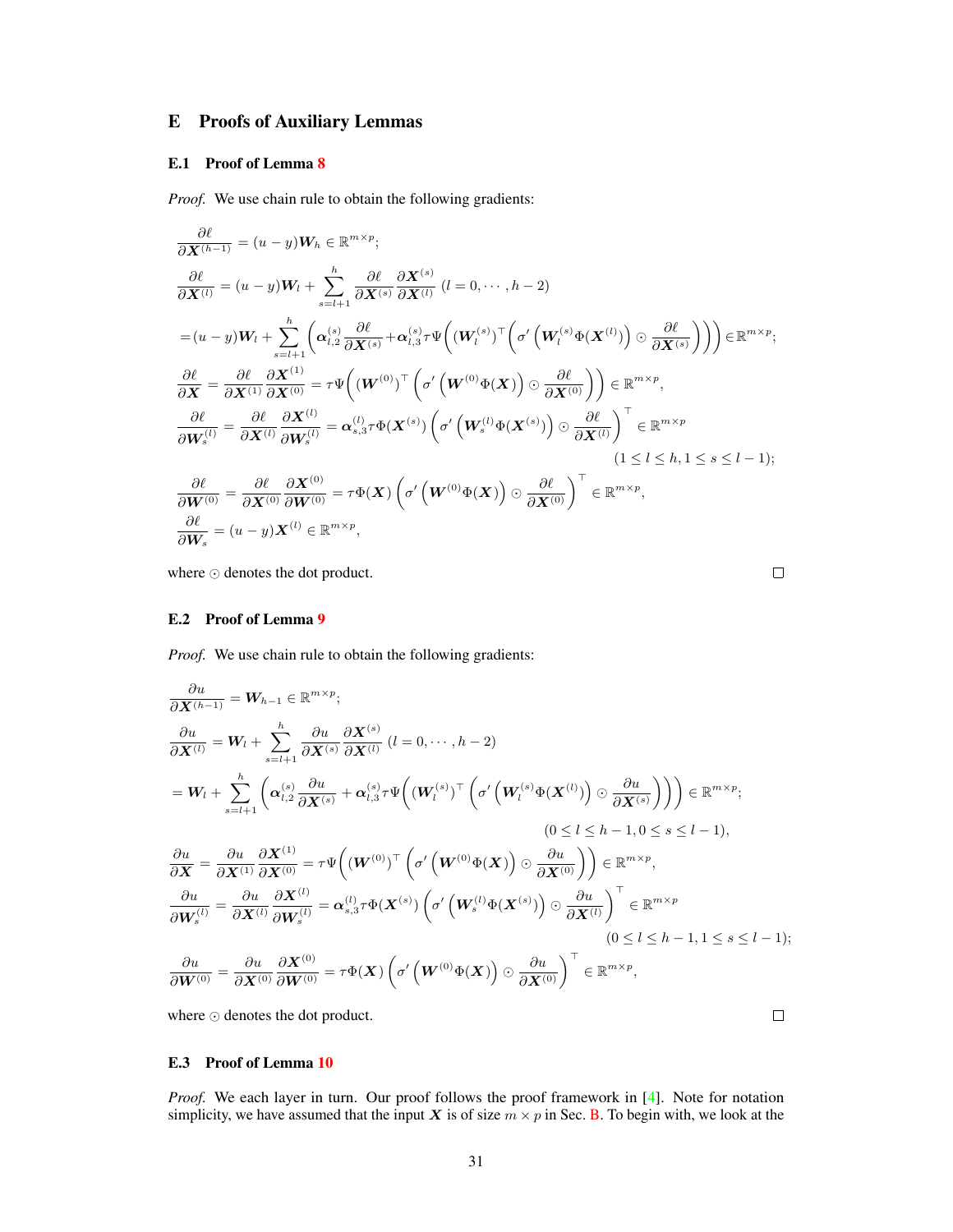first layer. For brevity, let  $H = \Phi(X)$ . According to the definition, we have

$$
\mathbb{E}\left[\|\boldsymbol{X}^{(0)}(0)\|_{F}^{2}\right] = \tau^{2} \mathbb{E}\left[\|\sigma(\boldsymbol{W}^{(0)}(0)\Phi(\boldsymbol{X}))\|_{F}^{2}\right] = \tau^{2} \sum_{i=1}^{m} \sum_{j=1}^{p} \mathbb{E}\left[\sigma^{2}(\boldsymbol{W}_{i:}^{(0)}(0)\boldsymbol{H}_{:j})\right]
$$

$$
\stackrel{\circ}{=}\sum_{j=1}^{p} \mathbb{E}_{\omega \sim \mathcal{N}(0,1)}\left[\sigma^{2}(\|\boldsymbol{H}_{:j}\|_{F}\omega)\right] \stackrel{\circ}{\geq} \mathbb{E}_{\omega \sim \mathcal{N}(0,1)}\left[\sigma^{2}(\|\boldsymbol{H}_{:j'}\|_{F}\omega)\right]
$$

$$
\geq \mathbb{E}_{\omega \sim \mathcal{N}(0,\frac{1}{\sqrt{p}})}\left[\sigma^{2}(\omega)\right] := c > 0,
$$

where ① holds since  $\tau = 1/\sqrt{m}$  and the entries in  $W^{(0)}(0)$  obeys i.i.d. Gaussian distribution which gives  $\sum_{i=1}^n a_i \omega_i \sim \mathcal{N}(0, \sum_{i=1}^n a_i^2)$  with  $\omega_i \sim \mathcal{N}(0, 1)$ ; ② holds since  $||\mathbf{X}|| = 1$  which means there must exist one j' such that  $\|\mathbf{H}_{:j'}\|_F \geq \frac{1}{\sqrt{p}}$ .

Next, we can bound the variance

$$
\begin{split}\n&\text{Var}\left[\|\boldsymbol{X}^{(0)}(0)\|_{F}^{2}\right] \\
&= \tau^{4}\text{Var}\left[\|\sigma(\boldsymbol{W}^{(0)}(0)\Phi(\boldsymbol{X}))\|_{F}^{2}\right] = \tau^{4}\text{Var}\left[\sum_{i=1}^{m}\sum_{j=1}^{p}\mathbb{E}\left[\sigma^{2}(\boldsymbol{W}_{i:}^{(0)}(0)\boldsymbol{H}_{:j})\right]\right] \\
&\stackrel{\circ}{=}\tau^{2}\text{Var}\left[\sum_{j=1}^{p}\mathbb{E}\left[\sigma^{2}(\boldsymbol{W}_{i:}^{(0)}(0)\boldsymbol{H}_{:j})\right]\right] \stackrel{\circ}{\leq}\tau^{2}\mathbb{E}_{\omega\sim\mathcal{N}(0,1)}\left[\left(\sum_{j=1}^{p}(\sigma(0)+\|\boldsymbol{H}_{:j}\|\|\omega\|)^{2}\right)^{2}\right] \\
&\leq \frac{p^{2}}{m}c_{1},\n\end{split}
$$

where ① holds since  $\tau = 1/\sqrt{m}$  and the entries in  $W^{(0)}(0)$  obeys i.i.d. Gaussian distribution, ② holds since  $\text{Var}(x) \leq \mathbb{E}[x^2] - [\mathbb{E}(x)]^2$ , 3 holds since  $\|\mathbf{H}_{:j}\| \leq 1$  and  $c_1 = \sigma^4(0) + 4|\sigma^3(0)|\mu\sqrt{2/\pi}$  +  $8|\sigma(0)|\mu^3\sqrt{2/\pi}+32\mu^4$ . Then by using Chebyshev's inequality in Lemma [1,](#page-3-6) we have

$$
\mathbb{P}\left(||\boldsymbol{X}^{(0)}(0)||_F^2 - \mathbb{E}[\|\boldsymbol{X}^{(0)}(0)||_F^2] \right| \geq \frac{c}{2}\right) \leq \frac{4\text{Var}(\|\boldsymbol{X}^{(0)}(0)||_F^2)}{c^2} \leq \frac{4p^2}{mc^2}c_1.
$$

By setting  $m \ge \frac{4c_1np^2}{c^2\delta}$ , we have with probability at least  $1 - \frac{\delta}{n}$ ,

$$
\|\boldsymbol{X}^{(0)}(0)\|_F^2 \geq \frac{c}{2}.
$$

Meanwhile, we can upper bound  $\|\boldsymbol{X}^{(0)}(0)\|_F^2$  as follows:

$$
\|\boldsymbol{X}^{(0)}(0)\|_F^2 \leq \tau^2 \|\sigma(\boldsymbol{W}^{(0)}(0)\Phi(\boldsymbol{X}))\|_F^2 \leq \tau^2 \mu^2 \|\boldsymbol{W}^{(0)}(0)\Phi(\boldsymbol{X})\|_F^2 \overset{\circ}{\leq} \mu^2 c_{w0}^2 \|\Phi(\boldsymbol{X})\|_F^2 \overset{\circ}{\leq} k_c \mu^2 c_{w0}^2,
$$

where ① holds since  $||\boldsymbol{W}_s^{(l)}(0)||_2 \le \sqrt{m}c_{w0}$ , and ② uses  $||\Phi(\boldsymbol{X})||_F^2 \le k_c||\boldsymbol{X}||_F^2$ .

Next we consider the cases where  $l \geq 1$ . According to the definition, we can obtain

$$
\begin{split} \|\boldsymbol{X}^{(l)}(0)\|_{F} &= \left\| \sum_{s=0}^{l-1} \left( \boldsymbol{\alpha}_{s,2}^{(l)} \boldsymbol{X}^{(s)}(0) + \boldsymbol{\alpha}_{s,3}^{(l)} \tau \sigma(\boldsymbol{W}_{s}^{(l)}(0) \Phi(\boldsymbol{X}^{(s)}(0))) \right) \right\|_{F} \\ &\leq \sum_{s=0}^{l-1} \left( \boldsymbol{\alpha}_{s,2}^{(l)} \|\boldsymbol{X}^{(s)}(0)\|_{F} + \boldsymbol{\alpha}_{s,3}^{(l)} \tau \|\sigma(\boldsymbol{W}_{s}^{(l)}(0) \Phi(\boldsymbol{X}^{(s)}(0)))\|_{F} \right) \\ &\stackrel{\text{0}}{\leq} \left( \boldsymbol{\alpha}_{s,2}^{(l)} + \boldsymbol{\alpha}_{s,3}^{(l)} \sqrt{k_{c}} \mu c_{w0} \right) \sum_{s=0}^{l-1} \|\boldsymbol{X}^{(s)}(0)\|_{F} \\ &\stackrel{\text{0}}{\leq} \frac{c_{2}^{l+1}-1}{c_{2}-1} c_{2} \sqrt{k_{c}} \mu c_{w0}, \end{split}
$$

where ① uses the fact that  $\|\sigma(W_s^{(l)}(0)\Phi(X^{(s)}(0)))\|_F \le \mu \|W_s^{(l)}(0)\Phi(X^{(s)}(0))\|_F \le \sqrt{m}\mu\sqrt{k_c}C_{w0}\|X^{(s)}(0)\|_F$ , ② holds by setting  $c_2 = \alpha_{s,2}^{(l)} + \alpha_{s,3}^{(l)}\sqrt{k_c}\mu c_{w0}$  $\sqrt{\frac{F}{k_c}}\mu c_{w0}.$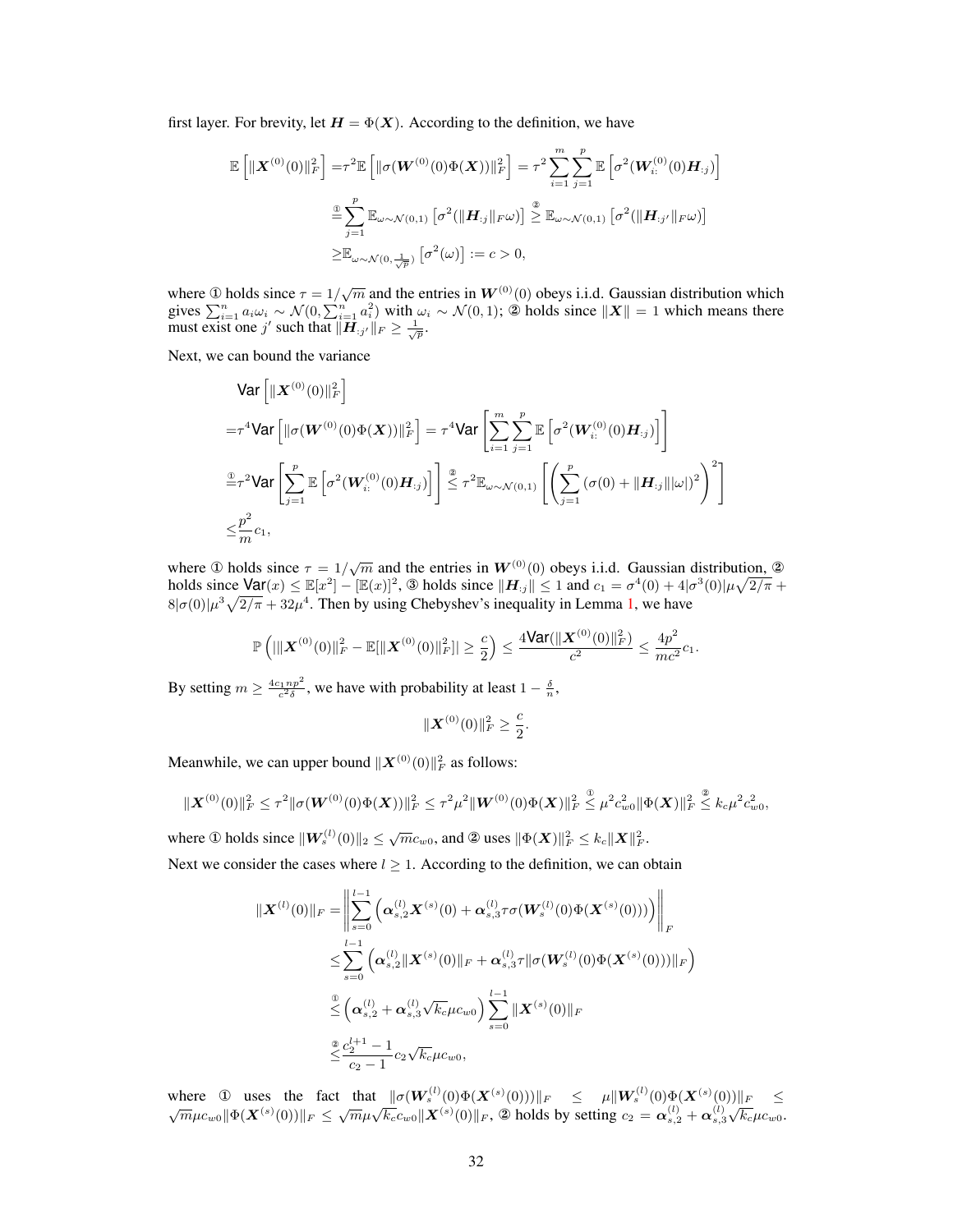Similarly, we can obtain

$$
\begin{aligned} \|\boldsymbol{X}^{(l)}(0)\|_{F} & = \left\| \sum_{s=0}^{l-1} \left( \boldsymbol{\alpha}_{s,2}^{(l)} \boldsymbol{X}^{(s)}(0) + \boldsymbol{\alpha}_{s,3}^{(l)} \tau \sigma(\boldsymbol{W}_{s}^{(l)}(0) \Phi(\boldsymbol{X}^{(s)}(0))) \right) \right\|_{F} \\ & \geq \min_{0 \leq s \leq l-1} \left| \boldsymbol{\alpha}_{s,2}^{(l)} \|\boldsymbol{X}^{(s)}(0)\|_{F} - \boldsymbol{\alpha}_{s,3}^{(l)} \tau \|\sigma(\boldsymbol{W}_{s}^{(l)}(0) \Phi(\boldsymbol{X}^{(s)}(0)))\|_{F} \right| \\ & \geq \min_{0 \leq s \leq l-1} \left| \boldsymbol{\alpha}_{s,2}^{(l)} - \boldsymbol{\alpha}_{s,3}^{(l)} \sqrt{k_{c}} \mu c_{w0} \right| \|\boldsymbol{X}^{(s)}(0)\|_{F} \\ & \geq \left| \boldsymbol{\alpha}_{s,2}^{(l)} - \boldsymbol{\alpha}_{s,3}^{(l)} \sqrt{k_{c}} \mu c_{w0} \right|^{l-1} \sqrt{k_{c}} \mu c_{w0} > 0. \end{aligned}
$$

Therefore, we can obtain that there exists a constant  $c_{x0}$  such that for all  $l \in [0, 1, \dots, h-1]$ ,

$$
\frac{1}{c_{x0}} \leq \|\boldsymbol{X}^{(l)}(0)\|_F \leq c_{x0}.
$$

The proof is completed.

# <span id="page-32-0"></span>E.4 Proof of Lemma [11](#page-5-3)

*Proof.* For this proof, we will respectively bound each layer. We first consider the first layer, namely  $l = 1.$ 

Step 1. Case where  $l = 0$ : upper bound of  $||X^{(0)}(k) - X^{(0)}(0)||_F$ . According to the definition, we have  $\mathbf{X}^{(0)}(k) = \tau \sigma(\mathbf{W}^{(0)}(k)\overline{\hat{\Phi}(\mathbf{X})})$  which yields

$$
\|X^{(0)}(k) - X^{(0)}(0)\|_{F} = \tau \|\sigma(W^{(0)}(k)\Phi(X)) - \sigma(W^{(0)}(k)\Phi(X))\|_{F}
$$
  

$$
\leq \tau \mu \|W^{(0)}(k)\Phi(X) - W^{(0)}(0)\Phi(X)\|_{F}
$$
  

$$
\leq \tau \mu \sqrt{k_c} \|W^{(0)}(k) - W^{(0)}(0)\|_{F}
$$
  

$$
\leq \mu \sqrt{k_c}r,
$$

where ① uses the  $\mu$ -Lipschitz of  $\sigma(\cdot)$ , ② uses  $\|\Phi(\bm{X})\| \leq \sqrt{k_c} \|\bm{X}\| \leq \sqrt{k_c}$ , ③ uses the assumption where  $\mathcal{L}$  uses the  $\mu$ -Eipsenheiment control  $\|W^{(0)}(k) - W^{(0)}(0)\|_2 \leq \sqrt{m}r$ .

**Step 2. Case where**  $l \geq 1$ : upper bound of  $||X^{(l)}(k) - X^{(l)}(0)||_F$ . According to the definition, we have

$$
\| \mathbf{X}^{(l)}(k) - \mathbf{X}^{(l)}(0) \|_{F}
$$
\n
$$
= \left\| \sum_{s=0}^{l-1} \left[ \alpha_{s,2}^{(l)} \left( \mathbf{X}^{(s)}(k) - \mathbf{X}^{(s)}(0) \right) + \alpha_{s,3}^{(l)} \tau \left( \sigma(\mathbf{W}_s^{(l)}(k) \Phi(\mathbf{X}^{(s)}(k))) - \sigma(\mathbf{W}_s^{(l)}(0) \Phi(\mathbf{X}^{(s)}(0))) \right) \right] \right\|_{F}
$$
\n
$$
= \sum_{s=0}^{l-1} \left[ \alpha_{s,2}^{(l)} \left\| \mathbf{X}^{(s)}(k) - \mathbf{X}^{(s)}(0) \right\|_{F} + \alpha_{s,3}^{(l)} \tau \left\| \sigma(\mathbf{W}_s^{(l)}(k) \Phi(\mathbf{X}^{(s)}(k))) - \sigma(\mathbf{W}_s^{(l)}(0) \Phi(\mathbf{X}^{(s)}(0))) \right\|_{F} \right]
$$
\n
$$
\leq \sum_{s=0}^{l-1} \left[ \alpha_{s,2}^{(l)} \left\| \mathbf{X}^{(s)}(k) - \mathbf{X}^{(s)}(0) \right\|_{F} + \alpha_{s,3}^{(l)} \tau \mu \left\| \mathbf{W}_s^{(l)}(k) \Phi(\mathbf{X}^{(s)}(k)) - \mathbf{W}_s^{(l)}(0) \Phi(\mathbf{X}^{(s)}(0)) \right\|_{F} \right]
$$

Then we first bound the second term as follows:

$$
\|W_s^{(l)}(k)\Phi(\mathbf{X}^{(s)}(k)) - W_s^{(l)}(0)\Phi(\mathbf{X}^{(s)}(0))\|_F
$$
\n
$$
\leq \|W_s^{(l)}(k)\Phi(\mathbf{X}^{(s)}(k)) - W_s^{(l)}(k)\Phi(\mathbf{X}^{(s)}(0))\|_F + \|W_s^{(l)}(k)\Phi(\mathbf{X}^{(s)}(0)) - W_s^{(l)}(0)\Phi(\mathbf{X}^{(s)}(0))\|_F
$$
\n
$$
\leq \|W_s^{(l)}(k)\| \left\|\Phi(\mathbf{X}^{(s)}(k)) - \Phi(\mathbf{X}^{(s)}(0))\right\|_F + \left\|W_s^{(l)}(k) - W_s^{(l)}(0)\right\|_F \|\Phi(\mathbf{X}^{(s)}(0))\|_F
$$
\n
$$
\leq \sqrt{k_c} \|W_s^{(l)}(k)\| \left\|\mathbf{X}^{(s)}(k) - \mathbf{X}^{(s)}(0)\right\|_F + \sqrt{k_c} \left\|W_s^{(l)}(k) - W_s^{(l)}(0)\right\|_F \|\mathbf{X}^{(s)}(0)\|_F
$$
\n
$$
\frac{\partial}{\partial \sqrt{k_c}} \sqrt{m} (r + c_{w0}) \left\|\mathbf{X}^{(s)}(k) - \mathbf{X}^{(s)}(0)\right\|_F + \sqrt{k_c m} c_{x0} \tilde{r},
$$

where in 0 we use  $\|\mathbf{W}_{s}^{(l)}(k)\|_{F} \leq \|\mathbf{W}_{s}^{(l)}(k) - \mathbf{W}_{s}^{(l)}(0)\|_{F} + \|\mathbf{W}_{s}^{(l)}(0)\|_{F} \leq \sqrt{m}(r + c_{w0}),$  $\left\|W_s^{(l)}(k) - W_s^{(l)}(0)\right\|_F \le \sqrt{m}\tilde{r}$ , and the results in Lemma [10](#page-5-0) that  $\frac{1}{c_{x0}} \le \|X^{(l)}(0)\|_F \le c_{x0}$ . Plugging

 $\Box$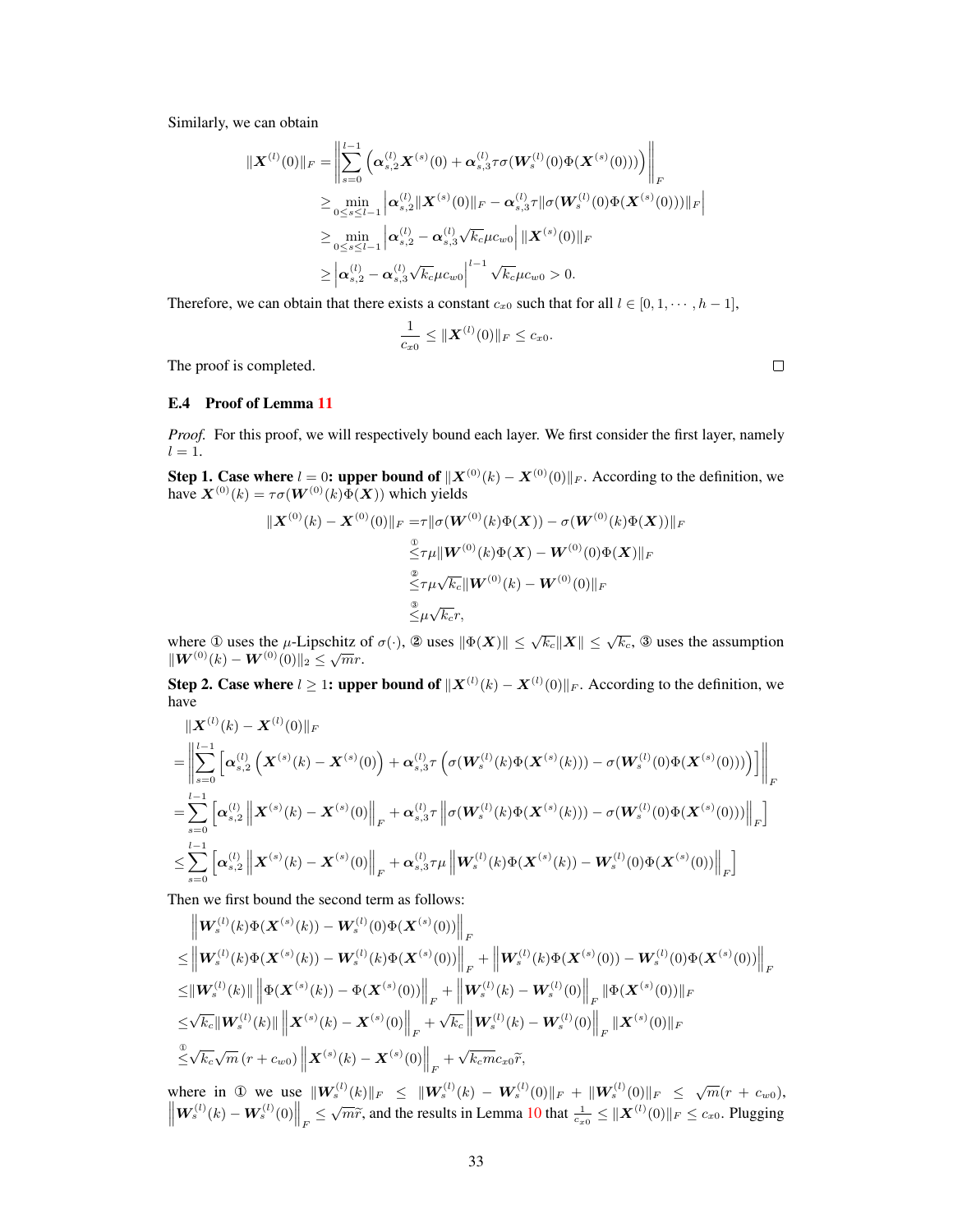this result into the above inequality gives

<span id="page-33-1"></span>
$$
\|X^{(l)}(k) - X^{(l)}(0)\|_{F}
$$
\n
$$
\leq \sum_{s=0}^{l-1} \left[ \alpha_{s,2}^{(l)} \|X^{(s)}(k) - X^{(s)}(0)\|_{F} + \alpha_{s,3}^{(l)} \tau \mu \|W_{s}^{(l)}(k) \Phi(X^{(s)}(k)) - W_{s}^{(l)}(0) \Phi(X^{(s)}(0))\|_{F} \right]
$$
\n
$$
\leq \sum_{s=0}^{l-1} \left[ \left( \alpha_{s,2}^{(l)} + \alpha_{s,3}^{(l)} \mu \sqrt{k_{c}} (r + c_{w0}) \right) \|X^{(s)}(k) - X^{(s)}(0)\|_{F} + \alpha_{s,3}^{(l)} \mu \sqrt{k_{c}} c_{x0} \tilde{r} \right]
$$
\n
$$
\leq \sum_{s=0}^{l-1} \left[ \left( \alpha_{s,2}^{(l)} + \alpha_{s,3}^{(l)} \mu \sqrt{k_{c}} (r + c_{w0}) \right) \|X^{(s)}(k) - X^{(s)}(0)\|_{F} + \alpha_{s,3}^{(l)} \mu \sqrt{k_{c}} c_{x0} \tilde{r} \right]
$$
\n
$$
\leq \sum_{s=0}^{l-1} \left[ \left( \alpha_{2} + \alpha_{3} \mu \sqrt{k_{c}} (r + c_{w0}) \right) \|X^{(s)}(k) - X^{(s)}(0)\|_{F} + \alpha_{s,3}^{(l)} \mu \sqrt{k_{c}} c_{x0} \tilde{r} \right]
$$
\n
$$
\leq \left( 1 + \alpha_{2} + \alpha_{3} \mu \sqrt{k_{c}} (r + c_{w0}) \right) \|X^{(l-1)}(k) - X^{(l-1)}(0)\|_{F}
$$
\n
$$
\leq \left( 1 + \alpha_{2} + \alpha_{3} \mu \sqrt{k_{c}} (r + c_{w0}) \right)^{l} \|X^{(0)}(k) - X^{0}(0)\|_{F}
$$
\n
$$
\leq \left( 1 + \alpha_{2} + \alpha_{3} \mu \sqrt{k_{c}} (r + c_{w0}) \right)^{l} \mu \sqrt{k_{c}} r,
$$
\n(1.10)

where  $\alpha_2 = \max_{s,l} \alpha_{s,2}^{(l)}$  and  $\alpha_3 = \max_{s,l} \alpha_{s,3}^{(l)}$ . By using Eqn. [\(23\)](#page-33-1), we have

$$
\left\| \boldsymbol{W}^{(l)}_s(k) \Phi(\boldsymbol{X}^{(s)}(k)) - \boldsymbol{W}^{(l)}_s(0) \Phi(\boldsymbol{X}^{(s)}(0)) \right\|_F \leq \frac{1}{\alpha_3} \left( 1 + \alpha_2 + \alpha_3 \mu \sqrt{k_c} \left( r + c_{w0} \right) \right)^l \sqrt{k_c m} r,
$$

The proof is completed.

# <span id="page-33-0"></span>E.5 Proof of Lemma [12](#page-5-2)

*Proof.* According to definition, we have

<span id="page-33-2"></span>
$$
\frac{1}{n}\sum_{i=1}^n\left\|\frac{\partial\ell}{\partial\mathbf{X}_i^{(h)}(t)}\right\|_F=\frac{1}{n}\sum_{i=1}^n\left\|(u_i(t)-y_i)\mathbf{W}_h(t)\right\|_F\leq\frac{1}{\sqrt{n}}\left\|\mathbf{u}(t)-\mathbf{y}\right\|_F\left\|\mathbf{W}_l(t)\right\|_F\leq c_yc_u,\quad (24)
$$

where ① holds since  $\sum_{i=1}^n |u_i - y_i| \leq \sqrt{n} ||u - y||_2 = \sqrt{n} \sqrt{\sum_i (u_i - y_i)^2}$ , ② holds by assuming  $\frac{1}{\sqrt{n}}\left\|\bm{u}(t)-\bm{y}\right\|_F=c_y$  and  $\left\|\bm{W}_h(t)\right\|_F\leq c_u$ .

Then for  $0 \leq l \leq h$ , we have

$$
\begin{split}\n&\frac{1}{n}\sum_{i=1}^{n}\left\|\frac{\partial\ell}{\partial\mathbf{X}_{i}^{(l)}(t)}\right\|_{F} = \frac{1}{n}\sum_{i=1}^{n}\left\|(u_{i}(t)-y_{i})\mathbf{W}_{l}(t)\right. \\
&\quad\left. + \sum_{s=l+1}^{h-1}\left(\alpha_{l,2}^{(s)}\frac{\partial\ell}{\partial\mathbf{X}_{i}^{(s)}(t)} + \alpha_{l,3}^{(s)}\tau\Psi\left((\mathbf{W}_{l}^{(s)}(t))^{\top}\left(\sigma'\left(\mathbf{W}_{l}^{(s)}(t)\Phi(\mathbf{X}_{i}^{(l)}(t))\right)\odot\frac{\partial\ell}{\partial\mathbf{X}_{i}^{(s)}(t)}\right)\right)\right)\right\|_{F} \\
&\leq &\frac{1}{n}\sum_{i=1}^{n}\left\|(u_{i}(t)-y_{i})\mathbf{W}_{l}(t)\right\|_{F} \\
&\quad+\sum_{s=l+1}^{h-1}\frac{1}{n}\sum_{i=1}^{n}\left\|\alpha_{l,2}^{(s)}\frac{\partial\ell}{\partial\mathbf{X}_{i}^{(s)}(t)} + \alpha_{l,3}^{(s)}\tau\Psi\left((\mathbf{W}_{l}^{(s)}(t))^{\top}\left(\sigma'\left(\mathbf{W}_{l}^{(s)}(t)\Phi(\mathbf{X}_{i}^{(l)}(t))\right)\odot\frac{\partial\ell}{\partial\mathbf{X}_{i}^{(s)}(t)}\right)\right)\right\|_{F}\n\end{split}
$$

 $\Box$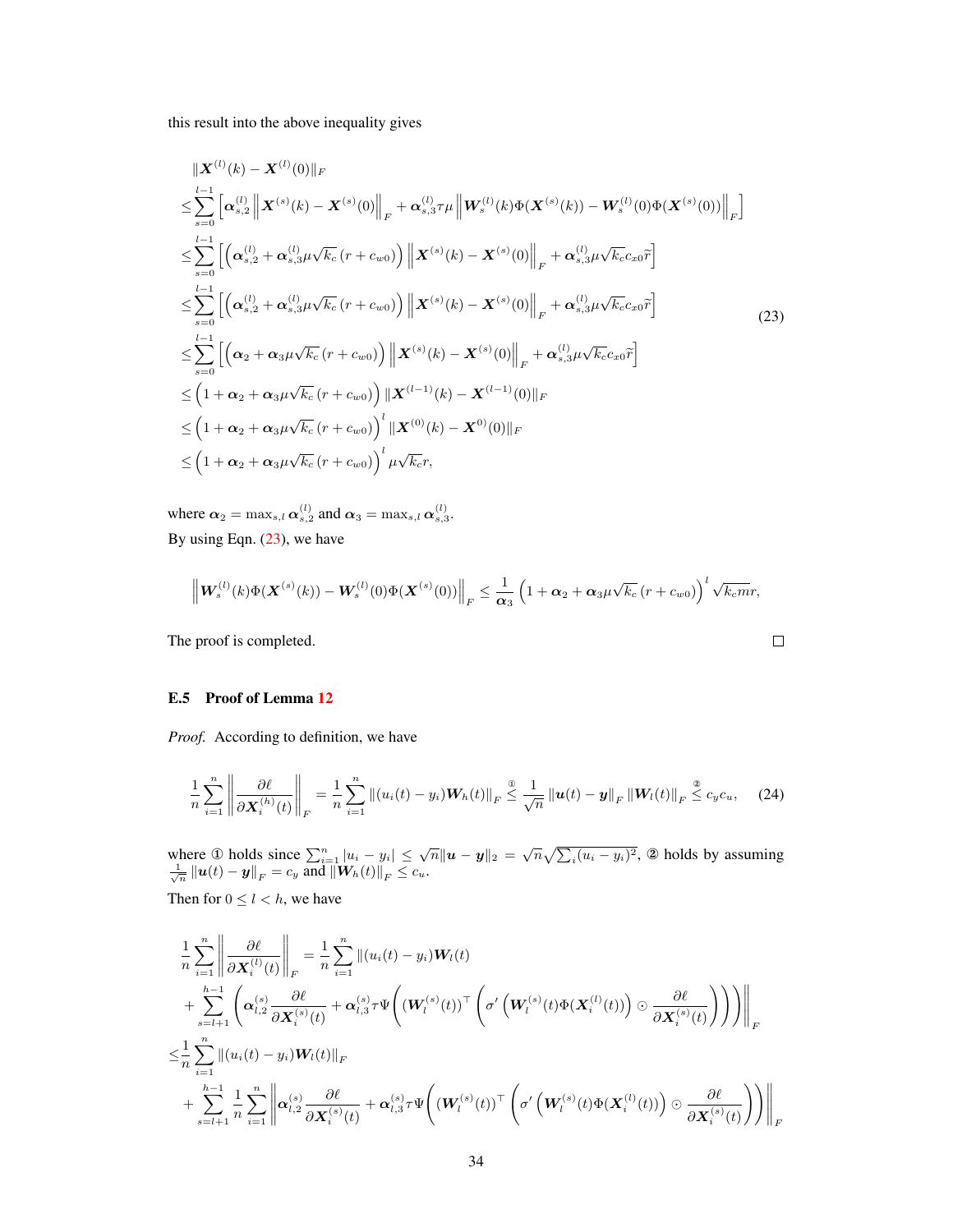The main task is to bound

$$
\begin{split} &\left\| \boldsymbol{\alpha}_{l,2}^{(s)} \frac{\partial \ell}{\partial \boldsymbol{X}_i^{(s)}(t)} + \boldsymbol{\alpha}_{l,3}^{(s)} \tau \Psi \bigg( (\boldsymbol{W}_l^{(s)}(t))^\top \left( \sigma' \left( \boldsymbol{W}_l^{(s)}(t) \Phi(\boldsymbol{X}_i^{(l)}(t)) \right) \odot \frac{\partial \ell}{\partial \boldsymbol{X}_i^{(s)}(t)} \right) \right) \right\|_F \\ \leq & \boldsymbol{\alpha}_{l,2}^{(s)} \left\| \frac{\partial \ell}{\partial \boldsymbol{X}_i^{(s)}(t)} \right\|_F + \boldsymbol{\alpha}_{l,3}^{(s)} \tau \left\| \Psi \bigg( (\boldsymbol{W}_l^{(s)}(t))^\top \left( \sigma' \left( \boldsymbol{W}_l^{(s)}(t) \Phi(\boldsymbol{X}_i^{(l)}(t)) \right) \odot \frac{\partial \ell}{\partial \boldsymbol{X}_i^{(s)}(t)} \right) \right) \right\|_F \\ \stackrel{\text{w}}{\leq} & \boldsymbol{\alpha}_{l,2}^{(s)} \left\| \frac{\partial \ell}{\partial \boldsymbol{X}_i^{(s)}(t)} \right\|_F + \boldsymbol{\alpha}_{l,3}^{(s)} \tau \mu \sqrt{k_c} \| \boldsymbol{W}_l^{(s)}(t) \|_F \left\| \frac{\partial \ell}{\partial \boldsymbol{X}_i^{(s)}(t)} \right\|_F \\ \stackrel{\text{w}}{\leq} & \left( \boldsymbol{\alpha}_{l,2}^{(s)} + \boldsymbol{\alpha}_{l,3}^{(s)} \mu \sqrt{k_c} (c_{w0} + r) \right) \left\| \frac{\partial \ell}{\partial \boldsymbol{X}_i^{(s)}(t)} \right\|_F, \end{split}
$$

where ① holds since  $\|\Psi(X)\|_F \leq \sqrt{k_c} \|X\|_F$  and the activation function  $\sigma(\cdot)$  is  $\mu$ -Lipschitz, ② holds since kW(s) l (t)k<sup>F</sup> ≤ kW(s) l (t) − W(s) l (0)k<sup>F</sup> + kW(s) l (0)k<sup>F</sup> ≤ √ m(cw<sup>0</sup> + r). Similar to [\(24\)](#page-33-2), we can prove

$$
\frac{1}{n}\sum_{i=1}^n\left\|(u_i(t)-y_i)\bm{W}_l(t)\right\|_F\leq \frac{1}{\sqrt{n}}\left\|\bm{u}(t)-\bm{y}\right\|_F\left\|\bm{W}_l(t)\right\|_F\leq c_yc_u,
$$

Combining the above results yields

$$
\frac{1}{n} \sum_{i=1}^{n} \left\| \frac{\partial \ell}{\partial \mathbf{X}_{i}^{(l)}(t)} \right\|_{F} \leq c_{y}c_{u} + \sum_{s=l+1}^{h-1} \left( \alpha_{l,2}^{(s)} + \alpha_{l,3}^{(s)} \mu \sqrt{k_{c}} (c_{w0} + r) \right) \frac{1}{n} \sum_{i=1}^{n} \left\| \frac{\partial \ell}{\partial \mathbf{X}_{i}^{(s)}(t)} \right\|_{F}
$$
  

$$
\leq c_{y}c_{u} + \sum_{s=l+1}^{h-1} \left( \alpha_{2} + \alpha_{3} \mu \sqrt{k_{c}} (c_{w0} + r) \right) \frac{1}{n} \sum_{i=1}^{n} \left\| \frac{\partial \ell}{\partial \mathbf{X}_{i}^{(s)}(t)} \right\|_{F}
$$
  

$$
\leq \left( 1 + \alpha_{2} + \alpha_{3} \mu \sqrt{k_{c}} (c_{w0} + r) \right) \frac{1}{n} \sum_{i=1}^{n} \left\| \frac{\partial \ell}{\partial \mathbf{X}_{i}^{(l-1)}(t)} \right\|_{F}
$$
  

$$
\leq \left( 1 + \alpha_{2} + \alpha_{3} \mu \sqrt{k_{c}} (c_{w0} + r) \right)^{l} \frac{1}{n} \sum_{i=1}^{n} \left\| \frac{\partial \ell}{\partial \mathbf{X}_{i}^{(0)}(t)} \right\|_{F}
$$
  

$$
\leq \left( 1 + \alpha_{2} + \alpha_{3} \mu \sqrt{k_{c}} (c_{w0} + r) \right)^{l} c_{y}c_{u},
$$

where ① uses  $\alpha_2 = \max_{s,l} \alpha_{s,2}^{(l)}$  and  $\alpha_3 = \max_{s,l} \alpha_{s,3}^{(l)}$ . The proof is completed.

# $\Box$

#### <span id="page-34-0"></span>E.6 Proof of Lemma [13](#page-5-1)

*Proof.* Here we use mathematical induction to prove these results in turn. We first consider  $t = 0$ . The following results hold:

<span id="page-34-1"></span>
$$
\|\mathbf{W}_{s}^{(l)}(t) - \mathbf{W}_{s}^{(l)}(0)\|_{F} \leq \sqrt{m}\widetilde{r}, \quad \|\mathbf{W}_{s}(t) - \mathbf{W}_{s}(0)\|_{F} \leq \sqrt{m}\widetilde{r}.
$$
 (25)

Now we assume [\(25\)](#page-34-1) holds for  $t = 1, \dots, k$ . We only need to prove it hold for  $t + 1$ . According to the definitions, we can establish

$$
\begin{split} \|\boldsymbol{W}^{(l)}_{s}(t+1)-\boldsymbol{W}^{(l)}_{s}(t)\|_{F}=&\eta\boldsymbol{\alpha}_{s,3}^{(l)}\tau\left\|\frac{1}{n}\sum_{i=1}^{n}\Phi(\boldsymbol{X}_{i}^{(s)}(t))\left(\sigma'\left(\boldsymbol{W}^{(l)}_{s}(t)\Phi(\boldsymbol{X}_{i}^{(s)}(t))\right)\odot\frac{\partial\ell}{\partial\boldsymbol{X}_{i}^{(l)}(t)}\right)^{\top}\right\|_{F} \\ \leq &\eta\boldsymbol{\alpha}_{s,3}^{(l)}\tau\frac{1}{n}\sum_{i=1}^{n}\left\|\Phi(\boldsymbol{X}_{i}^{(s)}(t))\left(\sigma'\left(\boldsymbol{W}^{(l)}_{s}(t)\Phi(\boldsymbol{X}_{i}^{(s)}(t))\right)\odot\frac{\partial\ell}{\partial\boldsymbol{X}_{i}^{(l)}(t)}\right)^{\top}\right\|_{F} \\ \overset{\mathbb{Q}}{\leq}&\eta\boldsymbol{\alpha}_{s,3}^{(l)}\tau\sqrt{k_{c}}\frac{1}{n}\sum_{i=1}^{n}\|\boldsymbol{X}_{i}^{(s)}(t)\|\left\|\sigma'\left(\boldsymbol{W}^{(l)}_{s}(t)\Phi(\boldsymbol{X}_{i}^{(s)}(t))\right)\odot\frac{\partial\ell}{\partial\boldsymbol{X}_{i}^{(l)}(t)}\right\|_{F} \\ \overset{\mathbb{Z}}{\leq}&\eta\boldsymbol{\alpha}_{s,3}^{(l)}\tau\sqrt{k_{c}}c_{x0}\frac{1}{n}\sum_{i=1}^{n}\left\|\sigma'\left(\boldsymbol{W}^{(l)}_{s}(t)\Phi(\boldsymbol{X}_{i}^{(s)}(t))\right)\odot\frac{\partial\ell}{\partial\boldsymbol{X}_{i}^{(l)}(t)}\right\|_{F} \end{split}
$$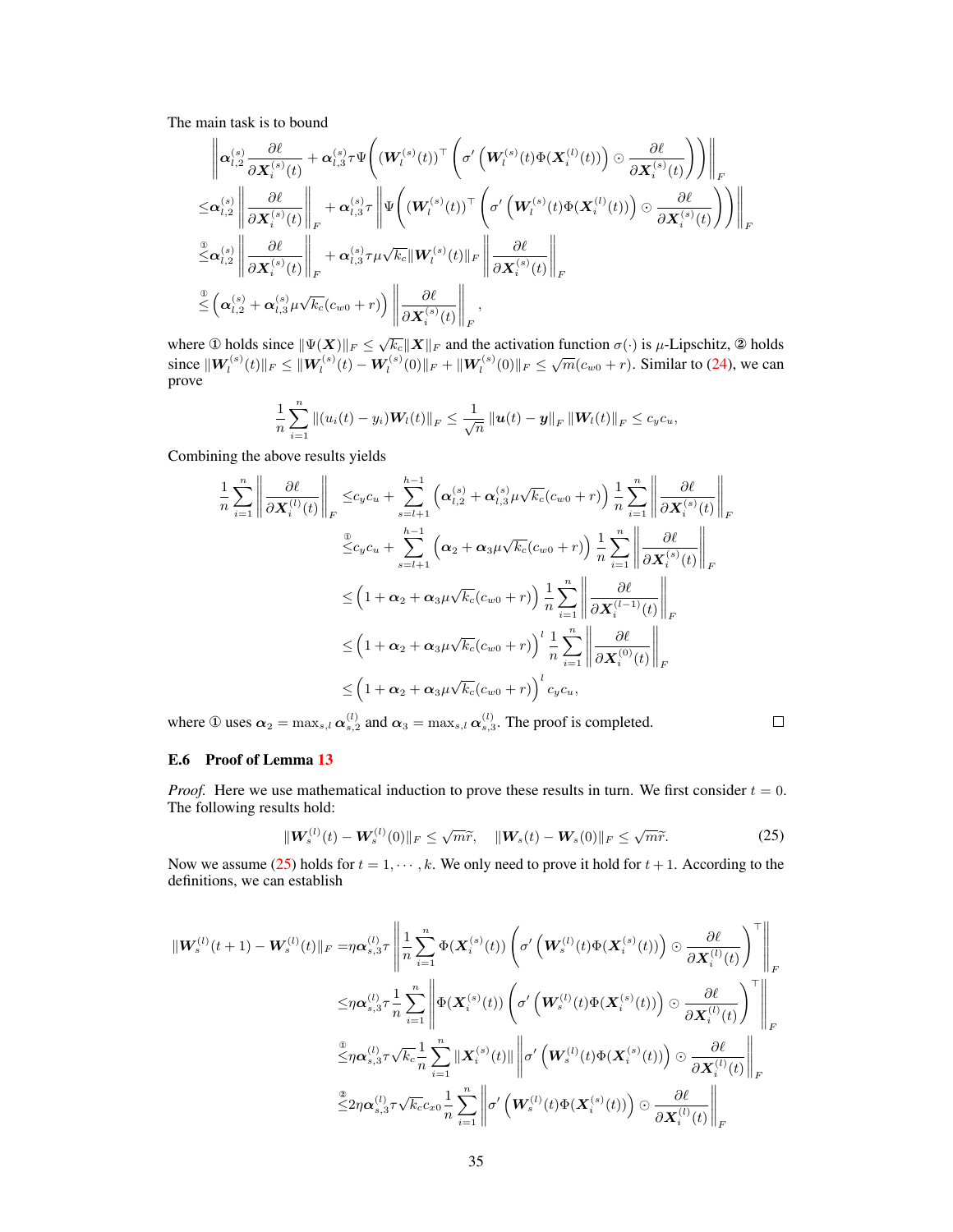where ① holds since  $\|\Phi(\bm{X}^{(s)})\|_F \leq \sqrt{k_c} \|\bm{X}^{(s)}\|_F$ ; ② holds since in Lemma [11](#page-5-3) and Lemma [10,](#page-5-0) we have

$$
\|\mathbf{X}^{(l)}(t)\| \leq \|\mathbf{X}^{(l)}(t) - \mathbf{X}^{(l)}(0)\|_{F} + \|\mathbf{X}^{(l)}(0)\|_{F}
$$
  
\n
$$
\leq c_{x0} + \left(1 + \alpha_{2} + \alpha_{3}\mu\sqrt{k_{c}}\left(r + c_{w0}\right)\right)^{l} \mu\sqrt{k_{c}}r
$$
  
\n
$$
\leq 2c_{x0}, \tag{26}
$$

where  $\alpha_2 = \max_{s,l} \alpha_{s,2}^{(l)}$  and  $\alpha_3 = \max_{s,l} \alpha_{s,3}^{(l)}$ , and  $c_{x0} \ge 1$  is given in Lemma [10.](#page-5-0) The inequality holds by setting r small enough, namely  $r \le \min\left(\frac{c_{x0}}{(1+\alpha_2+2\alpha_3\mu\sqrt{k_c}c_{w0})^l\mu\sqrt{k_c}}$ ,  $c_{w0}$ ). This condition will be satisfied by setting enough large  $m$  and will be discussed later.

Since the activation function  $\sigma(\cdot)$  is  $\mu$ -Lipschitz, we have

$$
\left\|\sigma'\left(\boldsymbol{W}_{s}^{(l)}(t)\Phi(\boldsymbol{X}^{(s)}(t))\right)\odot \frac{\partial \ell}{\partial \boldsymbol{X}^{(l)}(t)}\right\|_{F} \leq \mu \left\|\frac{\partial \ell}{\partial \boldsymbol{X}^{(l)}(t)}\right\|_{F}.
$$

So the remaining task is to upper bound  $\parallel$  $\frac{\partial \ell}{\partial \mathbf{X}^{(l)}(t)} \Big\|_F$ . Towards this goal, we have  $\frac{1}{\sqrt{n}} \|\mathbf{u}(t) - \mathbf{y}\|_F \leq$  $c_y = \frac{1}{\sqrt{n}}(1 - \frac{\eta \lambda}{2})^{t/2} ||y - u(0)||_2$ ,  $||W_h(t)||_F \le ||W_h(t) - W_h(0)||_F + ||W_h(0)||_F \le c_u = \sqrt{m}(\tilde{r} + c_{w0}),$  $\|W_i^{(s)}(t) - W_i^{(s)}(0)\|_F \le \sqrt{m}r$ , and  $\|W_i^{(s)}(0)\|_F \le c_{w0}$ . In this way, we can use Lemma Lemma [12](#page-5-2) and obtain

$$
\frac{1}{n}\sum_{i=1}^n \left\|\frac{\partial \ell}{\partial \boldsymbol{X}_i^{(l)}(t)}\right\|_F \leq c_1c_yc_u = \frac{c_1(\widetilde{r}+c_{w0})}{\sqrt{n}}\left(1-\frac{\eta\lambda}{2}\right)^{t/2} \|\boldsymbol{y}-\boldsymbol{u}(0)\|_2,
$$

where  $c_1 = (1 + \alpha_2 + \alpha_3 \tau \mu \sqrt{k_c} (\tilde{r} + c_{w0}))^l$  with  $\alpha_2 = \max_{s,l} \alpha_{s,2}^{(l)}$  and  $\alpha_3 = \max_{s,l} \alpha_{s,3}^{(l)}$ . By combining the above results, we can directly obtain

$$
\|W_s^{(l)}(t+1) - W_s^{(l)}(t)\|_F \leq \frac{2c_1\eta\alpha_{s,3}^{(l)}\mu\sqrt{k_c}c_{x0}(\widetilde{r} + c_{w0})}{\sqrt{n}} \|u(t) - y\|_F
$$
  

$$
\leq \frac{2c_1\eta\alpha_{s,3}^{(l)}\mu\sqrt{k_c}c_{x0}(\widetilde{r} + c_{w0})}{\sqrt{n}} \left(1 - \frac{\eta\lambda}{2}\right)^{t/2} \|y - u(0)\|_2.
$$

Therefore, we have

$$
\begin{aligned} \|\mathbf{W}_{s}^{(l)}(t+1)-\mathbf{W}_{s}^{(l)}(0)\|_{F} \leq & \|\mathbf{W}_{s}^{(l)}(t+1)-\mathbf{W}_{s}^{(l)}(t)\|_{F}+\|\mathbf{W}_{s}^{(l)}(t)-\mathbf{W}_{s}^{(l)}(0)\|_{F} \\ \leq & \frac{8c_{1}\alpha_{s,3}^{(l)}\mu\sqrt{k_{c}}c_{x0}(\widetilde{r}+c_{w0})}{\lambda\sqrt{n}}\|\mathbf{y}-\mathbf{u}(0)\|_{2} \leq \sqrt{m}\widetilde{r}, \end{aligned}
$$

where ① holds by setting  $\widetilde{r} = \frac{16(1+\alpha_2+2\alpha_3\mu\sqrt{k_c}c_{w0})^l\alpha_{s,3}^{(l)}\mu\sqrt{k_c}c_{x0}c_{w0}}{\lambda\sqrt{mn}}$  $\frac{\lambda_{c}c_{w0}}{\lambda\sqrt{mn}}\mathbf{u}_{s,3}\mu\mathbf{v}_{k}c_{x0}c_{w0}}{\|\mathbf{y}-\mathbf{u}(0)\|_{2}\leq c_{w0}}$ . By using the same way, we can prove

$$
\|\mathbf{W}^{(0)}(t+1) - \mathbf{W}^{(0)}(t)\|_{F} \leq \frac{2c_{1}\eta\mu\sqrt{k_{c}}c_{x0}(\widetilde{r} + c_{w0})}{\sqrt{n}} \left(1 - \frac{\eta\lambda}{2}\right)^{t/2} \|\mathbf{y} - \mathbf{u}(0)\|_{2},
$$
  

$$
\|\mathbf{W}_{s}^{(l)}(t+1) - \mathbf{W}_{s}^{(l)}(0)\|_{F} \leq \sqrt{m}\widetilde{r}.
$$

Then similarly, we can obtain

$$
\|\mathbf{W}_s(t+1) - \mathbf{W}_s(t)\|_F = \eta \left\| \frac{1}{n} \sum_{i=1}^n (u_i - y_i) \mathbf{X}_i^{(s)}(t) \right\|_F \leq \eta \frac{1}{n} \sum_{i=1}^n |u_i(t) - y_i| \left\| \mathbf{X}_i^{(s)}(t) \right\|_F
$$
  

$$
\leq \frac{2\eta c_{x0}}{\sqrt{n}} \|\mathbf{u}(t) - \mathbf{y}\|_2 \leq \frac{2\eta c_{x0}}{\sqrt{n}} \left(1 - \frac{\eta \lambda}{2}\right)^{t/2} \|\mathbf{y} - \mathbf{u}(0)\|_2,
$$

where  $\mathbb{D}$  holds since  $\sum_{i=1}^{n} |u_i - y_i| \leq \sqrt{n} ||u - y||_2$ , and  $||\mathbf{X}_i^{(s)}(t)||_F \leq 2c_{x0}$  in [\(E.7\)](#page-36-0). Then we establish

$$
\begin{aligned} \|\mathbf{W}_s(t+1)-\mathbf{W}_s(0)\|_F &\leq & \|\mathbf{W}_s(t+1)-\mathbf{W}_s(t)\|_F + \|\mathbf{W}_s(t)-\mathbf{W}_s(0)\|_F \\ &\leq & \frac{8c_{x0}\|\mathbf{y}-\mathbf{u}(0)\|_2}{\lambda\sqrt{n}} \overset{\textcircled{\tiny{\textcirc}}}{\leq} \sqrt{m}\widetilde{r}, \end{aligned}
$$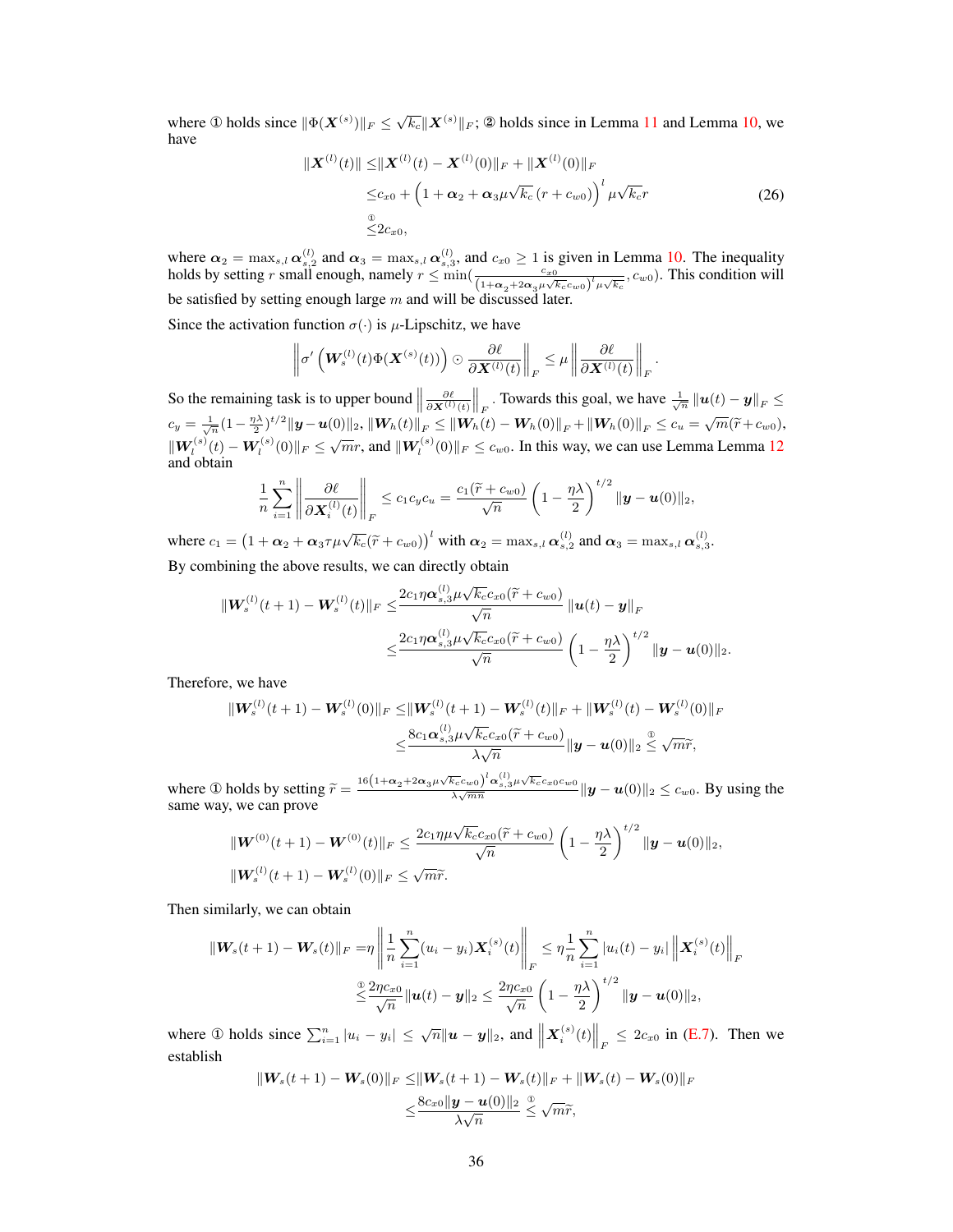where ① holds by setting  $\tilde{r} = \frac{8c_{x0}||\mathbf{y}-\mathbf{u}(0)||_2}{\lambda\sqrt{mn}}$ . Finally, combining the value of  $\tilde{r}$ , we have  $\tilde{r} =$  $\max\left(\frac{8c_{x0}\|\bm{y}-\bm{u}(0)\|_2}{\lambda\sqrt{mn}},\frac{16\left(1+\bm{\alpha}_2+2\bm{\alpha}_3\mu\sqrt{k_c}c_{w0}\right)^l\bm{\alpha}_{s,3}^{(l)}\mu\sqrt{k_c}c_{x0}c_{w0}}{\lambda\sqrt{mn}}\right)$  $\frac{\sqrt{k_c}c_{w0}^{\{1\}}\alpha_{s,3}^{(1)}\mu\sqrt{k_c}c_{x0}c_{w0}}{\lambda\sqrt{mn}}\|\bm{y}-\bm{u}(0)\|_2\bigg)\,\leq\,c_{w0}.$  Under this setting, we have

$$
\|W_s^{(l)}(t+1) - W_s^{(l)}(t)\|_F \leq \frac{4c\eta \alpha_{s,3}^{(l)} \mu c_x 0 c_{w0} \sqrt{k_c}}{\sqrt{n}} \|u(t) - y\|_F
$$
  

$$
\leq \frac{4c\eta \alpha_{s,3}^{(l)} \mu c_x 0 c_{w0} \sqrt{k_c}}{\sqrt{n}} \left(1 - \frac{\eta \lambda}{2}\right)^{t/2} \|y - u(0)\|_2,
$$
  

$$
\|W^{(0)}(t+1) - W^{(0)}(t)\|_F \leq \frac{4c\eta \mu c_x 0 c_{w0} \sqrt{k_c}}{\sqrt{n}} \|u(t) - y\|_F
$$
  

$$
\leq \frac{4c\eta \mu c_x 0 c_{w0} \sqrt{k_c}}{\sqrt{n}} \left(1 - \frac{\eta \lambda}{2}\right)^{t/2} \|y - u(0)\|_2,
$$

where  $c = (1 + \alpha_2 + 2\alpha_3\mu\sqrt{k_c}c_{w0})^l$  with  $\alpha_2 = \max_{s,l}\alpha_{s,2}^{(l)}$  and  $\alpha_3 = \max_{s,l}\alpha_{s,3}^{(l)}$ . The proof is completed.

## <span id="page-36-0"></span>E.7 Proof of Lemma [14](#page-6-0)

*Proof.* We use mathematical induction to prove the results. We first consider  $h = 0$ . According to the definition, we have

$$
\left\| \boldsymbol{X}^{(0)}(k+1) - \boldsymbol{X}^{(0)}(k) \right\|_{F} = \tau \left\| \sigma(\boldsymbol{W}^{(0)}(k+1)\Phi(\boldsymbol{X})) - \sigma(\boldsymbol{W}^{(0)}(k)\Phi(\boldsymbol{X})) \right\|_{F}
$$
  

$$
\leq \tau \mu \left\| \boldsymbol{W}^{(0)}(k+1) - \boldsymbol{W}^{(0)}(k) \right\|_{F} \|\Phi(\boldsymbol{X})\|_{F}
$$
  

$$
\leq \tau \mu \sqrt{k_{c}} \left\| \boldsymbol{W}^{(0)}(k+1) - \boldsymbol{W}^{(0)}(k) \right\|_{F}
$$
  

$$
\leq \frac{\Phi}{\sqrt{n}} \frac{4c\tau \eta \mu^{2} c_{x0} c_{w0} k_{c}}{\sqrt{n}} \left\| \boldsymbol{u}(k) - \boldsymbol{y} \right\|_{F},
$$

where ① uses  $\|\Phi(\bm{X})\|_F\leq \sqrt{k_c}\|\bm{X}\|_F\leq \sqrt{k_c}$  where the sample  $\bm{X}$  obeys  $\|\bm{X}\|_F=1;$  ② uses the result in Lemma [13](#page-5-1) that  $\|W^{(0)}(t+1) - W^{(0)}(t)\|_F \leq \frac{4cn\mu c_x o_c\omega_0\sqrt{k_c}}{\sqrt{n}} \|u(t) - y\|_F.$ 

Then we first consider  $h \geq 1$ .

$$
\begin{aligned}\n&\left\|\mathbf{X}^{(l)}(k+1)-\mathbf{X}^{(l)}(k)\right\|_{F} \\
&= \left\|\sum_{s=0}^{l-1}\Bigl(\boldsymbol{\alpha}_{s,2}^{(l)}(\mathbf{X}^{(s)}(k+1)-\mathbf{X}^{(s)}(k))+\boldsymbol{\alpha}_{s,3}^{(l)}\tau\left(\sigma(\mathbf{W}_{s}^{(l)}(k+1)\Phi(\mathbf{X}^{(s)}(k+1)))-\sigma(\mathbf{W}_{s}^{(l)}(k)\Phi(\mathbf{X}^{(s)}(k)))\right)\right)\right\|_{F} \\
&\leq &\sum_{s=0}^{l-1}\Bigl[\boldsymbol{\alpha}_{s,2}^{(l)}\left\|\mathbf{X}^{(s)}(k+1)-\mathbf{X}^{(s)}(k)\right)\Big\|_{F} + \boldsymbol{\alpha}_{s,3}^{(l)}\tau\left\|\sigma(\mathbf{W}_{s}^{(l)}(k+1)\Phi(\mathbf{X}^{(s)}(k+1)))-\sigma(\mathbf{W}_{s}^{(l)}(k)\Phi(\mathbf{X}^{(s)}(k)))\right\|_{F}\Bigr] \\
&\leq &\sum_{s=0}^{l-1}\Bigl[\boldsymbol{\alpha}_{s,2}^{(l)}\left\|\mathbf{X}^{(s)}(k+1)-\mathbf{X}^{(s)}(k)\right)\Big\|_{F} + \boldsymbol{\alpha}_{s,3}^{(l)}\tau\mu\left\|\mathbf{W}_{s}^{(l)}(k+1)\Phi(\mathbf{X}^{(s)}(k+1))-\mathbf{W}_{s}^{(l)}(k)\Phi(\mathbf{X}^{(s)}(k))\right\|_{F}\Bigr] \\
&\end{aligned}
$$

Then we bound the second term carefully:

$$
\|W_s^{(l)}(k+1)\Phi(\mathbf{X}^{(s)}(k+1)) - W_s^{(l)}(k)\Phi(\mathbf{X}^{(s)}(k))\|_F
$$
\n
$$
= \left\|W_s^{(l)}(k+1)(\Phi(\mathbf{X}^{(s)}(k+1)) - \Phi(\mathbf{X}^{(s)}(k)))\right\|_F + \left\|(W_s^{(l)}(k+1) - W_s^{(l)}(k))\Phi(\mathbf{X}^{(s)}(k))\right\|_F
$$
\n
$$
\leq \sqrt{k_c} \left\|W_s^{(l)}(k+1)\right\|_F \left\|\mathbf{X}^{(s)}(k+1) - \mathbf{X}^{(s)}(k))\right\|_F + \sqrt{k_c} \left\|W_s^{(l)}(k+1) - W_s^{(l)}(k)\right\|_F \left\|\mathbf{X}^{(s)}(k)\right\|_F
$$

By using Lemma [11](#page-5-3) and Lemma [10,](#page-5-0) we have

$$
\|\boldsymbol{X}^{(s)}(k)\| \leq \|\boldsymbol{X}_i^{(l)}(k) - \boldsymbol{X}_i^{(l)}(0)\|_F + \|\boldsymbol{X}_i^{(l)}(0)\|_F
$$
  

$$
\leq c_{x0} + \left(1 + \alpha_2 + \alpha_3 \mu \sqrt{k_c} (\widetilde{r} + c_{w0})\right)^l \mu \sqrt{k_c} \widetilde{r} \leq 2c_{x0},
$$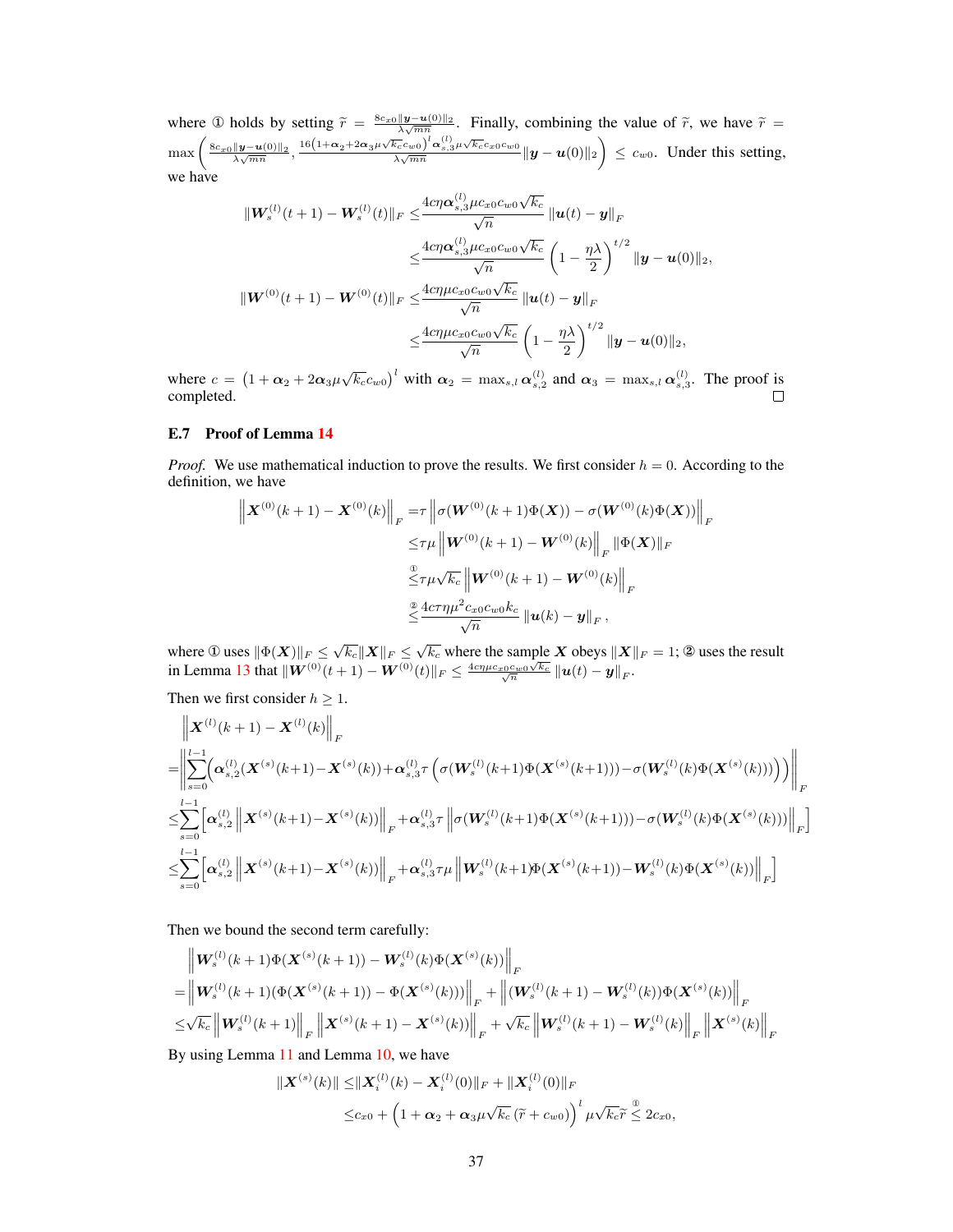where  $\alpha_2 = \max_{s,l} \alpha_{s,2}^{(l)}$  and  $\alpha_3 = \max_{s,l} \alpha_{s,3}^{(l)}$ , and  $c_{x0} \ge 1$  is given in Lemma [10.](#page-5-0) ① holds since in Lemma [13,](#page-5-1) we set m large enough such that  $\tilde{r}$  is enough small.

Besides, Lemma [E.7](#page-36-0) shows that

$$
\|\boldsymbol{W}^{(l)}_s(k+1)-\boldsymbol{W}^{(l)}_s(k)\|_F\leq \frac{4c\eta\boldsymbol{\alpha}_{s,3}^{(l)}\mu c_{x0}c_{w0}\sqrt{k_c}}{\sqrt{n}}\left\|\boldsymbol{u}(k)-\boldsymbol{y}\right\|_F
$$

 $\langle \cdot \rangle$ 

,

.

where  $c = (1 + \alpha_2 + 2\alpha_3\mu\sqrt{k_c}c_{w0})^l$  with  $\alpha_2 = \max_{s,l} \alpha_{s,2}^{(l)}$  and  $\alpha_3 = \max_{s,l} \alpha_{s,3}^{(l)}$ . Combing all results yields

$$
\|W_s^{(l)}(k+1)\Phi(\boldsymbol{X}^{(s)}(k+1)) - \boldsymbol{W}_s^{(l)}(k)\Phi(\boldsymbol{X}^{(s)}(k))\|_F
$$
  

$$
\leq 2\sqrt{k_c m}c_{w0}\left\|\boldsymbol{X}^{(s)}(k+1) - \boldsymbol{X}^{(s)}(k))\right\|_F + \frac{8c\eta\boldsymbol{\alpha}_{s,3}^{(l)}\mu c_{x0}^2 c_{w0}k_c}{\sqrt{n}}\left\|\boldsymbol{u}(k) - \boldsymbol{y}\right\|_F
$$

Thus, we can further obtain

$$
\| \mathbf{X}^{(l)}(k+1) - \mathbf{X}^{(l)}(k) \|_{F}
$$
\n
$$
\leq \sum_{s=0}^{l-1} \left[ (\alpha_{s,2}^{(l)} + 2\sqrt{k_{c}}c_{w0}\alpha_{s,3}^{(l)}\mu) \left\| \mathbf{X}^{(s)}(k+1) - \mathbf{X}^{(s)}(k) \right\|_{F} + \frac{8\tau c\eta(\alpha_{s,3}^{(l)})^{2}\mu^{2}c_{x0}^{2}c_{w0}k_{c}}{\sqrt{n}} \left\| u(k) - y \right\|_{F} \right]
$$
\n
$$
\leq \sum_{s=0}^{l-1} \left[ (\alpha_{2} + 2\sqrt{k_{c}}c_{w0}\alpha_{3}\mu) \left\| \mathbf{X}^{(s)}(k+1) - \mathbf{X}^{(s)}(k) \right\|_{F} + \frac{8\tau c\eta(\alpha_{3})^{2}\mu^{2}c_{x0}^{2}c_{w0}k_{c}}{\sqrt{n}} \left\| u(k) - y \right\|_{F} \right]
$$
\n
$$
\leq \left( 1 + \alpha_{2} + 2\sqrt{k_{c}}c_{w0}\alpha_{3}\mu \right)^{l} \left( \left\| \mathbf{X}^{(0)}(k+1) - \mathbf{X}^{(0)}(k) \right\|_{F} + \frac{8\tau c\eta(\alpha_{3})^{2}\mu^{2}c_{x0}^{2}c_{w0}k_{c}}{(\alpha_{2} + 2\sqrt{k_{c}}c_{w0}\alpha_{3}\mu)\sqrt{n}} \left\| u(k) - y \right\|_{F} \right)
$$
\n
$$
\leq \left( 1 + \alpha_{2} + 2\sqrt{k_{c}}c_{w0}\alpha_{3}\mu \right)^{l} \left( \frac{4c\tau\eta\mu^{2}c_{x0}c_{w0}k_{c}}{\sqrt{n}} + \frac{8\tau c\eta(\alpha_{3})^{2}\mu^{2}c_{x0}^{2}c_{w0}k_{c}}{(\alpha_{2} + 2\sqrt{k_{c}}c_{w0}\alpha_{3}\mu)\sqrt{n}} \right) \left\| u(k) - y \right\|_{F}
$$
\n
$$
\leq \left( 1 + \alpha_{2} + 2\sqrt{k_{c}}c_{w0}\alpha_{3}\mu \right)^{l} \left( 1 + \
$$

#### <span id="page-37-0"></span>E.8 Proof of Lemma [15](#page-6-1)

# *Proof.* In Lemma [13,](#page-5-1) we have show

$$
\max\left(\|\boldsymbol{W}^{(0)}(t)-\boldsymbol{W}^{(0)}(0)\|_{F},\|\boldsymbol{W}_{s}^{(l)}(t)-\boldsymbol{W}_{s}^{(l)}(0)\|_{F},\|\boldsymbol{W}_{s}(t)-\boldsymbol{W}_{s}(0)\|_{F}\right)\leq\sqrt{m}\widetilde{r}\leq\sqrt{m}c_{w0}.
$$
\n(27)

Note  $=\frac{1}{\sqrt{m}}$ . In this way, from Lemma [13,](#page-5-1) we have

<span id="page-37-1"></span>
$$
\left\| \mathbf{W}^{(0)}(t) \right\|_{F} \leq \left\| \mathbf{W}^{(0)}(t) - \mathbf{W}^{(0)}(0) \right\|_{F} + \left\| \mathbf{W}^{(0)}(0) \right\|_{F} \leq 2\sqrt{m}c_{w0},
$$
  

$$
\left\| \mathbf{W}^{(l)}_{s}(t) \right\|_{F} \leq \left\| \mathbf{W}^{(l)}_{s}(t) - \mathbf{W}^{(l)}_{s}(0) \right\|_{F} + \left\| \mathbf{W}^{(l)}_{s}(0) \right\|_{F} \leq 2\sqrt{m}c_{w0},
$$
  

$$
\left\| \mathbf{W}_{h}(t) \right\|_{F} \leq \left\| \mathbf{W}_{h}(t) - \mathbf{W}_{h}(0) \right\|_{F} + \left\| \mathbf{W}_{h}(0) \right\|_{F} \leq 2\sqrt{m}c_{w0}
$$

In Lemma [10,](#page-5-0) we show that when Eqn. [\(27\)](#page-37-1) holds which is proven in Lemma [13,](#page-5-1) then  $||\boldsymbol{X}_i^{(l)}(0)||_F \leq$  $c_{x0}$ . Under Eqn. [\(10\)](#page-5-0), Lemma [11](#page-5-3) shows

$$
\|\boldsymbol{X}_i^{(l)}(k)-\boldsymbol{X}_i^{(l)}(0)\|_F \leq \left(1+\boldsymbol{\alpha}_2+2\boldsymbol{\alpha}_3\mu\sqrt{k_c}c_{w0}\right)^l\mu\sqrt{k_c}\widetilde{r} \overset{\circ}{\leq} c_{x0},
$$

where ① holds since in Lemma [13,](#page-5-1) we set  $m = \mathcal{O}\left(\frac{k_c^2 c_w^2 \|\mathbf{y} - \mathbf{u}(0)\|_2^2}{\lambda^2 n} \left(1 + \alpha_2 + 2\alpha_3 \mu \sqrt{k_c} c_{w0}\right)^{4h}\right)$  such that

$$
\widetilde{r} = \frac{8c_{x0}||\boldsymbol{y} - \boldsymbol{u}(0)||_2}{\lambda\sqrt{mn}} \max\left(1, 2\left(1 + \alpha_2 + 2\alpha_3\mu\sqrt{k_c}c_{w0}\right)^l\alpha_{s,3}^{(l)}\mu\sqrt{k_c}c_{w0}\right)
$$
  

$$
\leq \frac{c_{x0}}{\left(1 + \alpha_2 + 2\alpha_3\mu\sqrt{k_c}c_{w0}\right)^l\mu\sqrt{k_c}}.
$$

Therefore, we have

$$
\left\| \boldsymbol{X}_i^{(l)}(k) \right\|_F \leq \left\| \boldsymbol{X}_i^{(l)}(k) - \boldsymbol{X}_i^{(l)}(0) \right\|_F + \left\| \boldsymbol{X}_i^{(l)}(0) \right\|_F \leq 2c_{x0}.
$$

The proof is completed.

 $\Box$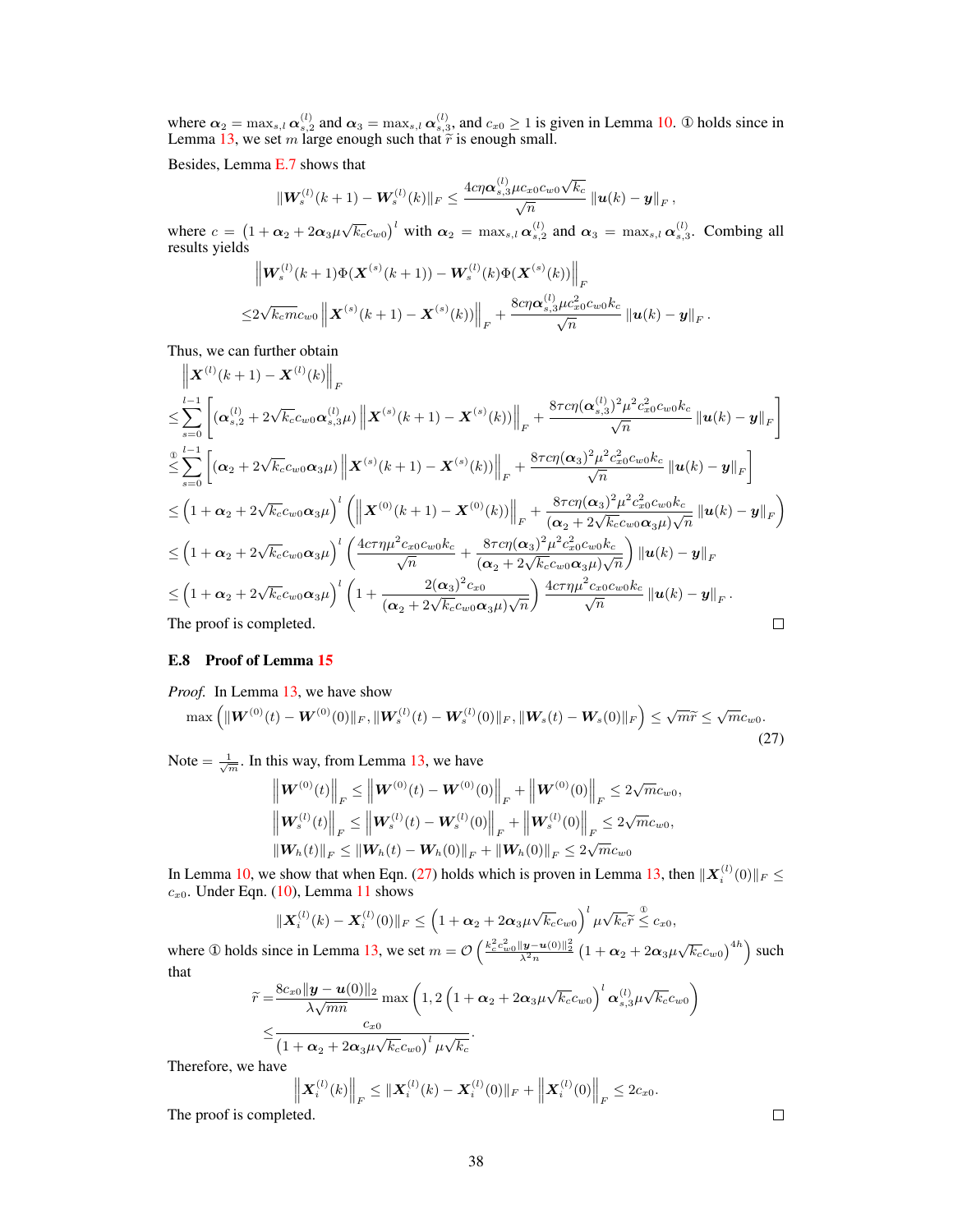# <span id="page-38-0"></span>E.9 Proof of Lemma [16](#page-6-2)

 $\overline{\phantom{a}}$ 

*Proof.* We first consider  $l = 0$ . Specifically, we have

$$
\begin{aligned} \|\mathbf{X}_{i}^{(0)}(k) - \mathbf{X}_{i}^{(0)}(0)\|_{F} &= \tau \left\| \sigma(\mathbf{W}^{(0)}(k)\Phi(\mathbf{X}_{i})) - \sigma(\mathbf{W}^{(0)}(0)\Phi(\mathbf{X}_{i})) \right\|_{F} \\ &\leq & \tau \mu \left\| \mathbf{W}^{(0)}(k) - \mathbf{W}^{(0)}(0) \right\|_{F} \|\Phi(\mathbf{X}_{i})\|_{F} \\ &\stackrel{\mathbb{Q}}{\leq} & \tau \mu \sqrt{k_{c}} \left\| \mathbf{W}^{(0)}(k) - \mathbf{W}^{(0)}(0) \right\|_{F} \\ &\stackrel{\mathbb{Z}}{\leq} & \mu \sqrt{k_{c}} \widetilde{r}, \end{aligned}
$$

where ① holds since  $\|\Phi(X_i)\|_F \leq \sqrt{k_c} \|X_i\|_F \leq \sqrt{k_c}$  and the results in Lemma [13](#page-5-1) that  $\left\|\boldsymbol{W}^{(0)}(k)-\boldsymbol{W}^{(0)}(0)\right\|_F\leq \sqrt{m}\widetilde{r}.$ 

Then we consider  $l \geq 1$ . According to the definition, we have

$$
\begin{split} &\|\boldsymbol{X}^{(l)}_{i}(k)-\boldsymbol{X}^{(l)}_{i}(0)\|_{F}\\ =&\left\|\sum_{s=0}^{l-1}\left(\boldsymbol{\alpha}^{(l)}_{s,2}(\boldsymbol{X}^{(s)}_{i}(k)-\boldsymbol{X}^{(s)}_{i}(0))+\boldsymbol{\alpha}^{(l)}_{s,3}\tau\left(\sigma(\boldsymbol{W}^{(l)}_{s}(k)\Phi(\boldsymbol{X}^{(s)}_{i}(k)))-\sigma(\boldsymbol{W}^{(l)}_{s}(0)\Phi(\boldsymbol{X}^{(s)}_{i}(0)))\right)\right)\right\|_{F}\\ \leq &\sum_{s=0}^{l-1}\left[\boldsymbol{\alpha}^{(l)}_{s,2}\left\|\boldsymbol{X}^{(s)}_{i}(k)-\boldsymbol{X}^{(s)}_{i}(0)\right\|_{F}+\boldsymbol{\alpha}^{(l)}_{s,3}\tau\left\|\sigma(\boldsymbol{W}^{(l)}_{s}(k)\Phi(\boldsymbol{X}^{(s)}_{i}(k)))-\sigma(\boldsymbol{W}^{(l)}_{s}(0)\Phi(\boldsymbol{X}^{(s)}_{i}(0)))\right\|_{F}\right] \\ \leq &\sum_{s=0}^{l-1}\left[\boldsymbol{\alpha}^{(l)}_{s,2}\left\|\boldsymbol{X}^{(s)}_{i}(k)-\boldsymbol{X}^{(s)}_{i}(0)\right\|_{F}+\boldsymbol{\alpha}^{(l)}_{s,3}\tau\mu\left\|\boldsymbol{W}^{(l)}_{s}(k)\Phi(\boldsymbol{X}^{(s)}_{i}(k))- \boldsymbol{W}^{(l)}_{s}(0)\Phi(\boldsymbol{X}^{(s)}_{i}(0))\right\|_{F}\right]. \end{split}
$$

Then we bound

$$
\begin{split} &\left\| \boldsymbol{W}^{(l)}_{s}(k) \boldsymbol{\Phi}(\boldsymbol{X}^{(s)}_{i}(k)) - \boldsymbol{W}^{(l)}_{s}(0) \boldsymbol{\Phi}(\boldsymbol{X}^{(s)}_{i}(0)) \right\|_{F} \\ \leq & \left\| (\boldsymbol{W}^{(l)}_{s}(k) - \boldsymbol{W}^{(l)}_{s}(0)) \boldsymbol{\Phi}(\boldsymbol{X}^{(s)}_{i}(k)) \right\|_{F} + \left\| \boldsymbol{W}^{(l)}_{s}(0) (\boldsymbol{\Phi}(\boldsymbol{X}^{(s)}_{i}(k)) - \boldsymbol{\Phi}(\boldsymbol{X}^{(s)}_{i}(0))) \right\|_{F} \\ \leq & \left\| \boldsymbol{W}^{(l)}_{s}(k) - \boldsymbol{W}^{(l)}_{s}(0) \right\|_{F} \left\| \boldsymbol{\Phi}(\boldsymbol{X}^{(s)}_{i}(k)) \right\|_{F} + \left\| \boldsymbol{W}^{(l)}_{s}(0) \right\|_{F} \left\| \boldsymbol{\Phi}(\boldsymbol{X}^{(s)}_{i}(k)) - \boldsymbol{\Phi}(\boldsymbol{X}^{(s)}_{i}(0)) \right\|_{F} \\ \stackrel{\text{0.6}}{\leq} & 2 \sqrt{k_{c} m} c_{x0} \widetilde{r} + 2 \sqrt{k_{c} m} c_{w0} \left\| \boldsymbol{X}^{(s)}_{i}(k) - \boldsymbol{X}^{(s)}_{i}(0) \right\|_{F}, \end{split}
$$

where ① holds since Lemma [13](#page-5-1) shows  $\left\| \boldsymbol{W}^{(0)}(k) - \boldsymbol{W}^{(0)}(0) \right\|_F \leq \sqrt{m}\tilde{r}$  and Lemma [15](#page-6-1) shows  $\left\| \mathbf{X}_i^{(s)}(k) \right\|_F \leq 2c_{x0} \text{ and } \left\| \mathbf{W}_s^{(l)}(0) \right\|_F \leq 2\sqrt{m}c_{w0}.$ 

In this way, we have

$$
\|X_{i}^{(l)}(k) - X_{i}^{(l)}(0)\|_{F}
$$
\n
$$
\leq \sum_{s=0}^{l-1} \left[ \left( \alpha_{s,2}^{(l)} + 2\alpha_{s,3}^{(l)} \mu \sqrt{k_{c}} c_{w0} \right) \left\| X_{i}^{(s)}(k) - X_{i}^{(s)}(0) \right\|_{F} + 2\alpha_{s,3}^{(l)} \mu \sqrt{k_{c}} c_{x0} \tilde{r} \right]
$$
\n
$$
\leq \sum_{s=0}^{0} \left[ \left( \alpha_{2} + 2\alpha_{3}\mu \sqrt{k_{c}} c_{w0} \right) \left\| X_{i}^{(s)}(k) - X_{i}^{(s)}(0) \right\|_{F} + 2\alpha_{3}\mu \sqrt{k_{c}} c_{x0} \tilde{r} \right]
$$
\n
$$
\leq c \left[ \left\| X_{i}^{(0)}(k) - X_{i}^{(s)}(0) \right\|_{F} + 2\alpha_{3}\mu \sqrt{k_{c}} c_{x0} \tilde{r} \right]
$$
\n
$$
= c(1 + 2\alpha_{3}c_{x0})\mu \sqrt{k_{c}} \tilde{r}
$$

where ① and ② hold by using  $c = (1 + \alpha_2 + 2\alpha_3\mu\sqrt{k_c}c_{w0})^l$  with  $\alpha_2 = \max_{s,l} \alpha_{s,2}^{(l)}$  and  $\alpha_3 =$  $\max_{s,l} \alpha_{s,3}^{(l)}$ . The proof is completed.  $\Box$ 

# <span id="page-38-1"></span>E.10 Proof of Lemma [17](#page-6-3)

*Proof.* For this proof, we need to use the results in other lemmas. Specifically, Lemma [13](#page-5-1)

<span id="page-38-2"></span>
$$
\|\mathbf{W}^{(0)}(t)-\mathbf{W}^{(0)}(0)\|_{F}\leq \sqrt{m}\widetilde{r},\ \|\mathbf{W}_{s}^{(l)}(t)-\mathbf{W}_{s}^{(l)}(0)\|_{F}\leq \sqrt{m}\widetilde{r},\ \|\mathbf{W}_{s}(t)-\mathbf{W}_{s}(0)\|_{F}\leq \sqrt{m}\widetilde{r},\tag{28}
$$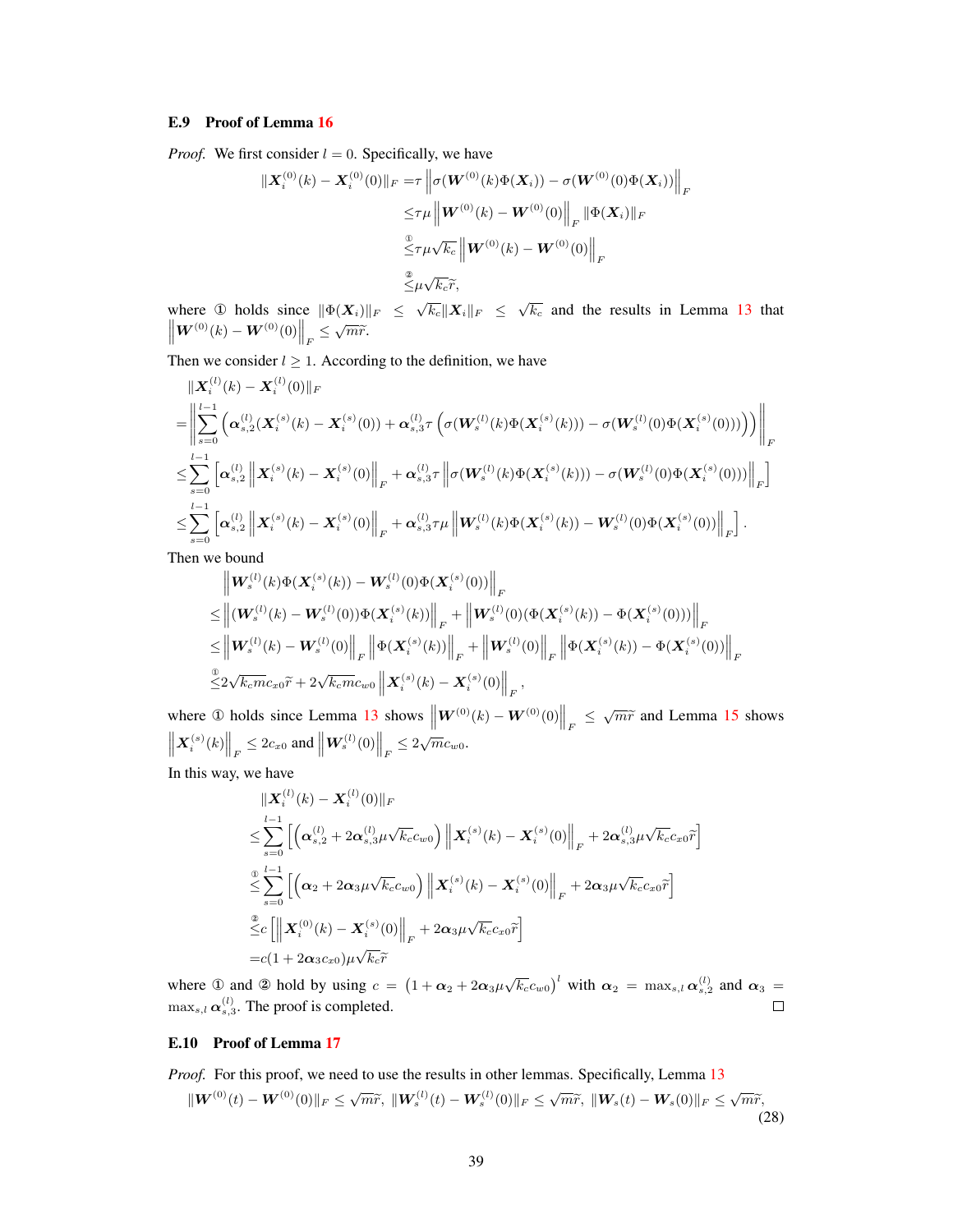where  $c = (1 + \alpha_2 + 2\alpha_3\mu\sqrt{k_c}c_{w0})^l$  with  $\alpha_2 = \max_{s,l} \alpha_{s,2}^{(l)}$  and  $\alpha_3 = \max_{s,l} \alpha_{s,3}^{(l)}$ . Based on this, Lemma [15](#page-6-1) further shows

$$
\left\| \boldsymbol{W}^{(0)}(k) \right\|_{F} \leq 2\sqrt{m}c_{w0}, \ \left\| \boldsymbol{W}^{(l)}_{s}(k) \right\|_{F} \leq 2\sqrt{m}c_{w0}, \ \left\| \boldsymbol{W}_{s}(k) \right\|_{F} \leq 2\sqrt{m}c_{w0}, \ \left\| \boldsymbol{X}^{(l)}_{i}(k) \right\|_{F} \leq 2c_{x0}. \tag{29}
$$

Next, Lemma [16](#page-6-2) also proves

<span id="page-39-1"></span><span id="page-39-0"></span>
$$
\|\boldsymbol{X}_i^{(l)}(k)-\boldsymbol{X}_i^{(l)}(0)\|_F\leq c(1+2\boldsymbol{\alpha}_3c_{x0})\mu\sqrt{k_c}\widetilde{r}.
$$

Then we can easily obtain our result:

$$
|u_i(k) - u_i(0)| = \left| \sum_{s=1}^h \langle \mathbf{W}_s(k), \mathbf{X}_i^{(l)}(k) \rangle - \langle \mathbf{W}_s(0), \mathbf{X}_i^{(l)}(0) \rangle \right|
$$
  
\n
$$
\leq \sum_{s=1}^h \left| \langle \mathbf{W}_s(k) - \mathbf{W}_s(0), \mathbf{X}_i^{(l)}(k) \rangle + \langle \mathbf{W}_s(0), \mathbf{X}_i^{(l)}(k) - \mathbf{X}_i^{(l)}(0) \rangle \right|
$$
  
\n
$$
\leq \sum_{s=1}^h 2\sqrt{m}\widetilde{r}c_{x0} + 2\sqrt{m}c_{w0}c(1 + 2\alpha_3c_{x0})\mu\sqrt{k_c}\widetilde{r}
$$
  
\n
$$
= 2\sqrt{m}h \left( c_{x0} + c_{w0}c(1 + 2\alpha_3c_{x0})\mu\sqrt{k_c} \right) \widetilde{r}.
$$

Then we look at the second part. We first look at  $l = h$ :

$$
\left\| \frac{\partial \ell}{\partial \mathbf{X}_{i}^{(l)}(k)} - \frac{\partial \ell}{\partial \mathbf{X}_{i}^{(l)}(0)} \right\|_{F} = \left\| (u_{i}(k) - y_{i}) \mathbf{W}_{l}(k) - (u_{i}(0) - y_{i}) \mathbf{W}_{l}(0) \right\|_{F}
$$
  
\n
$$
= |u_{i}(k) - y_{i}| \left\| \mathbf{W}_{l}(k) \right\|_{F} + |u_{i}(0) - y_{i}| \left\| \mathbf{W}_{l}(0) \right\|_{F}
$$
  
\n
$$
\leq \left\| (u_{i}(k) - u_{i}(0)) \mathbf{W}_{l}(k) \right\|_{F} + \left\| (u_{i}(0) - y_{i}) (\mathbf{W}_{l}(k) - \mathbf{W}_{l}(0)) \right\|_{F}
$$
  
\n
$$
\leq |u_{i}(k) - u_{i}(0)| \left\| \mathbf{W}_{l}(k) \right\|_{F} + |u_{i}(0) - y_{i}| \left\| (\mathbf{W}_{l}(k) - \mathbf{W}_{l}(0)) \right\|_{F}
$$
  
\n
$$
\leq 4\sqrt{m}\widetilde{r} \left( c_{w0}\sqrt{m}h \left( c_{x0} + c_{w0}c(1 + 2\alpha_{3}c_{x0})\mu\sqrt{k_{c}} \right) + |u_{i}(0) - y_{i}| \right).
$$
\n(30)

Then we consider  $l < h$ . According to the definitions in Lemma [8,](#page-4-1) we have

$$
\frac{\partial \ell}{\partial \mathbf{X}^{(l)}} = (u - \mathbf{y})\mathbf{W}_l + \sum_{s=l+1}^h \left( \alpha_{l,2}^{(s)} \frac{\partial \ell}{\partial \mathbf{X}^{(s)}} + \alpha_{l,3}^{(s)} \tau \Psi \left( (\mathbf{W}_l^{(s)})^\top \left( \sigma' \left( \mathbf{W}_l^{(s)} \Phi(\mathbf{X}^{(l)}) \right) \odot \frac{\partial \ell}{\partial \mathbf{X}^{(s)}} \right) \right) \right).
$$

In this way, we can upper bound

$$
\left\|\frac{\partial \ell}{\partial \mathbf{X}_{i}^{(l)}(k)} - \frac{\partial \ell}{\partial \mathbf{X}_{i}^{(l)}(0)}\right\|_{F}
$$
\n
$$
= \left\|(u_{i}(k) - y_{i})\mathbf{W}_{i}(k) - (u_{i}(0) - y_{i})\mathbf{W}_{i}(0)\right\|_{F} + \sum_{s=l+1}^{h} \alpha_{l,2}^{(s)} \left\|\frac{\partial \ell}{\partial \mathbf{X}_{i}^{(s)}(k)} - \frac{\partial \ell}{\partial \mathbf{X}_{i}^{(s)}(k)}\right\|_{F} + \sum_{s=l+1}^{h} \alpha_{l,3}^{(s)} \tau \sqrt{k_{c}}D,
$$
\nwhere\n
$$
D = \frac{\|\mathbf{A}^{\top}(\mathbf{P} \cap \mathbf{G})\|_{F} + \|\mathbf{A}^{\top}(\mathbf{P} \cap \mathbf{G})\|_{F}}{\|\mathbf{A}^{\top}(\mathbf{P} \cap \mathbf{G})\|_{F}} \quad \text{in, which } \mathbf{A} = \mathbf{W}^{(s)}(k) \cdot \mathbf{P}
$$

where  $D = \left\| A_k^\top (B_k \odot C_k) - A_0^\top (B_0 \odot C_0) \right\|_F$  in which  $A_k = W_l^{(s)}(k), B_k =$  $\sigma'\left(\bm{W}_l^{(s)}(k)\Phi(\bm{X}_i^{(l)}(k))\right), \bm{C}_k = \frac{\partial \ell}{\partial \bm{X}_i^{(s)}(k)}.$  Similar to Eqn. [\(30\)](#page-39-0), we have

$$
||(u_i(k) - y_i)W_l(k) - (u_i(0) - y_i)W_l(0)||_F
$$
  
 
$$
\leq 4\sqrt{m}\widetilde{r}\left(c_{w0}\sqrt{m}h\left(c_{x0} + c_{w0}c(1 + 2\alpha_3c_{x0})\mu\sqrt{k_c}\right) + |u_i(0) - y_i|\right).
$$

Then, we can bound  $D$  as follows:

$$
D = \left\| \left( \boldsymbol{A}_{k} - \boldsymbol{A}_{0} \right)^{\top} \left( \boldsymbol{B}_{0} \odot \boldsymbol{C}_{0} \right) \right\|_{F} + \left\| \boldsymbol{A}_{k}^{\top} \left( \boldsymbol{B}_{k} \odot \boldsymbol{C}_{k} - \boldsymbol{B}_{0} \odot \boldsymbol{C}_{0} \right) \right\|_{F} \leq \left\| \boldsymbol{A}_{k} - \boldsymbol{A}_{0} \right\|_{F} \left\| \boldsymbol{B}_{0} \odot \boldsymbol{C}_{0} \right\|_{F} + \left\| \boldsymbol{A}_{k} \right\|_{F} \left\| \boldsymbol{B}_{k} \odot \boldsymbol{C}_{k} - \boldsymbol{B}_{0} \odot \boldsymbol{C}_{0} \right\|_{F} \stackrel{\circ}{\leq} \mu \sqrt{m} \widetilde{r} \left\| \boldsymbol{C}_{0} \right\|_{2} + 2 \sqrt{m} c_{w0} \left\| \boldsymbol{B}_{k} \odot \boldsymbol{C}_{k} - \boldsymbol{B}_{0} \odot \boldsymbol{C}_{0} \right\|_{F}
$$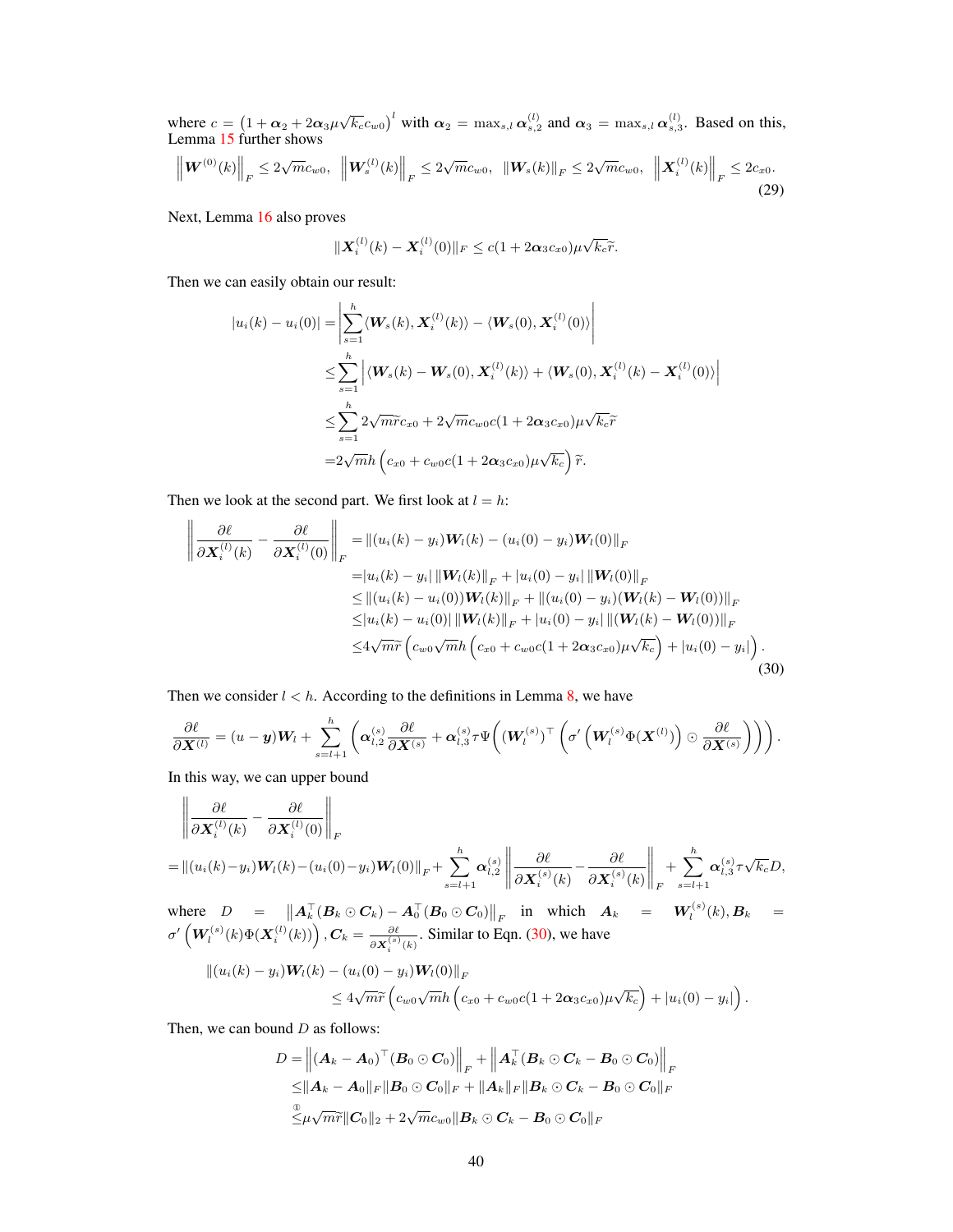where  $\Phi$  uses the results in Eqns. [\(29\)](#page-39-1) and [\(28\)](#page-38-2). The remaining work is to bound

$$
\|B_{k} \odot C_{k} - B_{0} \odot C_{0}\|_{F} = \|B_{k} \odot (C_{k} - C_{0})\|_{F} + \|(B_{k} - B_{0}) \odot C_{0}\|_{F}
$$
  

$$
\leq \mu \|C_{k} - C_{0}\|_{F} + \rho \left\|W_{l}^{(s)}(k)\Phi(X_{i}^{(l)}(k)) - W_{l}^{(s)}(0)\Phi(X_{i}^{(l)}(0))\right\|_{F} \|C_{0}\|_{\infty}
$$

where  $\Phi$  uses the assumption that the activation function  $\sigma(\cdot)$  is  $\mu$ -Lipschitz and  $\rho$ -smooth. Note  $\Vert C_0 \Vert_{\infty}$  is a constant, since it is the gradient norm at the initialization which does not involves the algorithm updating. Recall Lemma [11](#page-5-3) shows

$$
\left\| \boldsymbol{W}^{(l)}_{s}(k) \Phi(\boldsymbol{X}^{(s)}(k)) - \boldsymbol{W}^{(l)}_{s}(0) \Phi(\boldsymbol{X}^{(s)}(0)) \right\|_{F} \leq \frac{1}{\alpha_3} \left( 1 + \alpha_2 + \alpha_3 \mu \sqrt{k_c} \left( r + c_{w0} \right) \right)^l \sqrt{k_c m} \widetilde{r},
$$

where  $\alpha_2 = \max_{s,l} \alpha_{s,2}^{(l)}$  and  $\alpha_3 = \max_{s,l} \alpha_{s,3}^{(l)}$ , and  $c_{x0} \ge 1$  is given in Lemma [10.](#page-5-0) Then we upper bound

$$
\left\| \boldsymbol{W}_{l}^{(s)}(k) \Phi(\boldsymbol{X}_{i}^{(l)}(k)) - \boldsymbol{W}_{l}^{(s)}(0) \Phi(\boldsymbol{X}_{i}^{(l)}(0)) \right\|_{F} \leq \frac{1}{\alpha_{3}} \left( 1 + \alpha_{2} + \alpha_{3} \mu \sqrt{k_{c}} \left( r + c_{w0} \right) \right)^{l} \sqrt{k_{c} m \widetilde{r}}.
$$

Therefore, we have

$$
D\leq \mu\sqrt{m}\widetilde{r}\|\boldsymbol{C}_0\|_2+2\sqrt{m}c_{w0}\left(\mu\|\boldsymbol{C}_k-\boldsymbol{C}_0\|_F+\frac{\rho\|\boldsymbol{C}_0\|_\infty}{\boldsymbol{\alpha}_3}\left(1+\boldsymbol{\alpha}_2+\boldsymbol{\alpha}_3\mu\sqrt{k_c}\left(r+c_{w0}\right)\right)^l\sqrt{k_c m}\widetilde{r}\right)
$$

By combining the above results, we have

$$
\left\| \frac{\partial \ell}{\partial \mathbf{X}_{i}^{(l)}(k)} - \frac{\partial \ell}{\partial \mathbf{X}_{i}^{(l)}(0)} \right\|_{F}
$$
\n
$$
\leq c_{1} + \sum_{s=l+1}^{h} \left[ \left( \alpha_{l,2}^{(s)} + 2\alpha_{l,3}^{(s)} \sqrt{k_{c}} \mu c_{w0} \right) \left\| \frac{\partial \ell}{\partial \mathbf{X}_{i}^{(s)}(k)} - \frac{\partial \ell}{\partial \mathbf{X}_{i}^{(s)}(k)} \right\|_{F} + c_{2} \right]
$$
\n
$$
\leq c_{1} + \sum_{s=l+1}^{h} \left[ \left( \alpha_{2} + 2\alpha_{3} \sqrt{k_{c}} \mu c_{w0} \right) \left\| \frac{\partial \ell}{\partial \mathbf{X}_{i}^{(s)}(k)} - \frac{\partial \ell}{\partial \mathbf{X}_{i}^{(s)}(k)} \right\|_{F} + c_{3} \right]
$$
\n
$$
\leq \left( 1 + \alpha_{2} + 2\alpha_{3} \sqrt{k_{c}} \mu c_{w0} \right)^{l} \left[ \left\| \frac{\partial \ell}{\partial \mathbf{X}_{i}^{(h)}(k)} - \frac{\partial \ell}{\partial \mathbf{X}_{i}^{(h)}(0)} \right\|_{F} + c_{3} \right]
$$

where  $c_1 = 4\sqrt{m}\widetilde{r}\left(c_{w0}\sqrt{m}h\left(c_{x0}+c_{w0}c(1+2\alpha_3c_{x0})\mu\sqrt{k_c}\right)+|u_i(0)-y_i|\right), \quad c_2 =$  $\alpha_{l,3}^{(s)}\left(\mu \tilde{r} \| \mathcal{C}_0 \|_2 + 2c_{w0} \frac{\rho \| \mathcal{C}_0 \|_\infty}{\alpha_3} \left(1 + \alpha_2 + \alpha_3 \mu \sqrt{k_c} \left(r + c_{w0}\right)\right)^l \sqrt{k_c m} \tilde{r}\right)$  and  $c_3$  =  $\alpha_3 \left( \mu \tilde{r} \| \mathcal{C}_0 \|_2 + 2c_{w0} \frac{\rho \| \mathcal{C}_0 \|_\infty}{\alpha_3} \left( 1 + \alpha_2 + \alpha_3 \mu \sqrt{k_c} \left( r + c_{w0} \right) \right)^l \sqrt{k_c m} \tilde{r} \right)$ . Consider  $\|\mathcal{C}_0 \|_2 = \mathcal{O}(\sqrt{m}),$ for brevity, we ignore constants and obtain

$$
\left\|\frac{\partial \ell}{\partial \bm{X}_i^{(l)}(k)} - \frac{\partial \ell}{\partial \bm{X}_i^{(l)}(0)}\right\|_F \leq c_1 c \bm{\alpha}_3 c_{w0}^2 c_{x0} \rho k_c m \widetilde{r},
$$

where  $c = (1 + \alpha_2 + 2\alpha_3\sqrt{k_c}\mu c_{w0})^l$  and  $c_1$  is a constant. The proof is completed.

 $\Box$ 

#### <span id="page-40-0"></span>E.11 Proof of Lemma [18](#page-6-4)

*Proof.* By Assumption [2,](#page-0-2) each entry for the initial parameter  $W_s^{(l)}(0)$  obeys Gaussian distribution  $\mathcal{N}(0, 1)$ . Then  $\|\mathbf{W}_{s}^{(l)}(0)\|_{F}^{2}$  is chi-square variable with freedom degree  $k_{c}p$ m. In this way, by using Lemma [4,](#page-3-7) we have

$$
\mathbb{P}\left(\|\boldsymbol{W}_{s}^{(l)}(0)\|_{F}^{2}-k_{c}pm\ge 2\sqrt{k_{c}pmt}+2t\right)\le \exp(-t).
$$

Therefore, with probability at least  $1 - \frac{\delta}{2h(h+3)}$ , we can obtain

$$
\|\mathbf{W}_{s}^{(l)}(0)\|_{F} \leq \sqrt{k_{c}pm + 2\sqrt{k_{c}pm\log(2h(h+3)/\delta)}} + 2\log(2h(h+3)/\delta) \leq \sqrt{m}c_{w0},
$$

where  $c_{w0} \sim \sqrt{k_c p}$  is a constant. Note here we focus on m more than p and  $k_c$ , since m is much larger than  $p$  and  $k_c$  which is introduced in subsequent analysis.